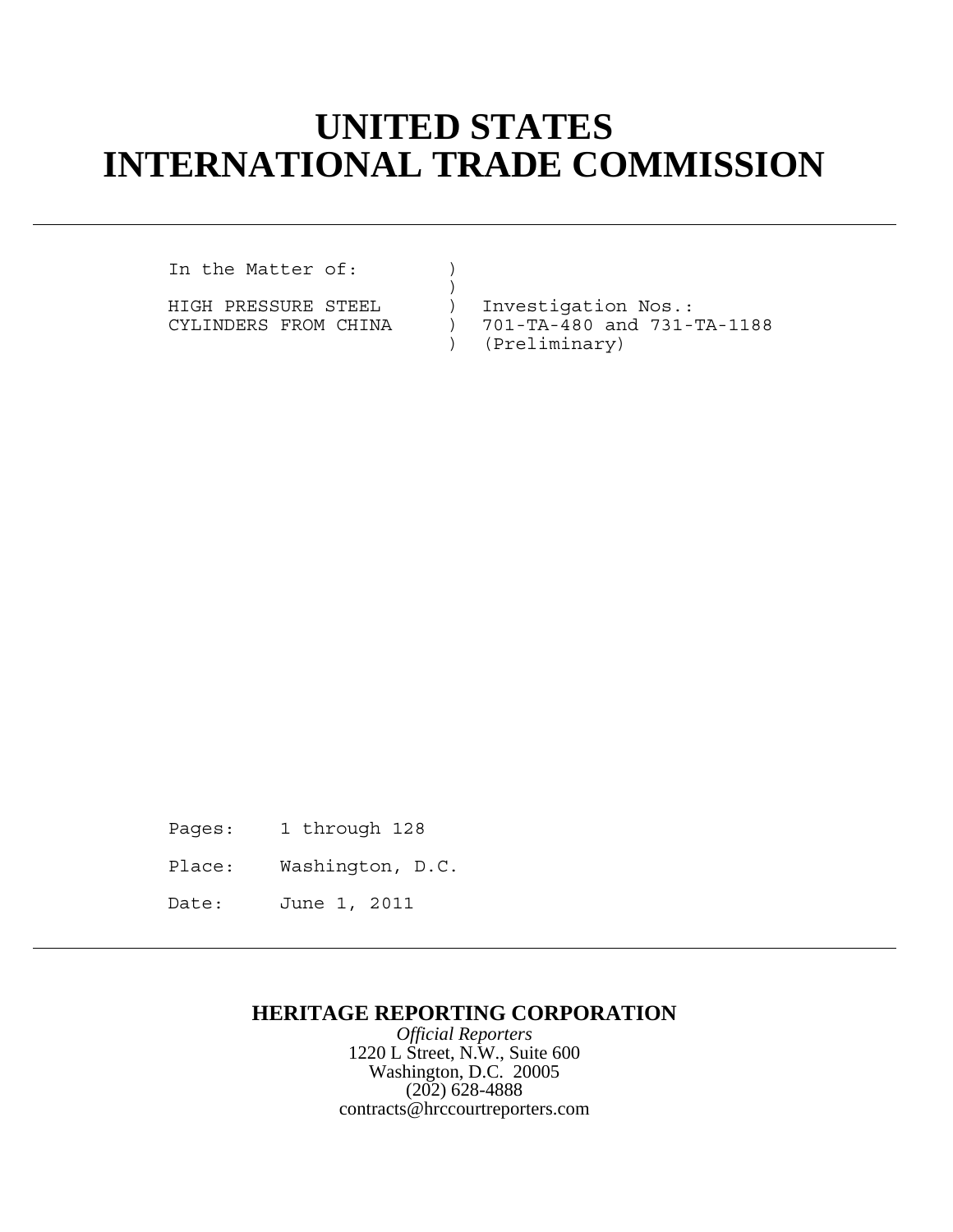## THE UNITED STATES INTERNATIONAL TRADE COMMISSION

| In the Matter of:                           |                                                                      |
|---------------------------------------------|----------------------------------------------------------------------|
| HIGH PRESSURE STEEL<br>CYLINDERS FROM CHINA | Investigation Nos.:<br>701-TA-480 and 731-TA-1188<br>) (Preliminary) |

Wednesday, June 1, 2011

Room 101 U.S. International Trade Commission 500 E Street, S.W. Washington, D.C.

The meeting commenced, pursuant to notice, at

9:30 a.m., before the Staff of the United States

International Trade Commission, CATHERINE DeFILIPPO,

Director of Investigations, presiding.

APPEARANCES:

On behalf of the International Trade Commission:

APPEARANCES:

Staff:

CATHERINE DeFILIPPO, DIRECTOR OF INVESTIGATIONS EDWARD PETRONZIO, INVESTIGATOR KARL TSUJI, INTERNATIONAL TRADE ANALYST CLARK WORKMAN, ECONOMIST CHARLES YOST, ACCOUNTANT/AUDITOR MICHAEL HALDENSTEIN, ATTORNEY JAMES McCLURE, SUPERVISORY INVESTIGATOR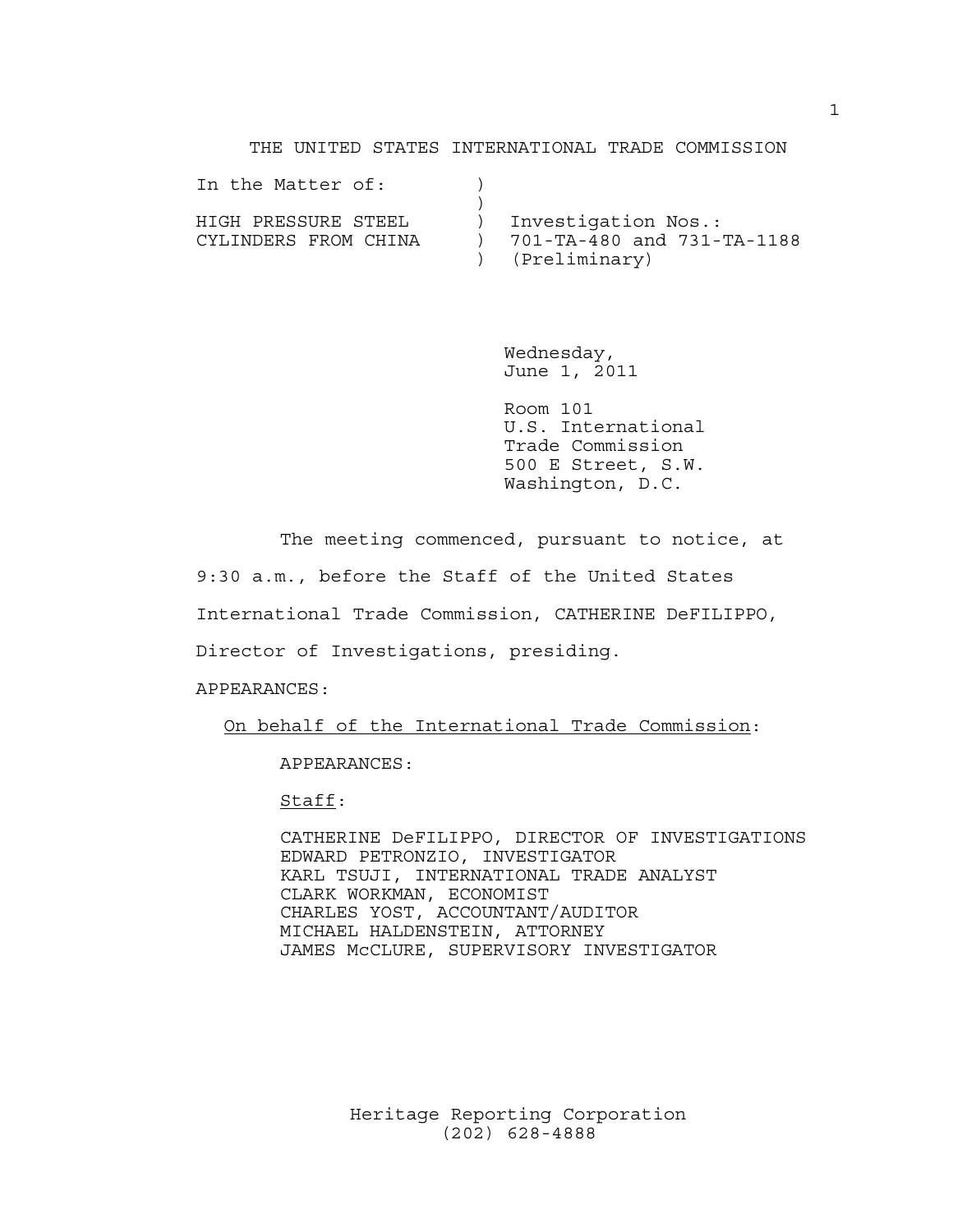APPEARANCES: (Cont'd.)

In Support of the Imposition of Antidumping Duties:

On behalf of Norris Cylinder Company:

JERRY VAN AUKEN, President, Norris Cylinder Company MIKE CAMP, General Manager Huntsville Factory, Norris Cylinder Company DANIEL KLETT, Principal, Capital Trade Inc. Inc.

EDWARD M LEBOW, Esquire NORA WHITEHEAD, Esquire Haynes and Boone, LLP Washington, D.C.

In Opposition to the Imposition of Antidumping Duties:

On behalf of Cyl-Tec, Inc and Beijing Tianhai Industy Co., Ltd.:

JAMES M. BENNET, President, Cyl-Tec, Inc

JOHN M. GURLEY, Esquire MARK P. LUNN, Esquire Arent Fox, LLP Washington, D.C.

HUI (OLIVER) LI, Chairman, American Fortune Company BILL ZHENG, Chief Executive Officer, American Fortune Company RICHARD ROTTMANN, ThyssenKrupp Steel Services

MAX R. SCHUTZMAN, Esquire DHARMENDRA CHOUDHARY, Esquire Grunfeld, Desiderio, Lebowtitz, Silverman & Klestadt, LLP Washington, D.C.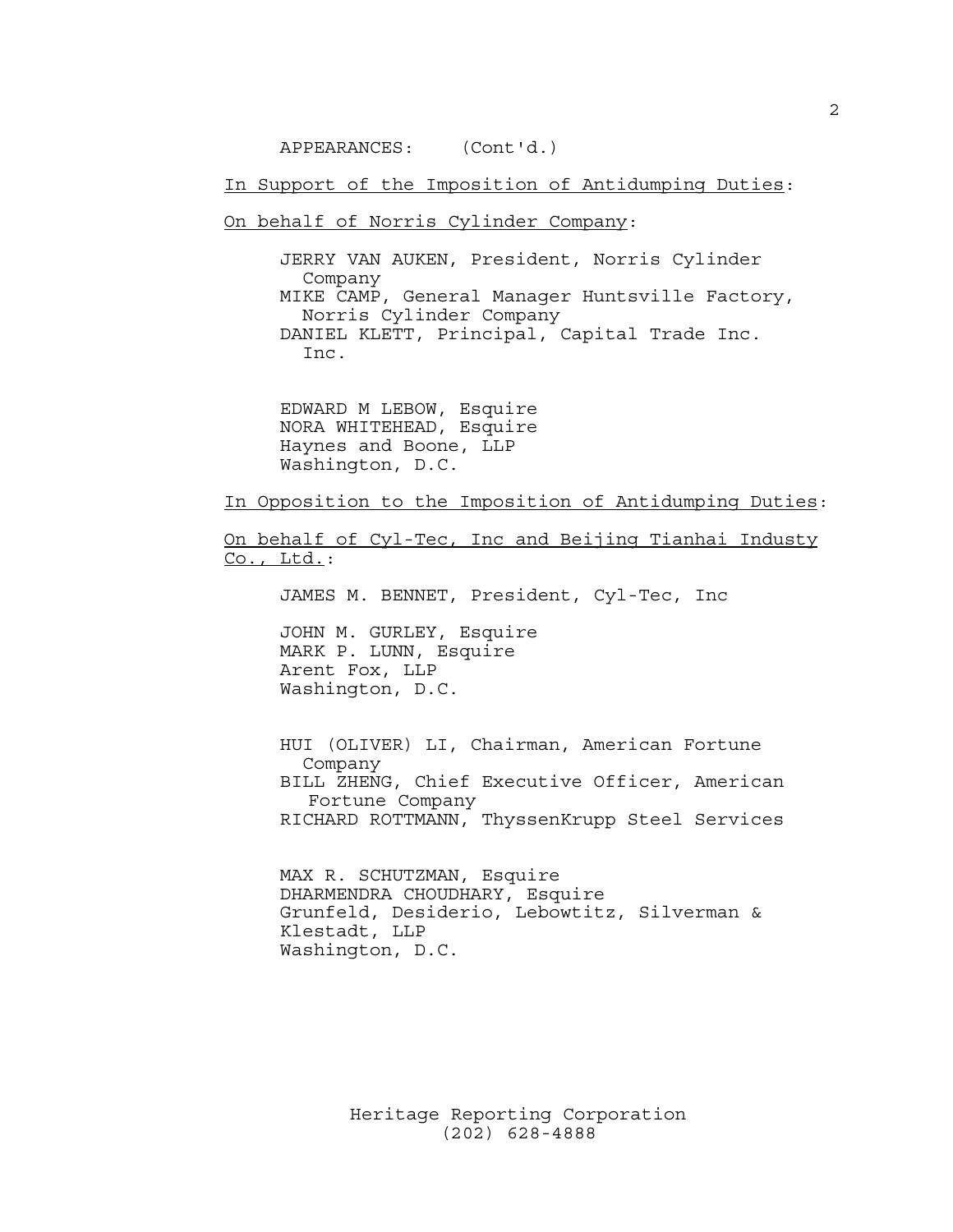| 1  | $\underline{P} \underline{R} \underline{O} \underline{C} \underline{E} \underline{E} \underline{D} \underline{I} \underline{N} \underline{G} \underline{S}$ |
|----|-------------------------------------------------------------------------------------------------------------------------------------------------------------|
| 2  | (9:30 a.m.)                                                                                                                                                 |
| 3  | MS. DeFILIPPO: Good morning, and welcome to                                                                                                                 |
| 4  | the United States International Trade Commission's                                                                                                          |
| 5  | Conference in connection with the preliminary phase of                                                                                                      |
| 6  | countervailing duty and anti-dumping duty                                                                                                                   |
| 7  | Investigations Nos. 701-TA-480 and 731-TA-1188,                                                                                                             |
| 8  | concerning imports of high pressure steel cylinders                                                                                                         |
| 9  | from China.                                                                                                                                                 |
| 10 | My name is Catherine DeFilippo, and I am the                                                                                                                |
| 11 | Commission's Director of the Office of Investigations.                                                                                                      |
| 12 | And I will preside at this conference.                                                                                                                      |
| 13 | Among those present from the Commission's                                                                                                                   |
| 14 | staff are, from my far right, James McClure, the                                                                                                            |
| 15 | Supervisory Investigator; Edward Petronzio, the                                                                                                             |
| 16 | Investigator; Michael Haldenstein, the Attorney                                                                                                             |
| 17 | Advisor; Clark Workman, the Economist; Carl Tsuji, the                                                                                                      |
| 18 | Industry Analyst; and Charles Yost, the Auditor.                                                                                                            |
| 19 | I understand that parties are aware of the                                                                                                                  |
| 20 | time allocation. I would remind speakers not to refer                                                                                                       |
| 21 | in your remarks to business proprietary information,                                                                                                        |
| 22 | and to speak directly into the microphones. We also                                                                                                         |
| 23 | ask that you state your name and affiliation for the                                                                                                        |
| 24 | record before beginning your presentation.                                                                                                                  |
| 25 | Finally, speakers will not be sworn in, but                                                                                                                 |

Heritage Reporting Corporation (202) 628-4888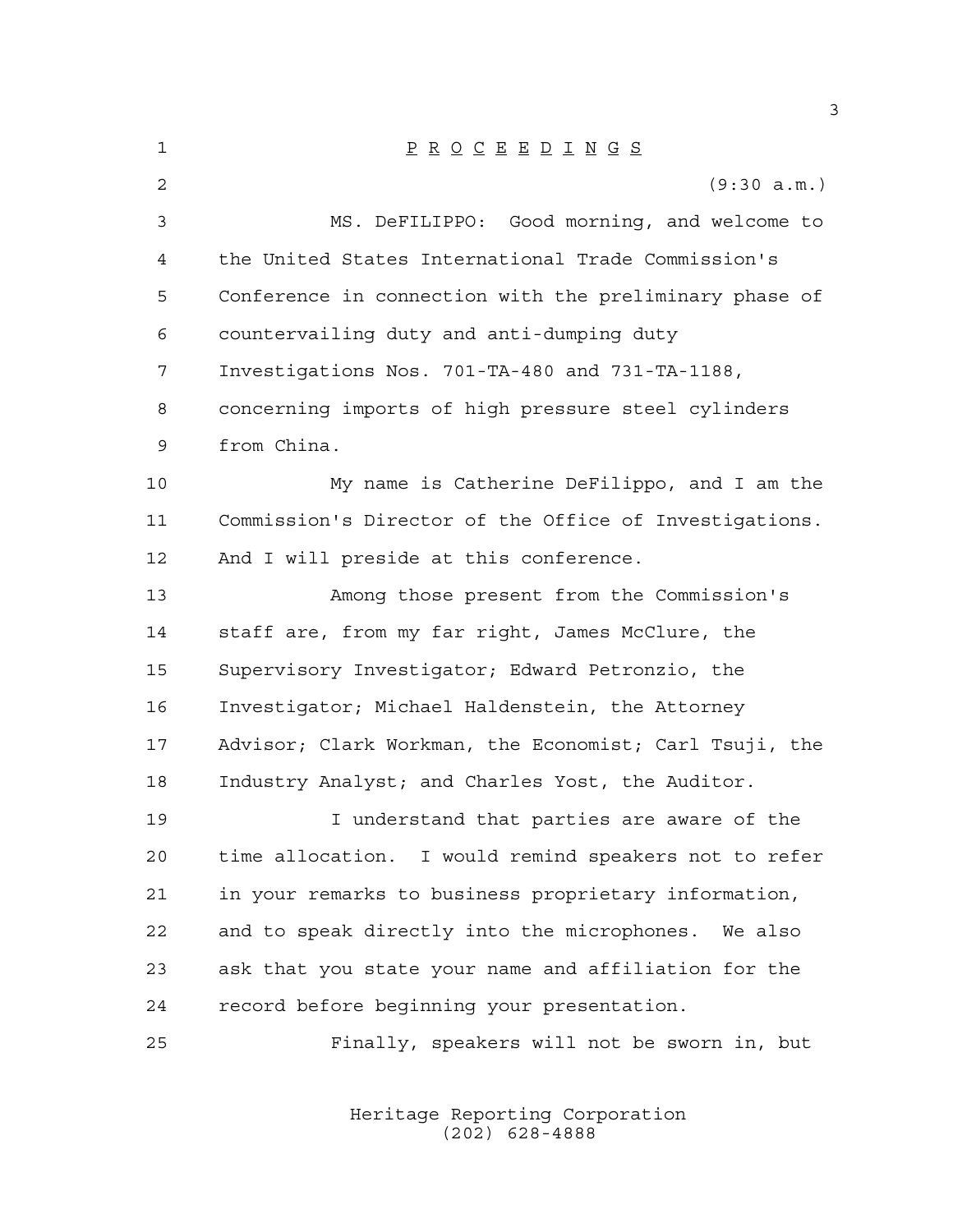are reminded of the applicability of 18 USC 1001 with regard to false or misleading statements, and to the fact that the record of this proceeding may be subject to Court review if there is an appeal. 5 Are there any questions? (No response.) MS. DeFILIPPO: Hearing none, we will proceed with the opening statements. Mr. Lebow, please begin with your opening statement when you are ready. Welcome. MR. LEBOW: Thank you. My name is Ed Lebow of the law firm of Haynes and Boone. I am here with my associate, Nora Whitehead, and Dan Klett of Capital Trade, representing the Petitioner, Norris Cylinder Company. I will introduce Norris's company witnesses to you shortly. Madame Director, the U.S. market for high pressure steel cylinders is being inundated with dumped, subsidized imports from China. As recently as three years ago, before the onset of the financial crisis, the domestic high pressure steel cylinder industry was doing reasonably well. It sales were robust, and its market share, although already less than half, was adequate. It could produce in volumes that allowed a reasonable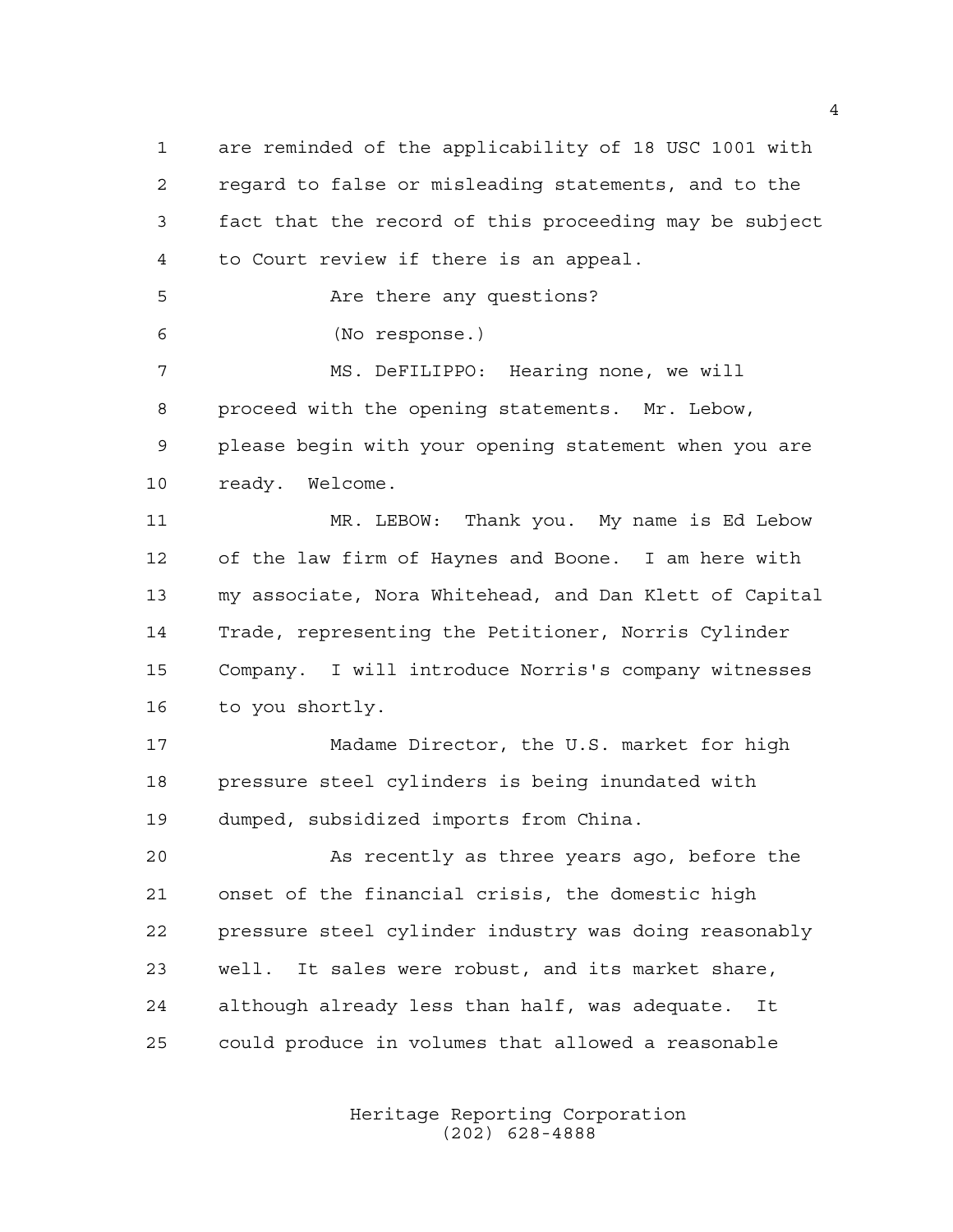allocation of fixed costs, and of prices that allowed for acceptable profits, given its variable production costs. And I mean variable, particularly for steel.

 When the market collapsed late in 2008, imports from China continued to enter the U.S. market, and importers were apparently holding large inventories at the end of the year. So even though imports fell off in 2009, competition from sales of subject imports in the U.S. market remained intense, and the impact of low pricing of Chinese cylinders on the already weakened domestic industry began to be felt more acutely.

 As 2010, last year, progressed, market demand recovered somewhat. And early in the year, monthly volumes from China averaged less than 20,000 units.

 However, starting in June 2010, Chinese cylinders came roaring back in, with monthly volumes generally doubling, and being consistently at levels not seen since 2008. In fact, during the past 12 months, the total volume of high pressure steel cylinders from China has exceeded the level in 2008, based on census data.

 The total market for high pressure steel cylinders, however, is nowhere near what it was in

> Heritage Reporting Corporation (202) 628-4888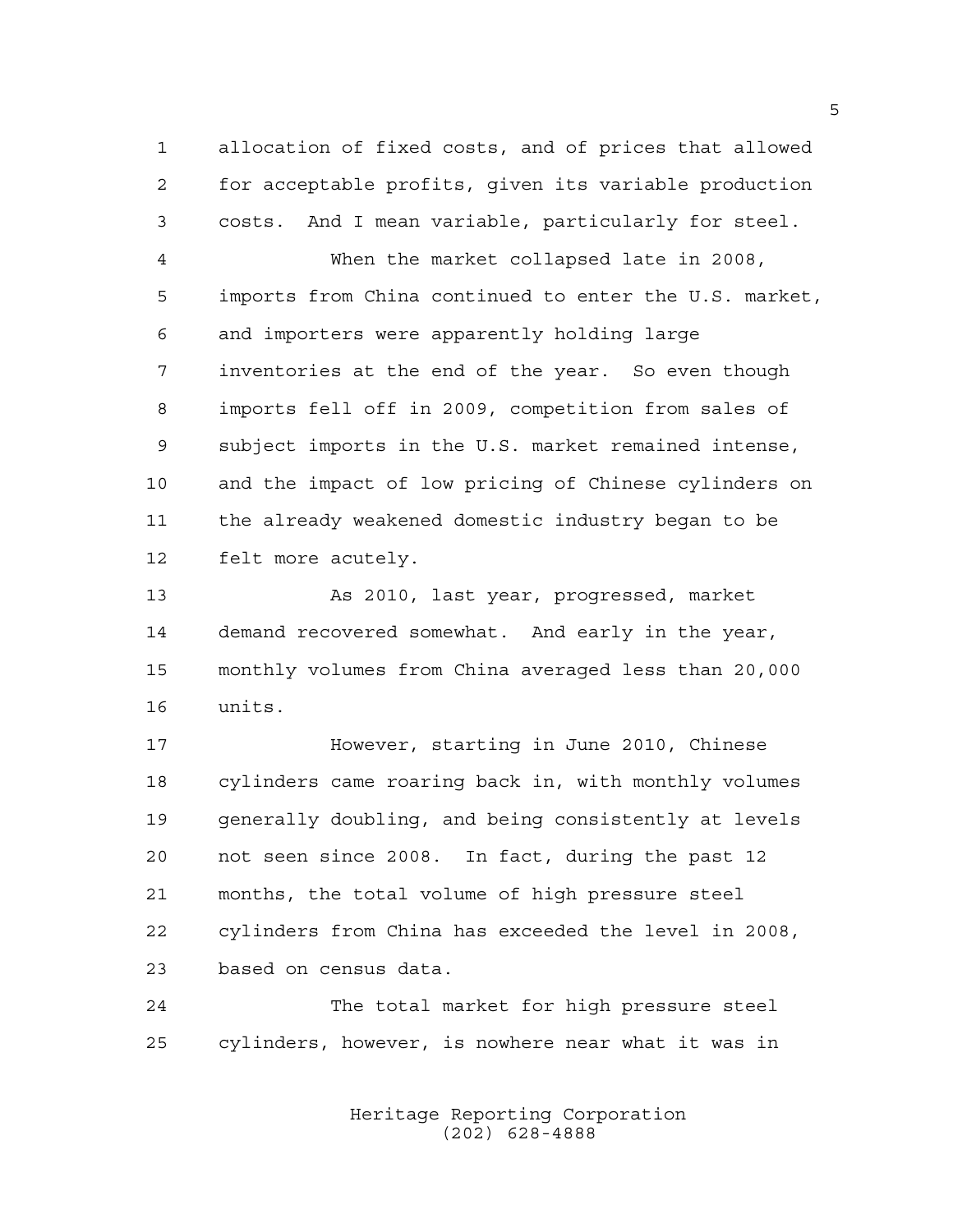2008, and so the Chinese volume comprises a much larger share of the U.S. market. According to the latest census import figures, somewhere in the range of two thirds to three fourths, while the domestic share is half of that.

 This surge cannot be explained by the loss of domestic capacity from the closing of the former Taylor Wharton plant in Harrisburg, Pennsylvania, or from declining imports from non-subject countries such as Canada.

 What is happening is that imports from China are consistently underpricing the domestic producer, Norris; and thus, taking sales and market share. In 2010 Norris made no money in the high pressure steel cylinder business.

 Norris has been able to increase the volume of its sales somewhat in 2010, as the market has recovered from the recession, so it has been able to spread its costs a bit more widely, and thus has returned to the black. But its profits in absolute dollar terms are meager.

 With the Chinese producer BTIC last year acquiring a major U.S. distributor, America Fortune Company, and with the Chinese moving increasingly into the larger size and higher grossed margin into the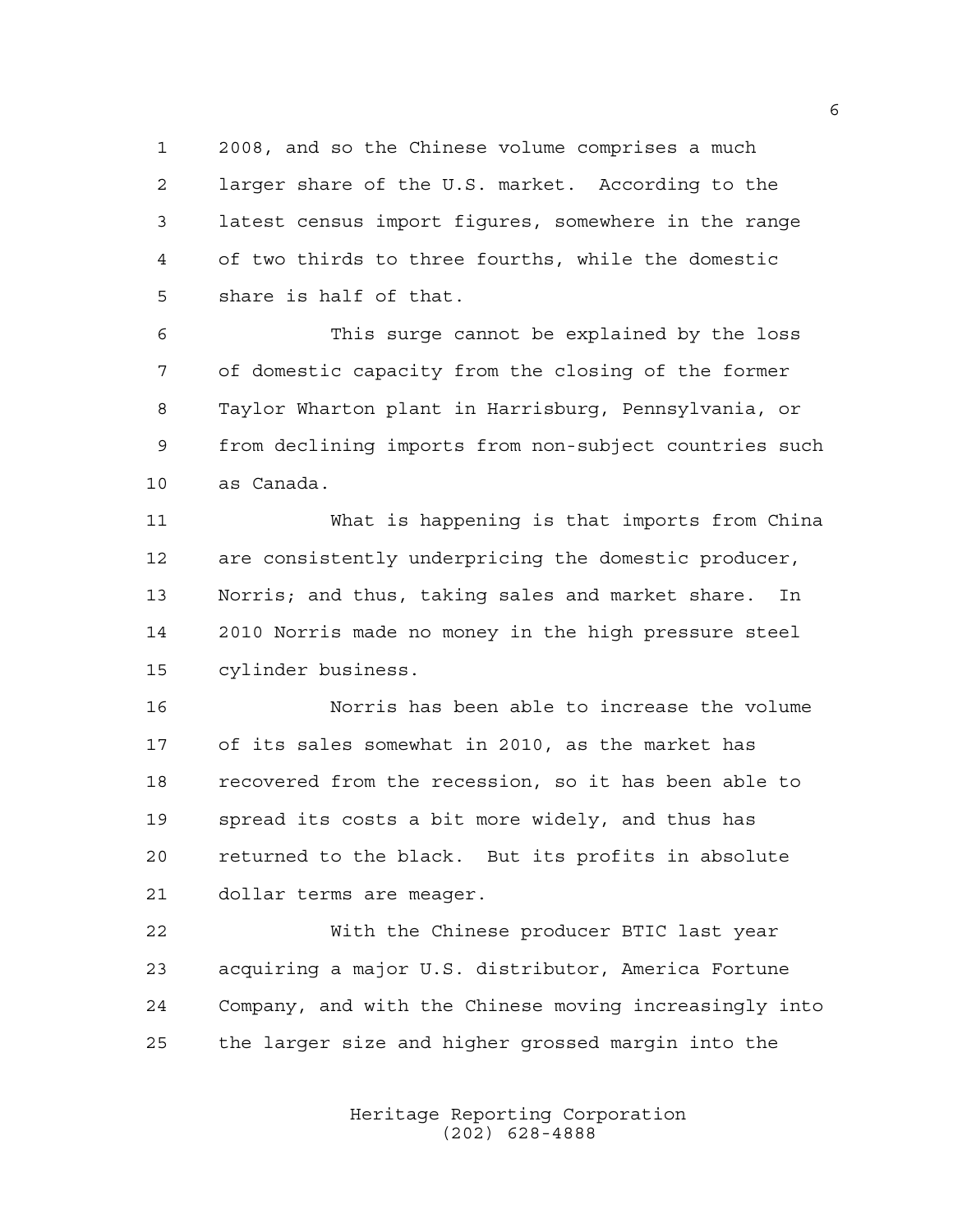business, even these low profits are endangered.

 There is no reason for prices in this industry not to cover increased steel costs, except for imports from China with access to subsidized steel. There is no reason for the domestic industry's volume growth to be a fraction of that of imports, or for the domestic industry to be consigned to a decreasing minority position in its own country, except for dumped imports from China, sold at whatever prices are necessary to take the business. There is no reason for the domestic industry to earn little or no profit, and not to be able to afford the investment needed to grow with the market, except for dumped and subsidized imports from China taking an increasing share of the U.S. market. And there is no reason for the domestic industry to see growth niches, such as cylinders for use in cell phone towers, under pricing assault from day one, except, of course, for dumped and subsidized imports from China. Our witnesses this morning will provide additional details of what has been going on in the domestic high pressure steel cylinder industry these

Chinese producers, particularly BTIC, are not required

past few years, and what is about to happen if the

Heritage Reporting Corporation (202) 628-4888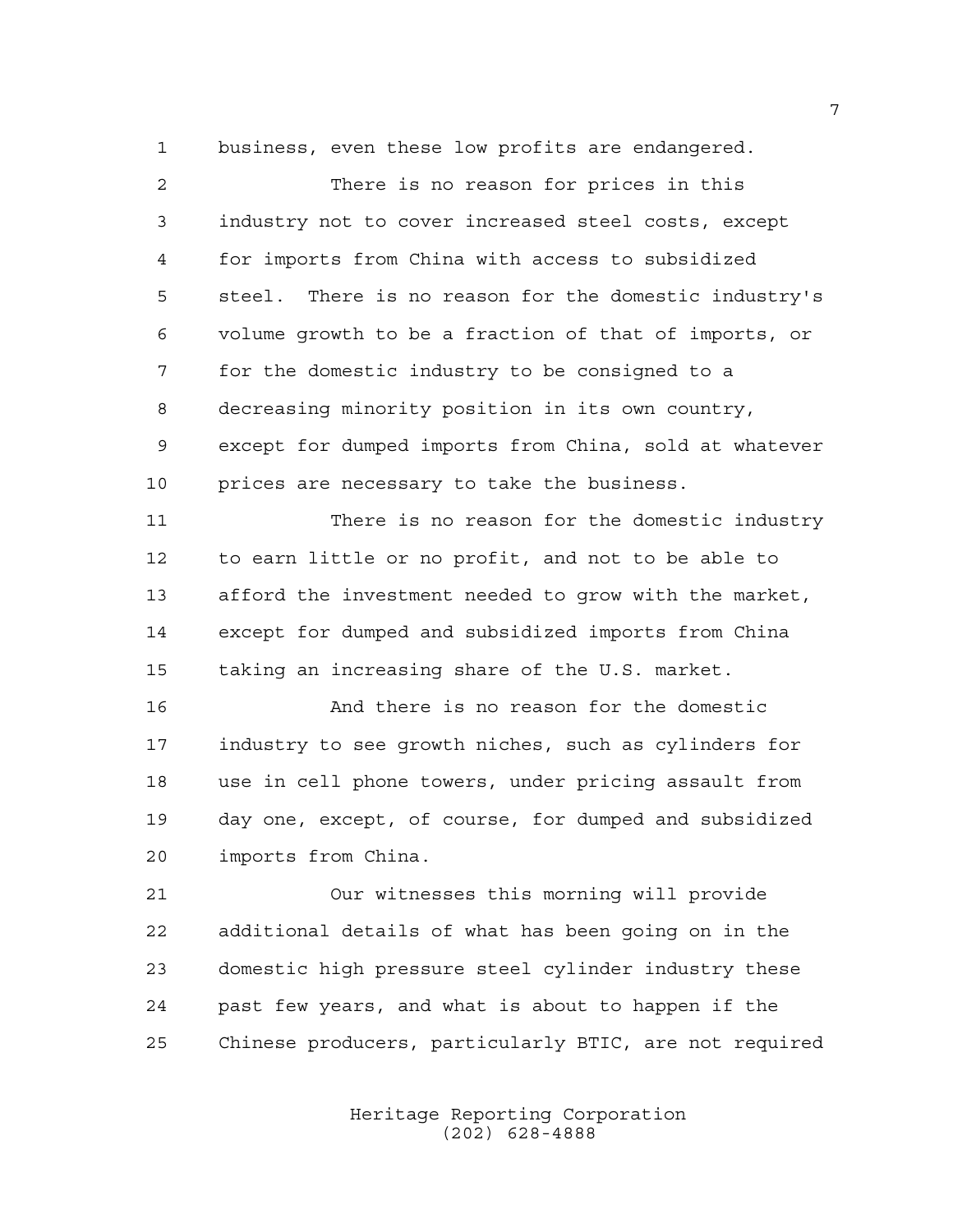to abide by international norms of fair trade.

 Thank you very much. MS. DeFILIPPO: Thank you very much, Mr. Lebow. We will now have opening remarks from Respondents. Welcome, Mr. Schutzman. Please proceed when you're ready. MR. SCHUTZMAN: One small housekeeping item. Our presentation will be much less than one hour, so I may go over a bit on this introduction. Would that be okay, just slightly? MS. DeFILIPPO: Slightly. MR. SCHUTZMAN: Thank you. Good morning. For the record, my name is Maxoff Schutzman, a member of the law firm of Grunfeld, Desiderio. And I'm here with my colleague, Dharmendra Choudhary, representing the interests of Beijing Tianhai Industry Co., Ltd., or BTIC, a manufacturer in China of subject merchandise -- high pressure steel cylinders -- and its U.S. affiliate, America Fortune, a U.S. distributor of those cylinders. Also accompanying us today is Mr. Bill Zheng, America Fortune's Chief Operating Officer, as well as Mr. Richard Rottmann, Manager, Technical Projects, of ThyssenKrupp Steel Services of Houston, Texas. Mr. Rottmann will be making a presentation as

> Heritage Reporting Corporation (202) 628-4888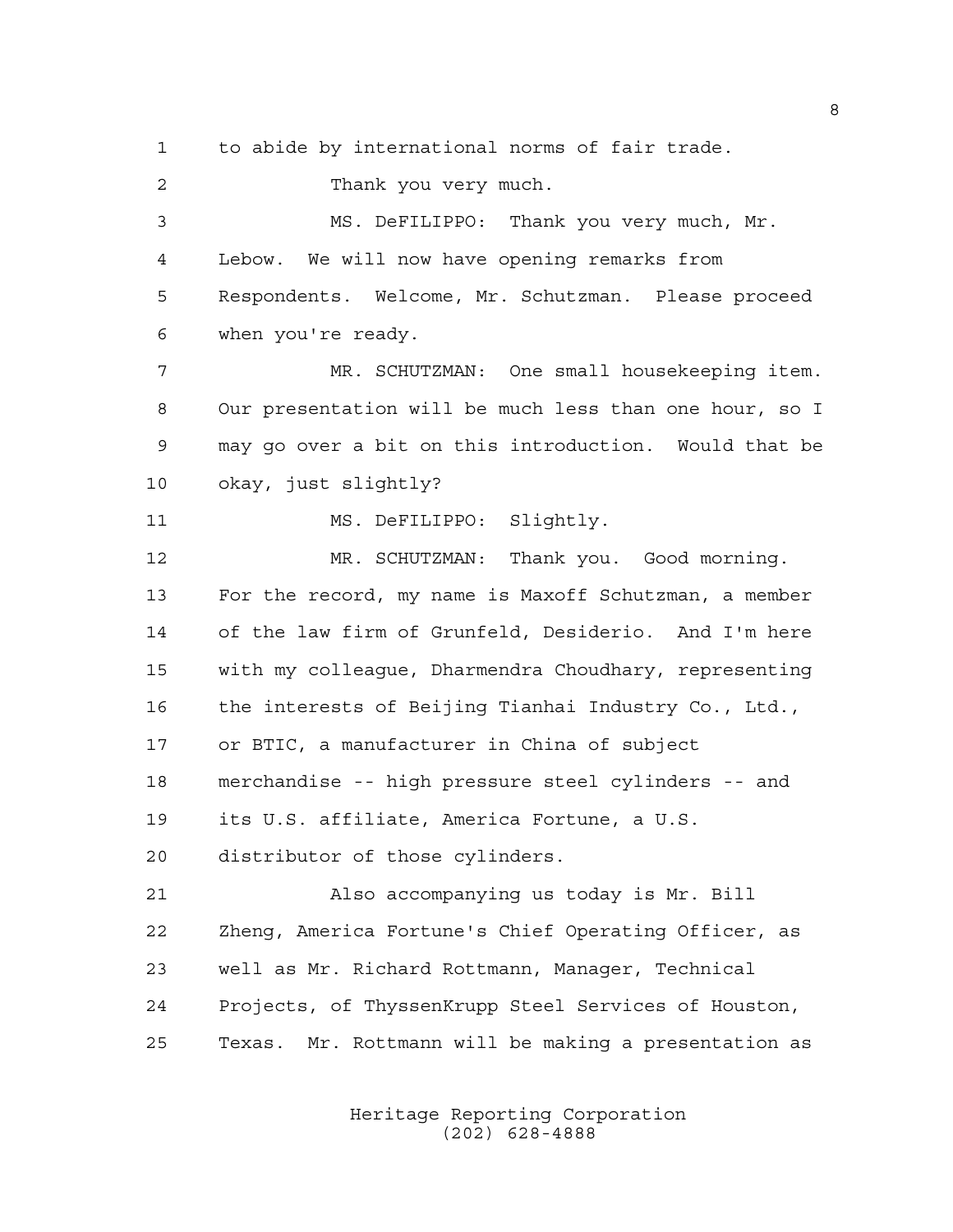well, and Mr. Zheng is here to help answer any questions you may have following the presentation of the prepared statements.

 We appreciate the opportunity provided by the Commission to present the exporters' and importers' views of the facts that underlie this investigation. We believe that when all the relevant data have been gathered and analyzed, the Commission will be satisfied that, based upon that data, there will be no basis upon which to find a reasonable indication of injury or threat to the domestic industry by reason of Chinese imports.

 In a number of very important ways, this is actually quite a different investigation than those with which the Commission usually deals. We would like at this time to highlight some of those distinctions.

 Typically, the Commission is called upon to protect the jobs of a large complement of American workers, and a significant number of domestic producers, from allegedly unfair trade practices. That's not the case here.

 For one, the U.S. industry here is solely synonymous with the Petitioner, Norris Cylinder Company, since Norris is the only producer in the

> Heritage Reporting Corporation (202) 628-4888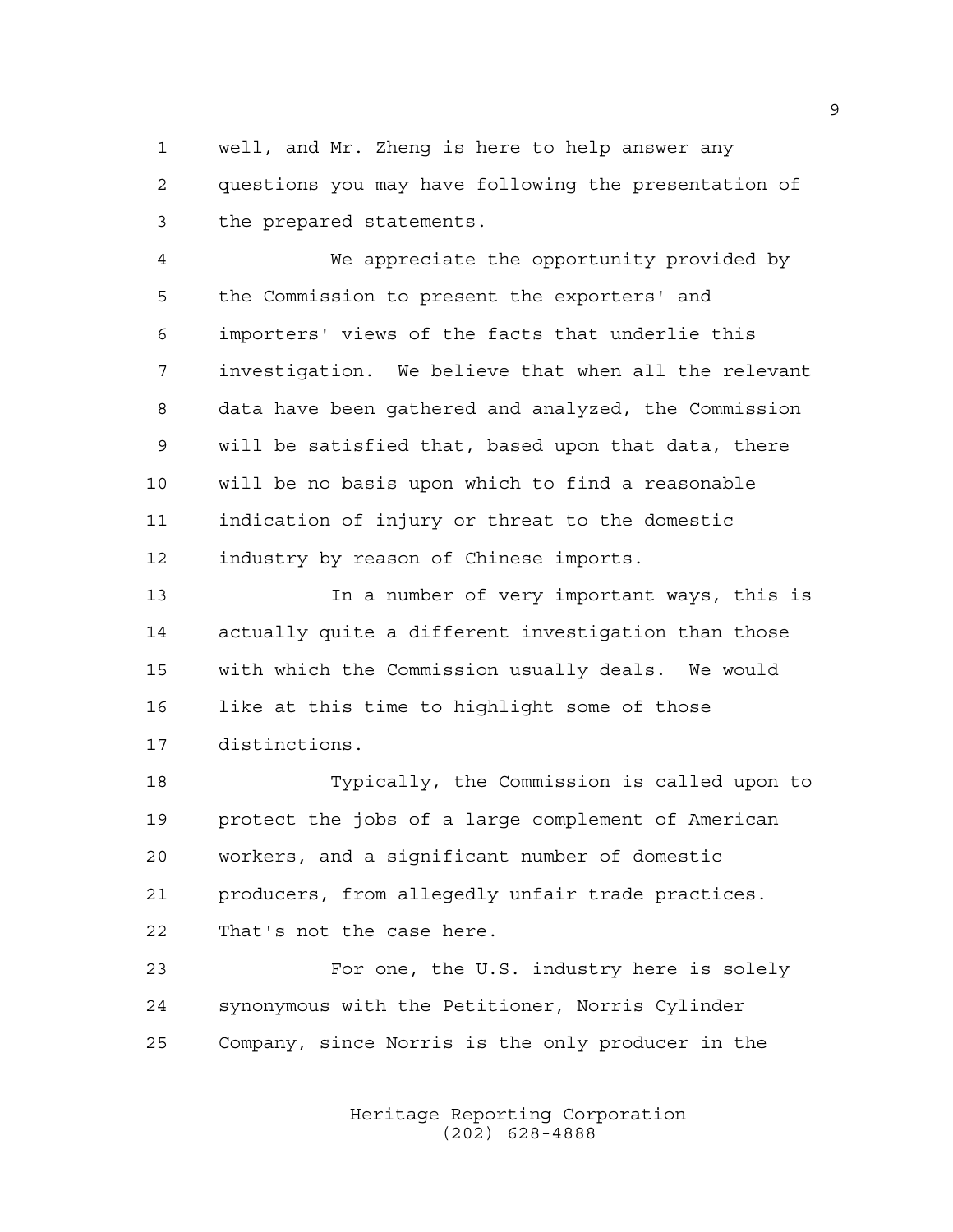United States of subject merchandise.

 For another, Norris's business, producing high pressure steel cylinders, is a highly automated, labor-unintensive one, accounting for the use of modern computer-operated manufacturing equipment, and the employment of relatively few production workers as a result. That Norris is the only U.S. producer of scope merchandise, with a relatively minimal workforce and a production capacity that cannot come close to serving the needs of the American market for steel cylinders, are key aspects of this investigation that will factor significantly into the Commission's ultimately decision.

 Second, the Commission normally deals with a relatively expansive scope definition, designed to cover as much of the U.S. industry's like product as possible. Here, this, too, is not the case.

18 As you can well see, Norris has taken great pains to circumscribe the scope definition so as to eliminate from that definition as very significant portion of the like product: cylinders made to ISO and UN specifications.

 We think it will become readily apparent to the staff and the Commission when analyzing the critical sales and financial elements of Norris's ISO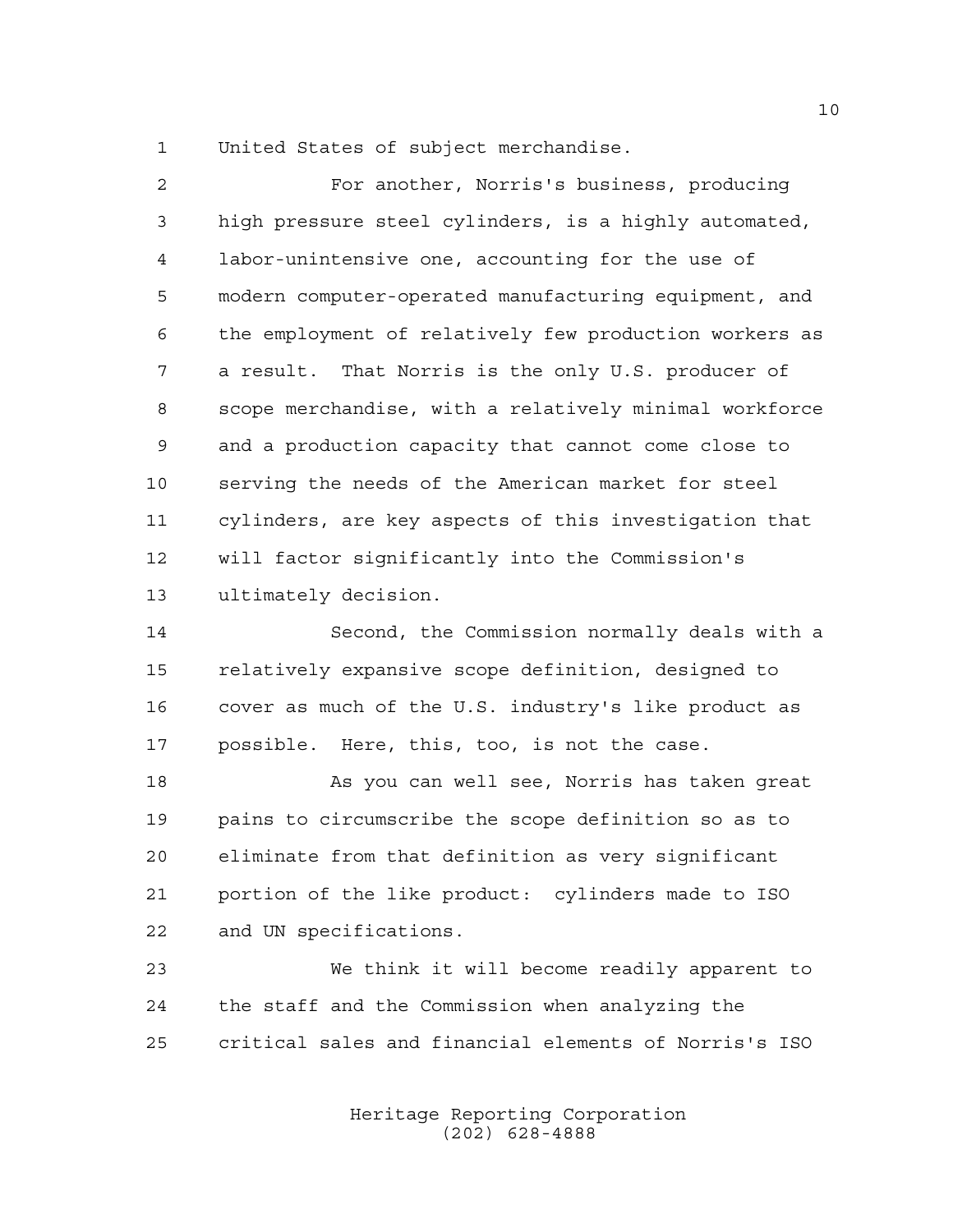and UN specification cylinders, which it should request, precisely why Norris has chosen to keep those products out of this investigation. We believe those cylinders are squarely part of the like product definition of the subject cylinders, and any analysis of injury or threat must, as a consequence, consider those cylinders, as well.

 Thirdly, it cannot be gainsaid that conventional allegations of injury by Petitioners include an analysis of the harm their production operations have suffered over the course of the entire three-year period of investigation by reason of subject imports. Here, that, too, is not the case.

 First, the publicly available data is clear, and Norris admits, that the worldwide economic recession in 2009 took a heavy toll on not only its cylinder business, but upon the U.S. business of Chinese imports, as well. Indeed, imports of subject merchandise by quantity from China declined precipitously from 2008 to 2009, by 55 percent by quantity, and by 70 percent by value. Even in 2010, imports are still well below 2008 levels.

 Second, the record will be clear that over the POI, it is imports of spun cylinders, the smaller-capacity items of up to 150 cubic feet, and especially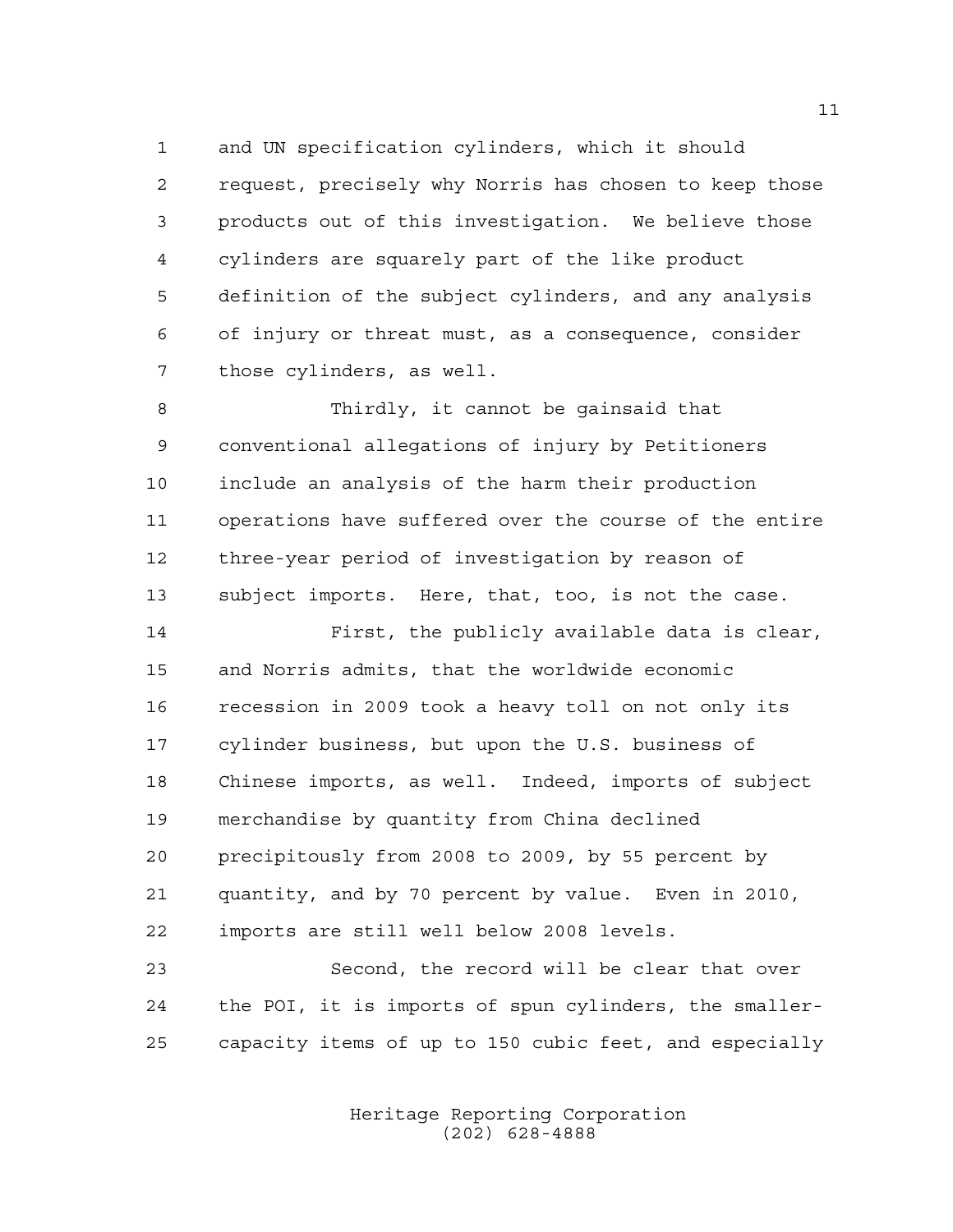those under 80-feet cubic capacity, where the Chinese- origin cylinders have been most prolific. Yet that is precisely the product where competition from Norris has been attenuated, at best, and non-existent, at worst, over that three-year period.

 Before its acquisition of the Taylor Wharton production facility in the latter half of 2010, Norris did not even make that size product, but sold spun cylinders in the U.S. produced by Worthington Industries in Canada.

 Indeed, we believe that when all the facts are known on this issue, the Commission may well wish to segment the scope into at least two separate like products: one in the over-150, and the other below that capacity.

 Next, in most cases presented to the Commission, the economic performance of the petitioning industry is typically consistent with that of others within its commercial sector, and especially its affiliates.

 Again, not so in this investigation. While Norris pleads poverty based upon severely reduced sales and severely reduced revenues, dwindling profits, and substantially reduced market share as a result of Chinese imports, the portrait of the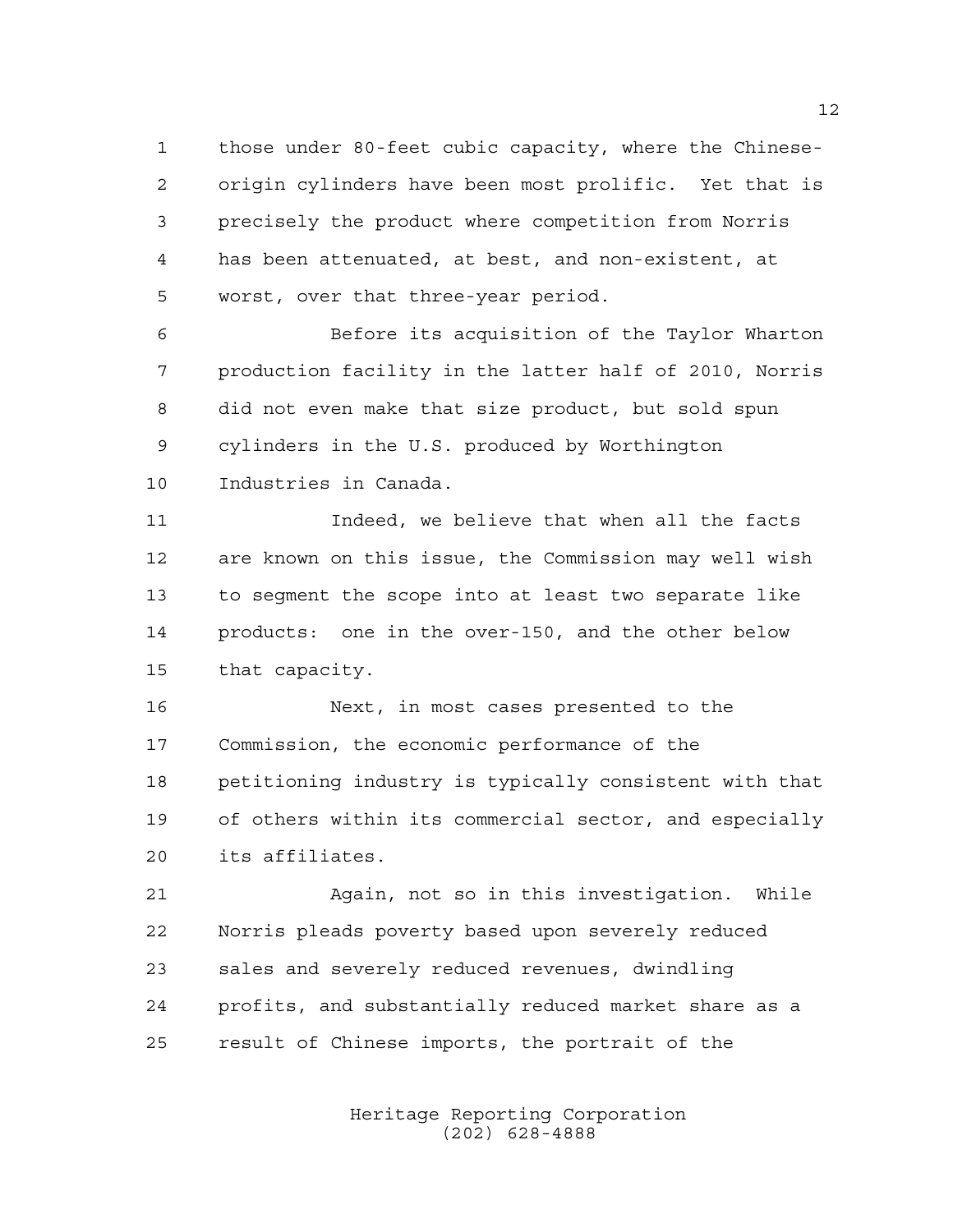industry painted by Norris's parent company, Trimass Corporation, on the other hand, is considerably different. Thus, Trimass, in its 2010 annual report, extolls the virtues of Norris's unique process for producing ISO cylinders, trumpets its UN certifications enabling it to expand its product portfolio, and heralds the increase in sales of its business. Hardly the stuff of gloom and doom as alleged in the petition.

 In conclusion, we urge the Commission and the Commission staff to pursue further inquiry of these unique issues in this investigation, as well as others that will become clear during the course of this conference, and from a review of the questionnaire responses.

16 16 I thank you for your time.

 MS. DeFILIPPO: Thank you very much. We will now move to direct testimony for those in support of the imposition of anti-dumping duties. If that panel would like to come up, and please proceed when you are seated and ready to go. Thank you.

Welcome.

 MR. LEBOW: Good morning again, Madame Director and members of the Commission staff. I'd like to introduce our company witnesses.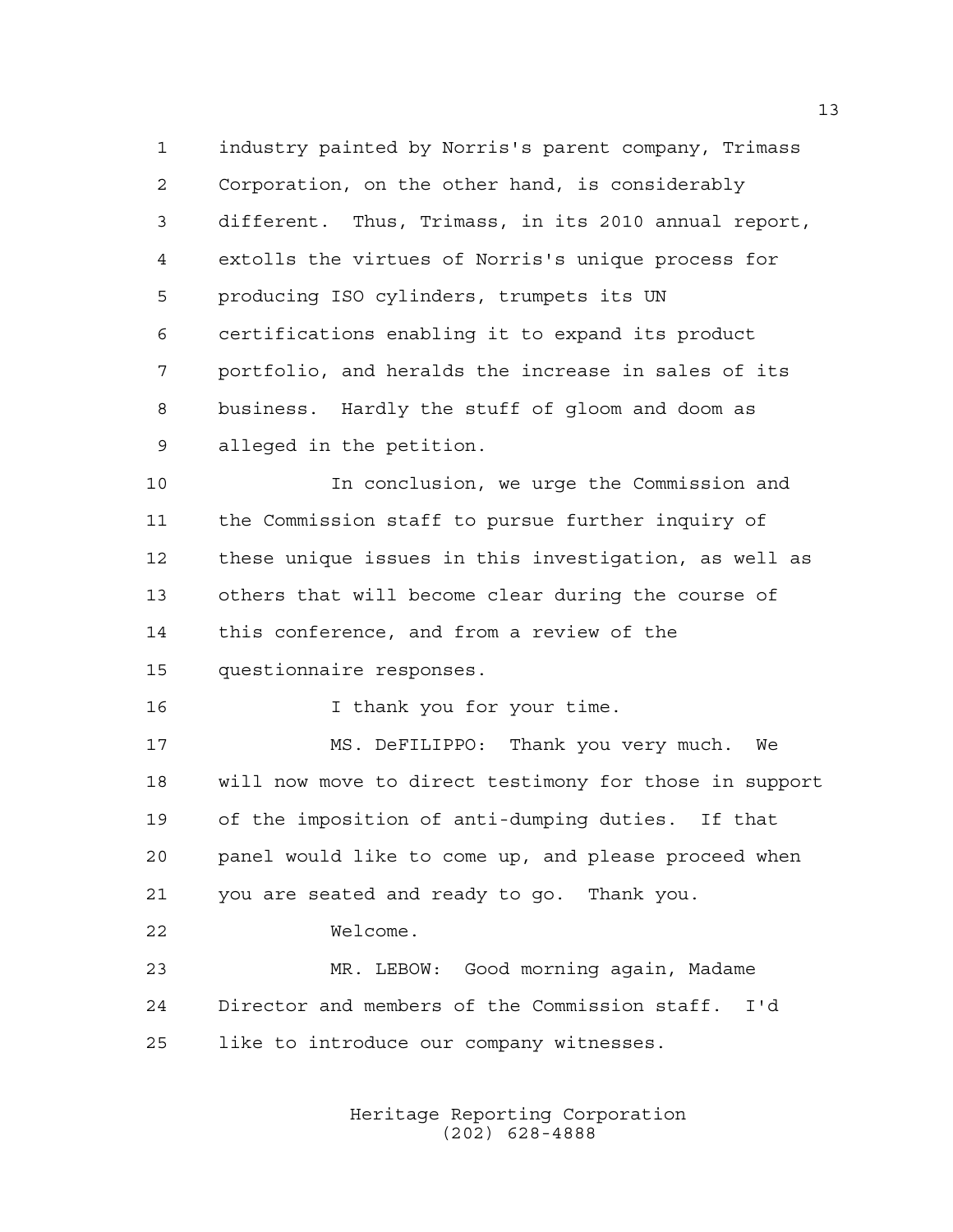To my immediate right is Jerry Van Auken. Jerry is the President of Norris Cylinder Company. He has been with Norris for four and a half years, and has over 15 years' experience in the cylinder business.

 To Jerry's right is Mike Camp. Mike is the General Manager of Norris's Huntsville, Alabama facility. Mike started in that facility 35 years ago. I think he was in the quality control department, and worked his way up to be General Manager of the facility.

 And to Mike's right is Dan Klett of Capital Trade, whom you know. And to my left is my associate, Nora Whitehead.

 Jerry, why don't you start us off by describing exactly what is meant by a high pressure steel cylinder?

 MR. VAN AUKEN: Thank you, and good morning. First of all, I guess I'd like to try to describe what products we are talking about. We did bring a couple examples of cylinders.

 This is a completed cylinder, what is called a 20-cubic-footer. It's the smaller size, smaller range of the cylinders that are manufactured. This happens to be a cutaway of that same cylinder, so you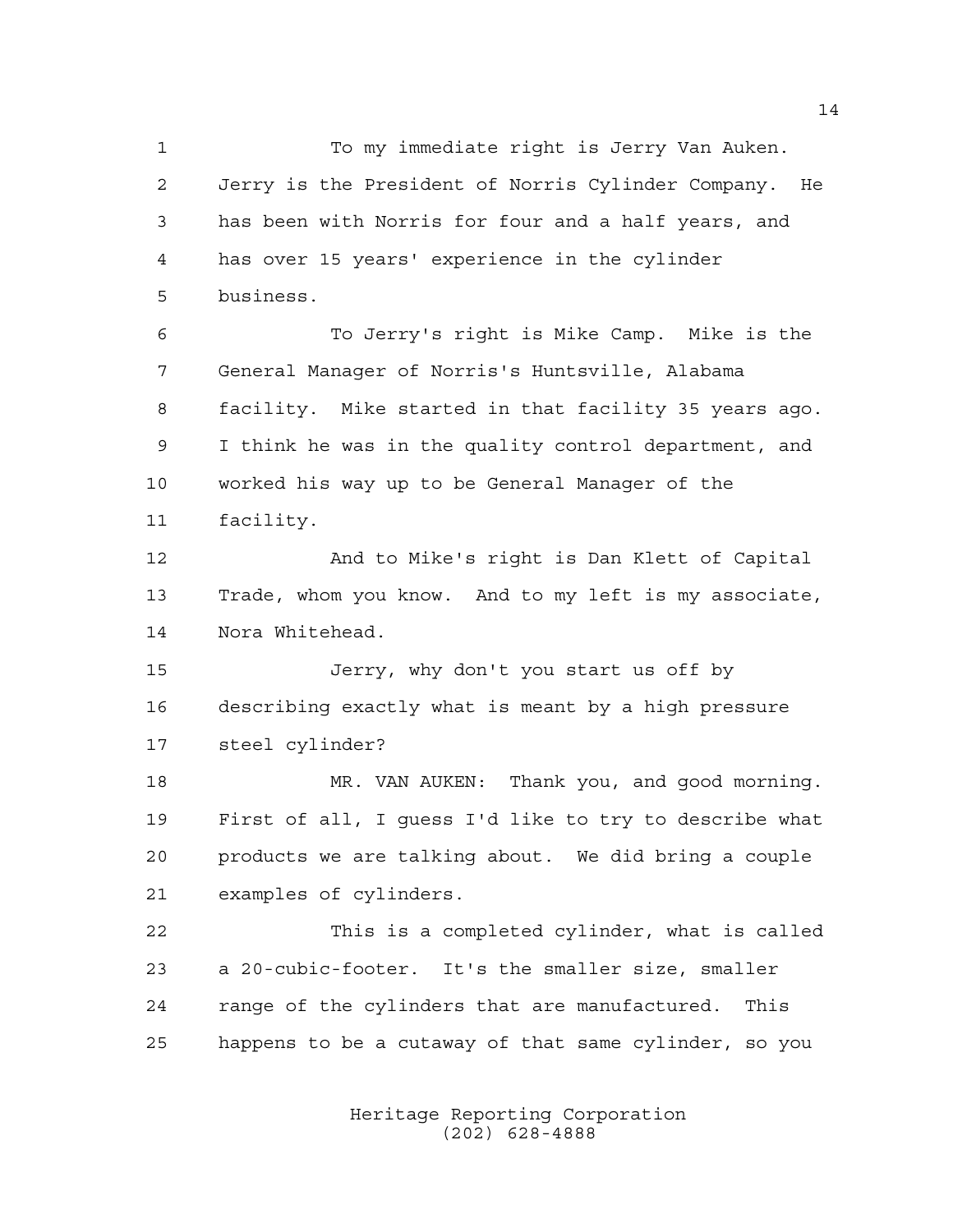can see inside how these things are constructed.

 They are formed by a pressing operation, usually under temperature and pressure, to extrude the steel or the tube into the shape that it needs to be. You'll notice that on the bottom here we have a bump- back that allows the cylinder to stand upright, like you see it there. And on the other side you see that there's a dome or a form; that's done by a spinning operation to close and create a neck that later will have, will be drilled, so that a valve can be installed that will allow the pressure of the gases to be released.

 So we'll get into the manufacturing process a little more with Mike, but that's the cylinder we're talking about. They come in all different aspect ratios. I believe you all have a handout that we provided to you. And if you go to the second page, you can see the, kind of the scope of the products that are being talked about here.

 The cylinder silhouette on the very left is the 20-cubic-footer that you see here on the table. And of course they range up in sizes based on a diameter change and a length change to the cylinder, as well as wall thickness changes that are designed into the cylinder for the different pressures that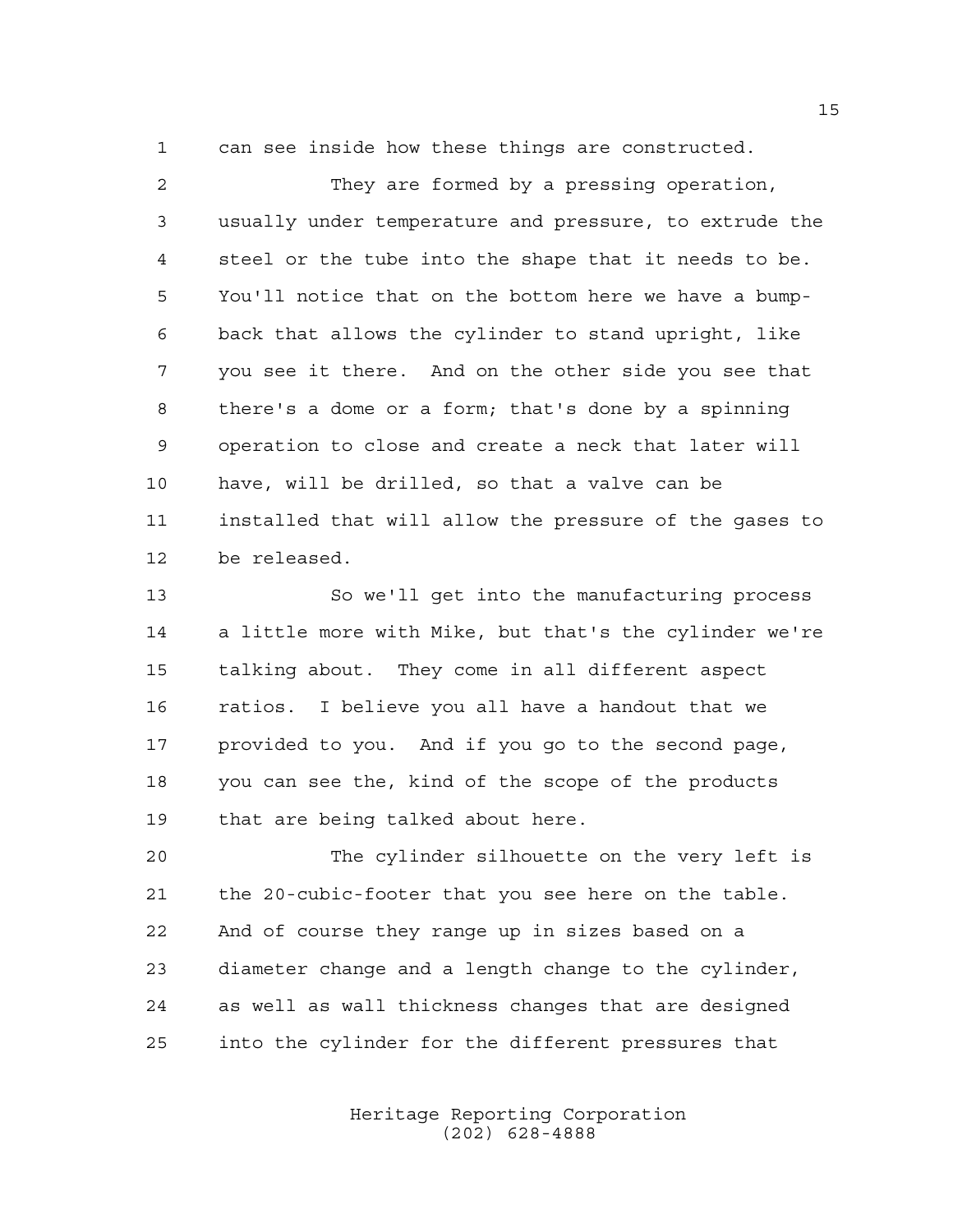they're going to be put under.

| $\mathcal{L}$ | These cylinders can hold all kinds of               |
|---------------|-----------------------------------------------------|
| 3             | different gases. Examples of those would be helium, |
| 4             | nitrogen, hydrogen, argon, oxygen, air; a lot of    |
| 5             | different types of gases. And again, those are all  |
| 6             | requlated by the Department of Transportation as to |
| 7             | how the design and the manufacture of the cylinder  |
| 8             | needs to occur.                                     |

 The uses of these are also into other areas like specialty gases. If you have a flat-panel TV at home, it's likely that there was a cylinder involved with a very exotic gas that's in it; some of them are very poisonous. But they're used in the manufacture of the flat-panel displays. So they have a lot of different applications. Fire suppressant, Co2 bottles used to extinguish fires, many different applications.

 The pressures that we would define as a high pressure cylinder really begin at about 1800 psi, pounds per square inch, similar to your tire, and range all the way up to 6,000 psi.

 And the sizes range from that 20-cubic- footer that you see, all the way up to 670 cubic foot, depending on the type of air and gas that you're using.

And so with that, I'd like to have Mike Camp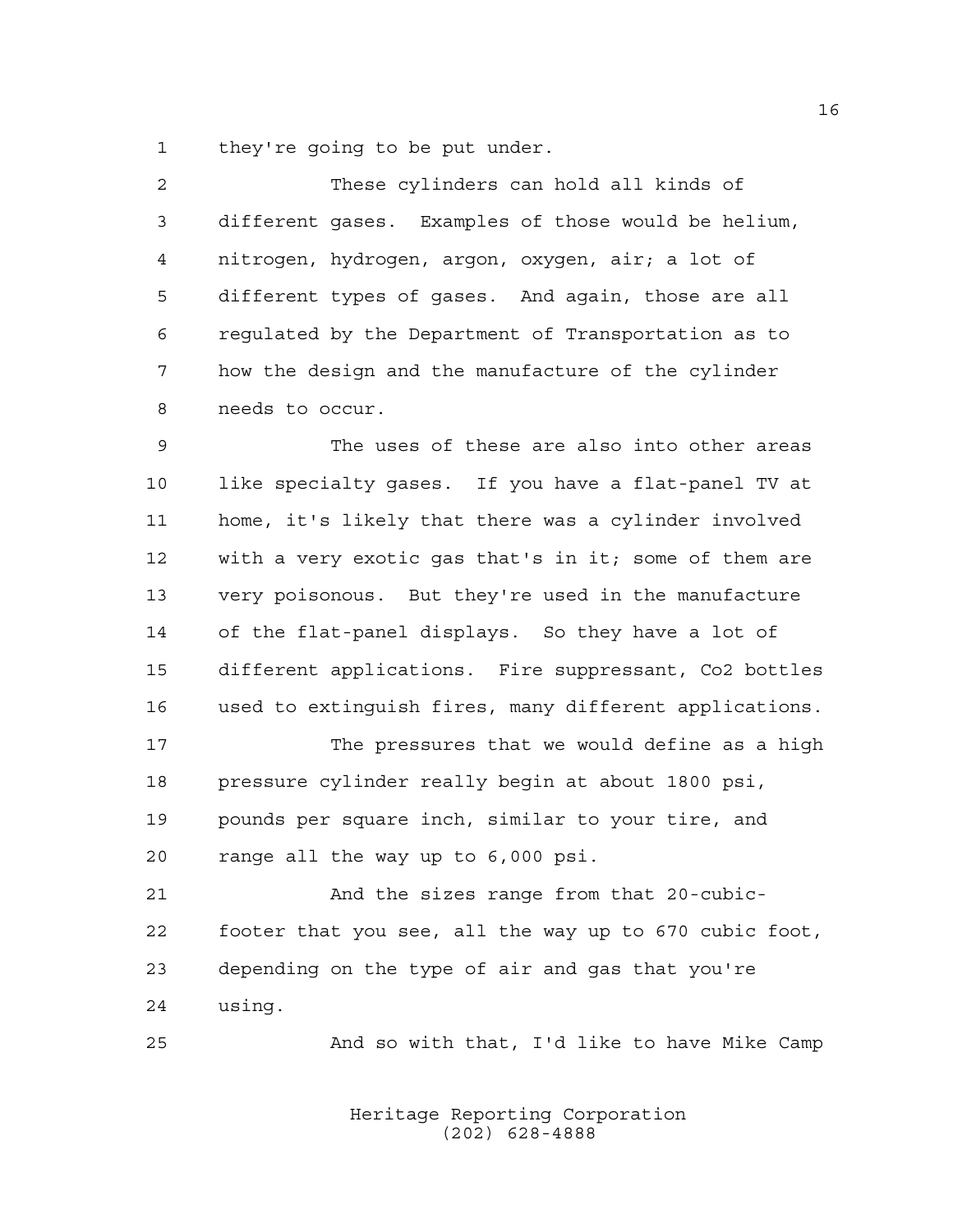kind of describe a little bit the manufacturing process, to get you more familiar with how this, this cylinder is formed.

 MR. CAMP: There are actually two principal ways to make a high pressure cylinder. From a billet, where you cut a slug of steel, you heat the steel up to over 2,000 degrees Fahrenheit. That, in turn, is going to go through a pressing operation, where the steel is forged into a cut, and then extruded into the diameter and to the wall thickness and the length of the product you're making.

12 The other way is from tube. And with tube you take a length of tube, cut to size, and you will heat the open end of one side. You'll go into the hot-forming operation to actually spin that closed, and in so doing seal the center portion of that through a super heating.

 And then, as Jerry mentioned, with the bottom inverted here, we'll do a bump-back to form the base of that cylinder.

 From that point, you're looking at a billet or a tube that is an open-end shell. The end process is to form the top. And that's another hot-spinning operation. In both cases, whether it's from billet or tube, you will again heat this up, and we're over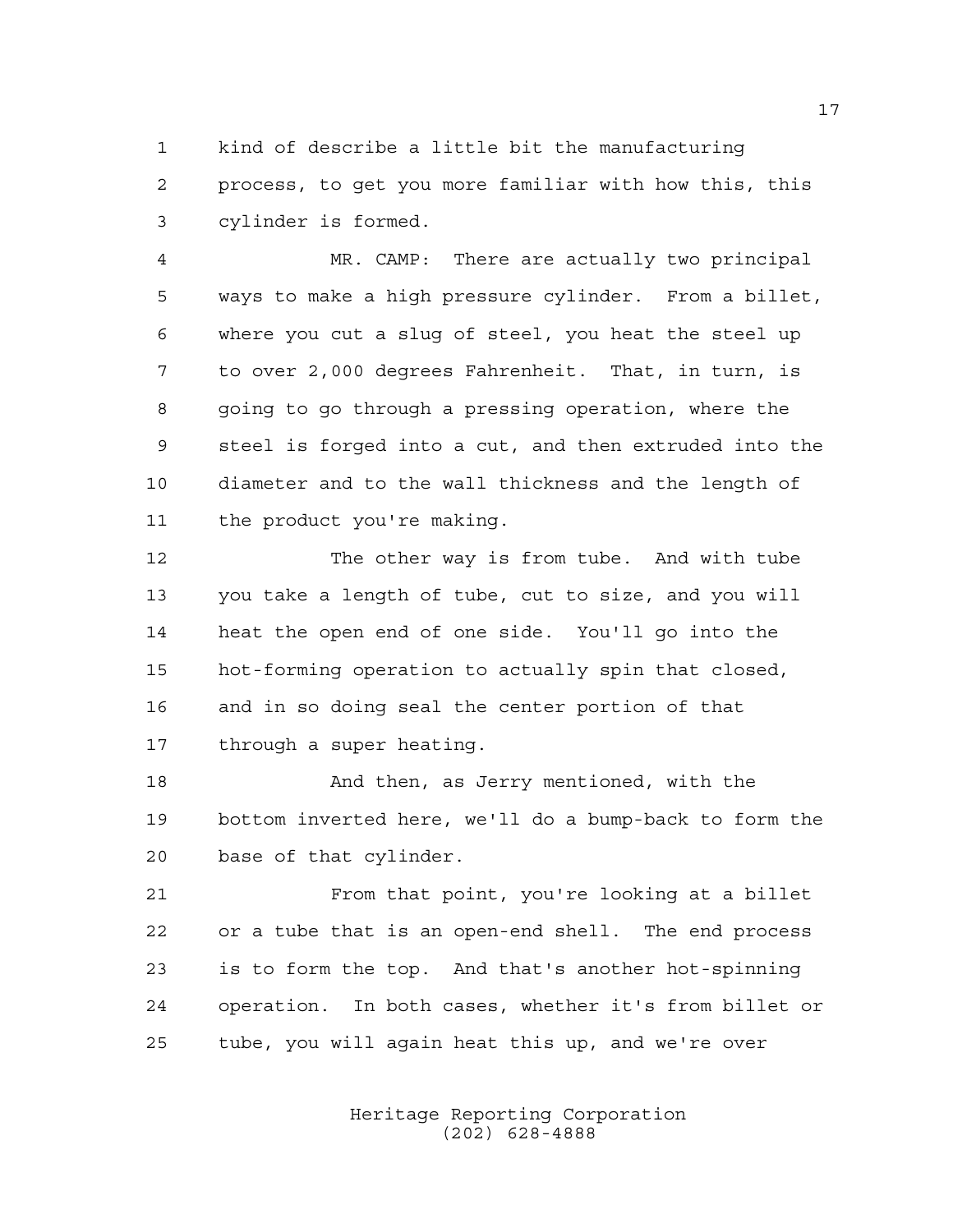2,000 degrees again at the starting point. We will form that closed into the neck that you see here.

 And on the third page of the handout is some examples, there's some photographs. This is the tube process. But at the top left you will see cut tube that's going into the process. At the top right is the open end that has been preheated, and is ready to introduce to the spinning process.

 The bottom left is the initial start of that spinning process. And then the end result, to the bottom right, which is the neck complete.

 Following the spinning, the product will go through a heat treating, a quench, a temper process, to set the properties of the steel. The uniformity of the steel is very important for the safety of the product. We will do a threading of the neck, so there's a machining operation to put the threads in place.

 One hundred percent of the cylinders will go through a hydrostatic test, which is a proof pressure test. And that's at five-thirds the service pressure. So in terms of any of the 1800 up through 6,000, you can see that the cylinder will be subjected to a pressure much higher than that, 100 percent.

Once that is complete, and this is done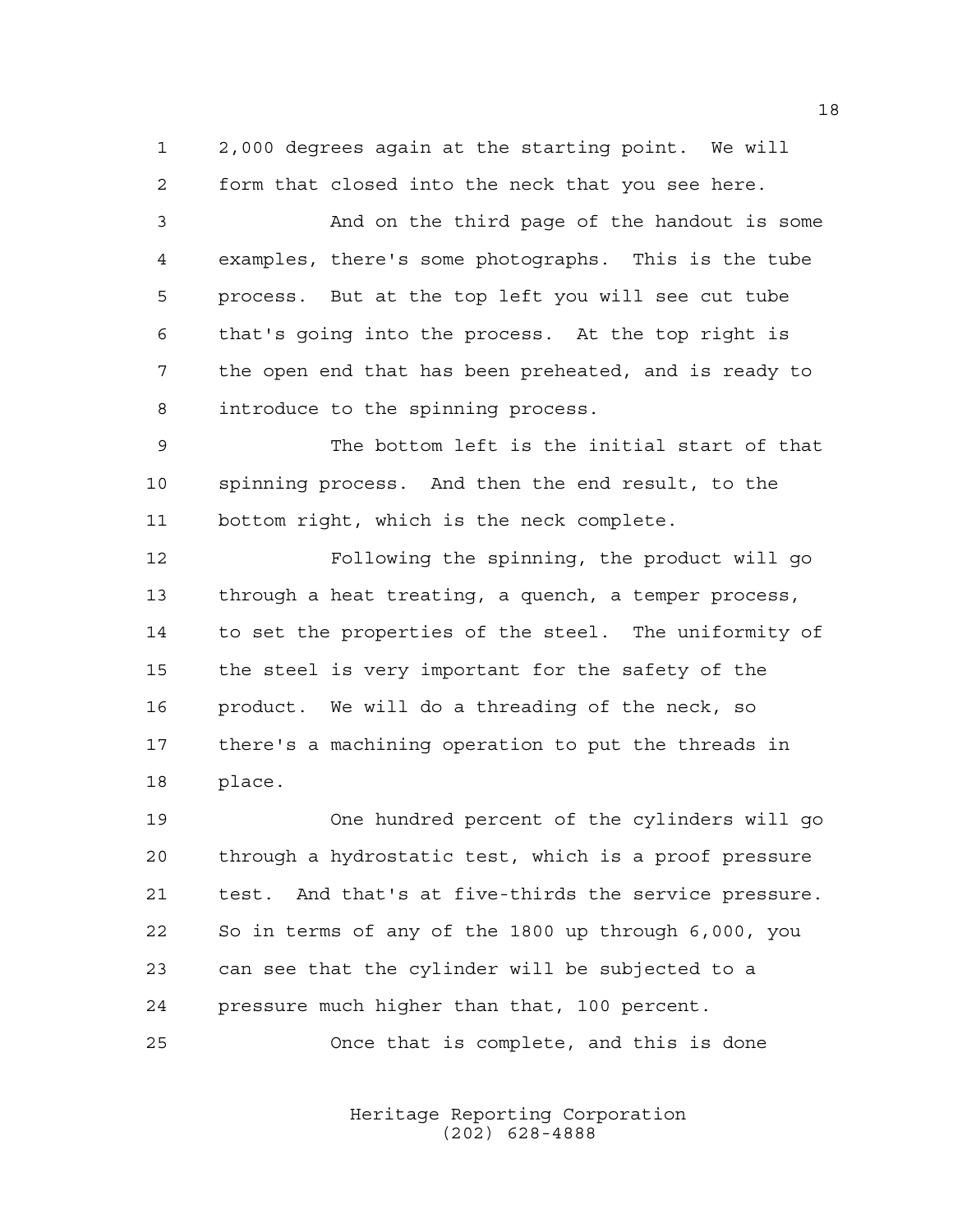through the third-party inspectors witnessing that test or performing the test, the cylinder is then marked according to the DOT specification that it's being built to. There are markings on the shoulder. There will also be the service pressure assigned to it.

 There will be a test date or manufacturing date required to be put on it. There will be a unique serial number, specific to that cylinder, that will be assigned to it. And that number will reflect the metallurgical test data, it will reflect the hydrostatic test results, and the customer that we sell that cylinder to.

 The cylinder will also have on it a manufacturer's approved symbol, or a manufacturer number assigned by DOT. It will also have a third- party inspector's symbol for the approved DOT third-party inspector.

 There may be other markings, if a customer so wishes, his name or other information that we can apply. But those are the required markings for the cylinder.

 From there, the cylinder will be finished to the customer's requirements. It may be a valve for a certain gas service, a certain valve protection, or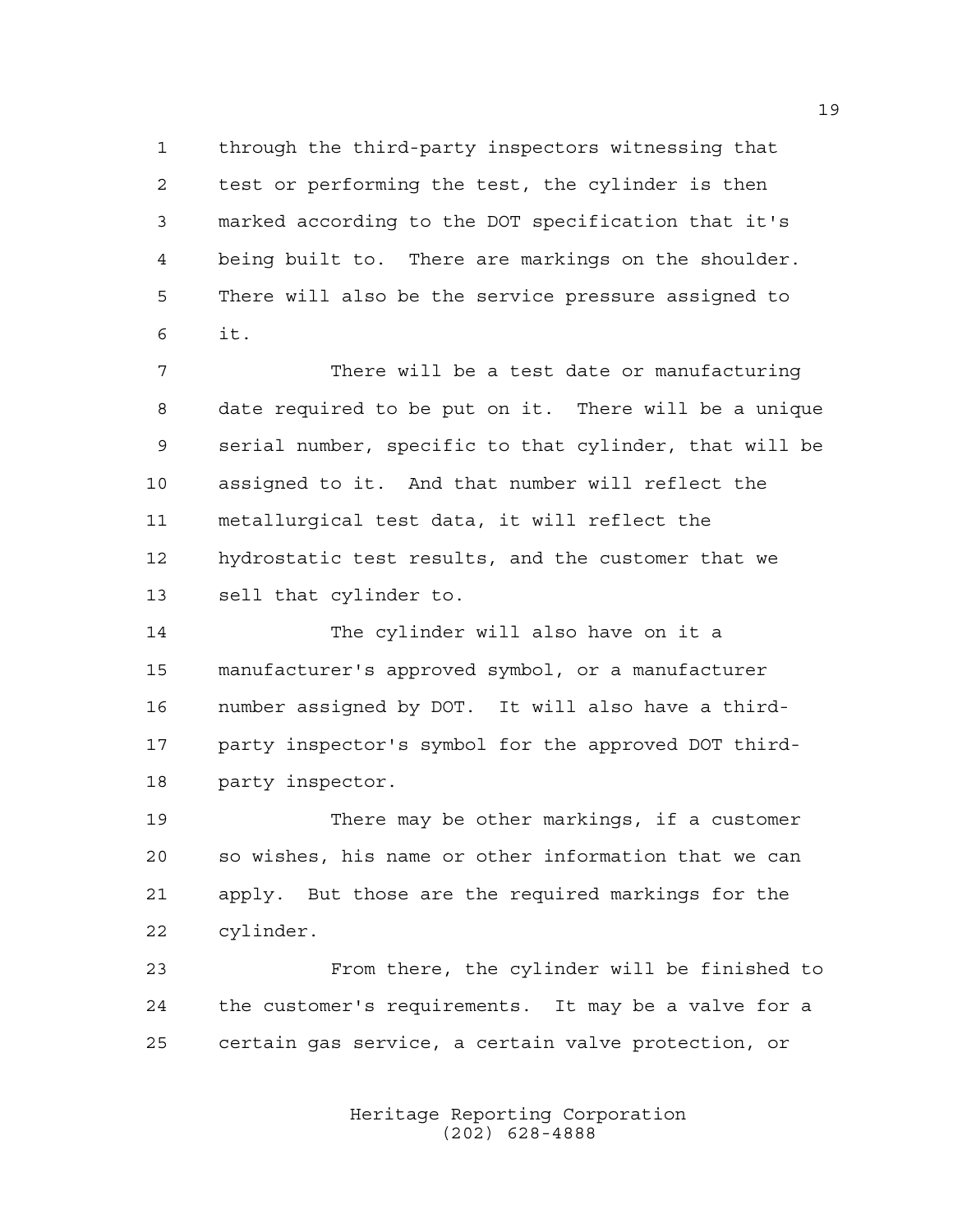just the paint colors that we will apply before we pack and ship that to the customer.

 I think safety is critical for the high pressure cylinder. Storage and movement of gases under pressure, you can see at 1800 psi up to 6,000, it's understandable that cylinders must meet stringent tests and be controlled as far as the process that we produce them.

 The testing and the certification is the same for all manufacturers. That includes the Chinese manufacturers. And once qualified, this product, they're all similar and interchangeable in our marketplace.

 MR. LEBOW: Thanks, Mike. Jerry, would you take it from there, and lay out sort of an overview of 16 the global high pressure steel cylinder industry?

 MR. VAN AUKEN: Sure. These cylinders, of course, are used all over the world. Many of the same applications, cutting, welding, wherever construction is going on; many of the previous applications that I described to you are obviously, in other countries around the world. There are other producers besides Norris Cylinder and the Chinese cylinders in question here today. There are cylinders manufactured in Canada, India, Italy, Czech Republic, Austria, Brazil,

> Heritage Reporting Corporation (202) 628-4888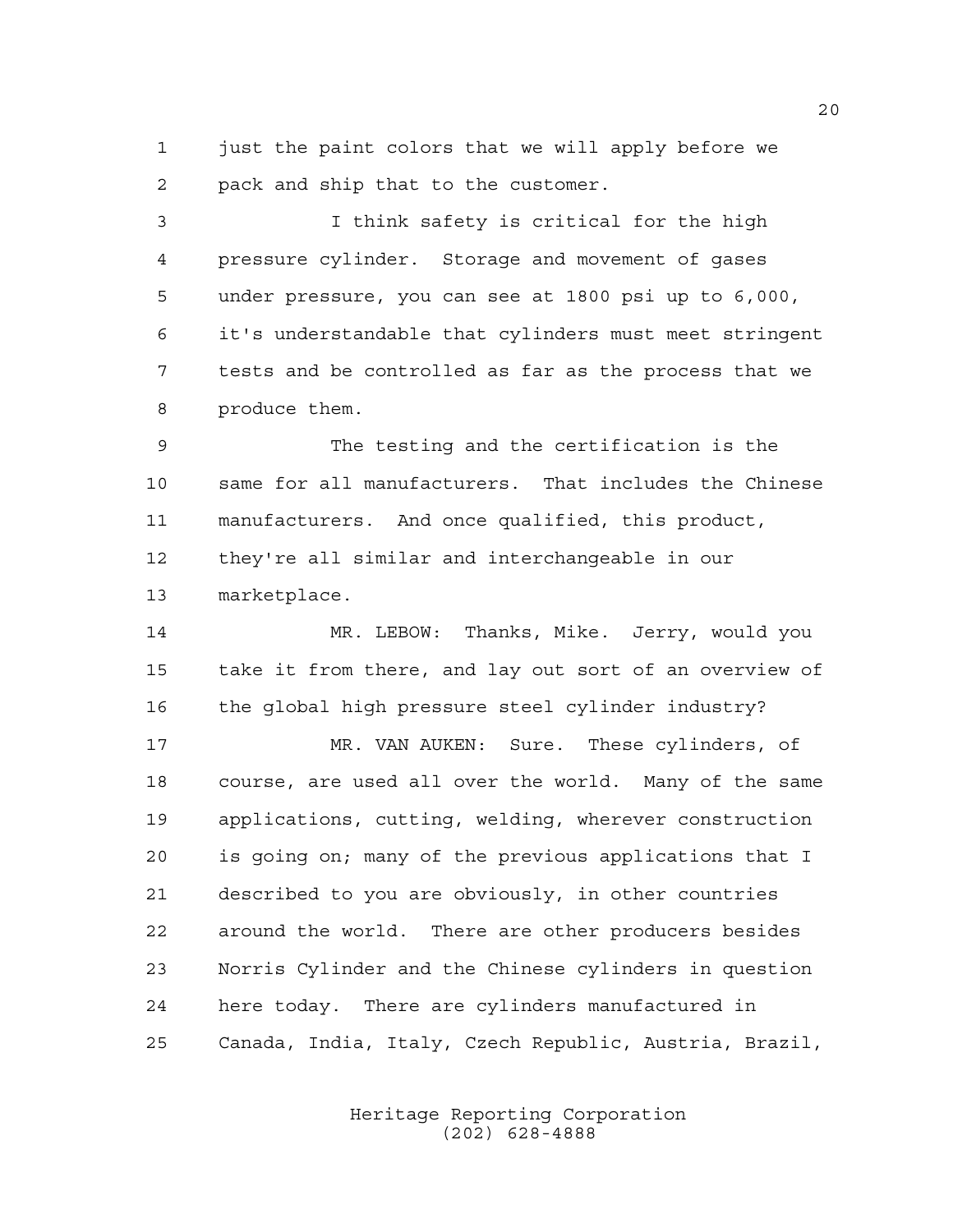and Korea. So basically, all over the world they're making these cylinders in various kinds and various types.

 We are of course the only manufacturer that is left here in the United States. Our previous competitor, Taylor Wharton, went bankrupt last year and closed its Harrisburg operation in Harrisburg, Pennsylvania, that made the larger high pressure cylinders, and proceeded to try to sell the assets of the Huntsville operation in Huntsville, Alabama. We, of course, bid on that project, and were successful in winning the bid, and took over the Huntsville operation in June of 2010.

 During the time prior to the acquisition, Norris Cylinder had a need to have small high pressure cylinders like you see here, and we would purchase those from Worthington, Worthington Cylinder, which is part of Worthington Industries. That relationship was one that we desired only because we needed to have a complete product offering.

 One needs to understand that it's not a good thing to be able to just sell one type of small cylinder, and not have the large one. And a supplier, or a customer is not going to want to have to go to two different suppliers in order to get what it is he

> Heritage Reporting Corporation (202) 628-4888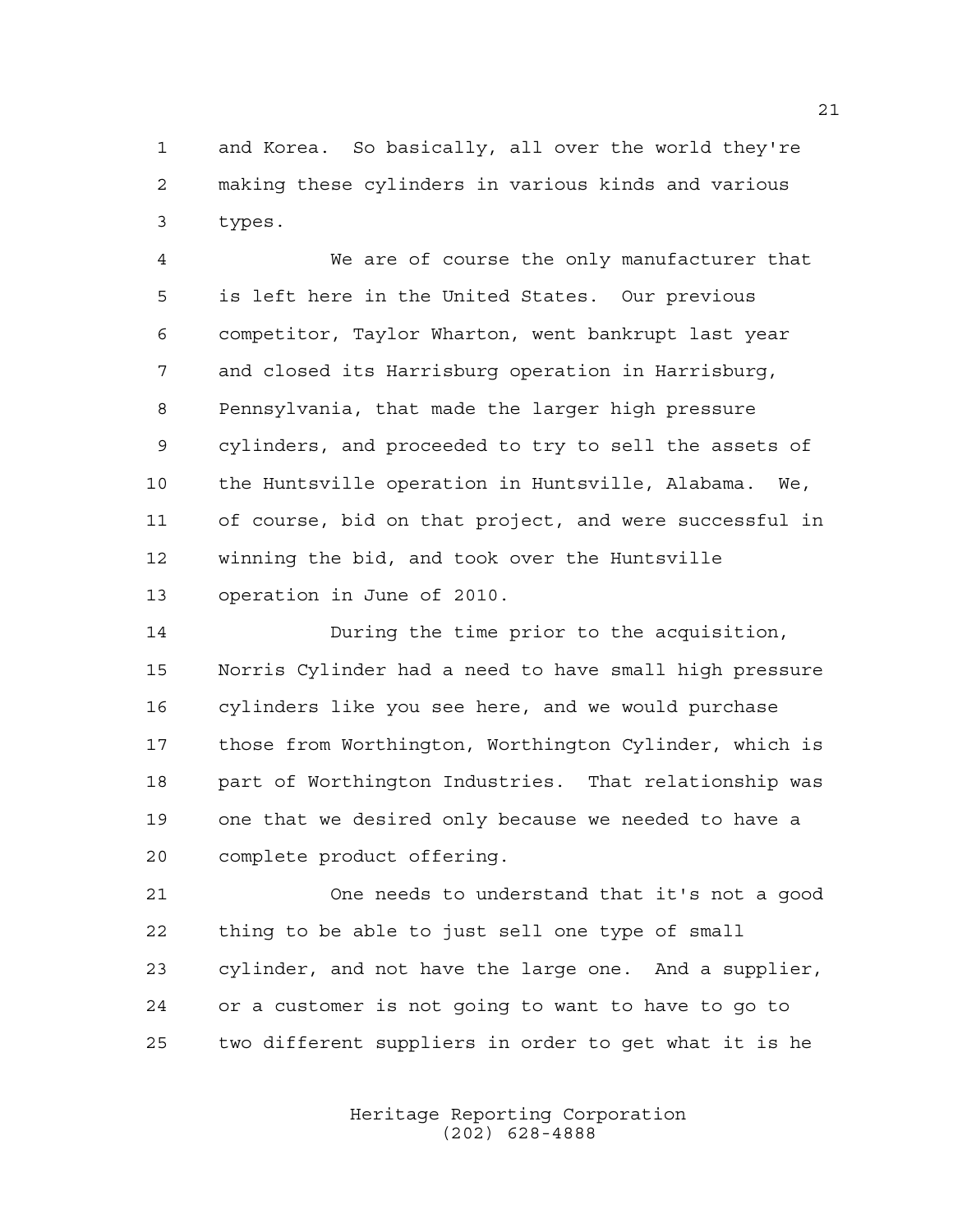needs. So we needed to have a complete product line; that's why we went to Worthington.

 That relationship really didn't pan out, mostly because we could not control the cost of the product; so therefore, the price was kind of dictated to us, and we had to sell and sold at a loss. One of the reasons that inspired us to go after the Huntsville operation to try to gain control of the manufacturing process.

 The Norris purchases of also the assets that were acquired in the Harrisburg operation were part of this deal. So we bought the forge and some of the other pieces of equipment that were there, with the idea that when the volume did come back from what was the 2008 levels, that we would have even additional capacity to build. But we have not deployed that, because that volume just has not returned to Norris.

 It was our intention, based on the synergies and the acquisition of the Huntsville operation, to complete our product line, and that we feel we have done. The consolidation of those volumes would hopefully then bring back the volume that's very necessary in a fixed asset, highly fixed-asset manufacturing organization, to leverage that volume. But that volume just has not returned.

> Heritage Reporting Corporation (202) 628-4888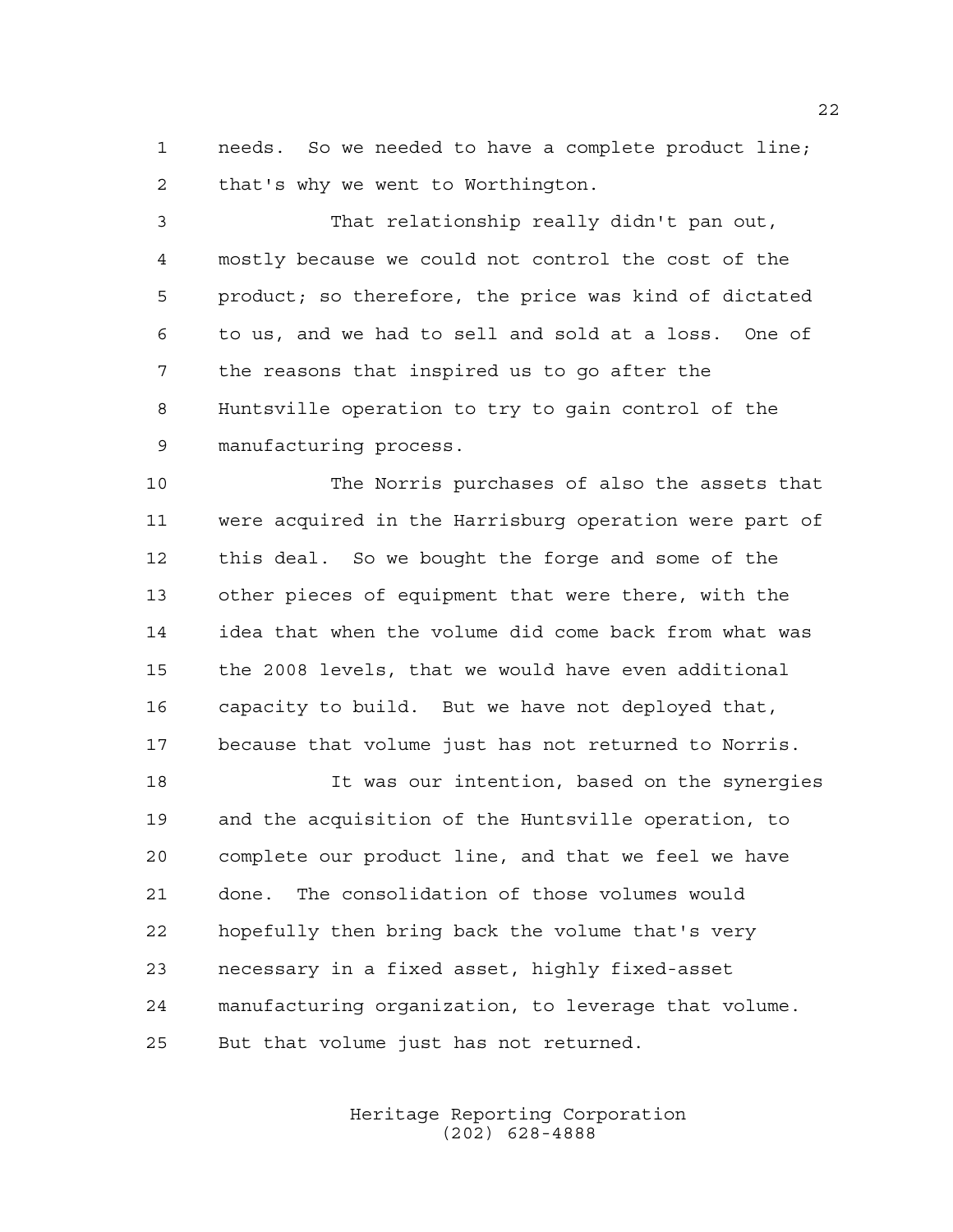And we've done other innovative things, like moving from the tube manufacturing process to just the billet process in Huntsville, by using some of the billet capability in Longview, Texas, where we do the billet piercing, and finishing those products down in Huntsville, to keep us as competitive a cost structure as we can on those products.

 MR. LEBOW: Jerry, who are the customers for the high pressure cylinders?

 MR. VAN AUKEN: Broadly spoken, there's probably two categories of customers, generally. The majors, these would be the large gas companies that I'm sure many of you are familiar with, the air gases and air products of the world. Others would be Air Lockheed, Praxair, Matheson, Lindy. These are all major players either here in the U.S. or across, across the world.

 The other section of those customers would be fundamentally in what we call buying groups or consortiums, and there are four major ones in the U.S. I won't bore you with the details. It's called the IWDC, the Big Group, the ADA, and the AIWD. And these are essentially groups of welding and distributors and end users who get together, and leverage their requirements together, working with their vendors to

> Heritage Reporting Corporation (202) 628-4888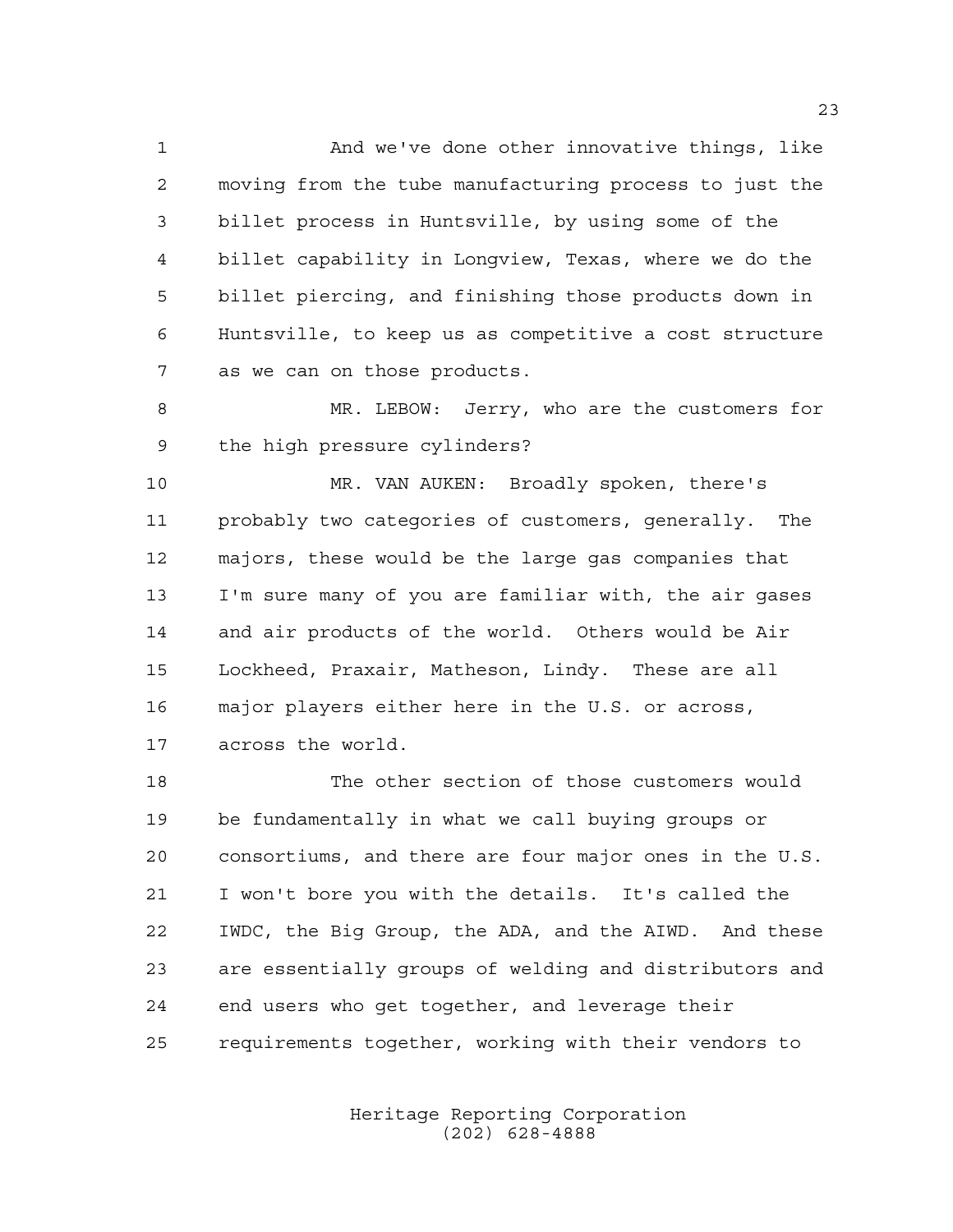get the best possible price, and obviously the best possible deal, for them and their members.

 The degree to which these operate vary depending on the groups. Some are much more structured; others, it's just a recommendation and/or information to the buyers of those groups to buy cylinders and/or other pieces of equipment. It's not just cylinders, by the way; it's tips, it's welding helmets, it's anything that would be used in the welding industry, for example. And we're just part of that.

 We are preferred at the present time with the IWDC. The preferred means that they really want their members to buy from us. If you're not preferred, you're approved. And in either case, the price of the product drives the decision to buy. So it's not, it's not mandated by any of the groups that they have to. There are obviously incentives to do so, either through loyalty rebates on the back end or total purchases that would then, of course, feed back as a rebate structure at the end of the year based on total sales earned.

 There are other OEM customers, as well, the Fikes and Kitty Fenwells of the world, who are using our product as an end item inside their equipment for

> Heritage Reporting Corporation (202) 628-4888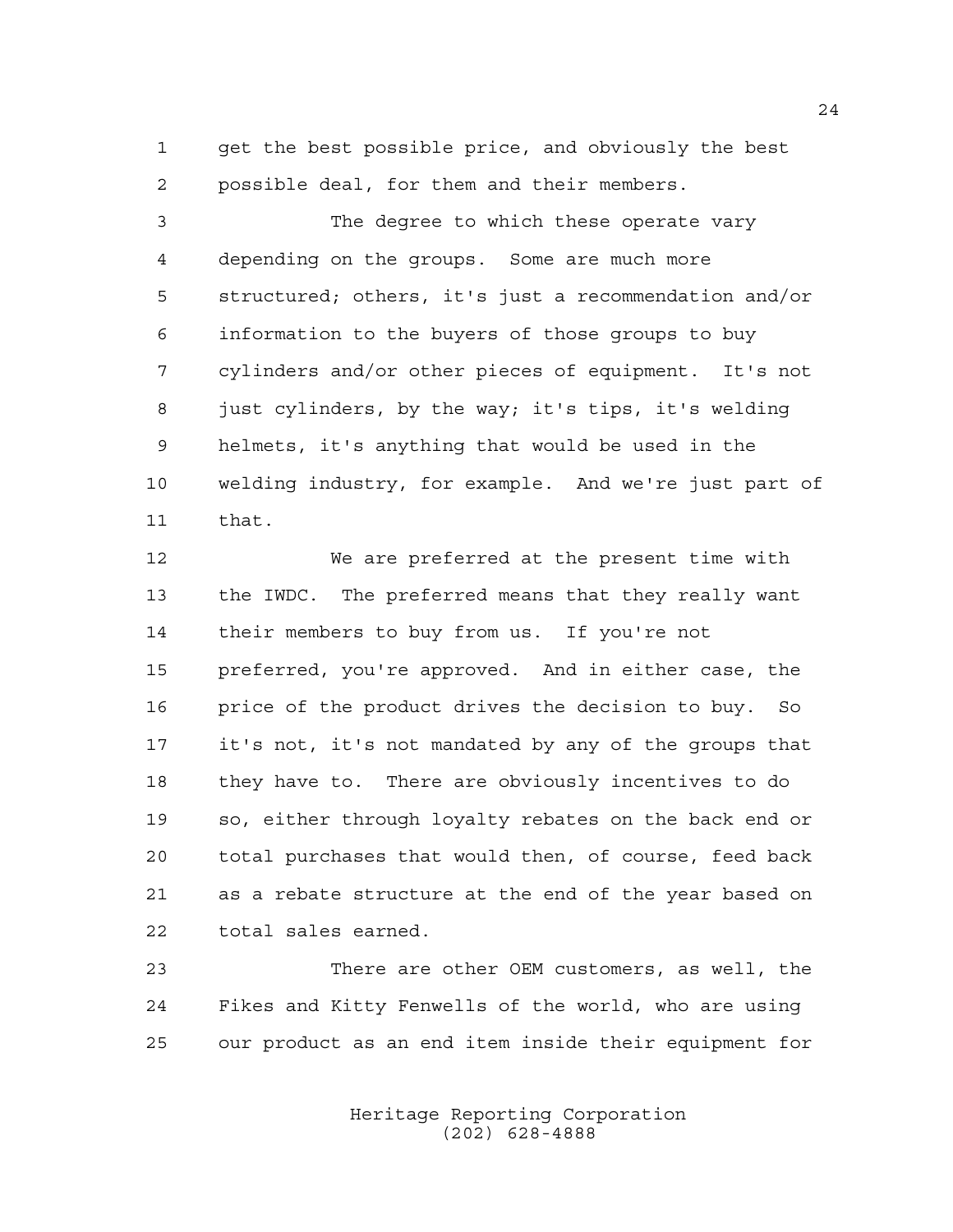let's say the fire suppressant industry. So they're not in those buying groups.

 Roughly half -- and these are just estimates. But roughly half of what we sell would go to either majors or to buying groups. That's how it splits out. And it varies, based on the time of year, and it varies based on product mix. But as an overall statement, I think that's fairly accurate.

 There's a trend in our industry for the little guys who get bought by the big guys. And so many of the welding distributors in the U.S. have been bought by the larger gas companies: Air Gas or Praxair is a good example of companies that have gone and bought the more profitable small welding distributors, and brought them into the fold under the Air Gas or Praxair umbrella, for example. And of course, that creates more buying, pricing pressure for Norris Cylinder, as that, of course, creates a larger buy and it commands a lower price.

 MR. LEBOW: In addition to that, Jerry, could you talk about some of the other trends in the U.S. market over the past three years?

 MR. VAN AUKEN: Well, in 2008, I think as was mentioned, you know, the economy was very strong. Most of the industrial marketplace was doing very

> Heritage Reporting Corporation (202) 628-4888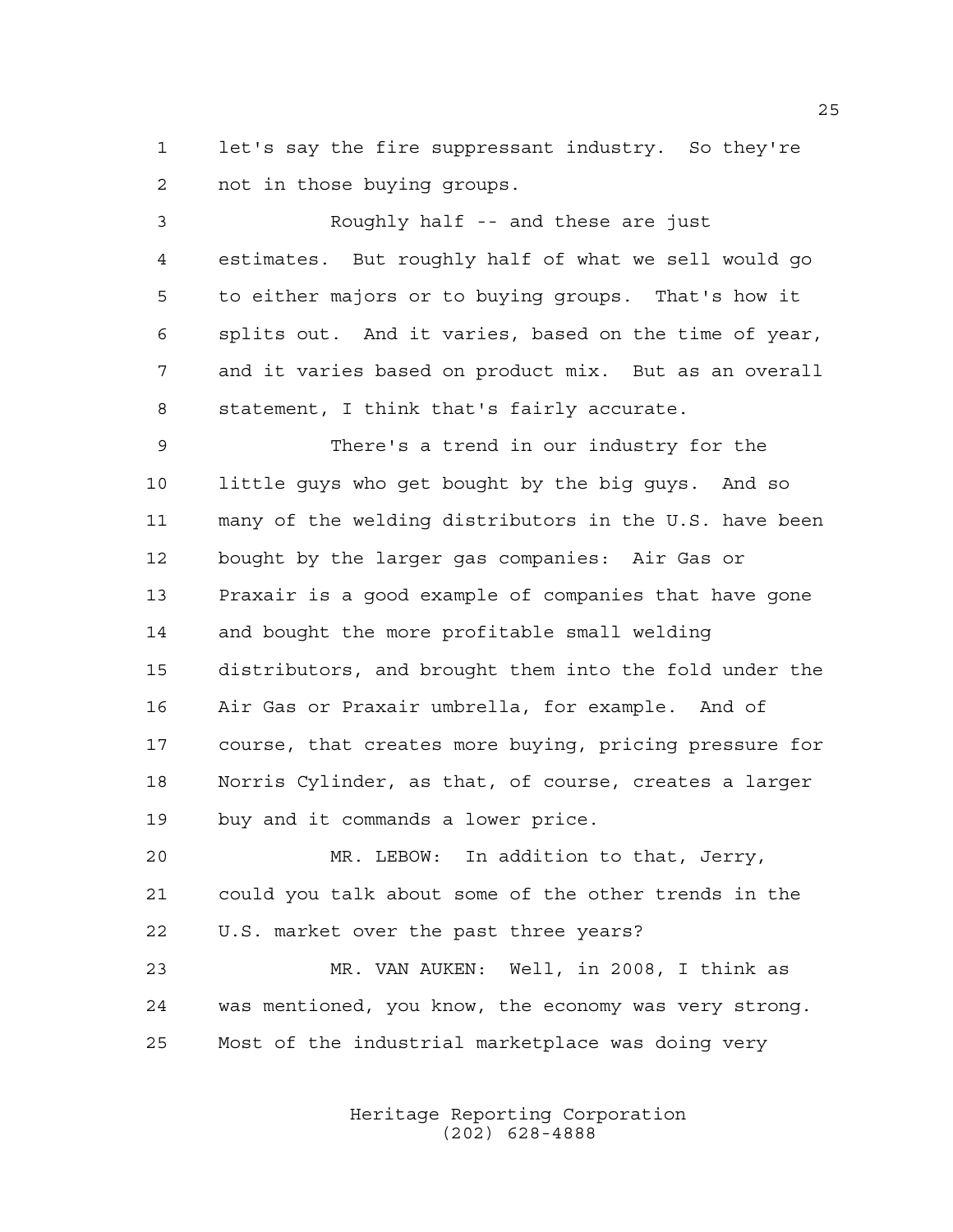well. And that certainly was true for Norris and the gas, our customers, the welding distributors.

 During that period of time, too, it's important to note that steel prices were going up significantly; probably some of the highest rises in steel prices and shortage of supply in the industry. And it's also evident that during that period of time, that we were seeing strong pricing pressure, price reductions from the Chinese.

 As you all know, the market did crash roughly in October. It was a black day for most people, and certain we felt that. There was a lot of inventory that was in place that had to be worked off. We certainly saw the inventory availability from the Chinese here in the U.S., and it was certainly evident to us that we were seeing even lower prices for them during this period of time. Even though there was maybe a reduction in the imports, there was no, no doubt that the prices were still being very aggressive.

 Although the import volume in 2009 was significantly lower than in 2008, the market, and the prices from the Chinese, were really being very aggressive. And it was a tough period of time.

Back in 2010, last year, we started to see a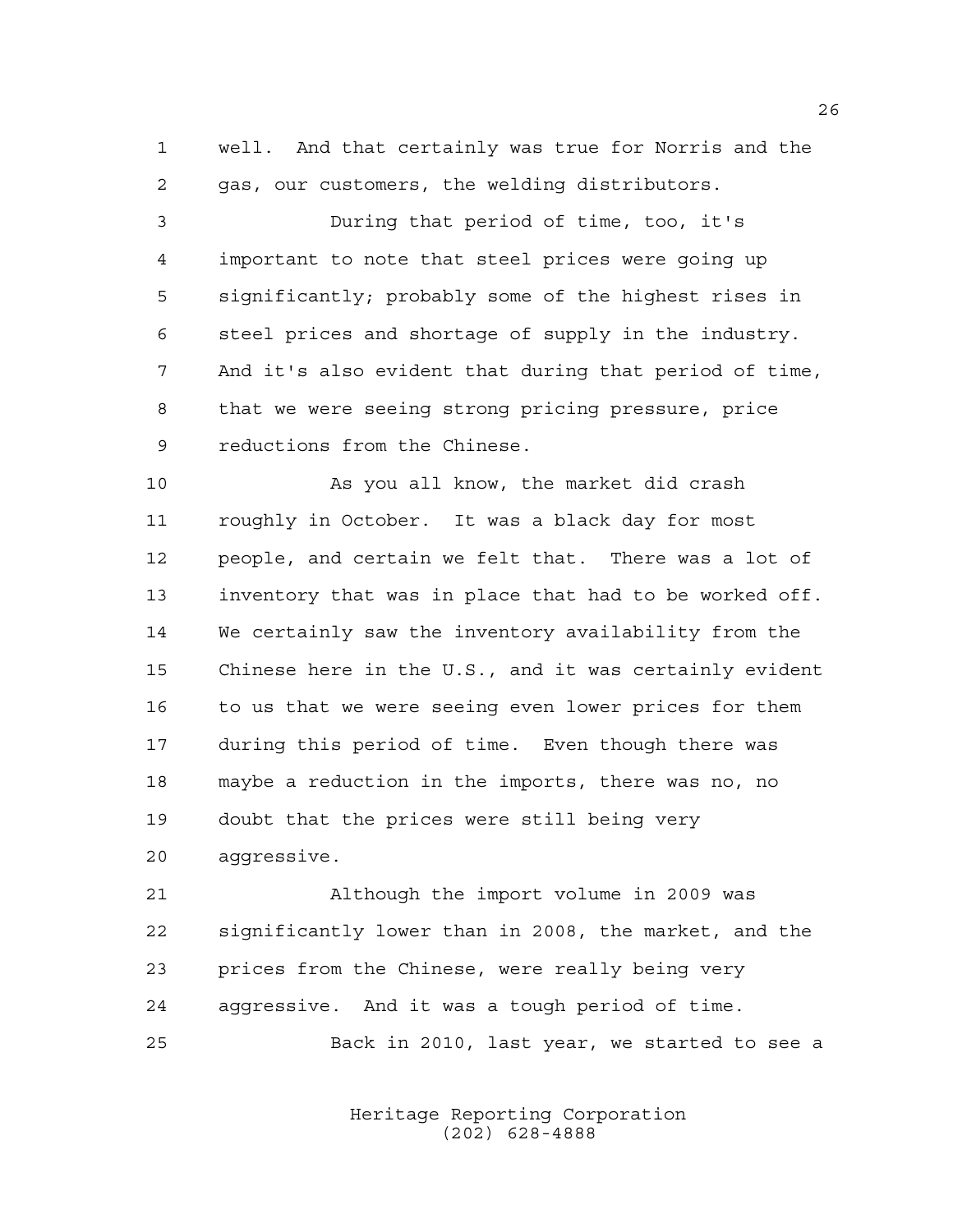resurgence in the industrial base. And certainly we saw some of that. The market did recover. Unfortunately for Norris Cylinder, because of the price demands of the customers, to be competitive, we didn't see a lot of that. Most of our domestic sales were either flat or declining, in the domestic marketplace now I'm talking.

 Chinese imports really exploded in the second half of that year, and especially in the smaller sizes. But we've seen that pricing pressure now grow into these larger silhouettes that you have, larger sizes continually in the last three years.

 So the, I guess the end story about the trends is that there has certainly been higher import levels in 2011. And certainly the demand for the price differential that we see with our customers is widening, and is coming, a larger disparity as months 18 qo by.

 MR. LEBOW: Dan Klett will summarize just a bit of the public data on imports.

 MR. KLETT: Good morning, this is Dan Klett with Capital Trade.

23 As you're aware, there is a separate harmonized terror system category that is specific to the subject product; but because there may have been

> Heritage Reporting Corporation (202) 628-4888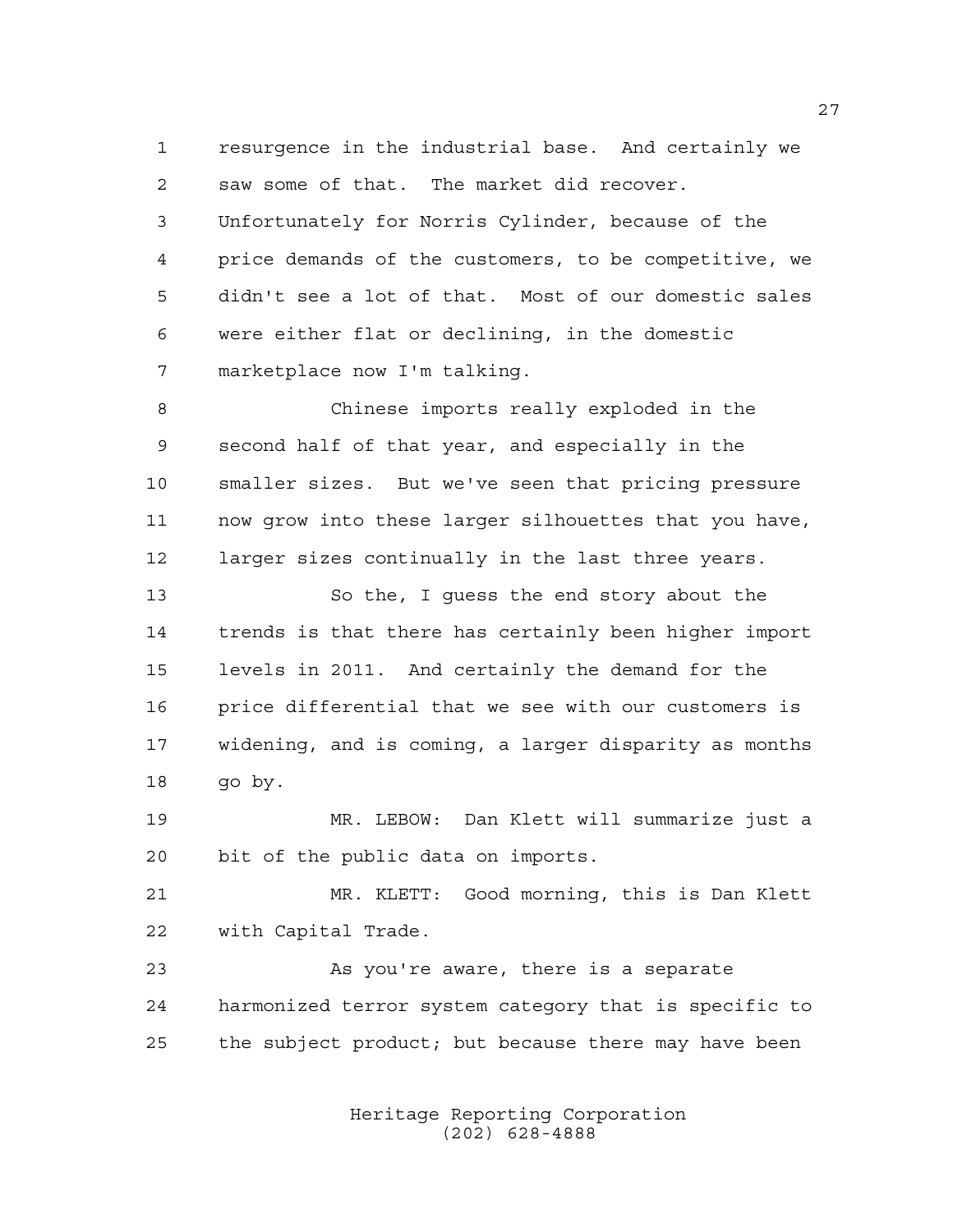some misreporting of imports into this harmonized category for the proposed conference brief, of course we will be relying on the importer questionnaires for most of our analysis.

 However, I still think, at least for this public forum, talking about using trends from that harmonized terror system category are still, still relevant.

 From 2008 to 2009, imports from China fell by more than 50 percent, reflecting the downturn in U.S. demand, as well as inventories of imports, in '08, that continued to be absorbed into a very weak market in 2009. So as Mr. Van Auken indicated, the import volume in '09 was down, but it doesn't reflect. That's apparent consumption that doesn't reflect the competition, because there were still some inventories of imports left over from '08 that continued to compete in the market in 2009.

 Based on a review of the monthly data, imports from China averaged about 20,000 units a month through May of 2010. Starting in June of 2010, the import volumes increased significantly. They have consistently been more than, say, 38,000 units, and through March of 2010 -- from June 2010 through March of 2011, they've averaged 48,000 units a month, more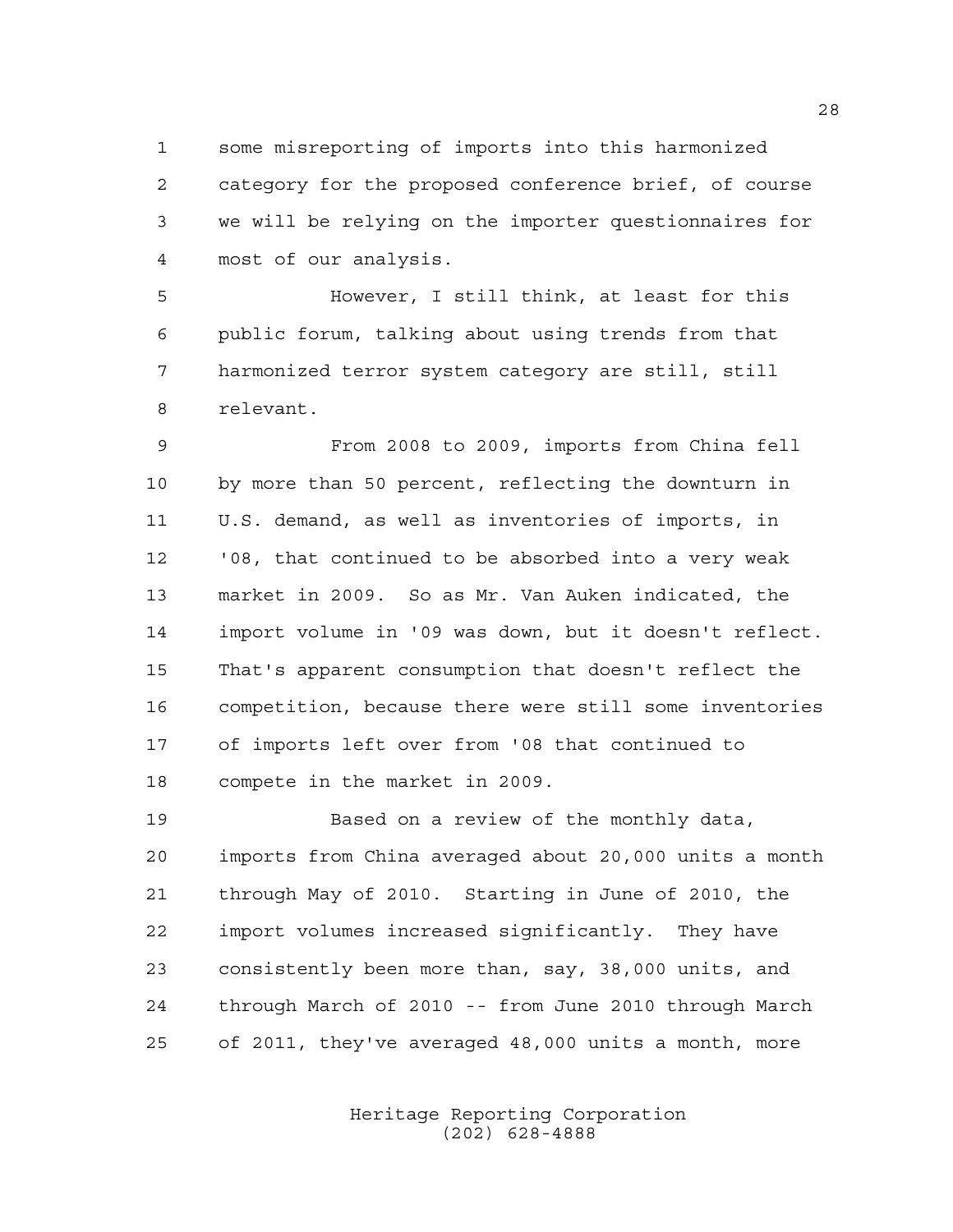than double the monthly import volume since May of last year.

 And in his opening, Mr. Schutzman indicated that 2010 import volumes were in fact lower than 2008 import volumes. And while that is correct, I think it's important to look at what happened during 2010 with regard to the import volumes.

 Although U.S. demand has increased somewhat, a large share of this increase has been at the expense of, has been captured by imports at the expense of high pressure cylinder sales by Norris.

12 And moreover, Norris's Longview and Huntsville plants have sufficient capacity to supply the market with the full range of high pressure cylinders, so Respondents cannot argue that the increase in their imports is the result of Norris not having the capacity to supply that increasing demand. Thank you.

 MR. LEBOW: Jerry, would you go on from there, and discuss what Norris has been doing to push back against the increasing imports from China?

 MR. VAN AUKEN: Well, during this period of time, of course, customer after customer is really, have really pressured us on price, without a doubt. And we've had to move, move on price in order to do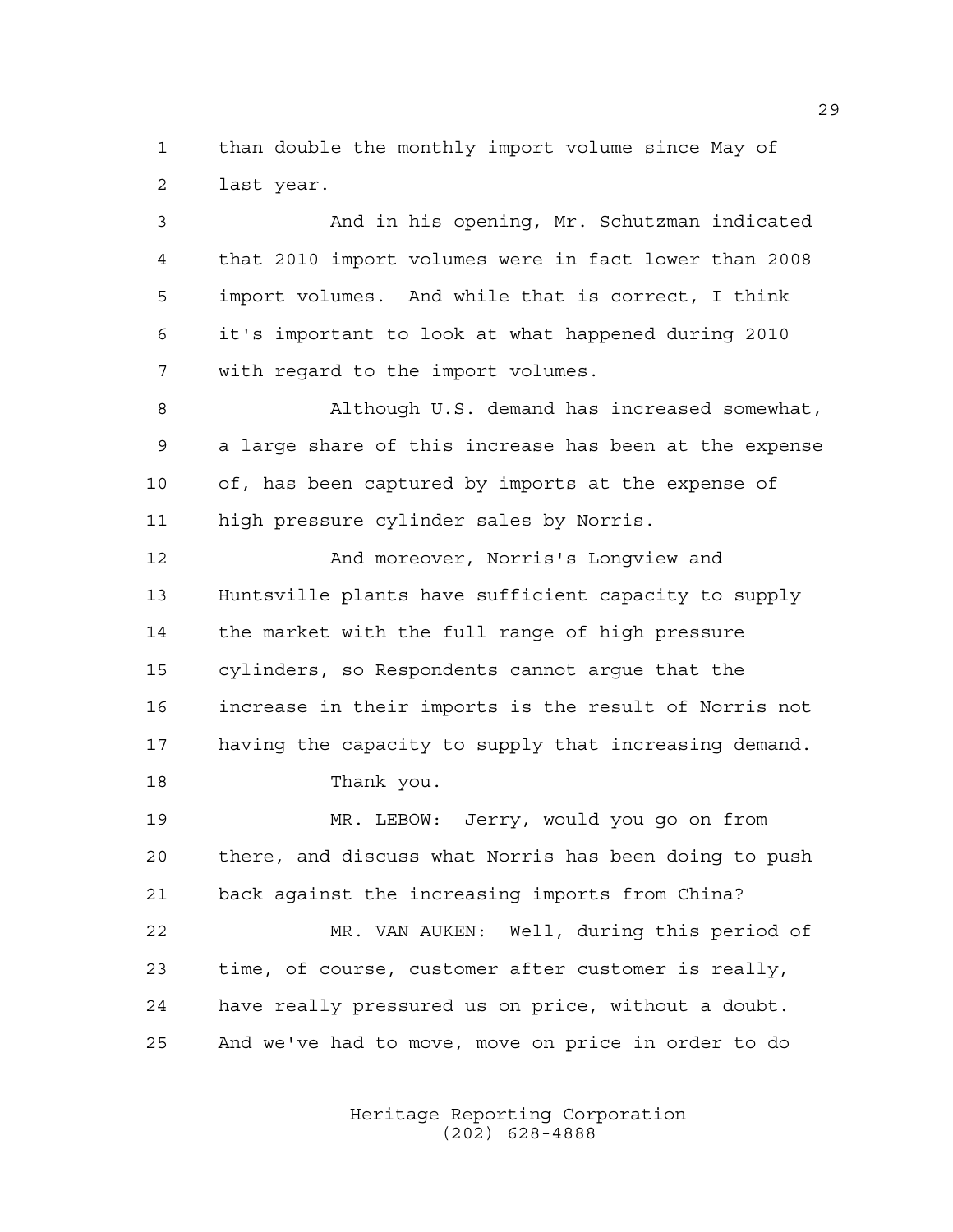what we can to try to maintain that business. And we have, but at the sacrifice of even lower margins than we were getting before.

 Additionally, we've had to turn orders down, where in fact we would know that, in fact, be shipping dollars worth of cylinder, in order to take the order we would, in fact, not take those orders. So we've seen a lot of that going on.

 We don't feel that our market share is increasing; in fact, we feel it's decreasing during this period of time, as hard as we do fight. But the price differentials are just there.

 BTIC of course has the capability to produce all of these cylinders. They are very capable of every one of the sizes that we've talked about here. And so we see those pressures coming in and flowing from the smaller sizes to the larger sizes on a continual basis.

 We're really in need of having this complete product line. As I mentioned earlier, not having a complete product line is definitely a negative in this industry. And albeit that we've had, you know, a mix, the Norris mix has been mostly in the larger sizes, we still feel we're not getting the market share of that. And we need to have that volume in our manufacturing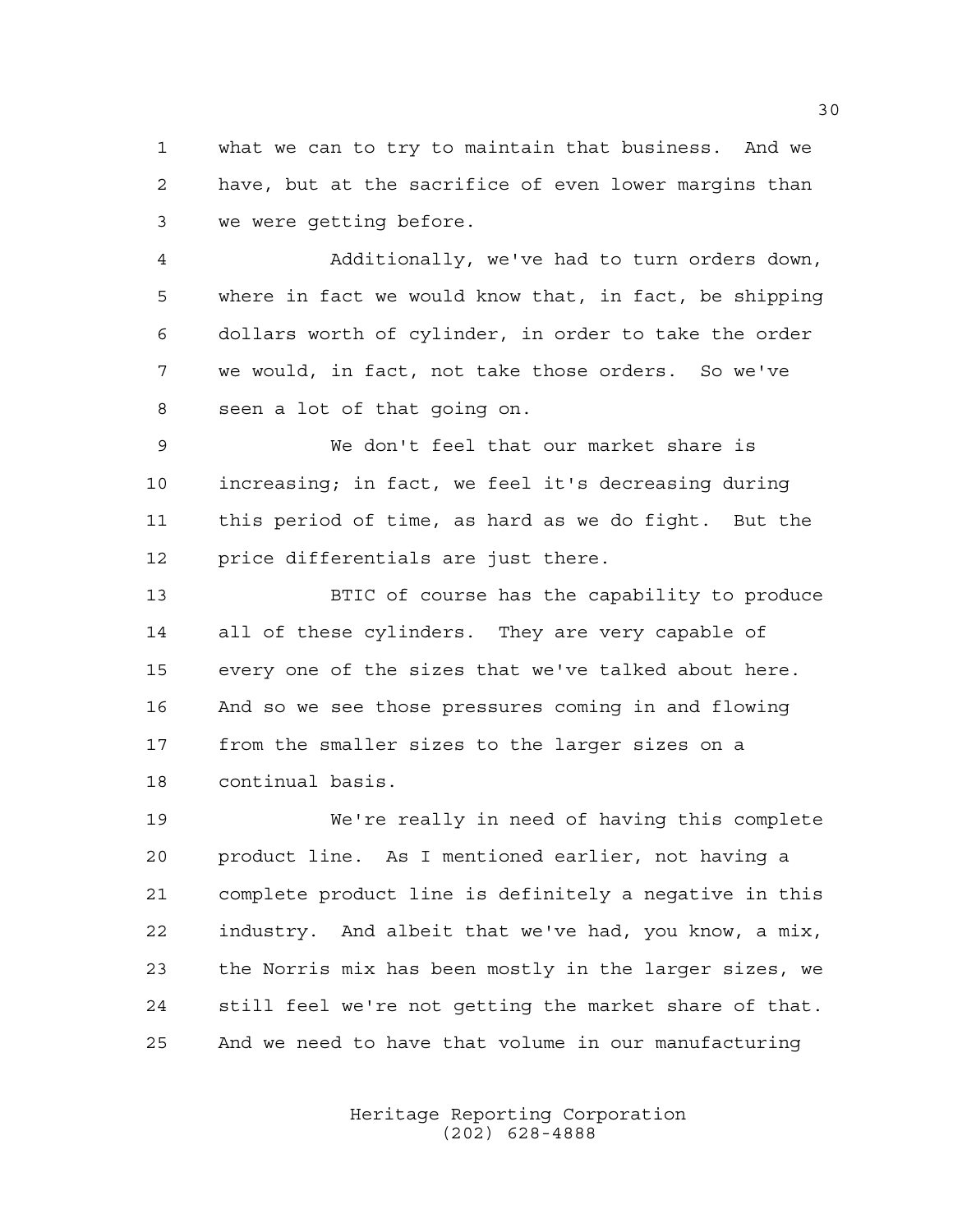organization in order to attain the cost effectiveness of the fixed assets we have in place with the manufacturing sites.

 During this period of time, American Fortune has had its operation in Houston where it stocks these cylinders. They have also announced that they're expanding this into California with their operations in, by adding a warehouse in California, which is a further threat to us from the standpoint of availability.

 We've lost our position in a number of cases with some of the buying groups, where we were preferred. We have lost that status. And where we have the status, we still lose orders because we do not, are not able to meet the prices that are being put in front of us by our customers. And at the end of the day, we lose those orders.

 This industry, as I mentioned before, has high fixed costs, and so profit is very much a factor of the volume that we run through the, through our facility. We've had to do a lot of cost actions, laying off people. And I don't care whether it's two people or its 2,000 people, people are important in our industry, and we certainly have felt the effects of that. And also we've cut back on the number of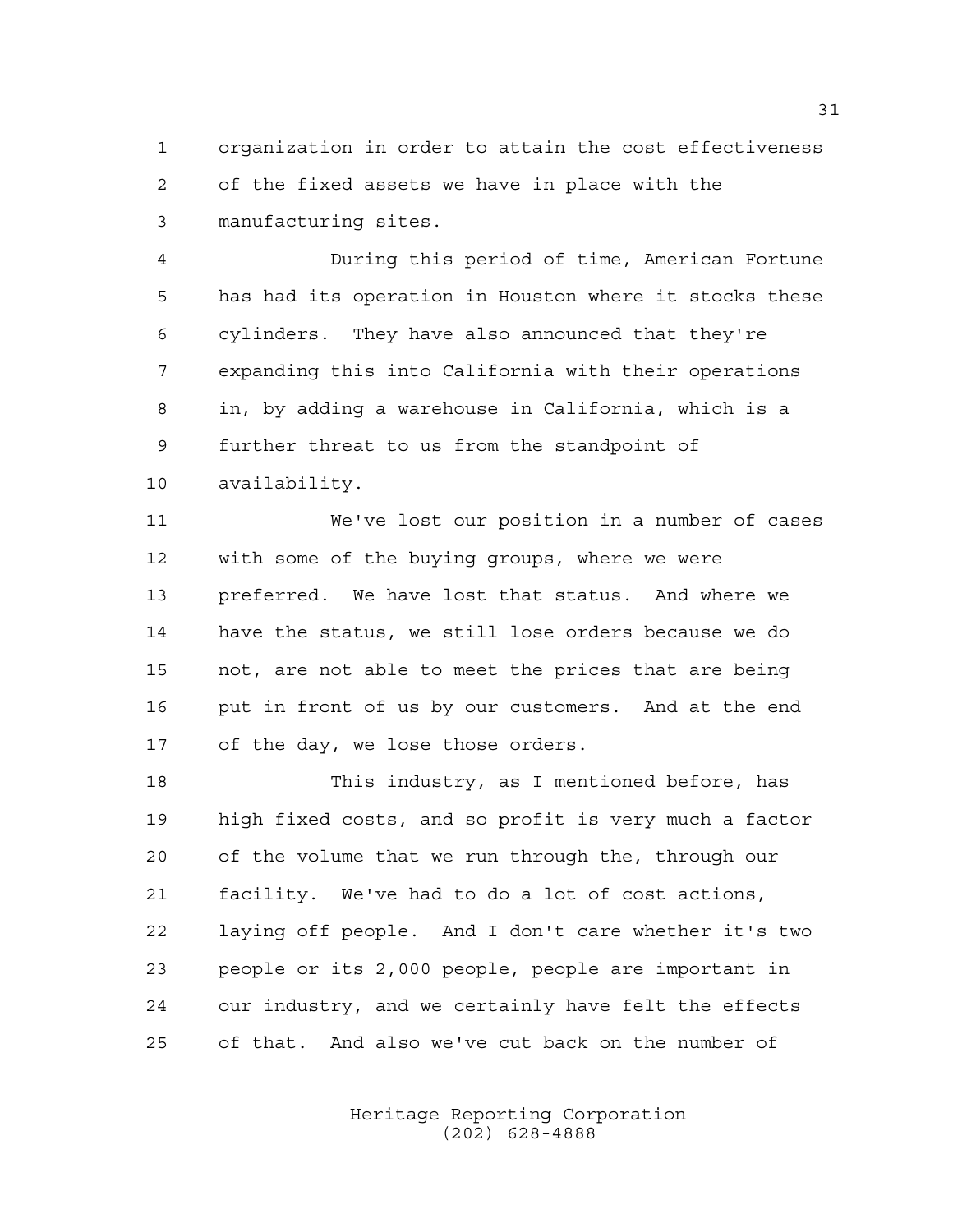shifts that we operate.

| $\overline{a}$ | We make every effort to maintain and get the            |
|----------------|---------------------------------------------------------|
| 3              | best possible buy we can on steel, as steel is a big    |
| 4              | factor in the total cost of production and the cost of  |
| 5              | a cylinder. And we just, you know, from the             |
| 6              | standpoint of the steel purchases we make, we think we  |
| 7              | get good flexibility, and we get security of supply.    |
| 8              | But the price is something that we have to pay; it's    |
| 9              | not something we get to negotiate.                      |
| 10             | Our capital spending has been reduced. We               |
| 11             | have cut back on some of the cap-ex items that we       |
| 12             | would want to put in place, mainly because of the       |
| 13             | current condition of our, of our business.              |
| 14             | As I mentioned earlier, we bought a press.              |
| 15             | I mean, it's a great buy at a great cash discount,      |
| 16             | taking advantage of the Taylor Wharton assets that      |
| 17             | were in Harrisburg. But I still cannot deploy that      |
| 18             | press because I don't have enough volume.               |
| 19             | So you know, the Chinese are not standing               |
| 20             | They are very aggressive in every market that<br>still. |
| 21             | we have, whether it's in the fire suppressant market    |
| 22             | or the welding and gas cutters, or it's in the majors.  |
| 23             | They are competing with us very strongly again on       |
| 24             | That is the key in this.<br>price.                      |
| 25             | Thank you. Madame Director,<br>MR. LEBOW:               |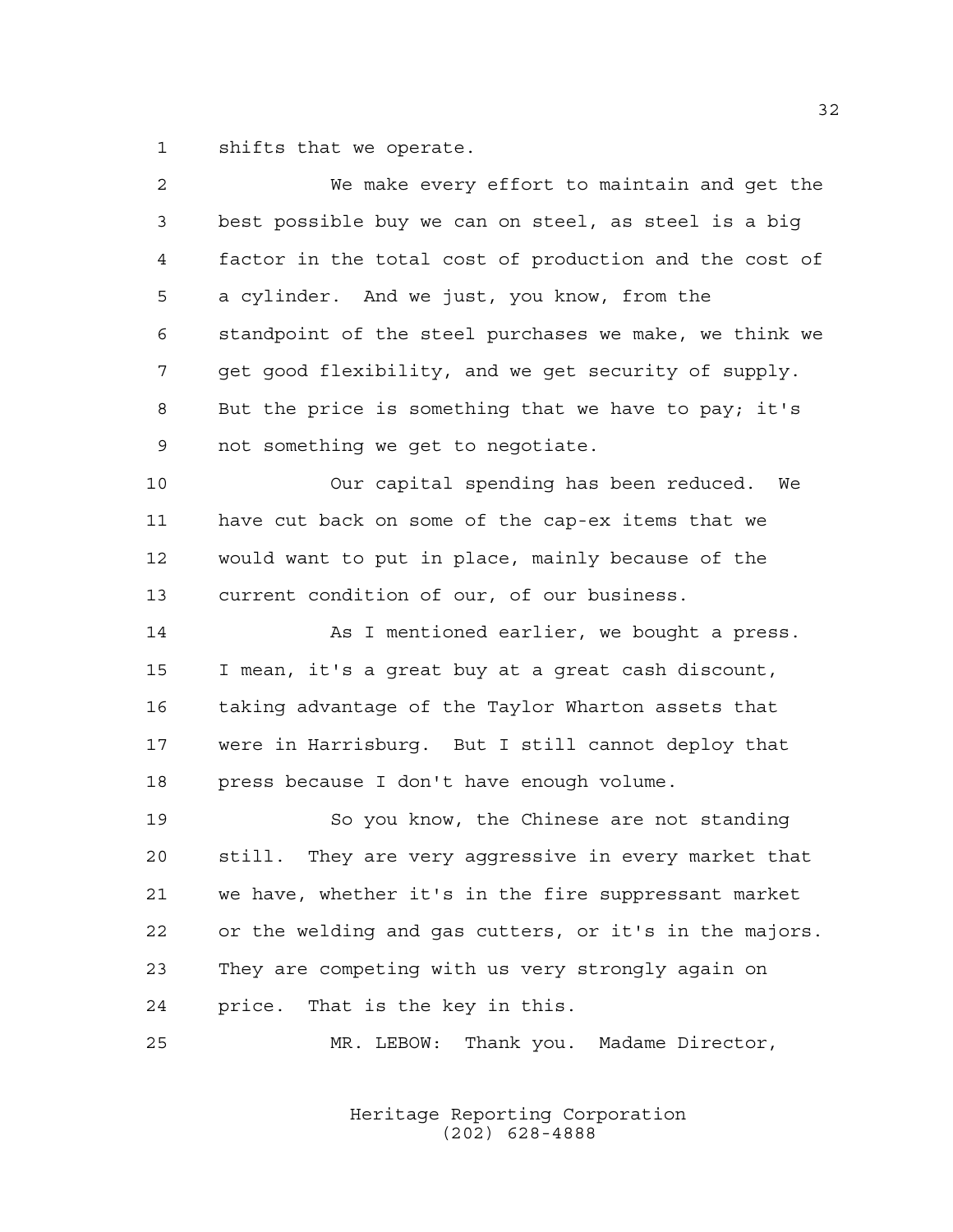we're done with our direct presentation. We'd be happy to respond to, obviously to questions, including any one of the points Mr. Schutzman made. You can be sure that we're ready to answer them.

 MS. DeFILIPPO: Thank you very much, Mr. Lebow. Thank you very much, Mr. Camp, Mr. Van Auken, and Mr. Klett. It's always very helpful having company people come and explain the product to us, so I thank you for taking the time from your I'm sure what is a busy, busy day at your plant and operations.

 We will turn to staff questions, and I will start with Mr. Petronzio.

 MR. PETRONZIO: Edward Petronzio, Investigator. I just want to thank you guys for coming; it was very helpful, the opening statements and presentation.

 If we could talk a bit about, it seems the DOT standards are something that, you know, is stated in the scope as defining the product. Could you talk a bit about the regulations, as far as what makes something DOT-approved, or the process that would come about to make a product DOT-approved? Versus the ISO. And talk a bit about the standards and regulations for those two.

MR. VAN AUKEN: Well, yes. The DOT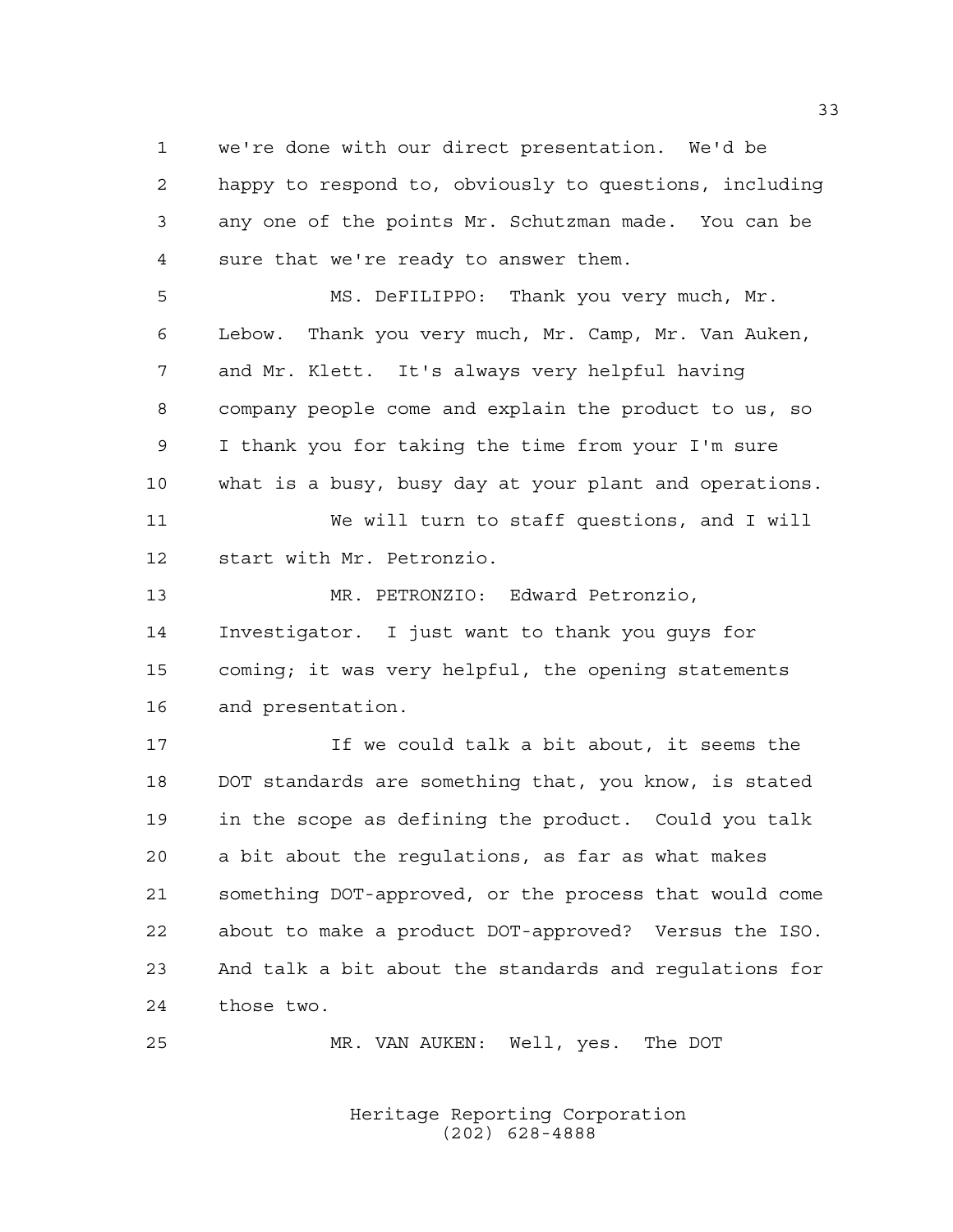standards, of course, have been around a very long time; the ISO standards are relatively new. The ISO standards are essentially international standards, and how steel cylinders are actually purchased in the rest of the world. It's not to say that DOT cylinders haven't left the U.S. and gone to other countries; but fundamentally, that's a standard that is used, a specification that is used for the purchase of cylinders internationally.

 The specifications are similar in some ways, but very different in others. The most, the biggest distinction I can give you is the actual steel itself. The steel is a high-strength steel. It commands a much higher cost to purchase, and the manufacturing process to support the ISO manufacturing is, has additional testing that has to be done.

 They do, for example, what's called an ultrasonic test for flaw detection in the steel. That's not required by the DOT specification. It requires a hardness test to be done that's not required by the DOT specification.

22 And the actual process flow of the product through the manufacturing process is much slower. For example, heat treating. It runs at a slower rate because of the higher-strength steel.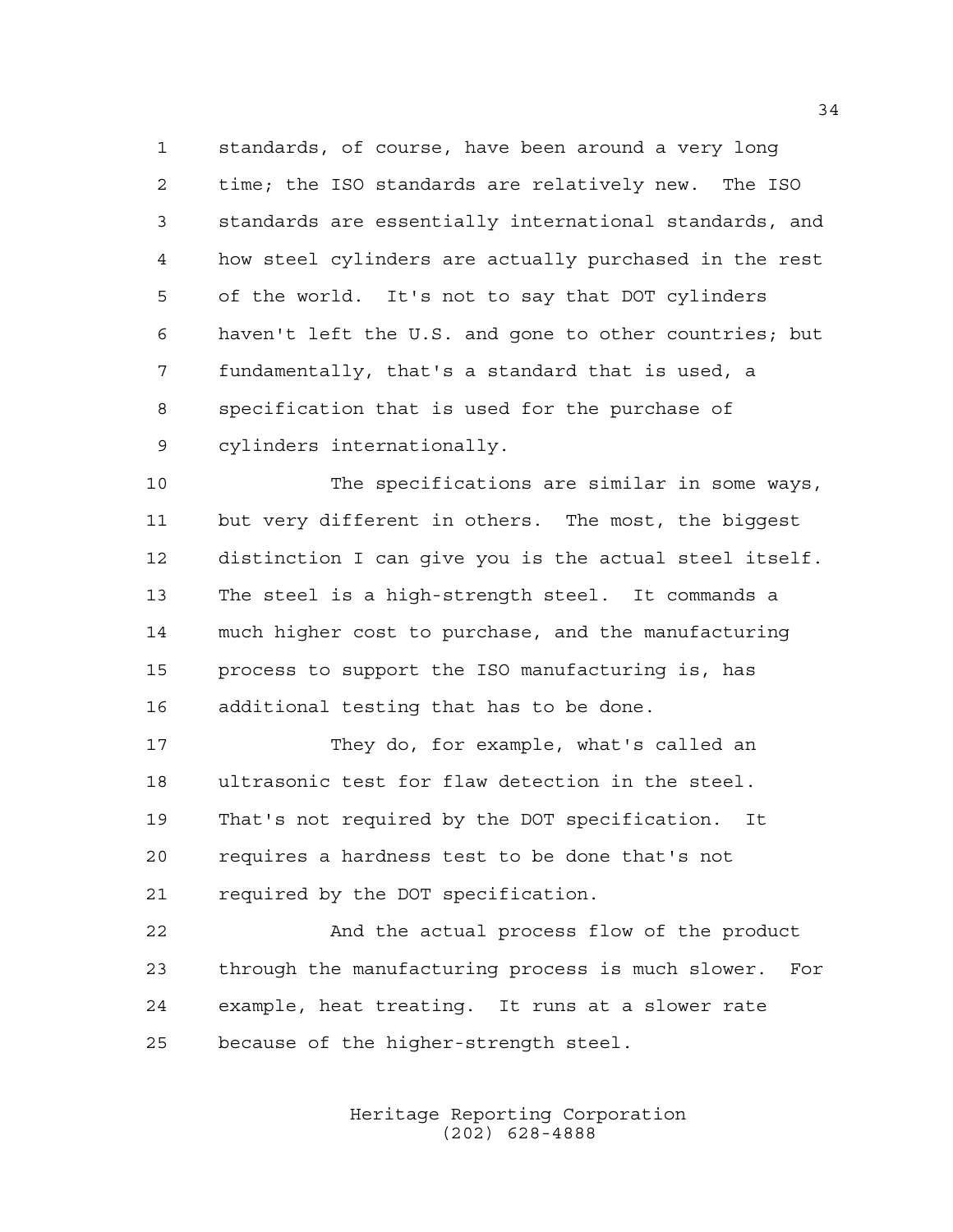These cylinders are fundamentally, except for a few cases, not really used in the U.S., and most of our customers who would see an ISO cylinder would tell you it's a foreign language to them. You know, first of all, they'll say the cylinder is a 300-bar. Well, what's a 300-bar? Everybody in our industry is used to psi.

 So the U.S. market has not adopted that cylinder to any great extent.

 MR. PETRONZIO: Okay. And Mr. Camp, the production process for the billet or spun from tube, you talked a bit about the relationship between the small-, medium-, and large-sized cylinders. Does that, what is the production process for each of those sizes, does it change depending on if it's a larger cylinder versus a smaller cylinder?

 MR. CAMP: The billet is more prevalent in the larger sizes. So if you go back to the shadow graph we gave you there, and look at, from the 150, starting from the 150 and the 220, that's the split.

 From the 150 down, you would see those more from a tube process; from the 220 up, more from the billet process.

 But as Jerry mentioned earlier, the fact that we are now part of Norris, Norris has the forging

> Heritage Reporting Corporation (202) 628-4888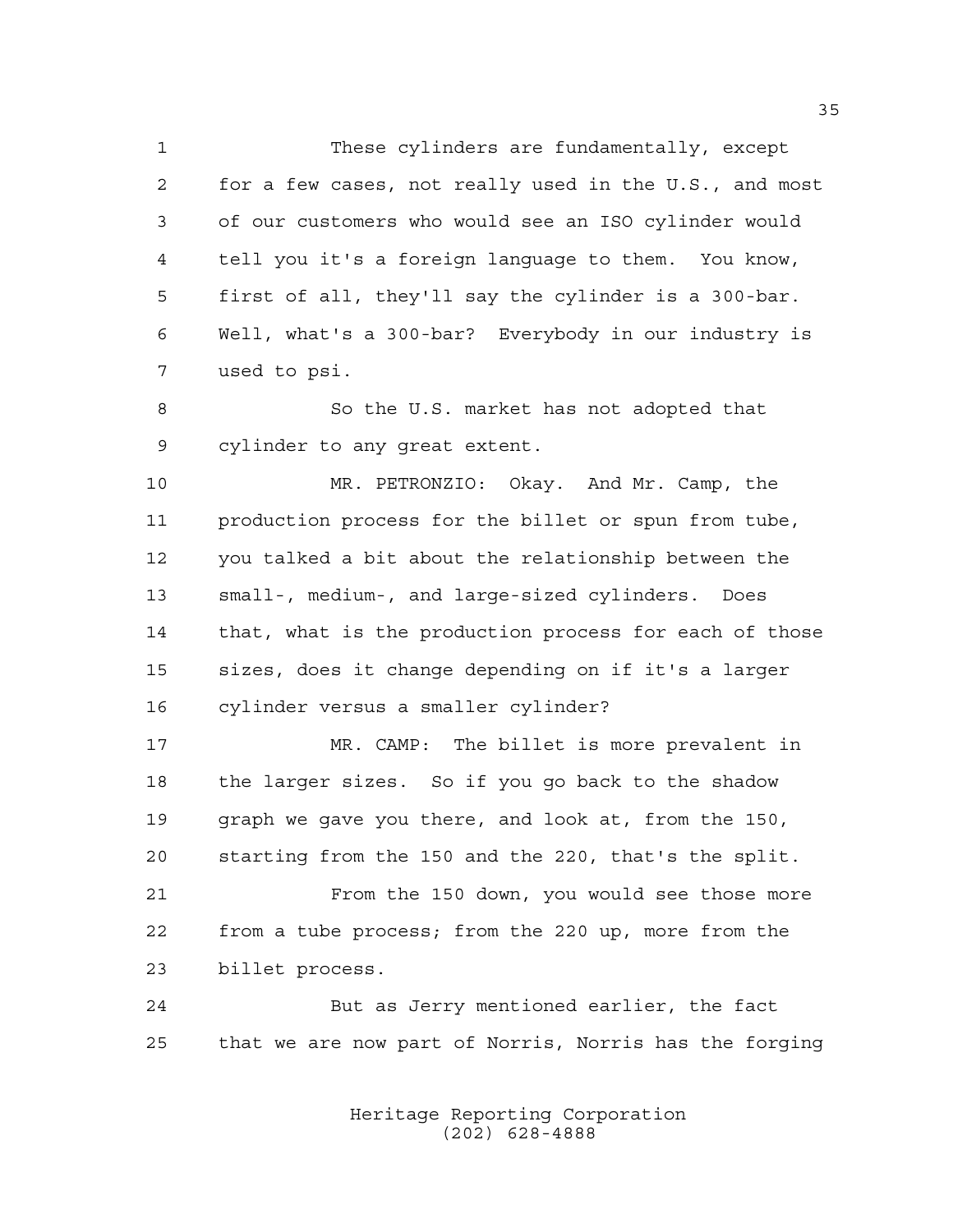capabilities, we are now working to forge some of these intermediate sizes. The 150, the 125, the 80. So we're focusing in on where we can synergize our factories, so that there is sort of a crossover in those middle, intermediate sizes to be either billet or tube. Most of the small will be tube.

 MR. PETRONZIO: Is there a large difference in terms of cost? The production process versus the two methods?

 MR. VAN AUKEN: Typically, tube is more expensive as a raw material than a billet is. It requires an additional step for the forming of the bottom. Where in a tube manufacturing process, this would be spun closed, just like the top is, and then there would be a bump-back operation which would allow the cylinder to be bumped back in.

 In a billet-piercing operation, this is all formed in one pressing operation. So that would be the major difference. The cost of material I would say would be the biggest.

 MR. CAMP: There are additional testing requirements for that bottom, as well. On a tube, you do have to do a proof-pressure test or lead check on the bottom itself, to assure you did, the center did seal itself during the spinning process.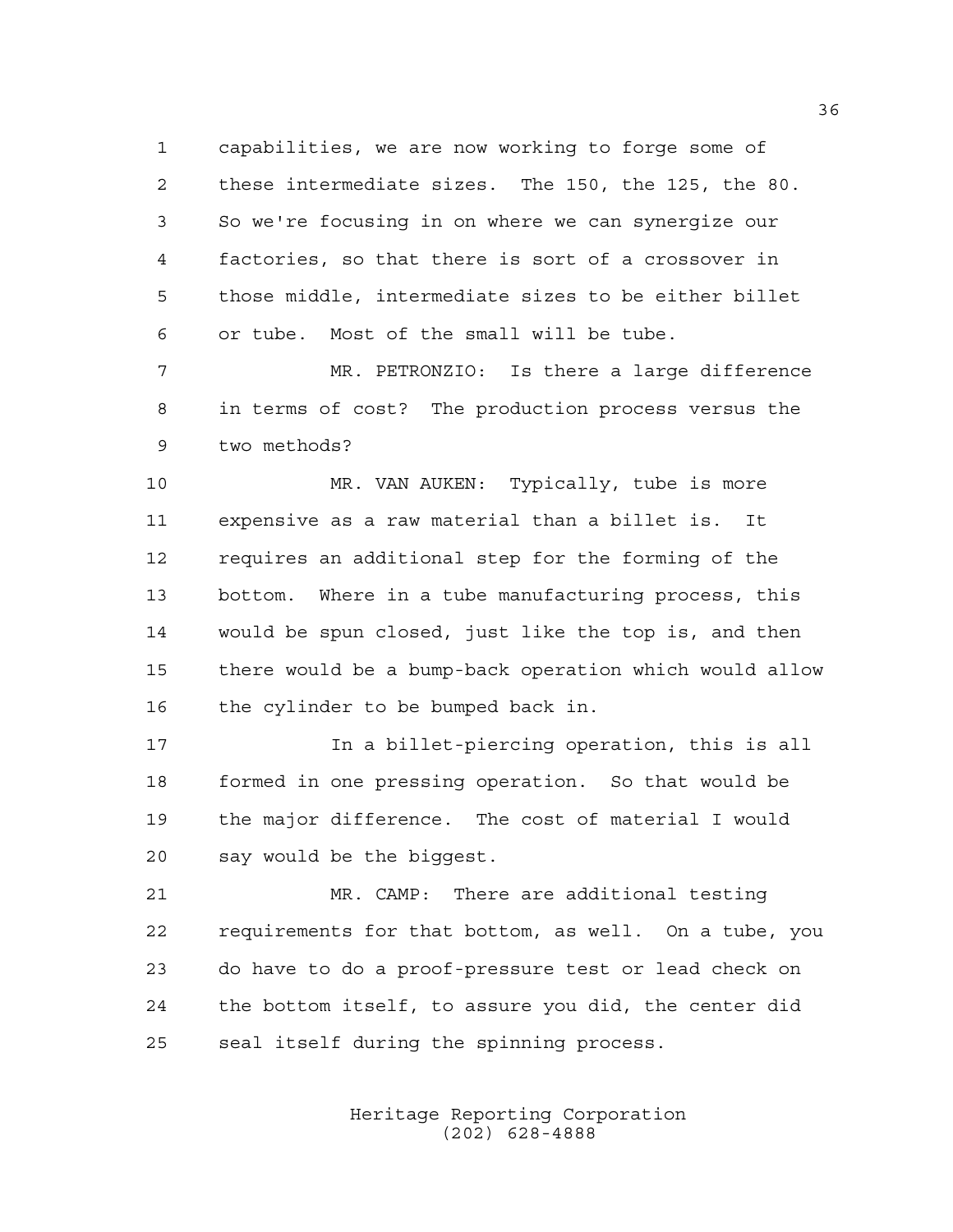MR. PETRONZIO: So is it more expensive to, the spun-by-tube process you would say is, by far there's more steps and it is more costly? MR. VAN AUKEN: I mean, there's some tradeoffs in both. But I guess I'd say generally yes, it would be a little more expensive than tube. MR. PETRONZIO: Okay. In terms of the end users, the distributors that purchase these small, medium, or large, are there different, are there specific buyers that are more prone to buy the larger- sized cylinders? In terms of their end uses. MR. VAN AUKEN: It's pretty diverse. Generally speaking, people that are buying, especially a welding and gas distributor is going to buy the portfolio of product. He's going to have a need for the small high-pressure and the large ones. 17 The smaller ones tend to, in our industry are usually called non-asset cylinders. And as you get into the 220s, the larger sizes, they become asset cylinders. And so those are used in rentals and leases with the distributors to, you know, fill in and provide gas. And they go back and forth where the smaller ones are, although they get filled, they are not necessarily considered assets.

But generally speaking, you know, I'd say

Heritage Reporting Corporation (202) 628-4888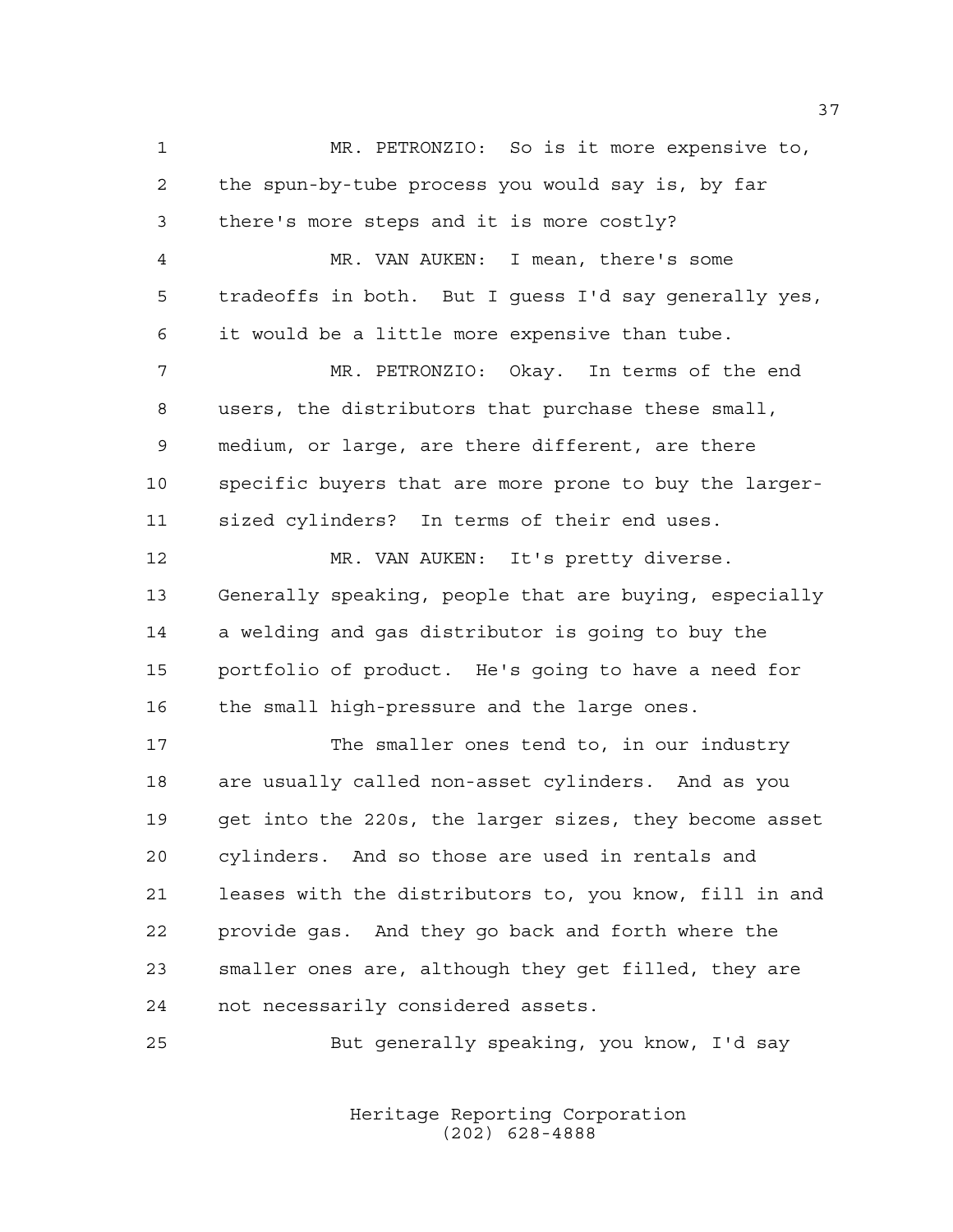most customers are buying most of the product line, from a size-disparity point of view.

 MR. PETRONZIO: Okay. So prior to Norris's acquisition of TWI's assets, you were sourcing your smaller-sized material or cylinders from Worthington in Canada?

MR. VAN AUKEN: Yes.

 MR. PETRONZIO: At any point, were you purchasing from TWI? I mean, was there a reason why you chose to source from Canada, rather than, I'm assuming the Huntsville plant was producing the smaller-sized cylinder. Was that ever an option?

 MR. VAN AUKEN: There was a relationship with Worthington that was already existing, and that we also manufacture acetylene shells. And so we had some relationship there already. Taylor Wharton was viewed more as a competitor than Worthington was, so we went in that direction. And we felt we could also get better pricing from them.

 MR. PETRONZIO: And in terms of imports from China, were there trends as far as did you see the smaller-sized cylinders coming in from China first? Or was there a particular market segment that you saw the imports coming in?

MR. VAN AUKEN: I think it's pretty well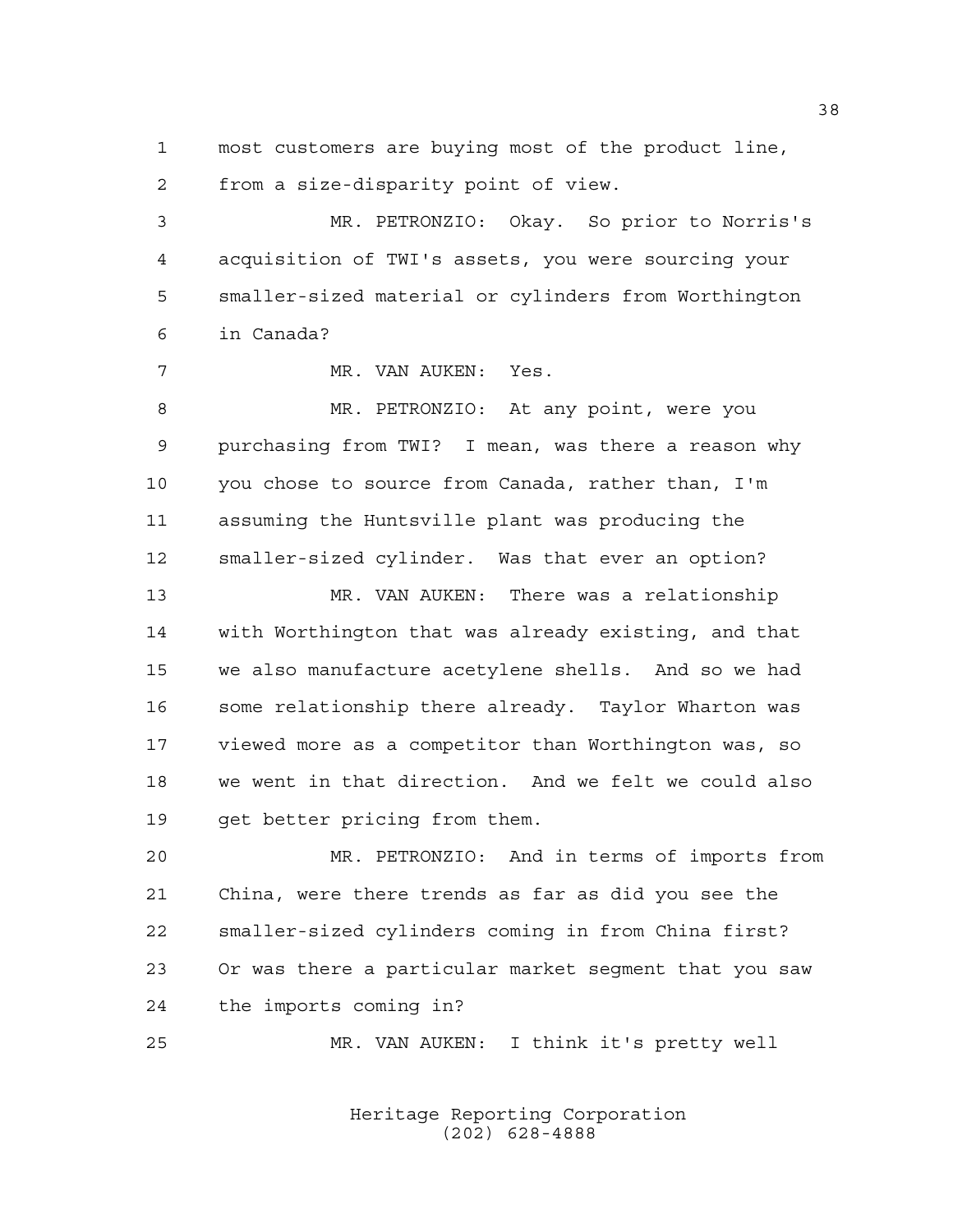understood in the industry that the smaller ones were where the initial impact of the cylinders came in. And as time has gone on, we see them into the mainstay of the product, in the large 250s and 300-cubic- footers. And I think that can be supported by the import data.

 MR. PETRONZIO: Okay. Could you talk a bit about, so on the petition you talk about some of the assets from TWI were purchased, some of them were scrapped, some were sold, some were destroyed.

 Is there any way you could elaborate a bit about the actual assets? You talked about there was a forge that, is it being used, or is it idled? Could you just elaborate about some of the assets that were involved?

 MR. VAN AUKEN: I wouldn't want to get into too much detail in this particular environment. But I can say to you that one of the key purchases was a forge, which is kind of the heart and soul of most manufacturing, cylinder manufacturers. It is a forge that we feel very confident we can deploy. It is sitting at our site waiting to be deployed. And we're just waiting for that volume, trying to get that volume so that we can substantiate the cost of getting it running.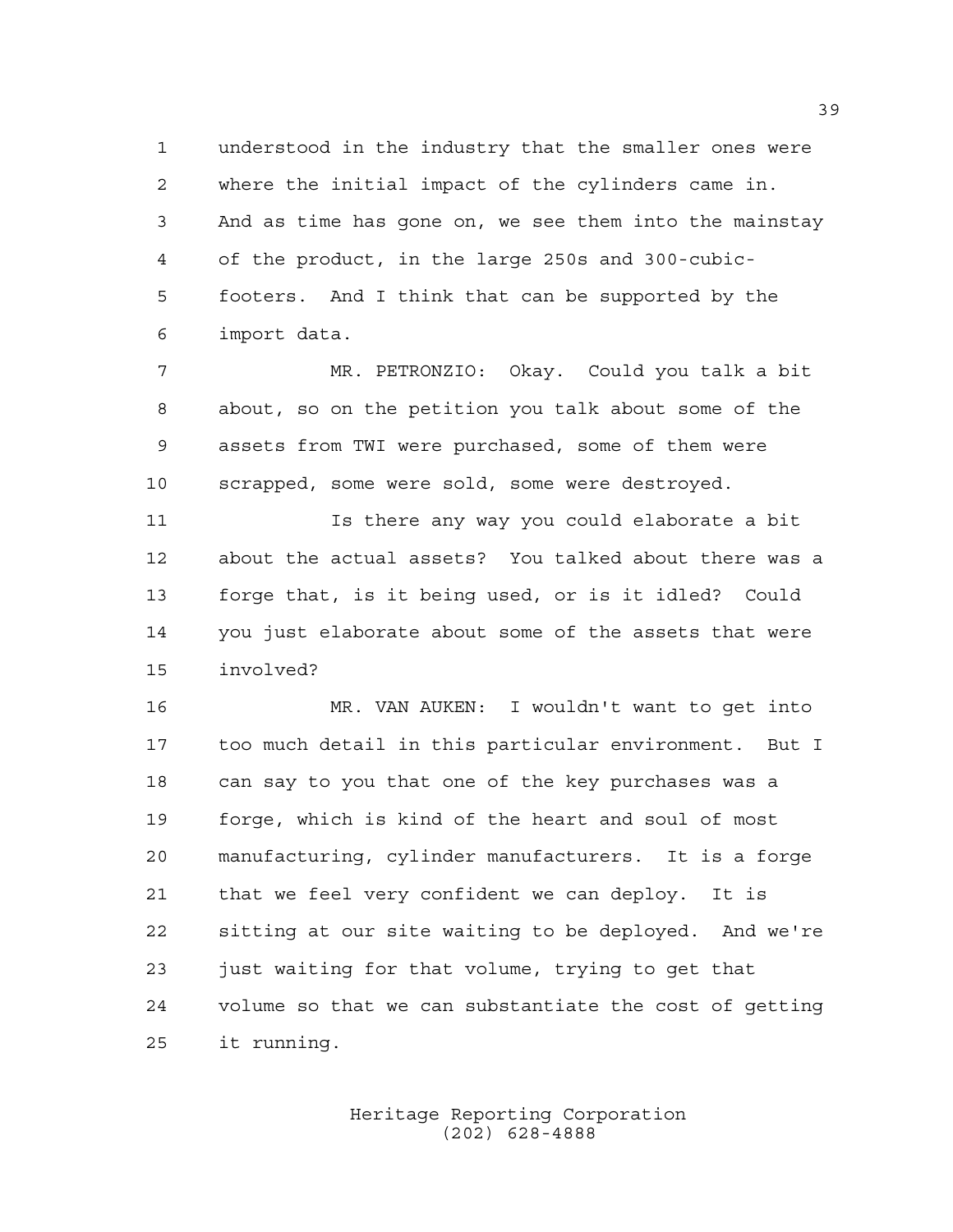MR. PETRONZIO: Okay, I think that's all. Thank you very much.

 MR. VAN AUKEN: Thank you. MS. DeFILIPPO: Thank you, Mr. Petronzio. We will now turn to Mr. Haldenstein, our attorney. MR. HALDENSTEIN: Thank you. Good morning. I'm Mike Haldenstein in the Office of the General Counsel. I am curious about the ISO-marked cylinders. Are they manufactured by your company? And are they used in the U.S.? Could you address that? MR. VAN AUKEN: Sure. The markings on the ISO cylinder are completely different. They do have some of the same test data, but they're marked with the ISO, not the DOT, markings. That's the fundamental difference, besides, as I mentioned before, the specification and testing. We have some customers in the U.S., but I'd say the bulk of our manufacturing device cylinders is for export. These are going to every -- we ship ISO cylinders to every continent in the world. So I mean, it's well over 90 percent of what we ship is going offshore. MR. HALDENSTEIN: And the DOT marking, that

 stems from the, the need for these cylinders to be used in transportation?

> Heritage Reporting Corporation (202) 628-4888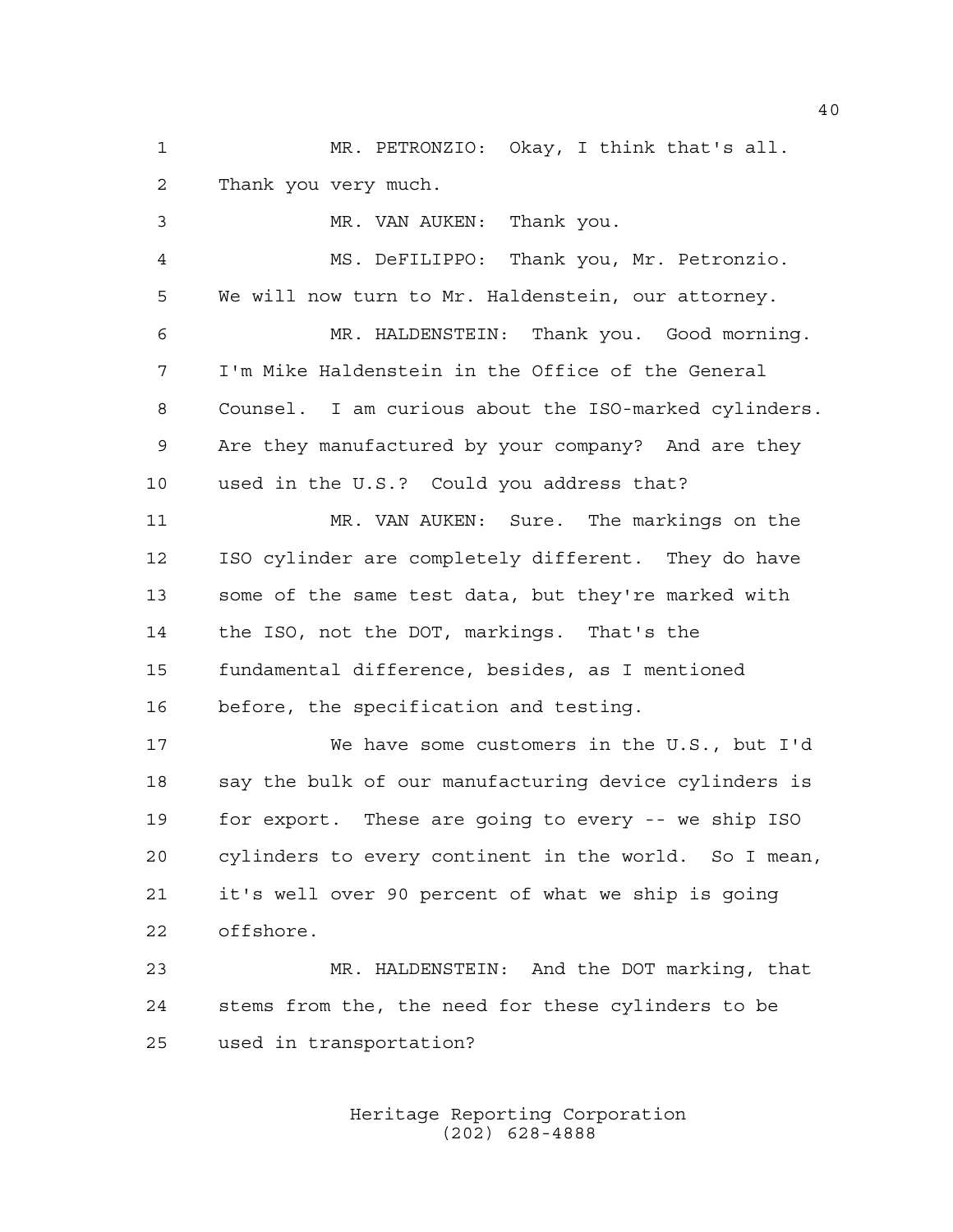MR. VAN AUKEN: Yes, the DOT does control that. And since these are cylinders that are under high pressure or containing gases that are going to end up on a truck traveling across the highway, the DOT obviously exercises control over that. 49 CFR is the regulation.

 MR. HALDENSTEIN: I see. And are, all of these cylinders are used for transportation?

 MR. VAN AUKEN: No. They are transported over highways, but their end use is at a site, like a construction site for example. There is a great distinction, and I should point this out, in fuel gases that are used in vehicles that are, may be an alternative fuel, for example, that are going to be used for transportation; versus these cylinders, which are going to be moved over a highway and put in place at a location as a portable gas to be used in a certain environment. Whether it be gas or welding or cutting.

 MR. LEBOW: May I add something to that? Even though not every cylinder spends most of its time in motion, because so many are moved, the regulations happen to be administered by the DOT. And they have something called the Pipeline and Hazardous Materials Safety Administration within DOT, which regulates

> Heritage Reporting Corporation (202) 628-4888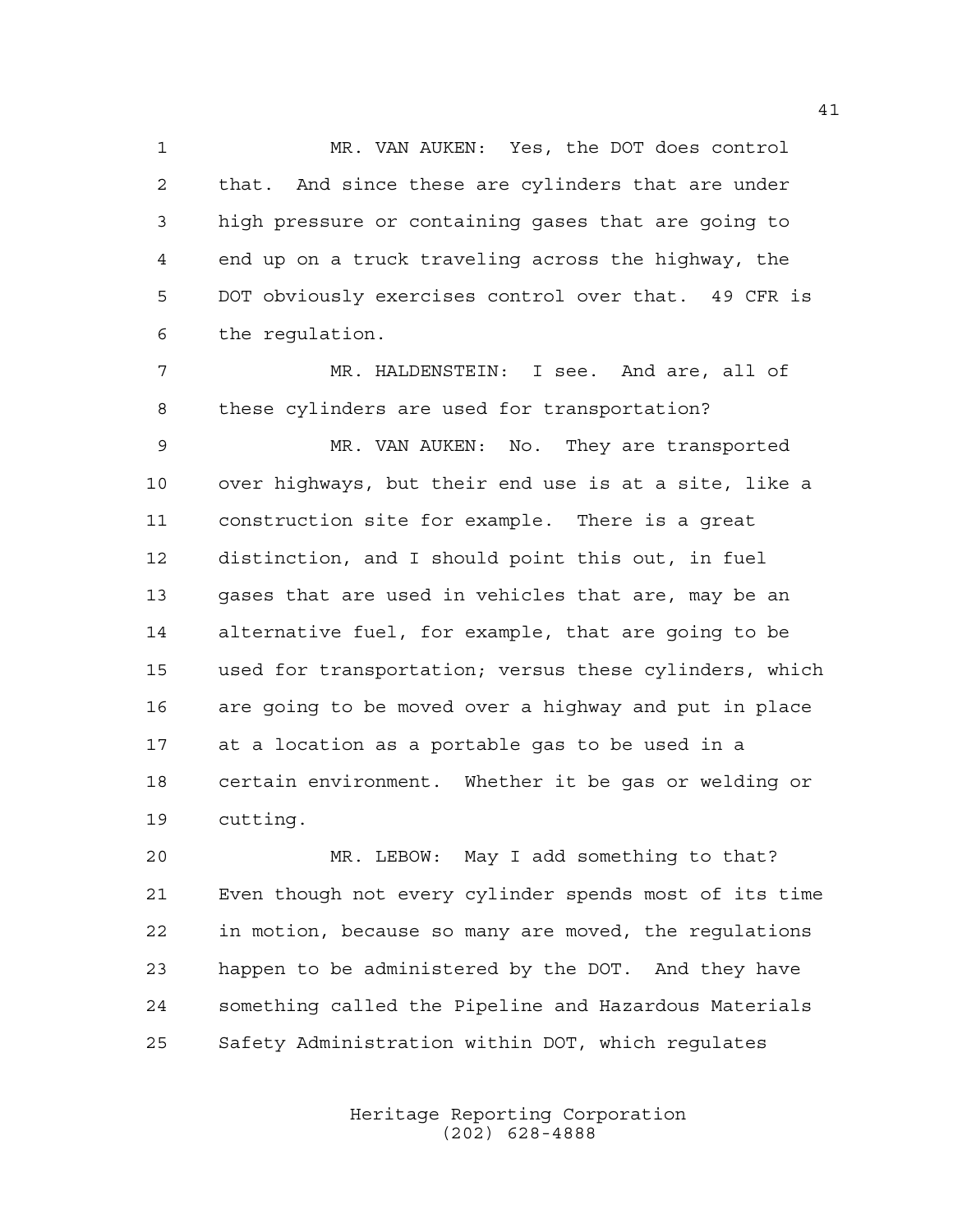pipelines and regulates gas cylinders, high pressure cylinders.

 MR. VAN AUKEN: I think you are all familiar with the flatbed truck with all the cylinders driving by. So I mean, that's why the DOT is obviously controlling that.

 MR. HALDENSTEIN: Thank you. And the acetylene cylinders, those are excluded from the scope, is that correct? Could you address --

 MR. VAN AUKEN: Well, again, an entirely different -- they're low pressure cylinders. They are welded, not seamless, so there are welds that are used to create an acetylene cylinder. These are made out of, stamped out of coil, deep-draw process, not the billet piercing or tube process that we've been talking about.

 They're filled with a porous mass, and then they are acetone, so that the acetylene gases can be accepted into the acetone. So they're just totally different, different cylinders.

 MR. CAMP: The pressure is 250 psi for an acetylene, so you can see there is quite a difference. If the high pressure starts in the 1800-psi range. MR. VAN AUKEN: And it's only for one specific gas. It's just acetylene.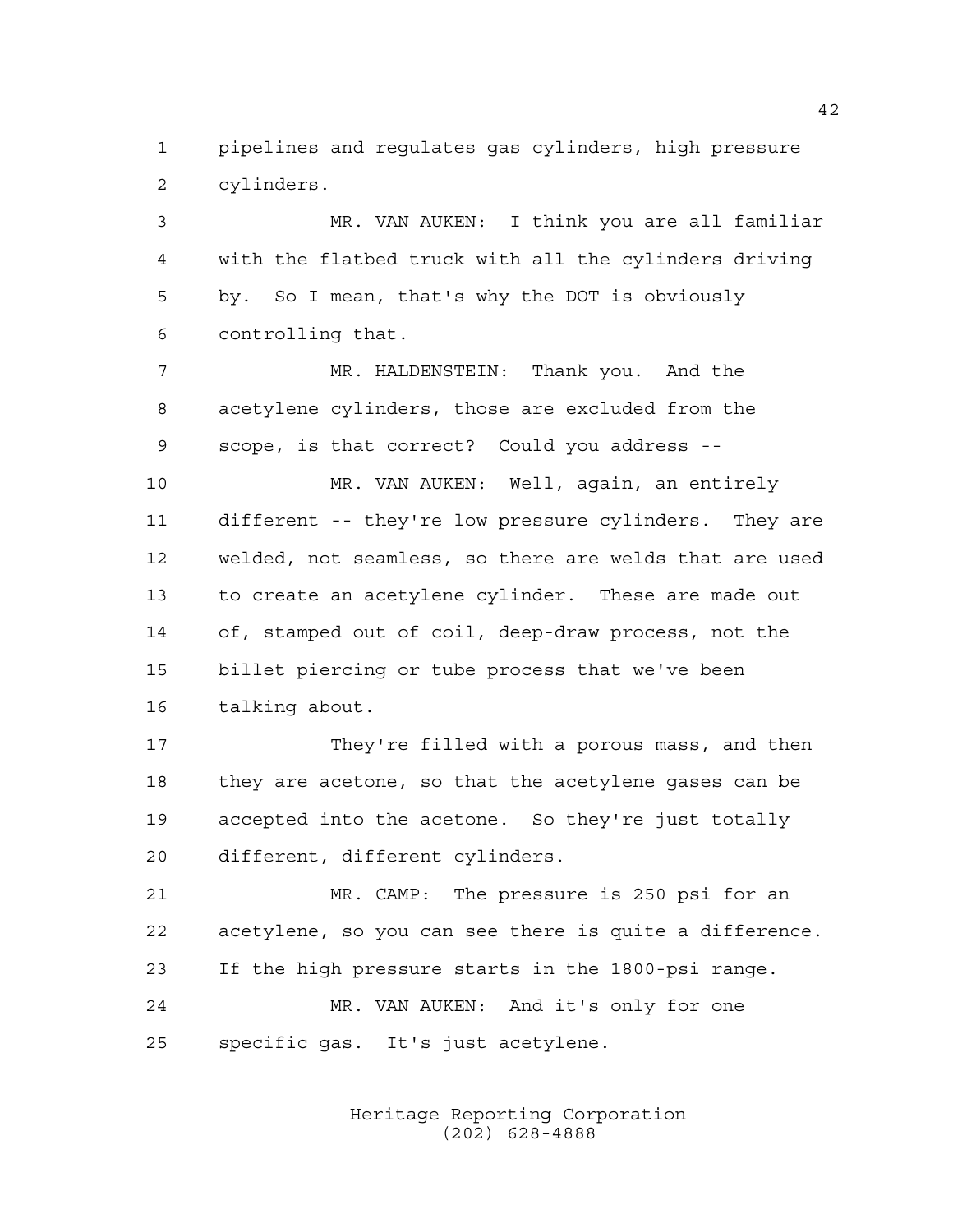MR. HALDENSTEIN: I see. So these cylinders aren't used for acetylene. MR. VAN AUKEN: No, high pressure cylinders are not. MR. HALDENSTEIN: And they're used for, but they're used for welding with other sorts of -- 7 MR. VAN AUKEN: They can be used in combination with something to do that, yes. MR. LEBOW: Jerry, why don't you explain that, I think it may not be clear that in welding there might be two different cylinders, one with acetylene and one with the gas. MR. CAMP: The last page actually shows a fuel tank set. MR. HALDENSTEIN: So they're using two different gases here. MR. VAN AUKEN: That's correct. MR. HALDENSTEIN: One of these is an acetylene cylinder, and one is not. MR. CAMP: Exactly. MR. HALDENSTEIN: Now, you probably heard the Respondent speaking of some like-product issues in this investigation, and a dividing line between 150 I guess cubic-foot cylinders and below, and above the 150-cubic-foot cylinders. Could you address that,

> Heritage Reporting Corporation (202) 628-4888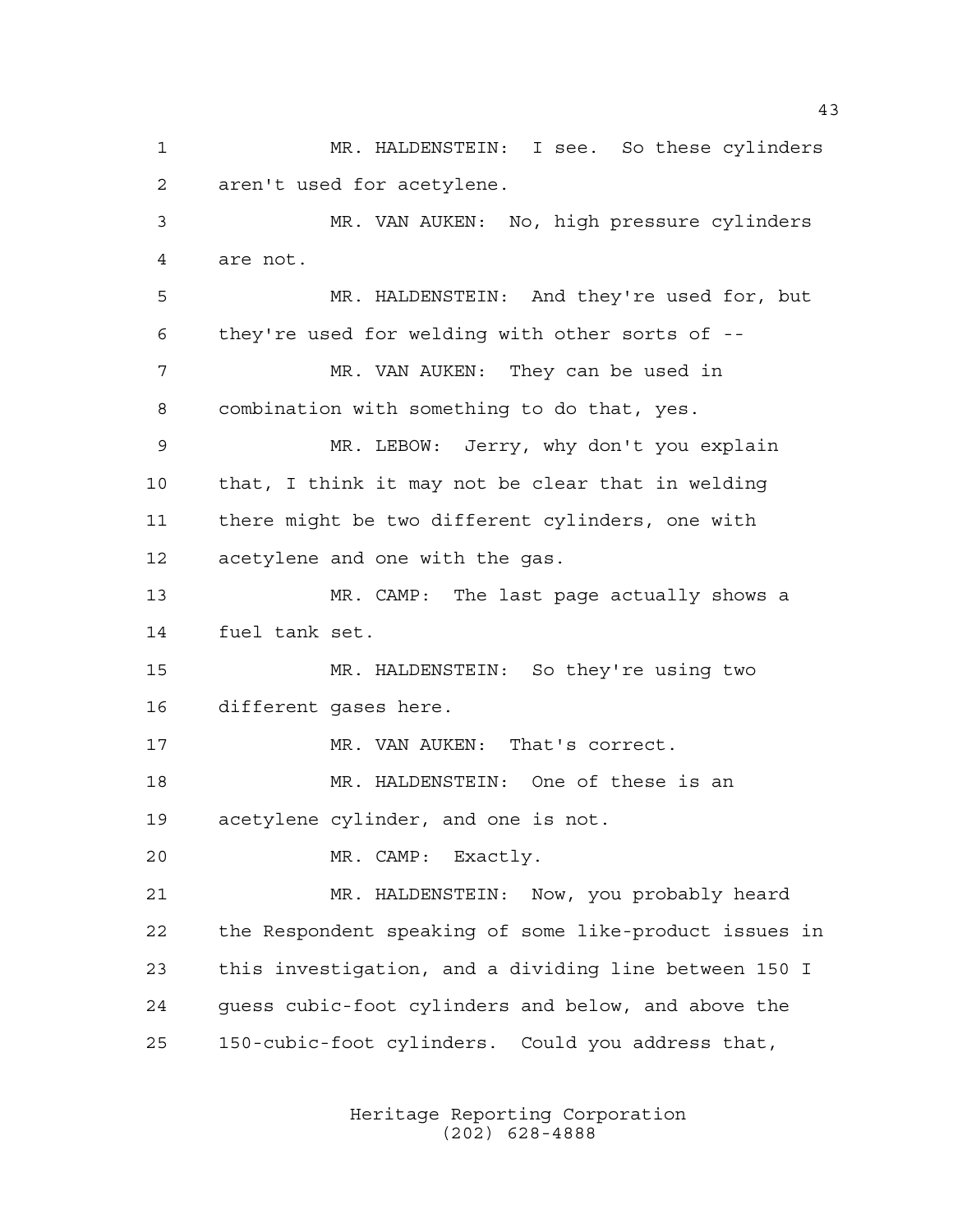whether there is a dividing line there? Whether there are different uses or physical characteristics? I think I heard they're produced differently. MR. VAN AUKEN: Well, I guess I would be getting into some proprietary -- go ahead. MR. LEBOW: You can go ahead and talk about it. MR. VAN AUKEN: Okay. Up to the 150, first of all, the specifications for this little cylinder or the large cylinder are the same. There is no difference. The only difference is the size and maybe the pressure that it's under, whether it's an 1800, 2300 psi. Those are the only real differences. 14 As far as the manufacturing process is concerned, that's up to the manufacturer. As I mentioned, all those companies around the world that are making these cylinders, some are spinning from tube, some are billet piercing, some are doing both. Norris is doing both. Norris is moving more towards billet piercing for all of its operations, including the 80 through the 150, where our competitors may be only using tube. But when they're done, they're going to the

 same market, the same customers, with the same pricing structures that are in place.

> Heritage Reporting Corporation (202) 628-4888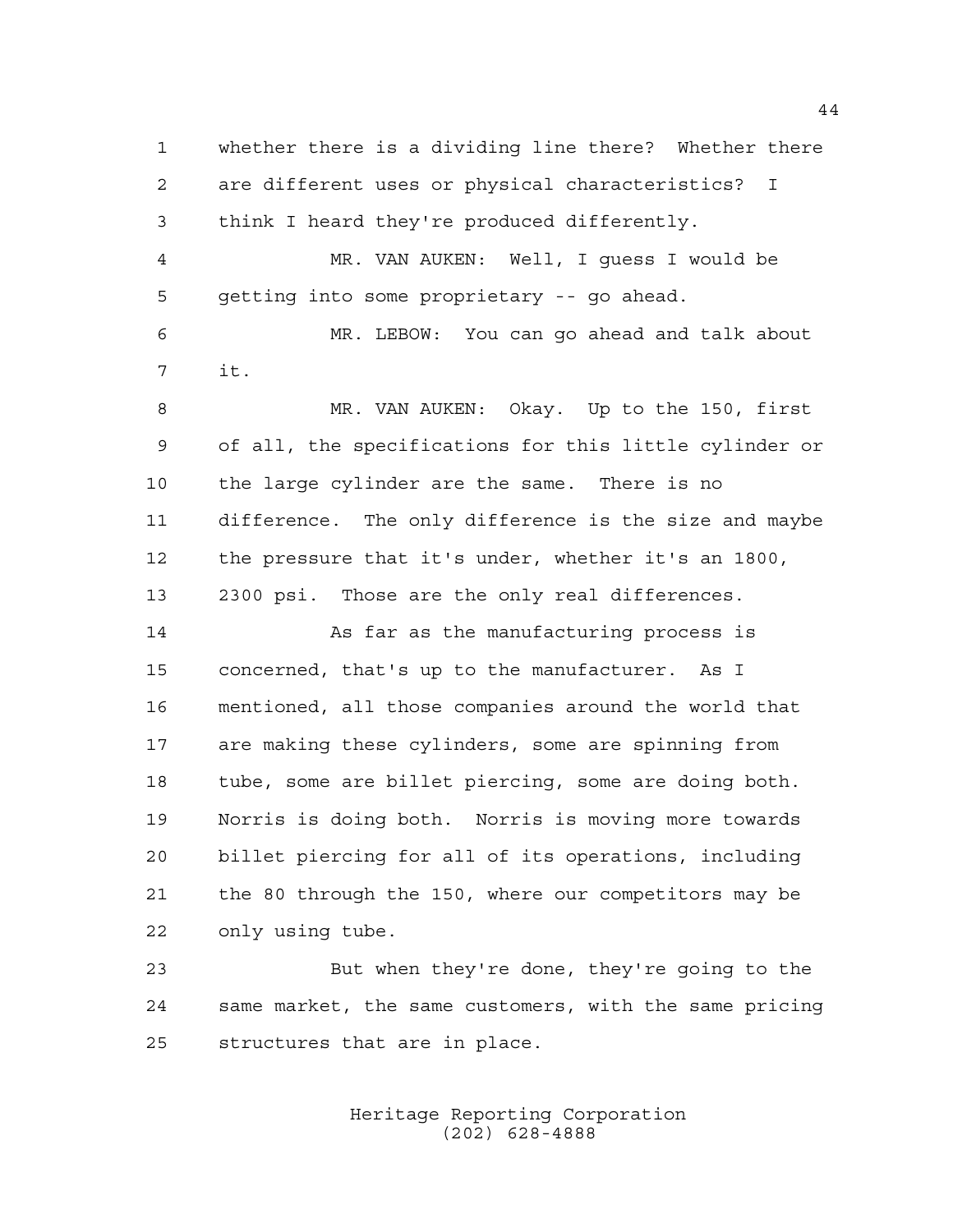MR. HALDENSTEIN: I see. And they're essentially used for the same type of applications? MR. VAN AUKEN: Yes, yes. So I don't, from my view I don't see where they split off. My customers are demanding both and needing both for the same applications. It's just how much gas you need. Whether you need a very portable gas for a very small job, or you need much more gas for a much larger job, that's what's driving that. MR. HALDENSTEIN: Now, the ISO cylinders, they also referred to those as, as a type of cylinder

that probably should be in the like product, because

carveout in the scope. But I think I heard those are

distinct products with a much higher, is it a higher -

they were suggesting it was sort of an artificial

 MR. VAN AUKEN: Much higher pressure, yes. They start at, you know, they start at 4500 psi. I mean, these type-two cylinders that we make for export are usually much higher pressures. They are usually required for, especially for export, in lighter weight.

 So if you compared a DOT cylinder to an ISO cylinder, the ISO cylinder is much lighter. And again, much more expensive. Much more expensive. Our

> Heritage Reporting Corporation (202) 628-4888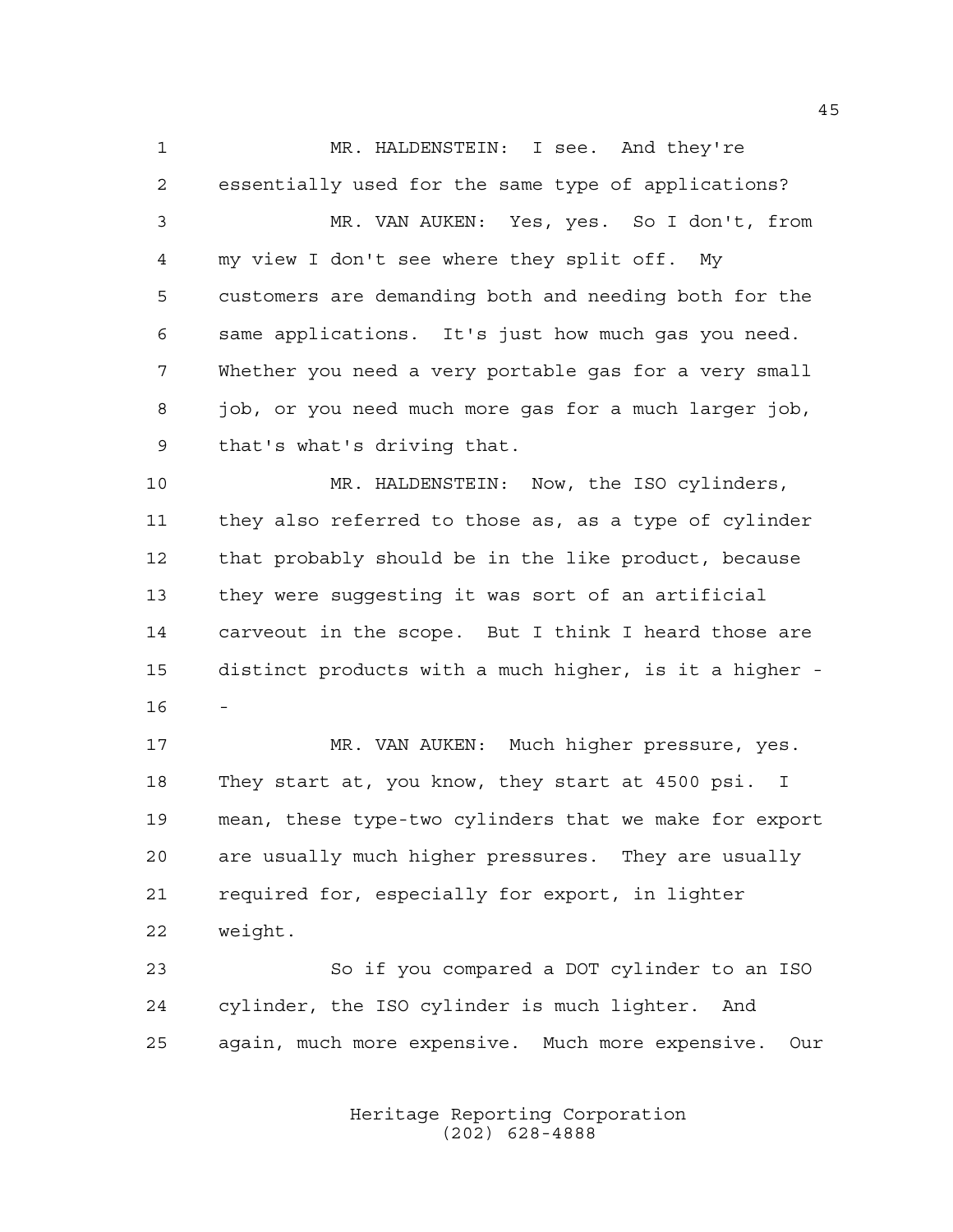markets, especially the DOT market, just would not accept the cylinder.

 There are niches for everything, but I mean, the general market doesn't. MR. HALDENSTEIN: Could they use it? Would it have to be marked DOT, or could they use an ISO cylinder? MR. VAN AUKEN: They could use an ISO cylinder if it has a UN stamp on it, which was brought up earlier. So the UN certification of an ISO cylinder to allow it to be used in the U.S. is there. MR. HALDENSTEIN: I see. MR. VAN AUKEN: The customers aren't, but the markings are. MR. HALDENSTEIN: So they can be used interchangeable just to a certain extent. 17 MR. VAN AUKEN: Well, I mean, can they be used? Yes. Are they high-priced and overkill for the market that they're being put into? Yes. MR. HALDENSTEIN: I see. For the post- conference brief, could you be sure to address these two separate like-product issues, and go through the Commission's six factors? MR. LEBOW: Certainly, we'll do that.

> Heritage Reporting Corporation (202) 628-4888

MR. HALDENSTEIN: Also, on these HTS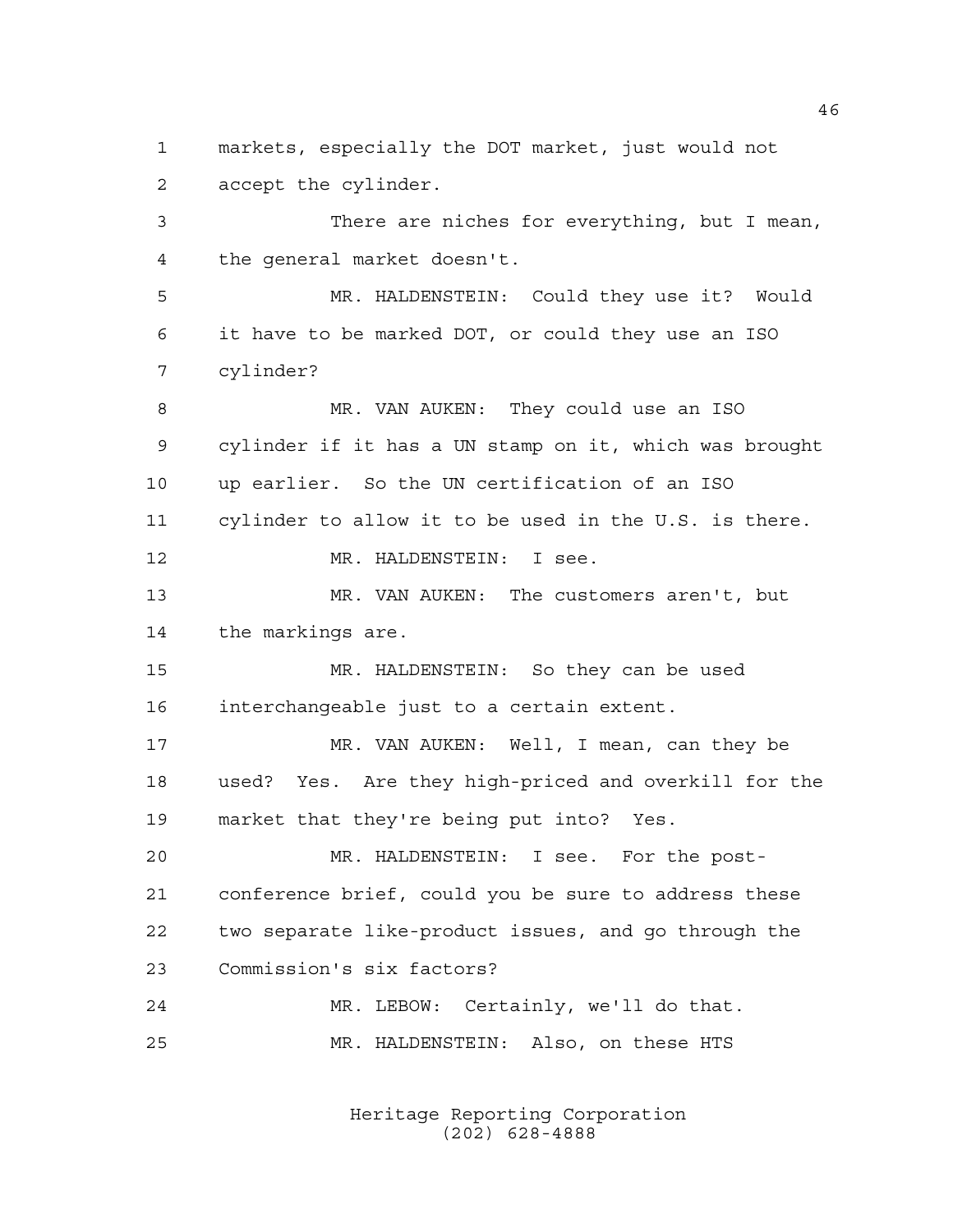numbers, I heard there was some misreporting of the imports coming in. But do these HTS numbers also include products that are not within the scope? Is that true, or not?

 MR. LEBOW: The HTS number is precisely coextensive with the scope. And if the imports were reported properly, the public data in the HTS category, the census data, would be the data you'd be working with.

 We can't talk too much more about what we've learned from the questionnaire responses, other than to say there is some indication there has been some misreporting. And so the final numbers may be somewhat different, but certainly the trends will be the same.

 MR. KLETT: Mr. Haldenstein, this is Dan Klett. I mean, conversely, there may have been some subject product coming in under harmonized terror system categories, other than the 731100030. So for those two reasons, we plan to rely primarily on your questionnaire, questionnaires for imports.

22 But in theory, that one HS category, if everybody had properly classified their high pressure cylinders, you'd be able to use that. But because of some misreporting one way or the other, it's not

> Heritage Reporting Corporation (202) 628-4888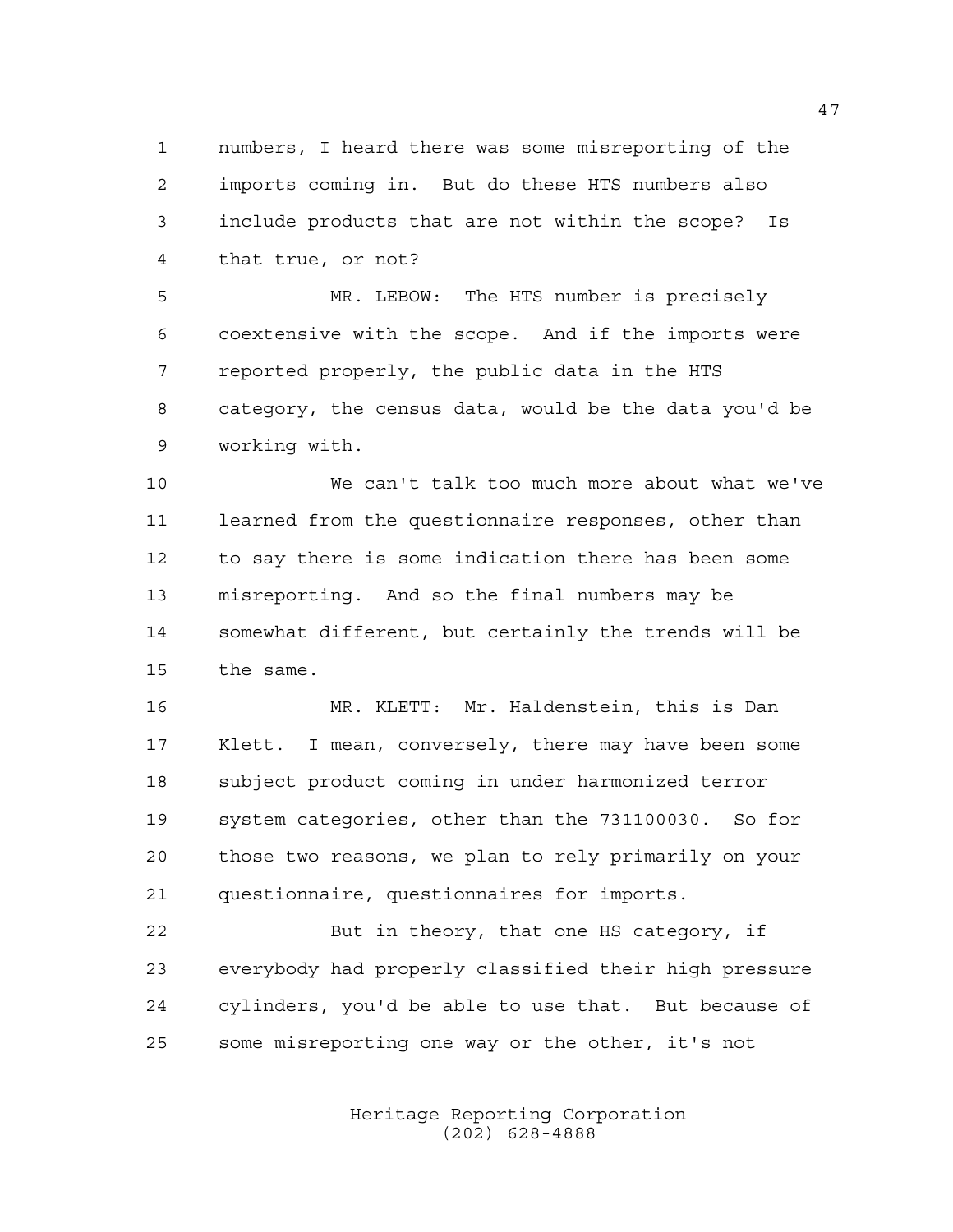precise.

| $\overline{a}$ | MR. HALDENSTEIN: Thank you. Do producers               |
|----------------|--------------------------------------------------------|
| 3              | have to become, have to be certified to obtain the DOT |
| 4              | stamp that they place on the cylinders?                |
| 5              | MR. VAN AUKEN:<br>Yes.                                 |
| 6              | MR. HALDENSTEIN: And how would that work?              |
| 7              | Is it easy to enter this market?                       |
| 8              | MR. VAN AUKEN: Oh, yes. To be a                        |
| $\mathsf 9$    | manufacturer of DOT cylinders, you have to go through  |
| 10             | a site visit from the Department of Transportation to  |
| 11             | witness your processes. They also, you also have to    |
| 12             | provide a third-party inspector who is approved by the |
| 13             | DOT, that you hire, but works for the Department of    |
| 14             | Transportation, to witness your testing.               |
| 15             | So those things have to be in place. And               |
| 16             | there has to be design approvals that are done for     |
| 17             | each one of the product types that pass certain        |
| 18             | specifications, that they get to witness and test, and |
| 19             | validate that you are a manufacturer of that. And      |
| 20             | then they will award you a symbol, in our case; or in  |
| 21             | the current world, an M number; which identifies you   |
| 22             | as being approved to manufacture these cylinders by    |
| 23             | the Department of Transportation.                      |
| 24             | MR. KLETT: And Mr. Haldenstein, this also -            |
| 25             | - it may be evident, but this also applies to any      |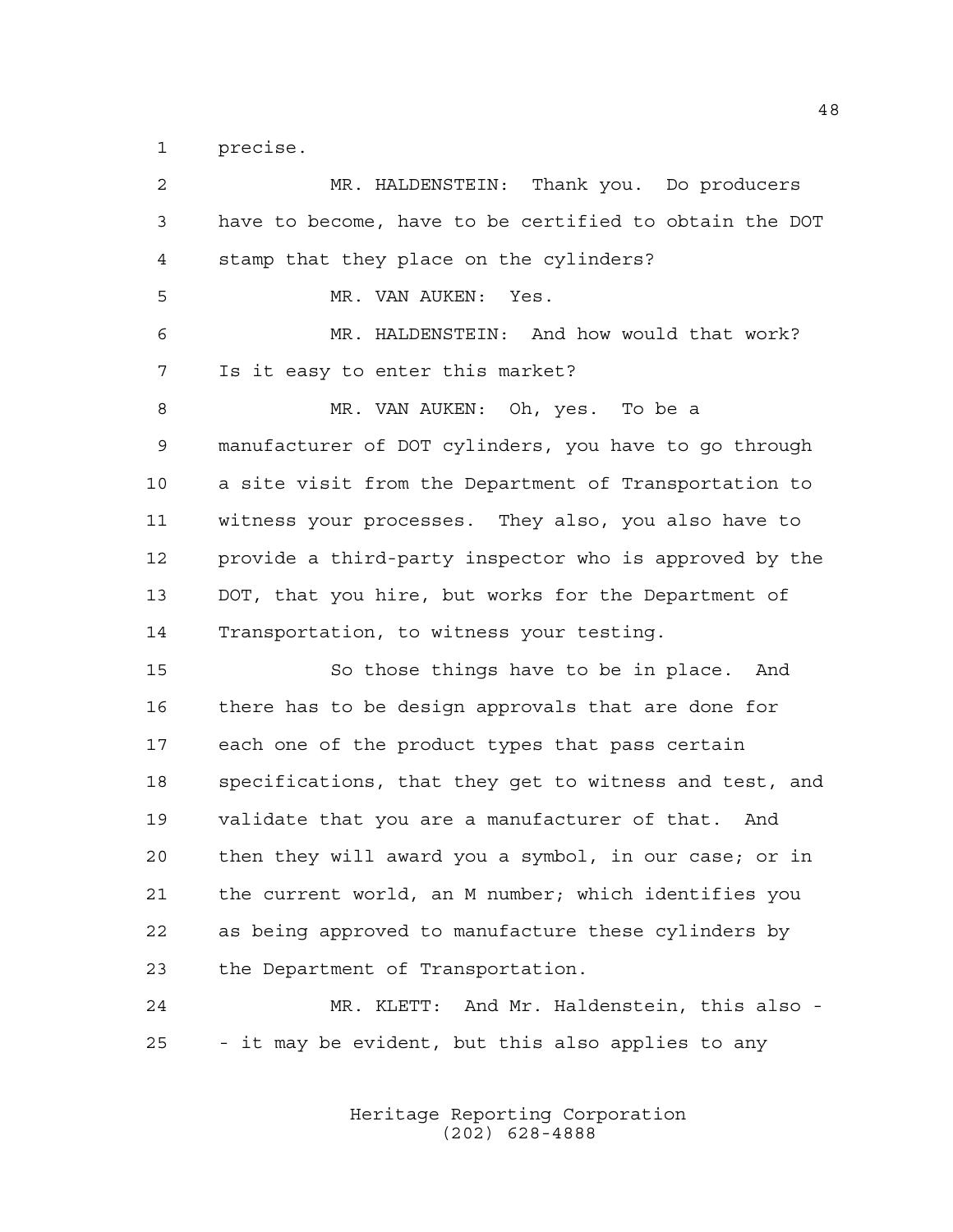foreign-produced cylinders that have to be imported

 into the U.S. The same DOT standards apply to those, in addition to U.S. manufacturing.

 MR. HALDENSTEIN: Thank you. Are there many foreign producers that are certified?

 MR. VAN AUKEN: Most are certified, a lot are capable and aren't certified. But I'd say more than half are capable and are certified by the DOT. And there is a listing at the Department of Transportation that you can investigate. It shows all the people that are approved to manufacture DOT cylinders.

 MR. HALDENSTEIN: How long would it take to obtain a certification if a foreign producer wanted it? Do you have any idea?

 MR. VAN AUKEN: Well, all I know is right now the backlog at the DOT is pretty high, and it takes a while for that to happen. We got approvals for other designs that we're working on, that have been taking over a year. So I'd say it's going to be at least a year, from the start. Could be longer.

 MR. HALDENSTEIN: Thank you. And on the non-subject imports that are in the market, how would you characterize those? Are those, would you say they're a significant presence? Anybody can address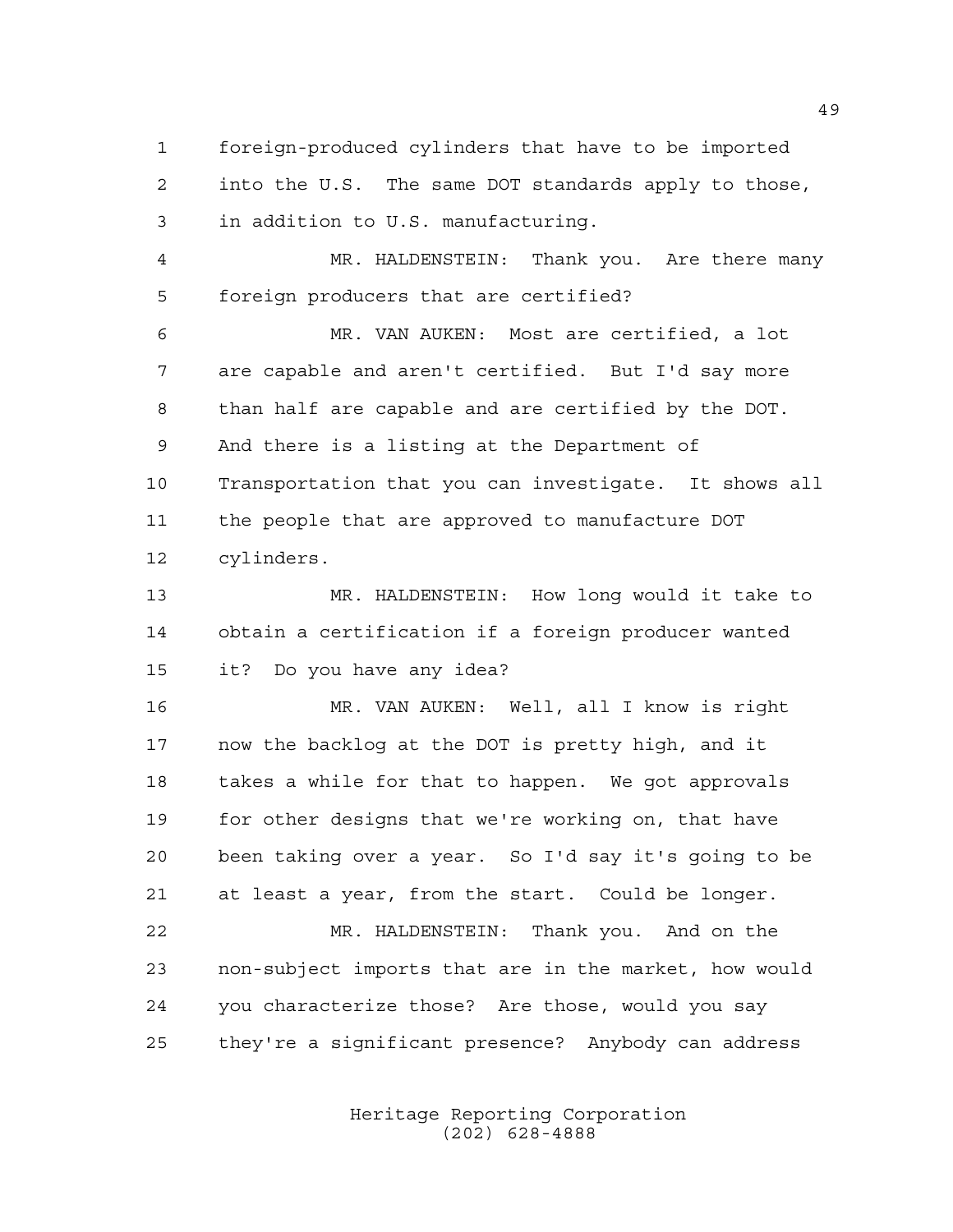this.

| $\overline{a}$ | MR. LEBOW: Let me just explain what you                |
|----------------|--------------------------------------------------------|
| 3              | mean by non-subject imports, if I may, to Mr. Van      |
| 4              | Auken, and I'll let him answer.                        |
| 5              | He's asking, you know, what is the presence            |
| 6              | in the market -- volume, price impact, and so forth -- |
| 7              | of imports not from China, but from other countries.   |
| 8              | MR. VAN AUKEN: Very small. The biggest in              |
| 9              | from China. I'm only aware of one other that really    |
| 10             | has had a significance in here, a company called       |
| 11             | Jendun. But the rest are coming from other countries;  |
| 12             | mostly from Canada, a little bit from Europe, from     |
| 13             | Heiser, which is Worthington in Europe. Some from      |
| 14             | Silbrus and Brazil. But nowhere near what we're        |
| 15             | talking about here. Nowhere near.                      |
| 16             | MR. Klett: And at least from the import                |
| 17             | statistics, there is also a fairly small volume coming |
| 18             | in from Korea. But declining over the years.           |
| 19             | MR. HALDENSTEIN: Thank you. Once these                 |
| 20             | cylinders are certified and marked with a DOT stamp,   |
| 21             | are they pretty much a commodity product? Or are       |
| 22             | there perceived differences in the quality of the      |
| 23             | Chinese and other, and the U.S. product?               |
| 24             | MR. VAN AUKEN: That's a difficult question             |
| 25             | There are perceptions in the industry<br>to answer.    |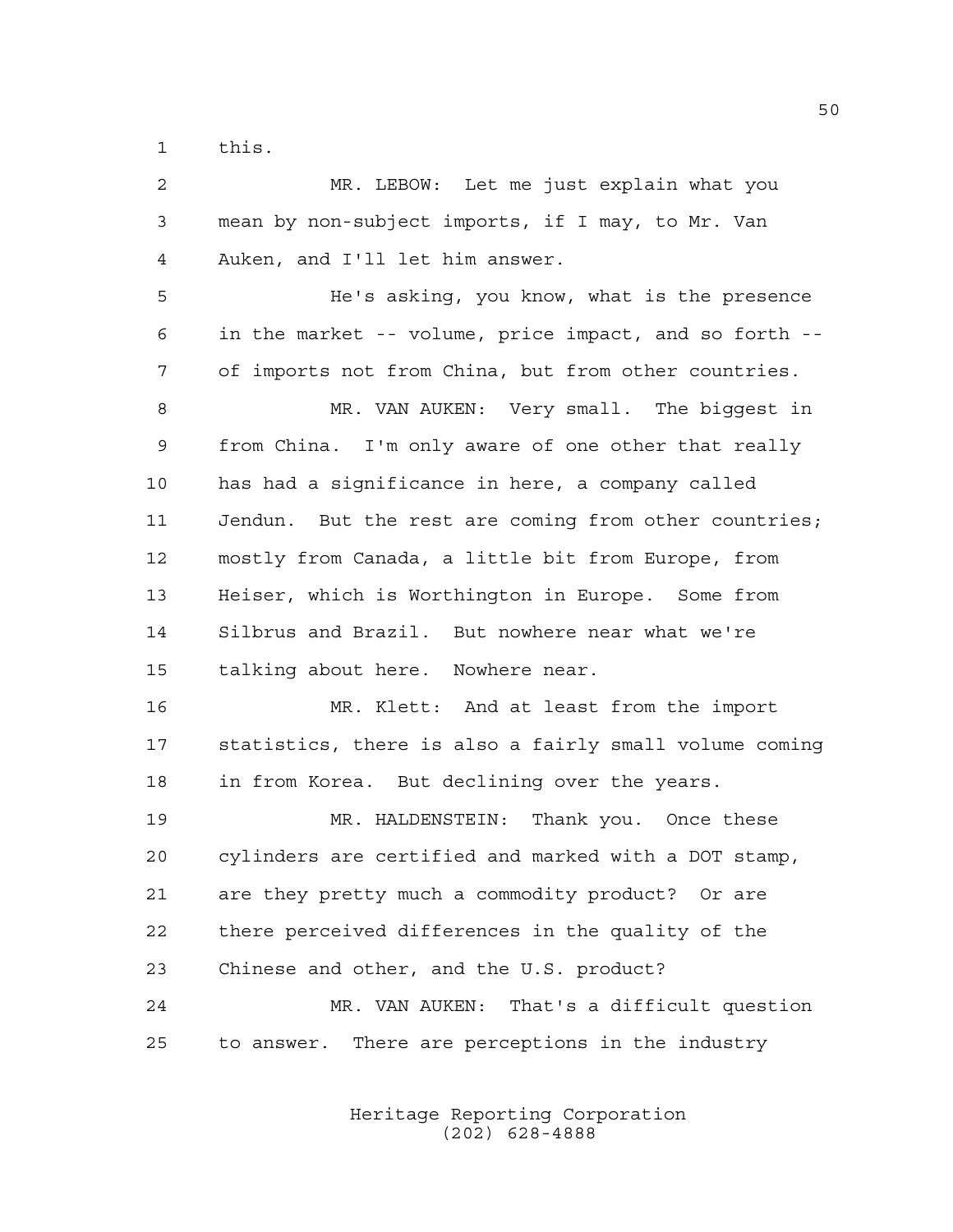certainly that are viewed, versus a U.S. cylinder, versus let's say a Chinese cylinder. The DOT requirements are very strict about the manufacturing process and the quality of the product that they need to have. And certainly we feel BTIC fills that need. MR. HALDENSTEIN: So you would say the quality isn't, you emphasized that safety was very important. But in the marketplace the perception is the Chinese product is perfectly fine? MR. VAN AUKEN: Yeah. I mean, I think that's evident by the amount of volume that they've been able to penetrate and take away. No doubt, it's evident. MR. HALDENSTEIN: Thank you. I have no further questions. MS. DeFILIPPO: Thank you, Mr. Haldenstein. We'll now turn to our economist, Mr. Workman. MR. WORKMAN: Mr. Van Auken, I wanted to be sure if I understand, in terms of which of the material inputs for making these cylinders are either billets or steel tube, as I understand. Which of the two is the more important, in terms of, you know, if you can tell me that? MR. VAN AUKEN: For Norris Cylinder, I'd say billet is the most important. Because we have moved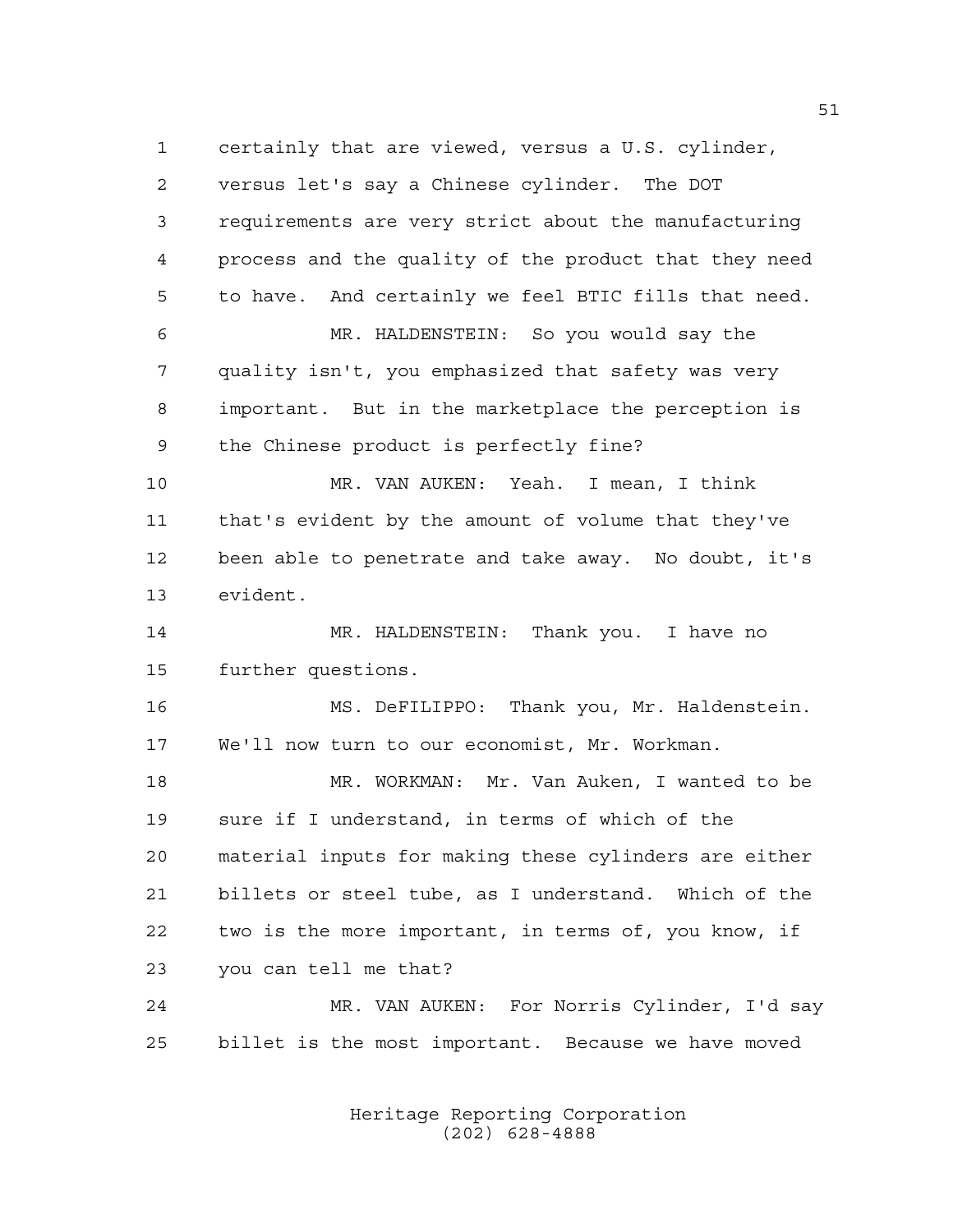to billet from, we have been using billet for most of our manufacturing process, Mr. Workman, and we have now moved it into those smaller sizes. So we're moving in that direction, and trying to not use tube because of the availability and cost of tube.

 MR. WORKMAN: I see. Okay. I had one other question. You know, you mentioned that this industry depends very heavily on the general economy, you know. And if there's a serious downturn, why, the sales of cylinders fall off, as I understand.

11 Are there any particular economic variables in addition to the gross national product that your company follows, monitors, or anything like that?

 MR. VAN AUKEN: Well, obviously we follow the big major gas companies and what they're doing. So I mean, that would be one indicator of how are the Air Gases, Air Products, Air Lockheeds of the world, who are really commanding most of the gases that are used inside these cylinders, is obviously a good indicator.

 I would also suggest to you that the construction industry indicators are very important to us. And so whether new construction, industrial construction, what's happening in those industries kind of will drive, or eventually will have an impact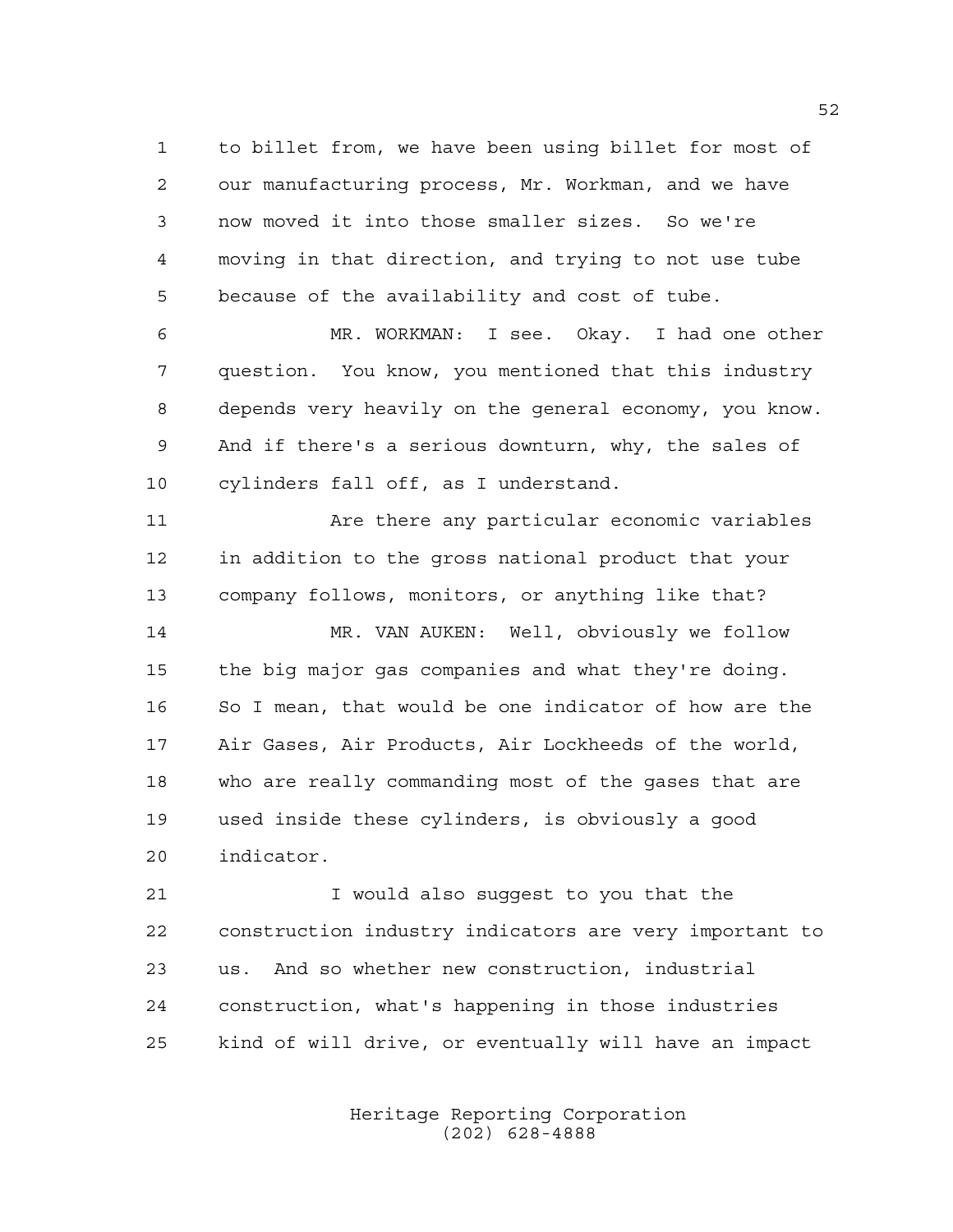on our business.

| 2  | MR. WORKMAN: Okay. So the construction                  |
|----|---------------------------------------------------------|
| 3  | industry kind of drives a demand for these cylinders.   |
| 4  | As you're building new things, you need more of it?     |
| 5  | That's the situation, or what?                          |
| 6  | MR. VAN AUKEN: I would say that that's a                |
| 7  | factor in it, without a doubt. Certainly, these are     |
| 8  | portable gases that are being moved to places for use   |
| 9  | of those gases. So the more we create the need for      |
| 10 | portable gases, the more the industry is driven.        |
| 11 | MR. WORKMAN: Okay, thank you. I don't have              |
| 12 | any other questions.                                    |
| 13 | MS. DeFILIPPO: Thank you, Mr. Workman.<br>We            |
| 14 | will now turn to Mr. Tsuji, our Industry Analyst.<br>Do |
| 15 | you have any questions for this panel?                  |
| 16 | MR. TSUJI: Yes, technical questions about               |
| 17 | the product. For the high pressure cylinders,           |
| 18 | according to their various sizes, do the DOT            |
| 19 | regulations specify the specific wall thickness of the  |
| 20 | cylinders, as well as the capacities? Depending upon    |
| 21 | the size.                                               |
| 22 | So in other words, for any particular                   |
| 23 | capacity, say if it's like the 150, would the           |
| 24 | thickness always be the same for the cylinder of that   |
| 25 | size to meet the DOT regs?                              |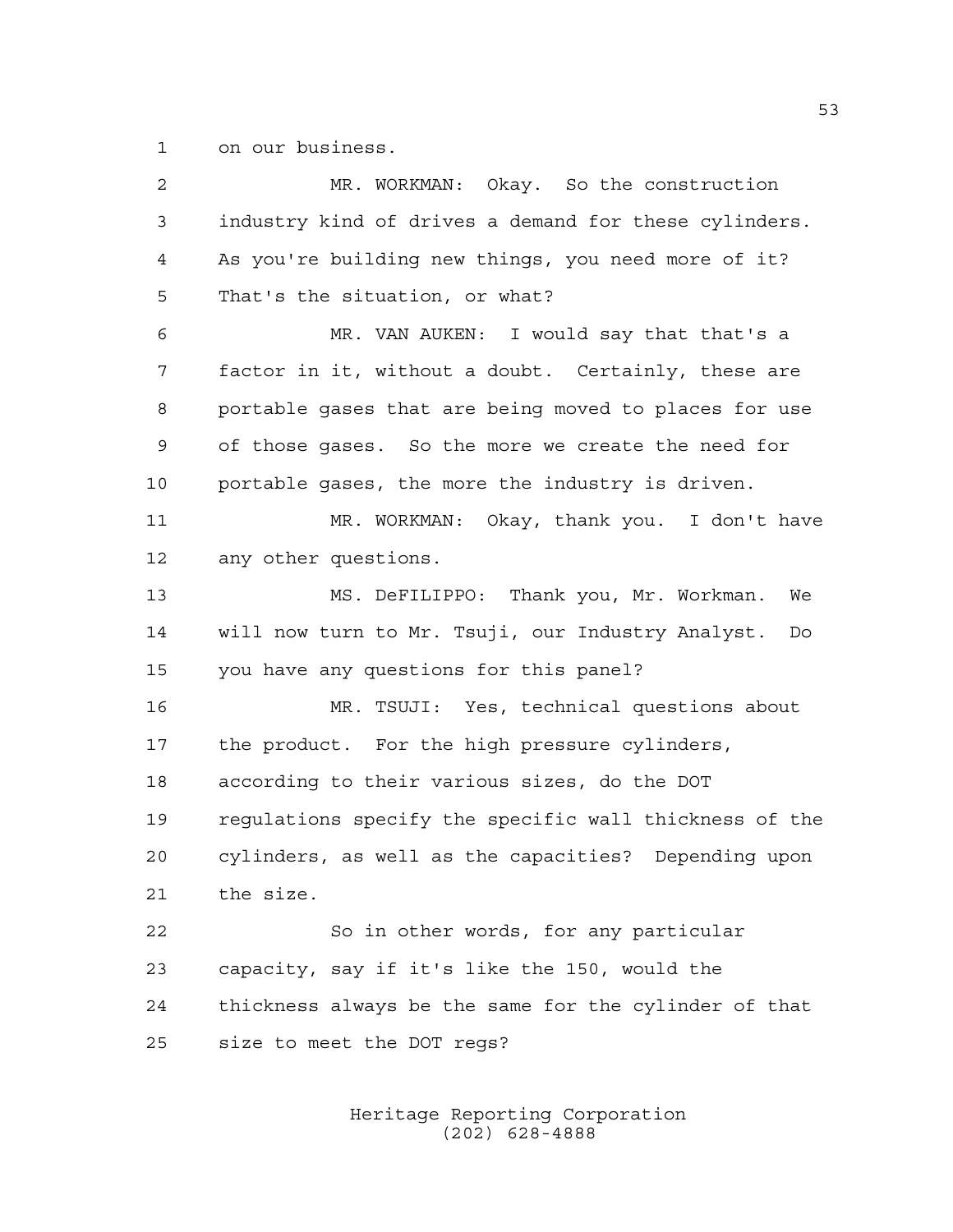MR. VAN AUKEN: That's a great question, and it varies by every manufacturer. But the control of the wall thickness is a design criteria that is measured in the strength of the steel. So as the strength of the steel is greater, obviously it allows for the walls of the cylinder to be smaller. And they will regulate the maximum strength.

 There are what we call tensile-strength tests that have to be done on these cylinders, where we actually pull the metal apart and break it. And it has to meet a minimum requirement that is set by the DOT.

 Some manufacturers will have a thicker wall than other steel manufacturers. It becomes one of a margin of safety; it also becomes a matter of process control for that particular manufacturing site. Whether they're doing billet piercing or whether they're using tube will have an impact on the size of that wall. Some people can buy tube at the exact wall thickness that's required, and others will do a hydro forming operation to adjust that wall thickness to the design criteria.

 I hope I'm addressing your question. But it's really controlled by the DOT, but through a requirement for tensile strength that will end up

> Heritage Reporting Corporation (202) 628-4888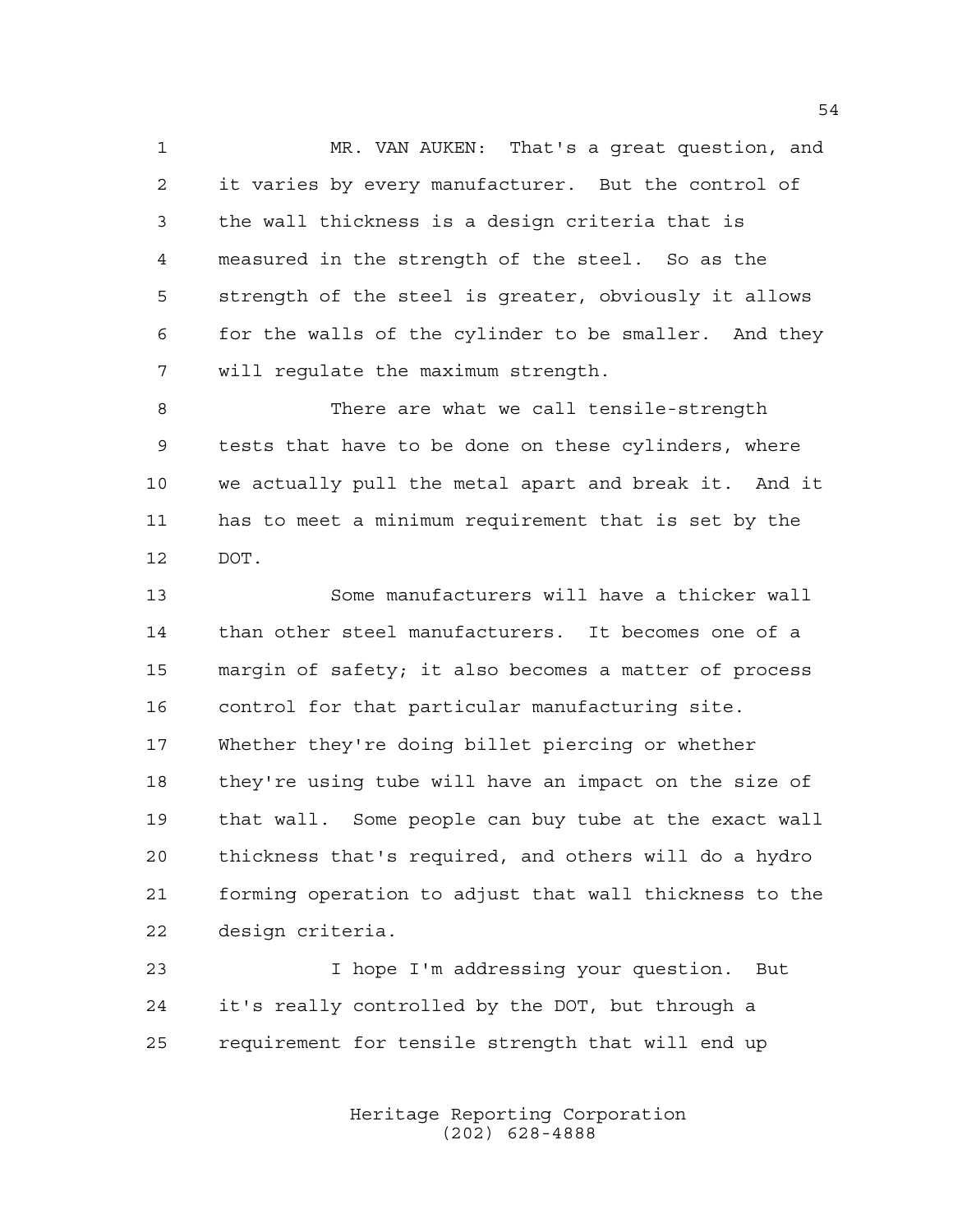being a wall thickness calculation.

 MR. TSUJI: Okay, that's helpful. MR. VAN AUKEN: Thank you. MR. TSUJI: Further questions on the production process. I notice from your sample there, looks like after the neck is shaped, I presume you call that the spout? The part of the tank that joins the valve? MR. VAN AUKEN: The outlet. MR. CAMP: And the inlet, yeah. 11 MR. VAN AUKEN: Outlet, inlet. MR. TSUJI: The inlet? Okay. That has to be tapped to produce the threads to accept the valve. Minor question. How do you keep the threads, the cuttings out of the tank? MR. VAN AUKEN: You want to answer that one? MR. CAMP: I can do that. During the machining process, and we do C and C and also tapping, there is a cleaning process after that, where we will literally go inside the tank and do a cleaning. So it will be inverted. MR. VAN AUKEN: Upside-down, and we'll lance inside it. MR. CAMP: And we'll lance up, clean it out, and actually do a visual inspection for particularly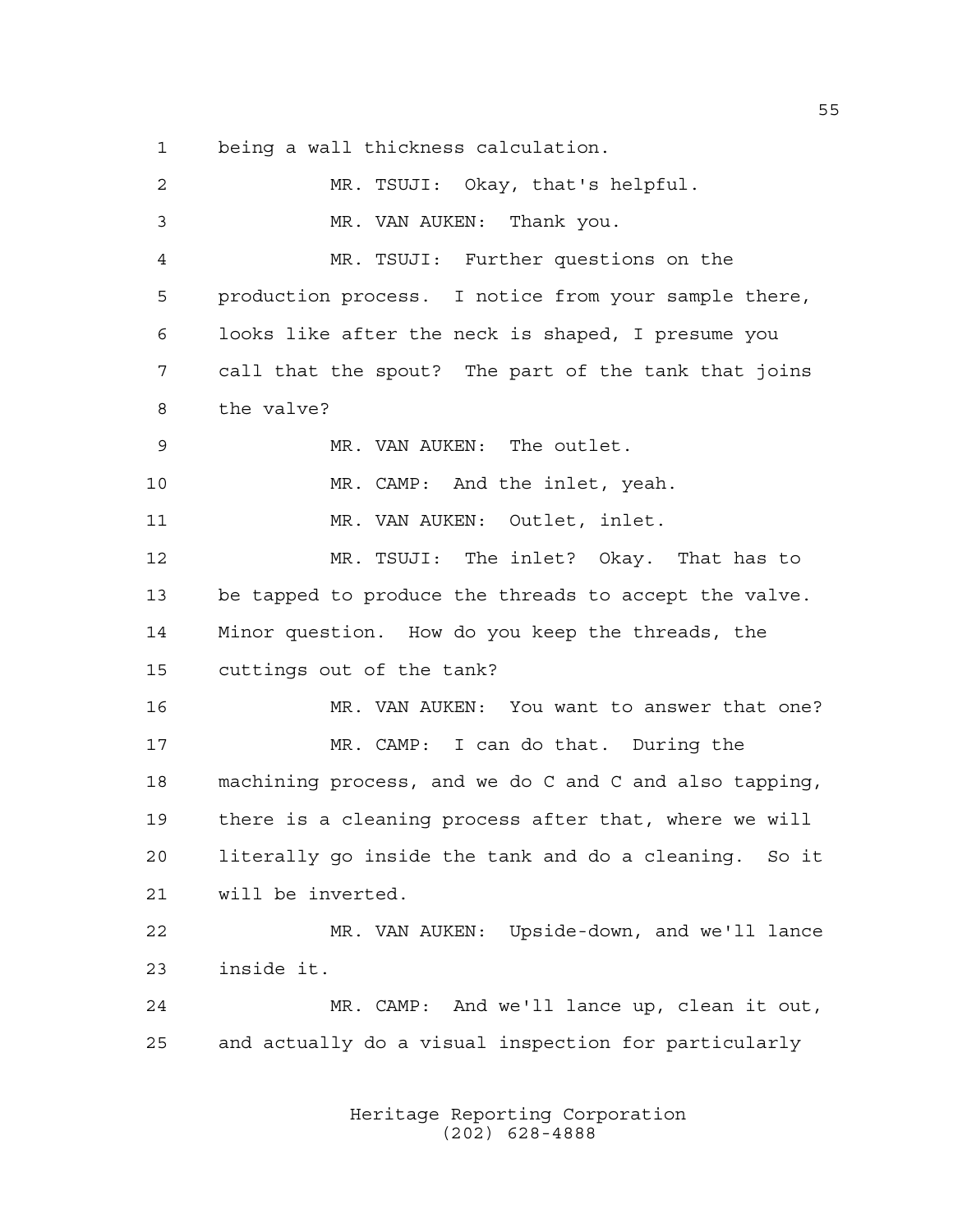anything that might remain, such as a chip from the threading operation.

 MR. TSUJI: Okay, thank you. And for the larger tanks, it looks like, per your diagram at page 2, size 80, there's a protective cap. I presume that prevents the valve from accidentally breaking off during transport and handling. 8 MR. VAN AUKEN: Great question, yeah. MR. CAMP: Right. MR. TSUJI: I presume you've produced your own, your own taps. I presume it's a deep-drawing process? MR. CAMP: Taps are produced through a deep draw, and it would be something that would screw in place on the top. Yes. MR. TSUJI: Okay. That's made of sheet steel, plate steel? MR. CAMP: Yes. MR. TSUJI: Same type of steel as the cylinder itself? MR. CAMP: Lower carbons. MR. TSUJI: Lower carbon, okay. And then for certain industrial gases, those that may be corrosive or even hazardous, do the cylinders require to have a coating on the inside? According to the

> Heritage Reporting Corporation (202) 628-4888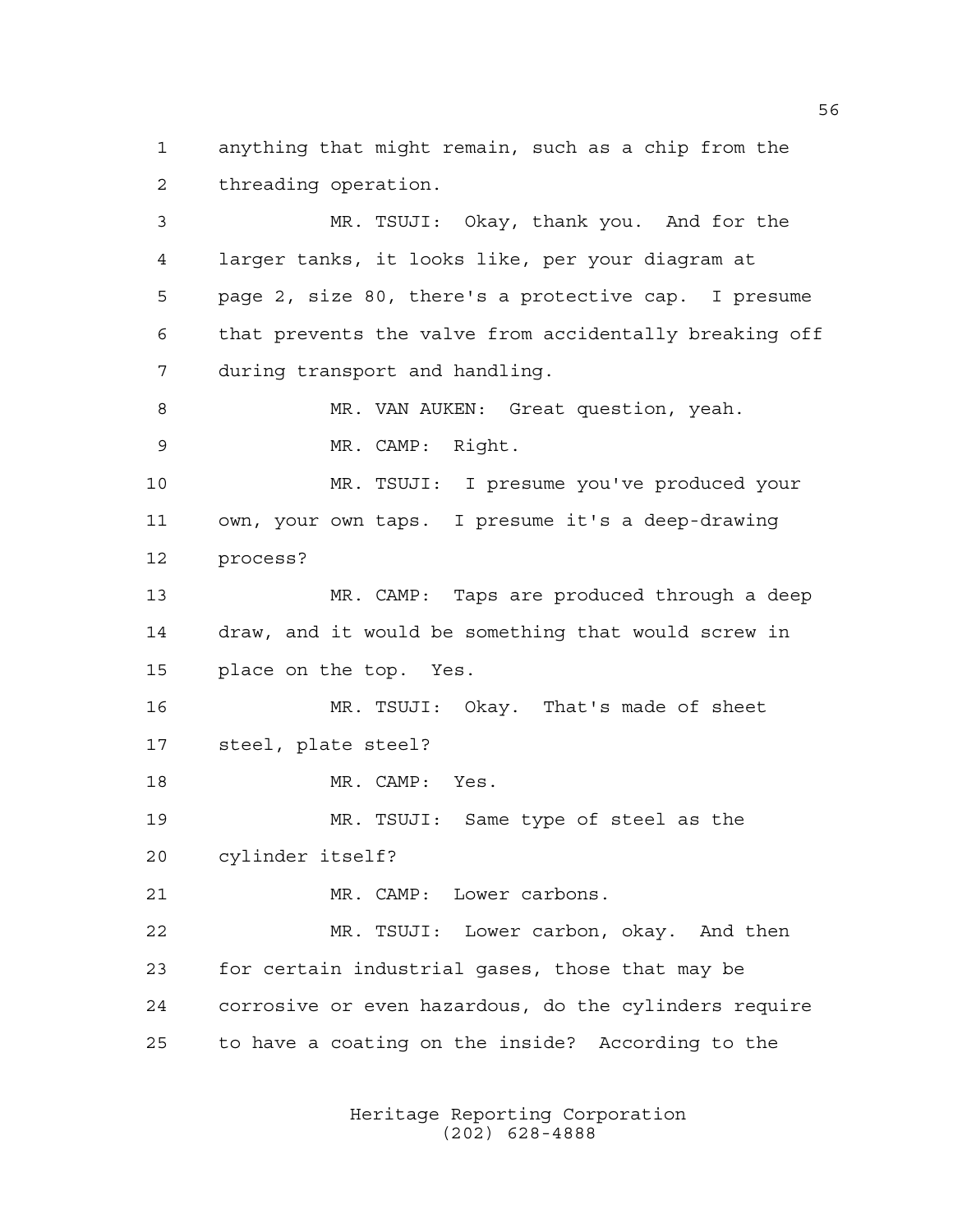DOT? Or is the quality of this chromium steel such that no coating is needed?

 MR. VAN AUKEN: That's a great question, as well. There is a cleaning requirement for a standard DOT cylinder you have to meet, which is a cleanliness spec. And that's measured, that's measured by a visual inspection, number one, and also there are some solution tests for hydrocarbons that can be done to ensure that the inside of the cylinder is clean.

 But to your point, there are additional applications. One of them that I mentioned earlier, which is the electronics manufacturing process, for example, where an exotic gas may be brought in that is very corrosive. And there will be coating put inside that. We do not do that, but there are some companies that will provide a coating inside; a nickel plating, for example. That's something that Norris Cylinder doesn't do. But we can provide cylinders for nickel plating that will eventually be used in those applications.

 MR. TSUJI: Okay, thank you very much. That's all.

 MS. DeFILIPPO: Thank you, Mr. Tsuji. We will now turn to Mr. Yost, our Auditor. Do you have questions for this panel?

> Heritage Reporting Corporation (202) 628-4888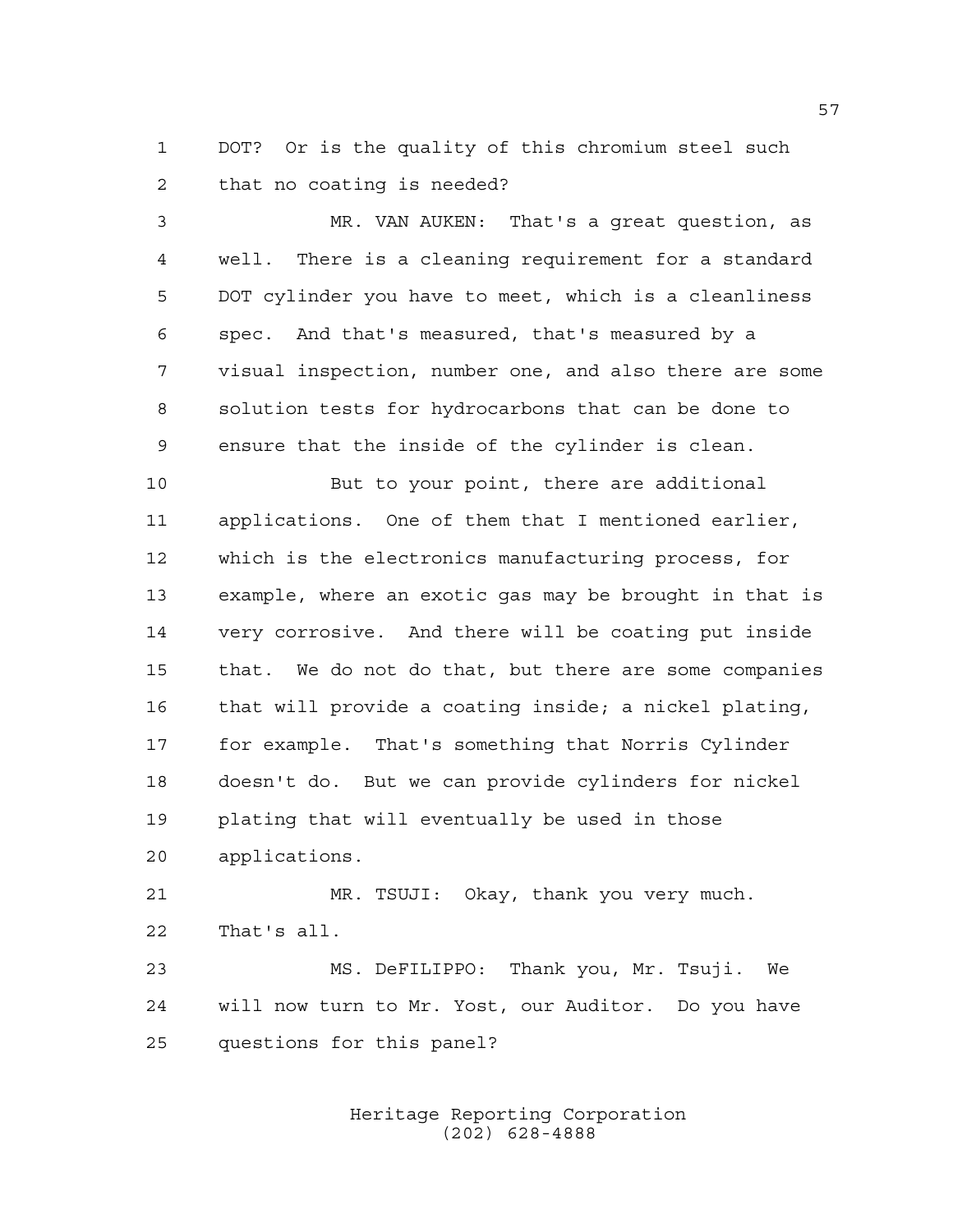MR. YOST: Yes, thank you very much. A followup on the line of questioning from my colleague here on my right. Is it the same high-strength steel alloy that's used in all of the cylinders? Or does it vary by the capacity of the cylinder? MR. VAN AUKEN: We use the same alloy for all DOT cylinders. It's what we call a 4130-type steel. Every manufacturer will have slight variations to that 4130 steel; that is proprietary, of course. But fundamentally, it's the same steel for all of those. MR. YOST: Okay. Is this also, to the best of your knowledge, is this also used on the imports from China? MR. VAN AUKEN: Yes. MR. YOST: A similar alloy? 17 MR. VAN AUKEN: Similar. MR. YOST: You had talked about the ISO standards. Are DOT standards also accepted outside the United States? MR. VAN AUKEN: Some countries still accept the DOT standards, mostly towards Mexico, South America, and Canada. MR. YOST: Okay. So you're able to export cylinders, our subject-product cylinders, to these

> Heritage Reporting Corporation (202) 628-4888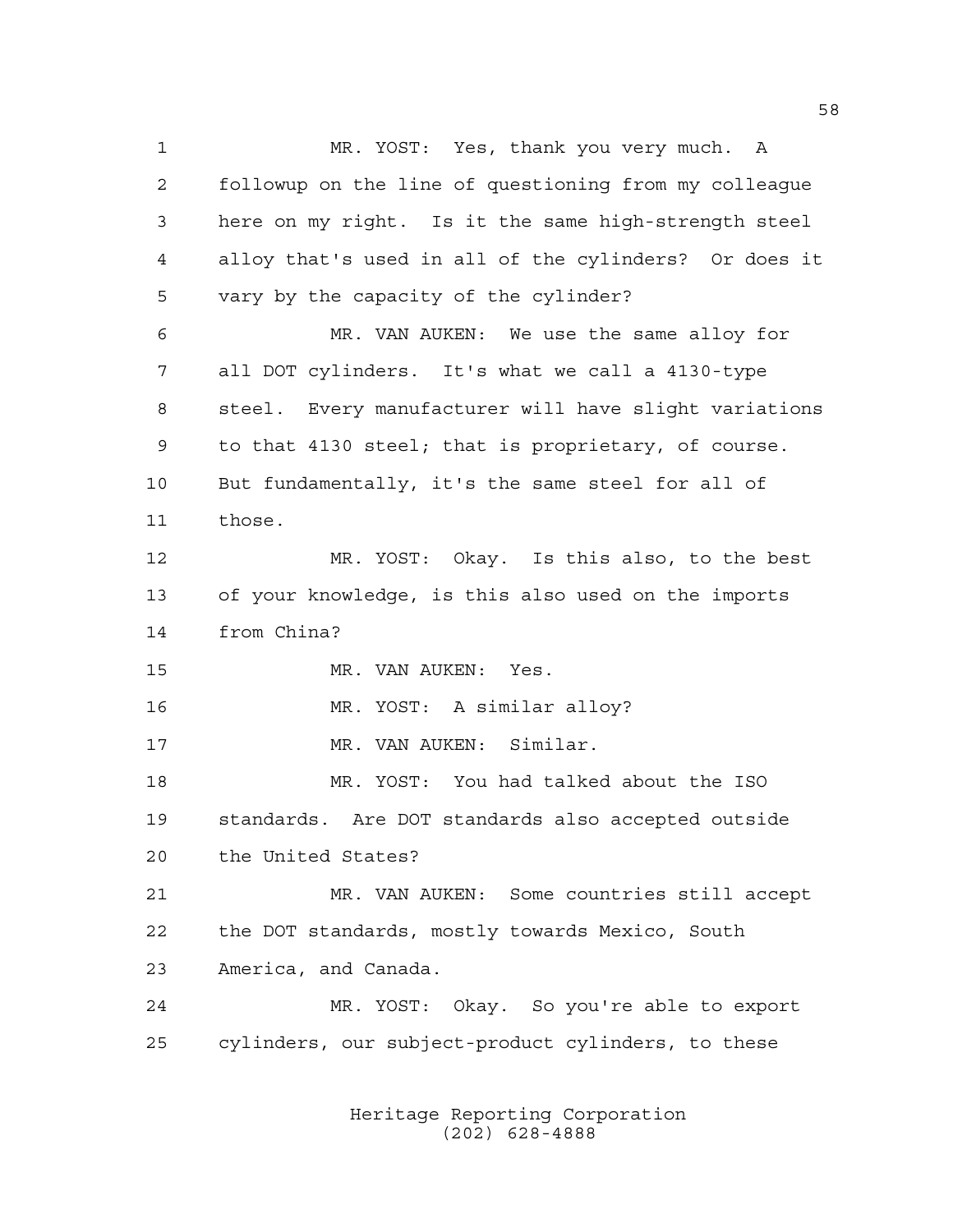foreign destinations.

| $\sqrt{2}$  | MR. VAN AUKEN: Yes. Not a great deal,                  |
|-------------|--------------------------------------------------------|
| 3           | because most of them are asking for ISO cylinders.     |
| 4           | But I can't tell you that we haven't exported a DOT    |
| 5           | cylinder; certainly, we have.                          |
| 6           | MR. YOST: Okay. I have a couple of                     |
| 7           | additional questions. And if you feel that you can't   |
| 8           | answer now because of confidential business or         |
| $\mathsf 9$ | proprietary business information, I'd encourage you to |
| 10          | put the answer in or write the answer in your post-    |
| 11          | conference brief.                                      |
| 12          | And the first question is, what led to                 |
| 13          | Taylor Wharton's bankruptcy? If you can speak to       |
| 14          | that.                                                  |
| 15          | MR. VAN AUKEN: I think there were many                 |
| 16          | factors that led to it. But, you know, we were         |
| 17          | involved in the due diligence, obviously, for Taylor   |
| 18          | Wharton, and so there's a lot of proprietary stuff     |
| 19          | that I would rather not answer in this forum here.     |
| 20          | MR. YOST: Okay. Again, I would encourage               |
| 21          | you to, you know, complete the answer in your post-    |
| 22          | conference.                                            |
| 23          | MR. VAN AUKEN: Sure.                                   |
| 24          | MR. YOST: Then if you could specify, what              |
| 25          | did Norris buy out of the bankruptcy estate?           |
|             |                                                        |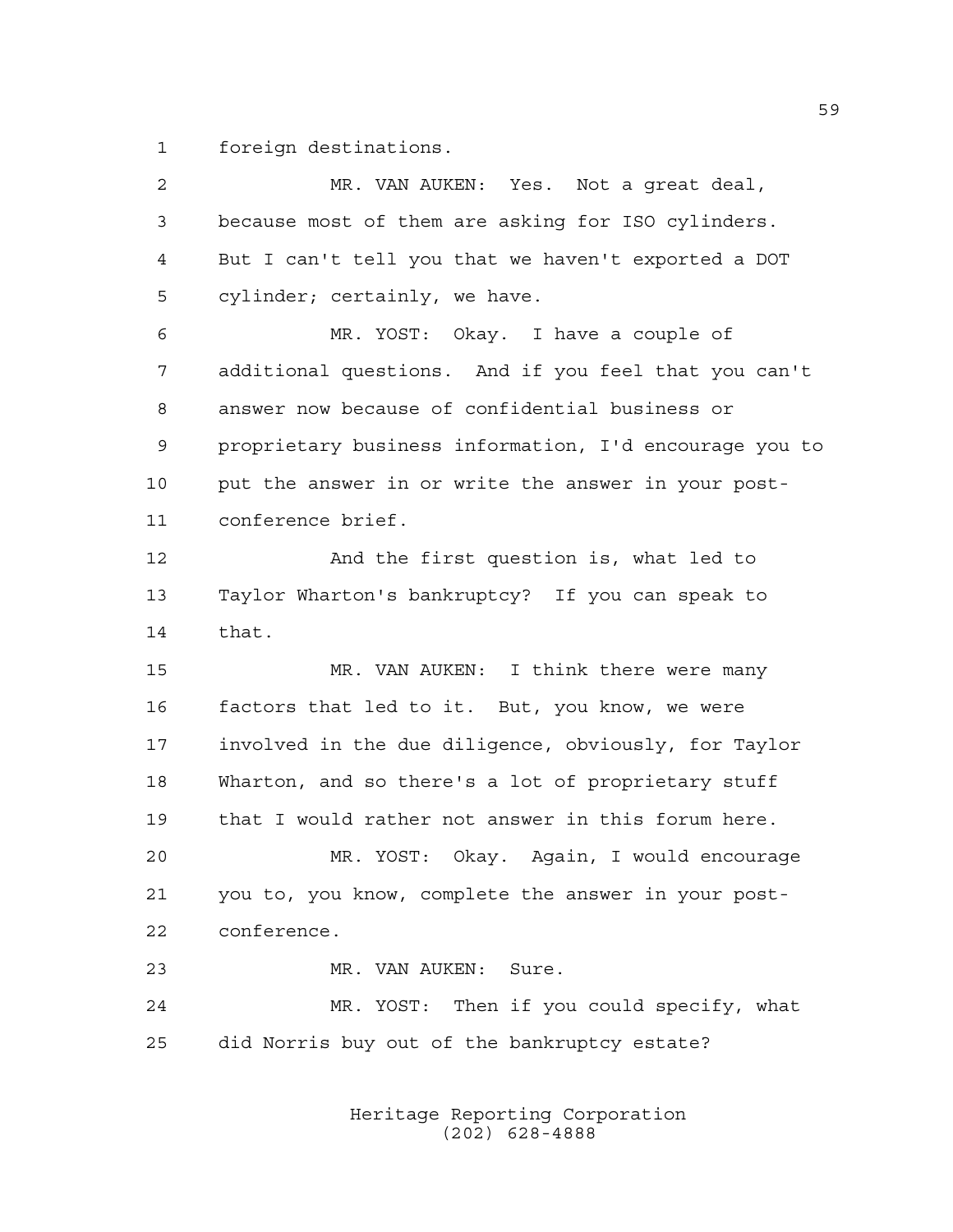MR. VAN AUKEN: We bought the assets of the Huntsville operation.

 MR. YOST: Only Huntsville. MR. VAN AUKEN: Only Huntsville. MR. YOST: With the exception, I think you mentioned the hot forge or the billet forge at Harrisburg. MR. VAN AUKEN: Right. And then there was some equipment that became available in Harrisburg as a result of that plant closing, that we bought at a discount price. MR. YOST: Okay. Did you buy the records of Taylor Wharton? The business records. MR. VAN AUKEN: We bought the business records of the Huntsville operation. MR. YOST: Okay. I'm trying to also ascertain as to what, you know, how complete our information might be, in terms of shipments and sales and costs of Taylor Wharton. And I think what we have right now is we have your Longview plant, and we have your and the combination of Taylor Wharton's Huntsville plant. But we're missing, correct me if I'm wrong, but we don't have information regarding the

Harrisburg plant.

MR. LEBOW: We provided you a little bit of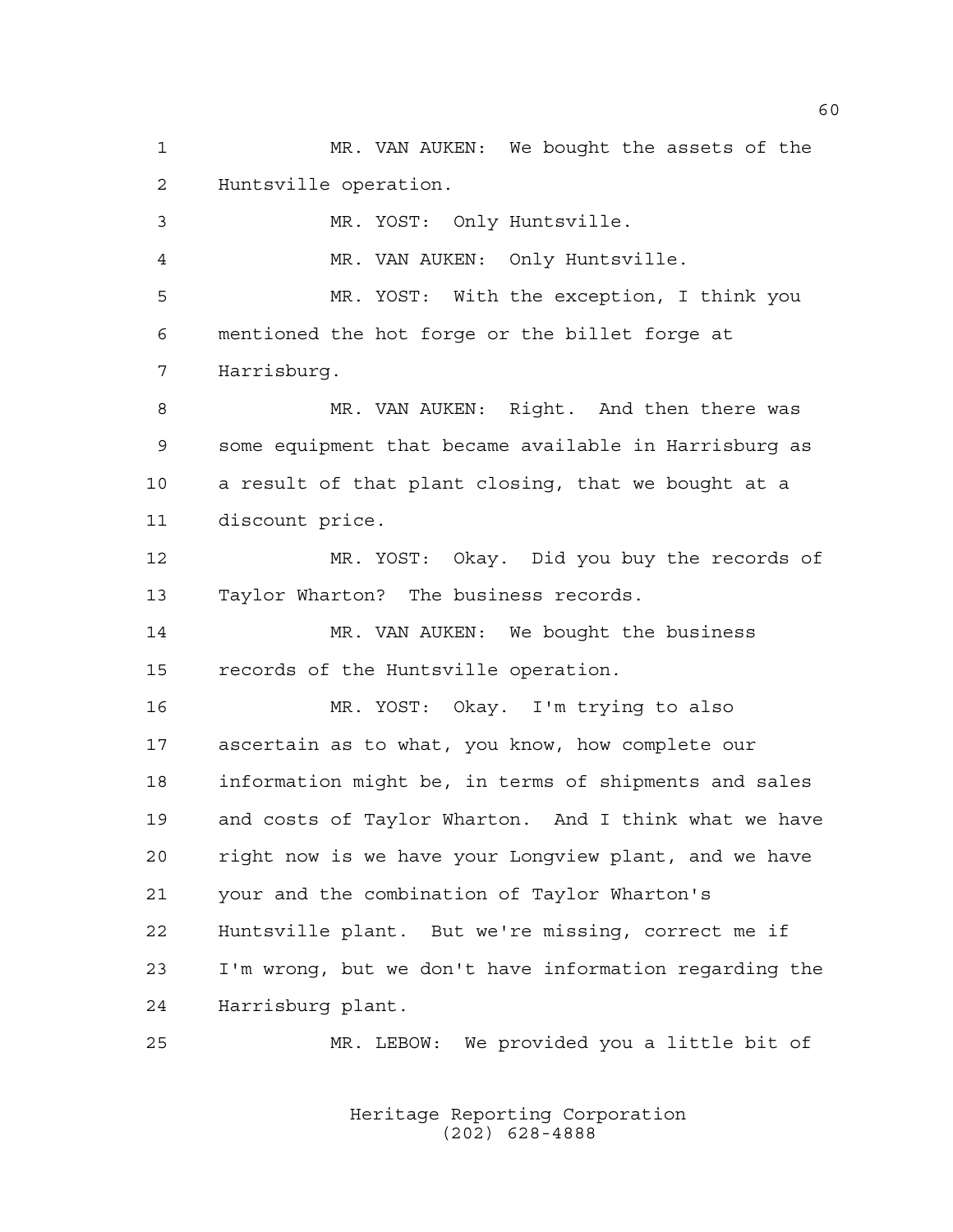information on Harrisburg, which is all the

information we have.

 MR. YOST: Okay. I think that was the limited information regarding shipments, right? MR. LEBOW: That's correct. MR. YOST: Could you clarify one phrase for me? What is a stalking horse bid, from the bankruptcy? I've seen it, but you know. MR. VAN AUKEN: I guess the best way to describe it is that we placed a bid for the assets of the Huntsville operation. And during that time then, other people can, for a certain period of time, come in and counter that bid. And if no one does, then the bid of the stalking horse will be the bid that is used for the purchase. MR. YOST: So this is, in effect, the Judge presiding over the bankruptcy proceeding decides whether the stalking horse bid is the best use of the assets? And if there is nothing else, then there is no plan of reorganization presented, the stalking horse bid is accepted? MR. LEBOW: I'm not sure if Mr. Van Auken is, or I am in a position to opine on bankruptcy law. MR. VAN AUKEN: I would prefer not to. MR. YOST: Understand, that's fine. That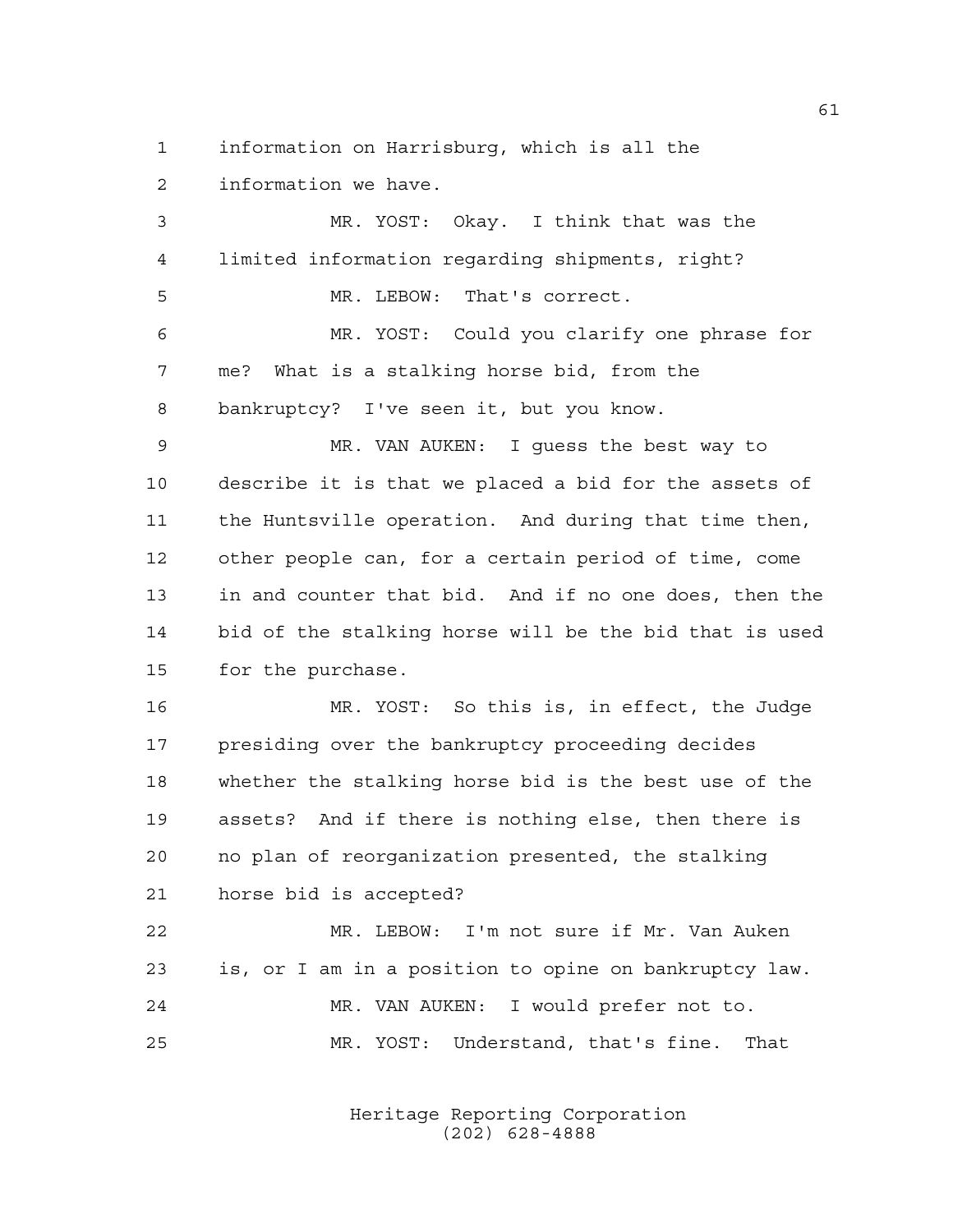was just for clarification. Thank you very much.

 MR. VAN AUKEN: We can expand on that, though, I'm sure. Separately.

 MR. YOST: All right. Other than being painted green and having all the various marks, including the M mark that you're assigned from DOT, is there anything that might distinguish your cylinders from Chinese cylinders or Canadian cylinders? I mean, is the color-coded something important? Or is, or would a purchaser have to look for the M designation mark?

 MR. VAN AUKEN: Well, the truest way of identifying a cylinder manufacturer is by the stamp, either the M number, or in our case we were awarded the diamond stamp. So there's a diamond M on it, or a diamond C in the case of the Huntsville operation, which indicates where it was manufactured.

 MR. LEBOW: The paint color, the blue -- the green, excuse me -- is not necessarily standard. Every customer can say what color they want it, striped or whatever.

 MR. VAN AUKEN: We have customers that have every color under the rainbow. They'll have three or four colors sometimes on one cylinder. Don't ask me why. But that would be one identifier.

> Heritage Reporting Corporation (202) 628-4888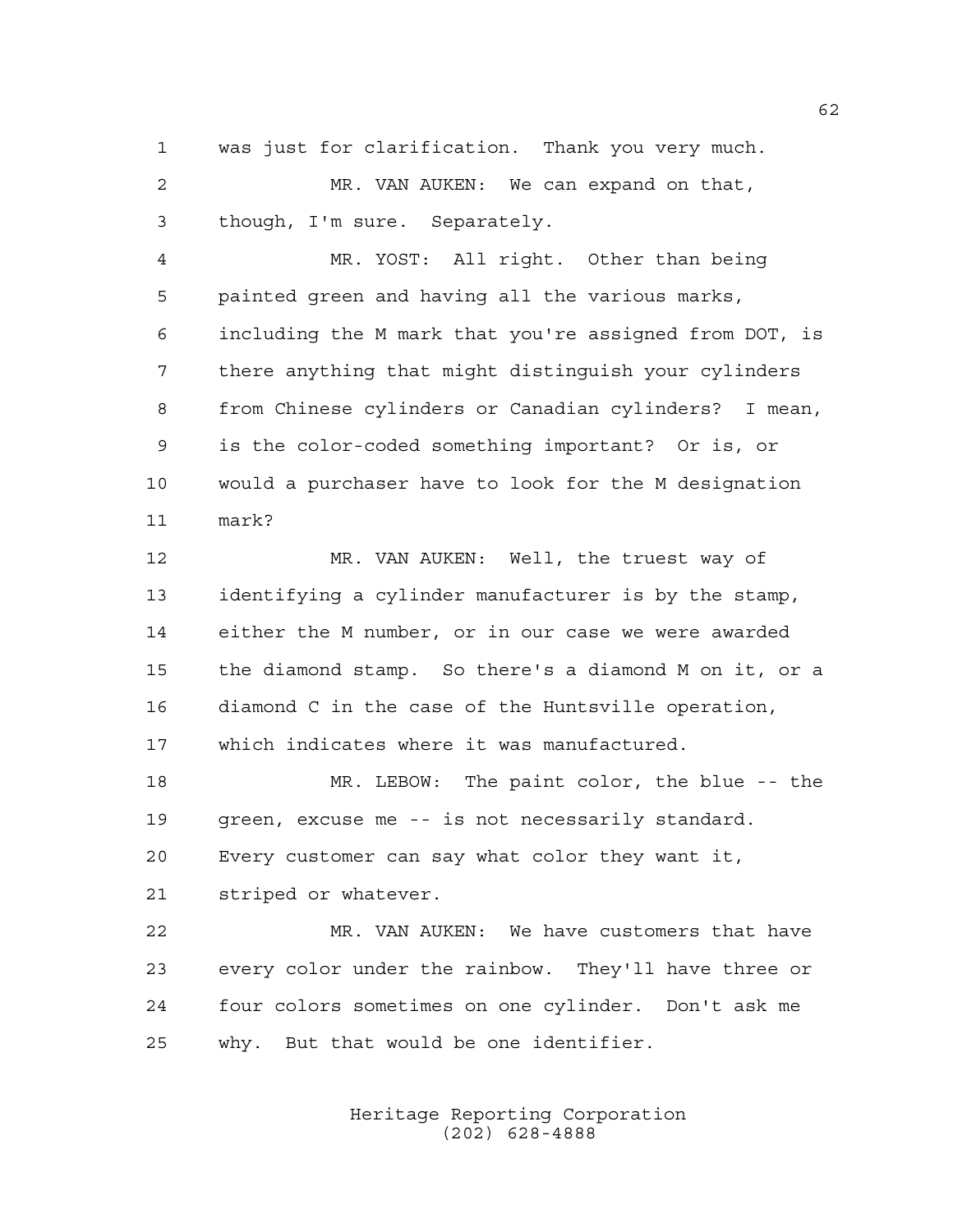There are some subtle things that can be done. For example, we have a heat stamp on the bottom of the cylinder that identifies the heat, because these all have to be traceable. So the steel heat that we bought from the mill for the steel, whether it will be a stamp that's put during the forging operations, it will be put on the bottom of the cylinder, which we also can identify and trace it. So if there was ever a need to trace the steel, we can. And that's another requirement, by the way, for the DOT, is to have complete traceability of the manufacturing process. So the heat of the steel, when it was billet-pierced, and when it was hydroed, and when it was heat-treated. All of those things are traceable inside from the cylinder. 17 And there is, by the way, a serial number on it, as well, specific to that. Every cylinder gets a serial number. Some of those are computer-generated, others are requested or presented to us from the customer to put on the cylinder. MR. YOST: Okay. And my last question is, what's the life of a cylinder? How many times can you refill it and reuse it? You know, you had mentioned an inventory overhang. Well, how long would that

> Heritage Reporting Corporation (202) 628-4888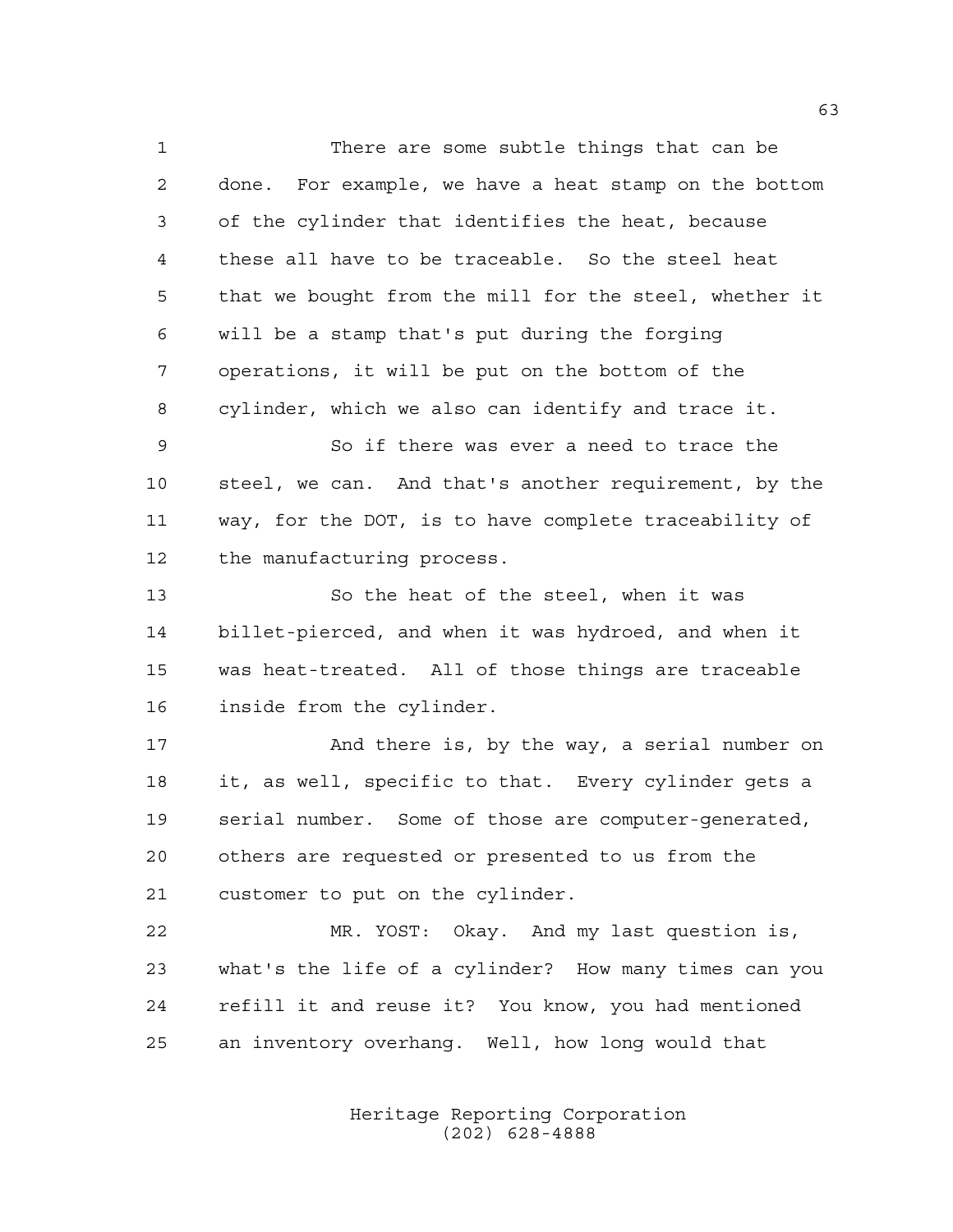inventory overhang last?

| $\overline{2}$ | MR. VAN AUKEN: Well, we always had -- we                                                                        |
|----------------|-----------------------------------------------------------------------------------------------------------------|
| 3              | joke about that a little bit in our industry, that we                                                           |
| $\overline{4}$ | make a lot of these, and we don't know where they all                                                           |
| 5              | They seem to go out there, and they last forever.<br>qo.                                                        |
| 6              | A cylinder has to be retested at intervals.                                                                     |
| 7              | So in other words, a typical thing would be a 10-year                                                           |
| 8              | retest, for example, in our industry, where a gas                                                               |
| 9              | filler, let's say Air Gas, would receive a cylinder to                                                          |
| 10             | be filled. They'll look at the date-stamp or the                                                                |
| 11             | hydro stamp on the cylinder. And if it's past due,                                                              |
| 12             | they have to do an inspection on that and recertify                                                             |
| 13             | that cylinder before it can go back out into the                                                                |
| 14             | market.                                                                                                         |
| 15             | So that cycle is always going on in our                                                                         |
| $\sim$         | it de la componente de la componentación de la componente de la componentación de la componentación de la compo |

 industry. And if it's something that came in that was 20 years old that hadn't been hydro-tested, it would have been put out of service if it didn't pass inspection.

 MR. YOST: Is the cylinder then restamped? MR. VAN AUKEN: Yes, it will be restamped, and it will have a new hydro date that can be put onto it, and those will be cycled through. There are retesters, hundreds and hundreds of retesters, all throughout the United States that do this, as well as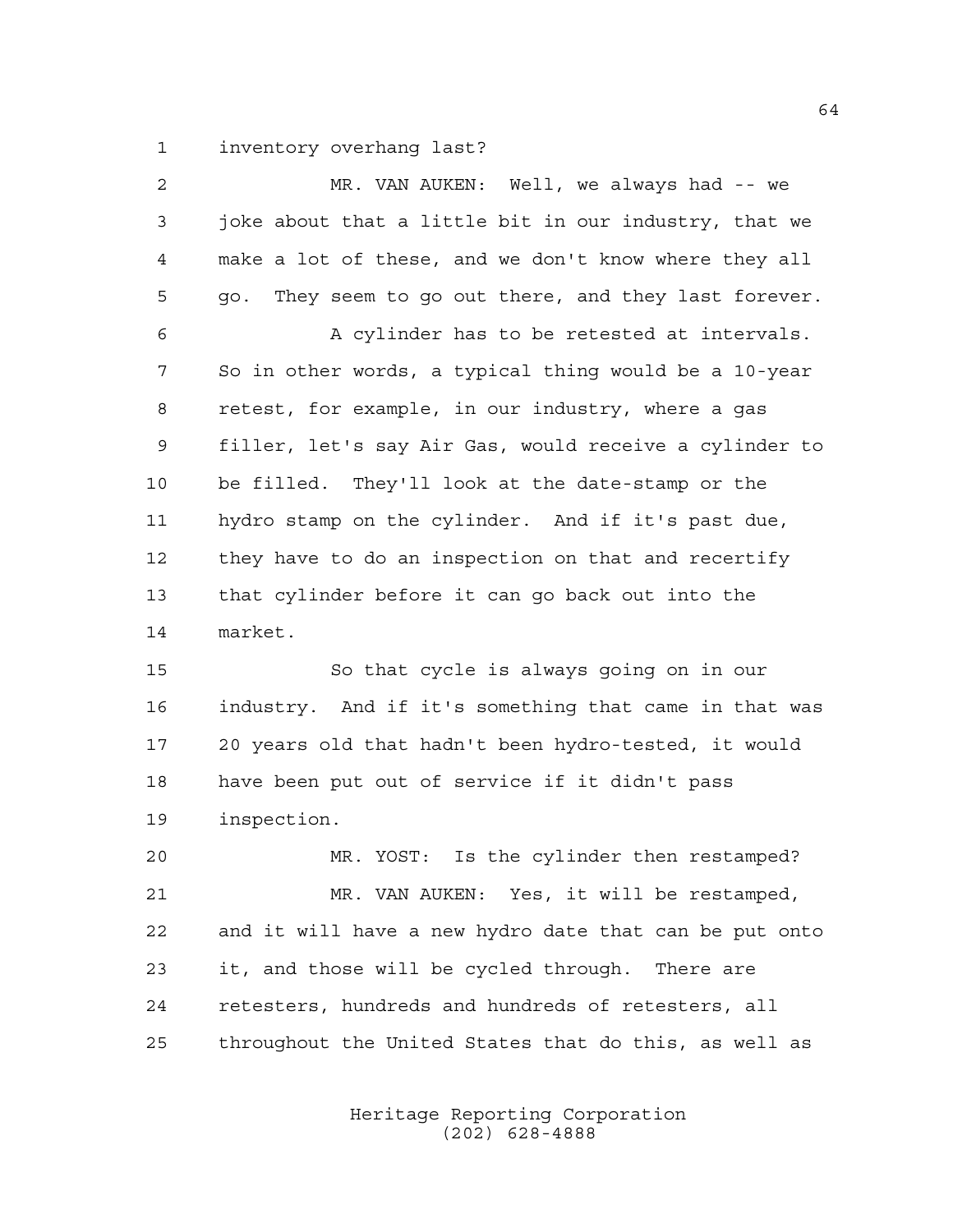some of the major gas companies.

 MR. YOST: Okay, thank you very much. That concludes my questions. MS. DeFILIPPO: Thank you, Mr. Yost. We'll now turn to Mr. McClure. MR. McCLURE: Jim McClure, Office of Investigations. As far as what you know about the 10 or so Chinese producers, do they tend to specialize in large or small? Or do most produce the full range of, of products? MR. VAN AUKEN: I'd say most produce a full range. MR. McCLURE: But their initial entry into the market started with the smaller cylinders, and then -- MR. VAN AUKEN: I'm not sure, you mean into our market here in the United States? I'm sorry. 18 MR. McCLURE: Yes, yes. MR. VAN AUKEN: I would say to you that that has been our experience, is that we've seen the pricing pressure on the smaller sizes and migrating to the larger sizes. Yes. MR. LEBOW: Just to clarify, Mr. McClure. There's only really one really major Chinese producer in the U.S. market now. BTIC.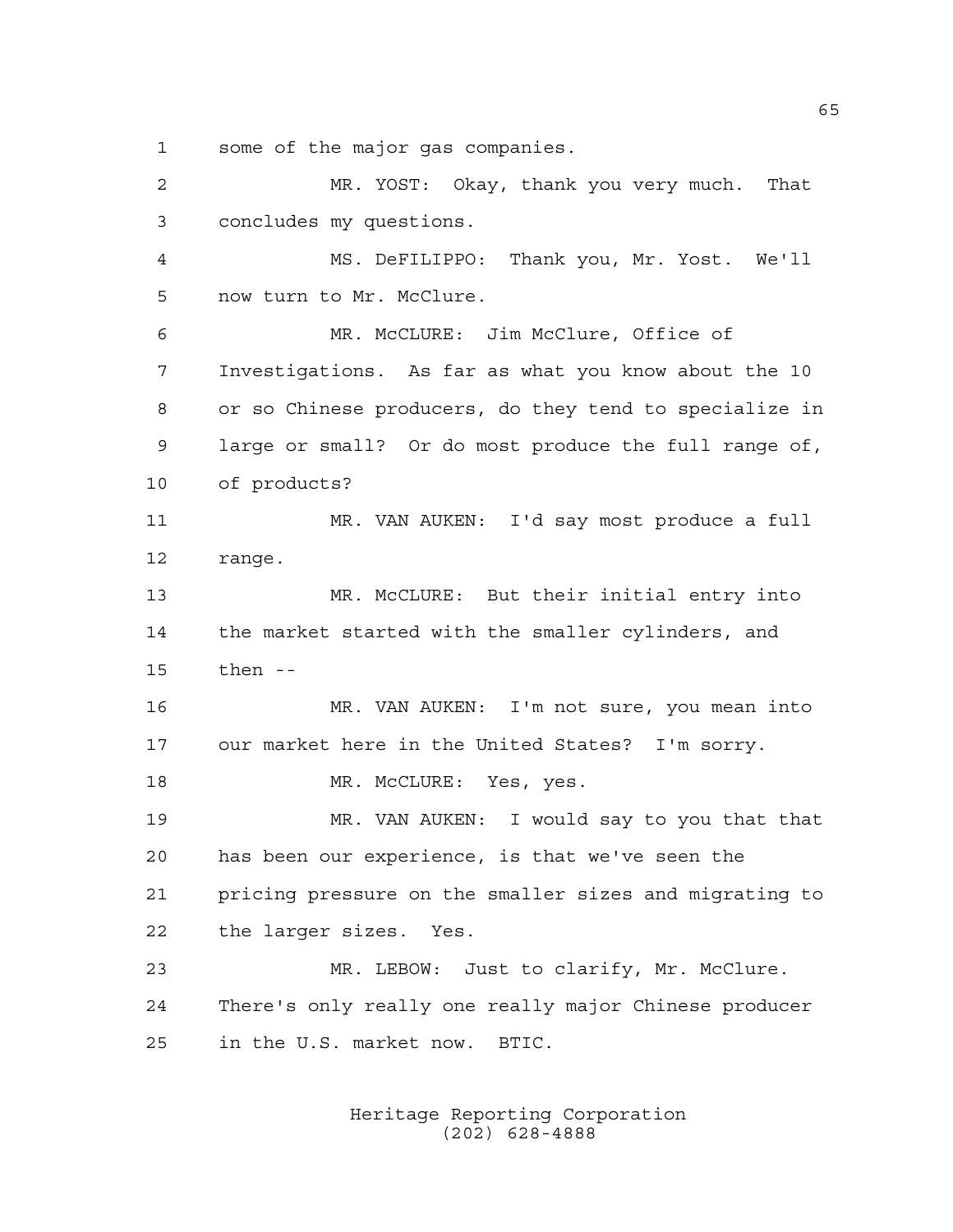1 MR. VAN AUKEN: BTIC.

 MR. McCLURE: Okay. But I was also curious about the others.

MR. LEBOW: Sure, sure, sure.

 MR. VAN AUKEN: They all have that range of product, sir.

 MR. McCLURE: On the buying groups, has that always been a part of the way product is purchased in this industry? Or is it a relatively new phenomenon? Seems like one-stop shopping. You said there are other products, aside from cylinders, that --

 MR. VAN AUKEN: Many of them -- yes, it's been going on for quite a while. And many, many years. And some of them actually have what I call a convention, or a gathering of all the members.

 Recently, the IWDC just got through with one in Las Vegas. So they do occur. And they, and you're correct; they are really dealing with a broad product line. Not just cylinders, but anything that's used in their industry, they will have the people come in, and they'll have their own booths and set up booths and display, and talk to them.

```
23 MR. McCLURE: Anything for a convention.
24 MR. VAN AUKEN: Yes.
25 MR. McCLURE: The other products would be
```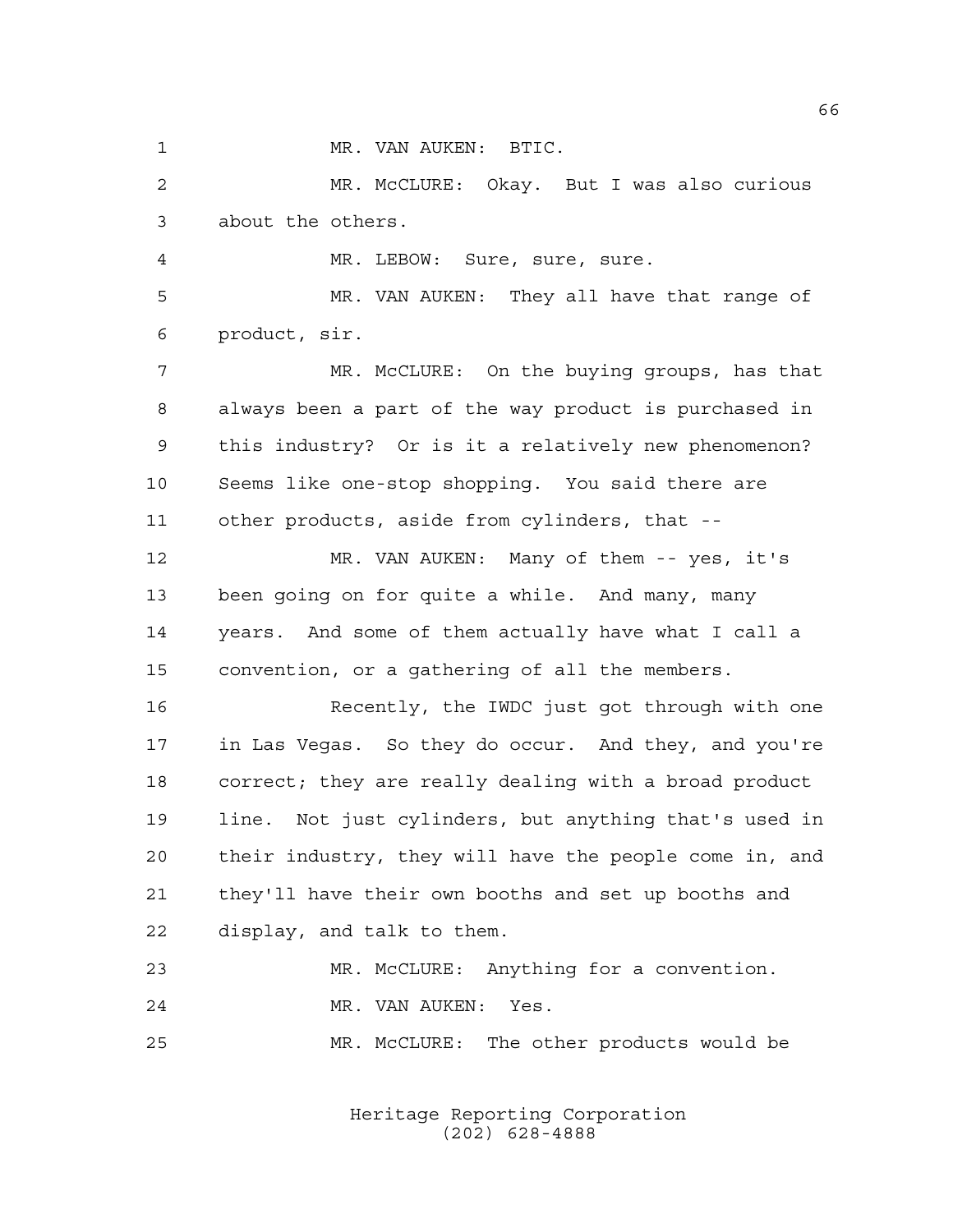what kinds?

| $\overline{2}$ | MR. VAN AUKEN: For example, a welding                  |
|----------------|--------------------------------------------------------|
| 3              | helmet, for example. So the flip-down welding helmet.  |
| 4              | The wire for welding, the tips for the welding and the |
| 5              | cutting devices, all that kind of thing. Clothing,     |
| 6              | gloves, you name it. It's a potpourri of things.       |
| 7              | MR. McCLURE: The fact that a customer, I               |
| 8              | would take it they're building a forensic, the central |
| 9              | forensic lab across the street. So you've got a        |
| 10             | construction site.                                     |
| 11             | Is a construction site going to be using the           |
| 12             | full range of products? And if so, what are the        |
| 13             | various uses of the products? Obviously, you know, we  |
| 14             | see welding every day outside our window. But what     |
| 15             | other, you know, smaller or larger products would you  |
| 16             | likely see at a construction site?                     |
| 17             | MR. VAN AUKEN: Well, the size of the                   |
| 18             | cylinder would be dictated by the construction site.   |
| 19             | So if there is let's say a lot of welding or a lot of  |
| 20             | cutting, you're going to typically see the larger      |
| 21             | bottles associated with it.                            |
| 22             | MR. McCLURE: The larger.                               |
| 23             | MR. VAN AUKEN: And if it's a remote site,              |
| 24             | you're going to see something like that. So let's      |
| 25             | just say heating and ventilating, air conditioning is  |
|                |                                                        |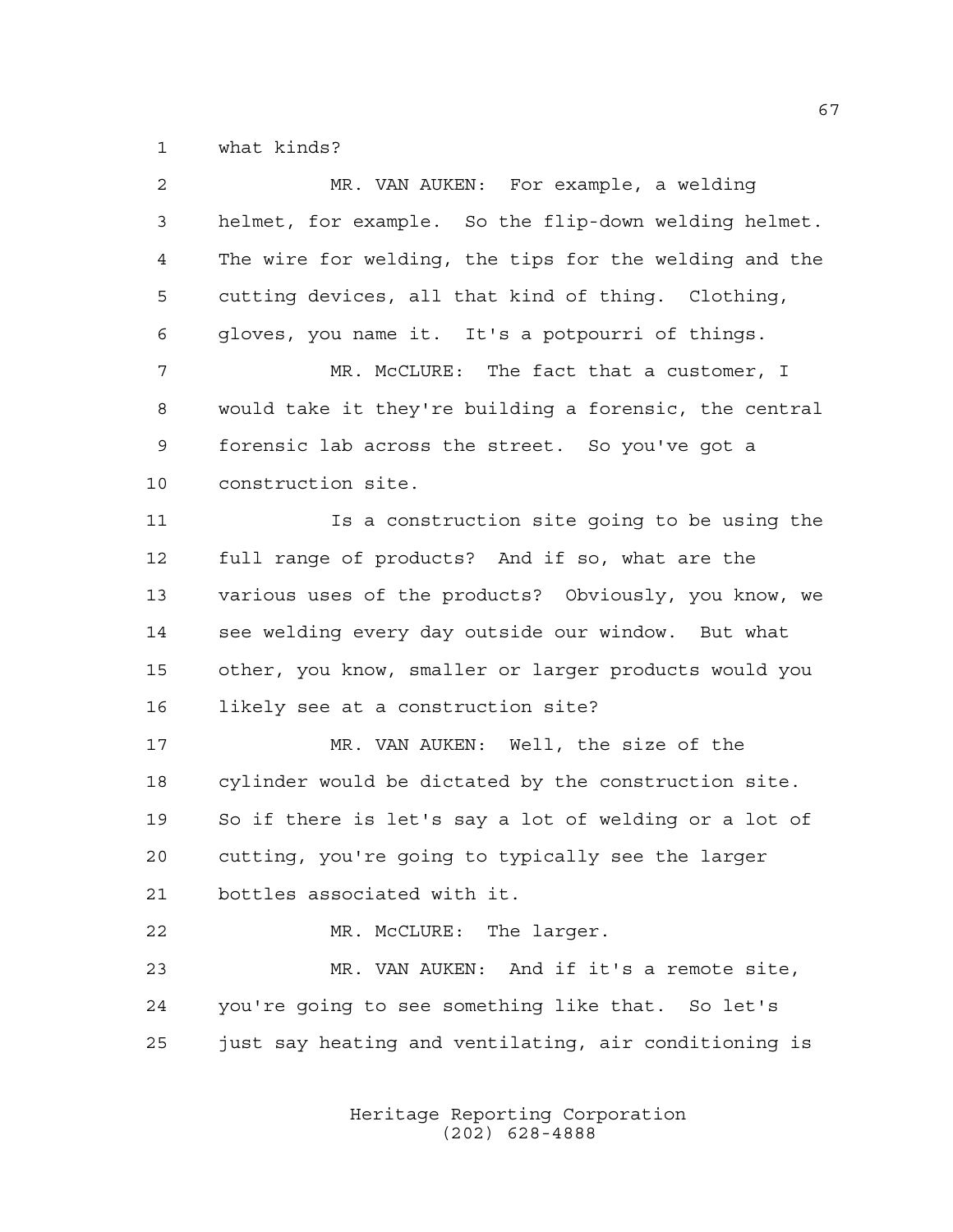a good example, where people are fixing air

 conditioners. Well, they're going to have very small ones that they're going to be carrying around to do that. So I think that's really it.

 Again, these are portable gases going to remote sites, so it will be dictated by that environment as to what they're going to use. Industrial uses may have many large cylinders put into a rack, and they might be all coupled together, so 10 that they have a much larger capacity.

 So you could take our 300-cubic-footer that you see on that list, and there might be six- or 12- packs of these all put together. And then that will be transported, so that there's even more gas, and less need to transport back and forth.

 MR. McCLURE: Okay, thank you. And 9one last thing regarding the question that was asked, you know. Where do cylinders go when they're finished, to heaven or what? It sounds as though they never go to heaven, they just come back and get recertified.

 At some point, it seems yet production occurs, additional sales occur. It strikes me, or maybe I'm missing something, isn't there a limit to the number of cylinders that can be out in the marketplace?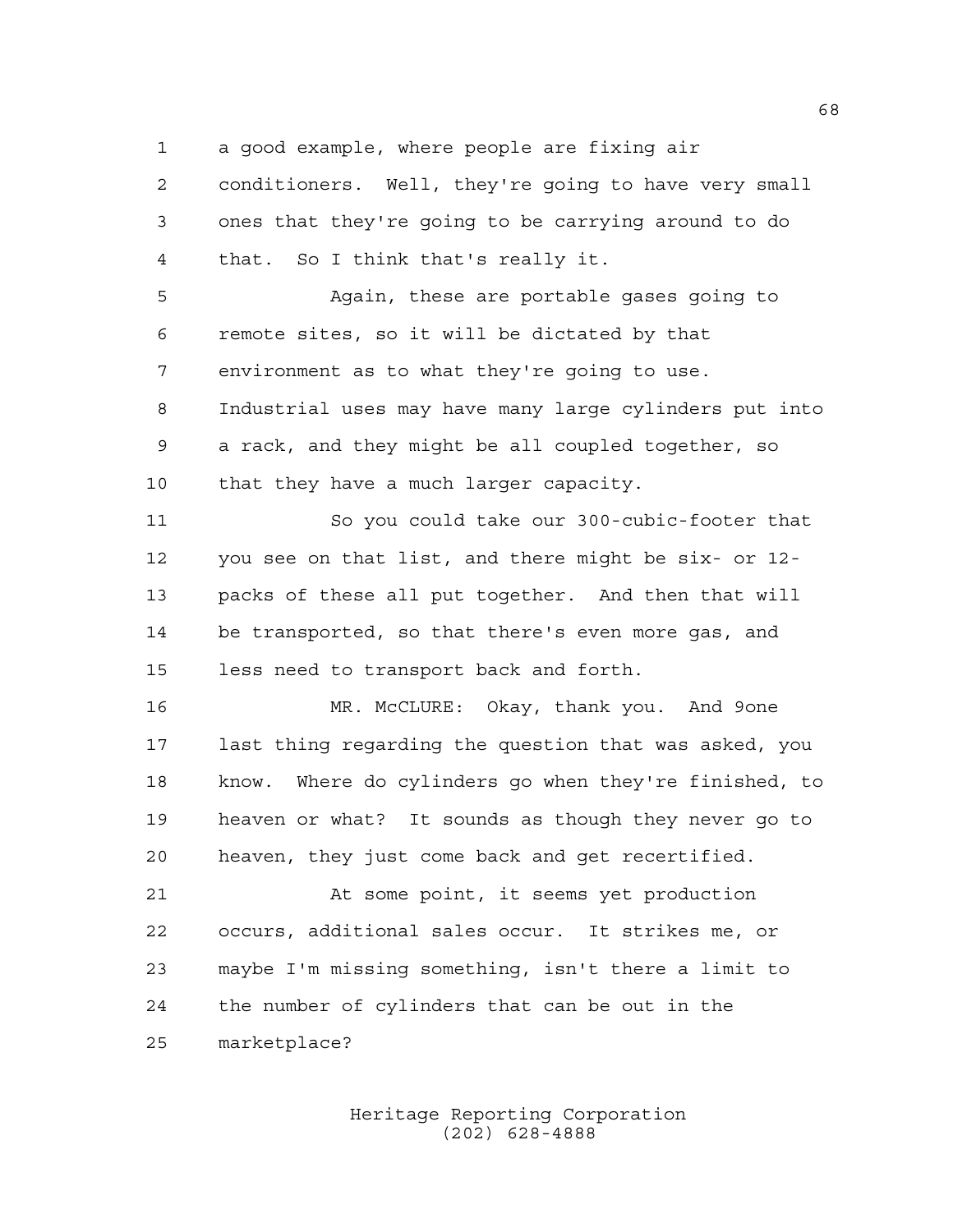MR. VAN AUKEN: Well, my smart answer to that, I sure hope not.

 MR. McCLURE: Obviously that's not the case. But if they don't --

 MR. VAN AUKEN: No, it's a great question. And I don't know how to answer it with complete definition, other than to say that if it's part of an asset, let's say for an Air Gas or a major, they're probably keeping track of what cylinders they have. And they're trying to manage those inventories, just like any other company does in managing your inventory.

 And if there's a need for new construction and it goes beyond what capacity they have to have portable gas, they're going to order more cylinders. And that's what they do.

 Now, there are other parts of this, where they may be going into the mom-and-pop gas and welders, and these cylinders go out into some cornfield to fix a tractor, and you may never see it again. It may never come back. So I mean, that's what's going on.

 So some will go into oblivion and never be used again, and others will keep coming back. And then at some point, some inspector will say there is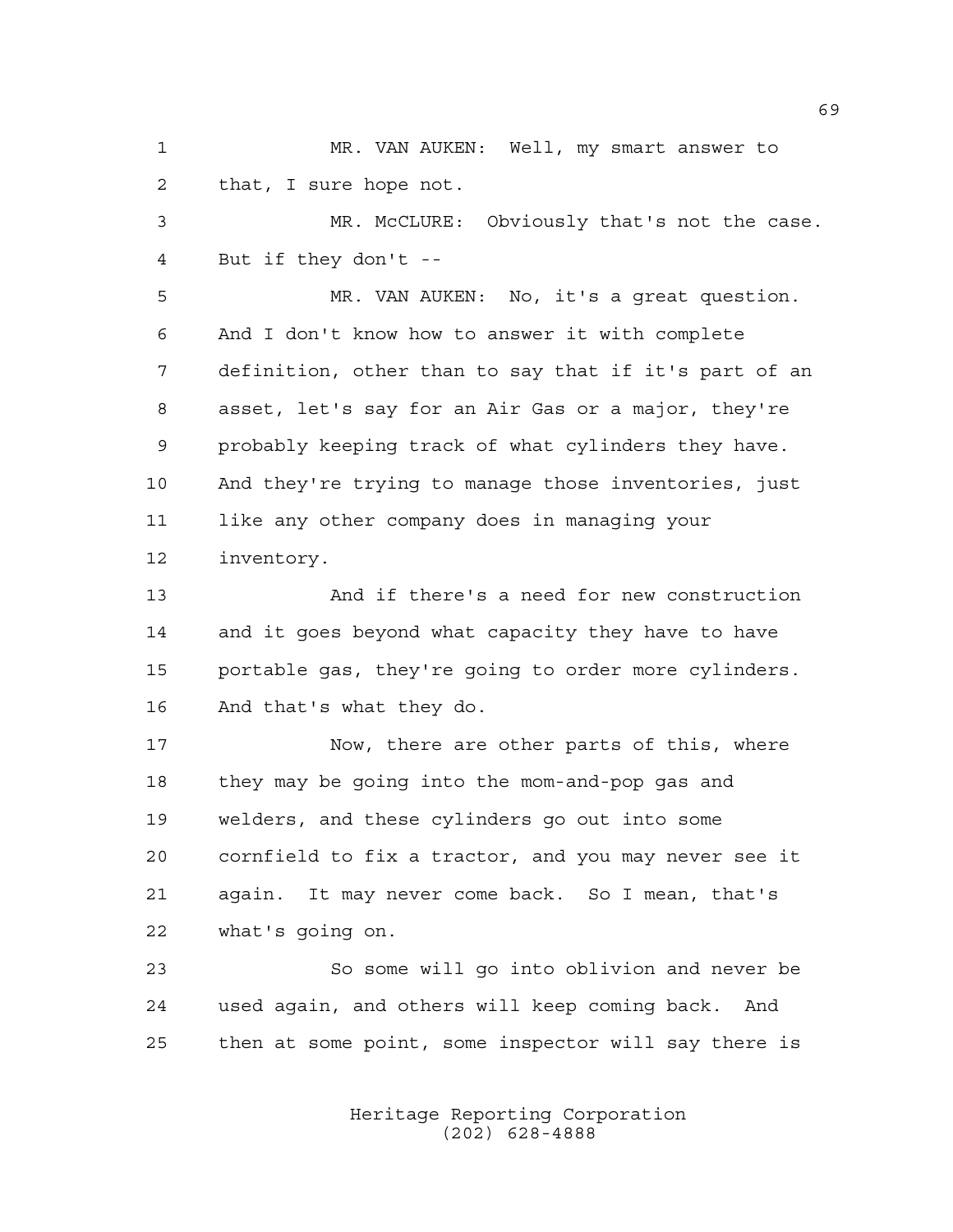contamination, or there's a crack in the cylinder, and they take it out of service. And they'll actually cut a hole in it, so that no one can put gas in it.

 MR. McCLURE: Okay. Then your mention of asset, and you mentioned non-asset earlier and asset. Could you run through that for me one more time, I mean, so I understand? I mean, a non-asset is what?

 MR. VAN AUKEN: Non-asset would typically be something like this 20-cubic-footer. And depending on the company, so there's no pat answer to this, the general range is between 20 and 150, that would maybe be considered non-asset.

 As they get into larger sizes, they're going to keep that on their inventory records as an asset and track it, and know where it is. And in many cases these are being leased or rented, so they know where those cylinders went, how long they've been there, and obviously charge for them.

 MR. McCLURE: So the more likely a cylinder is to be portable, it's more likely to be a non-asset? I mean, the smaller, or I'm assuming the portability - 

 MR. VAN AUKEN: I'm misleading you there, in a sense that these, whether it's portable or not. All of these are portable. They're going everywhere.

> Heritage Reporting Corporation (202) 628-4888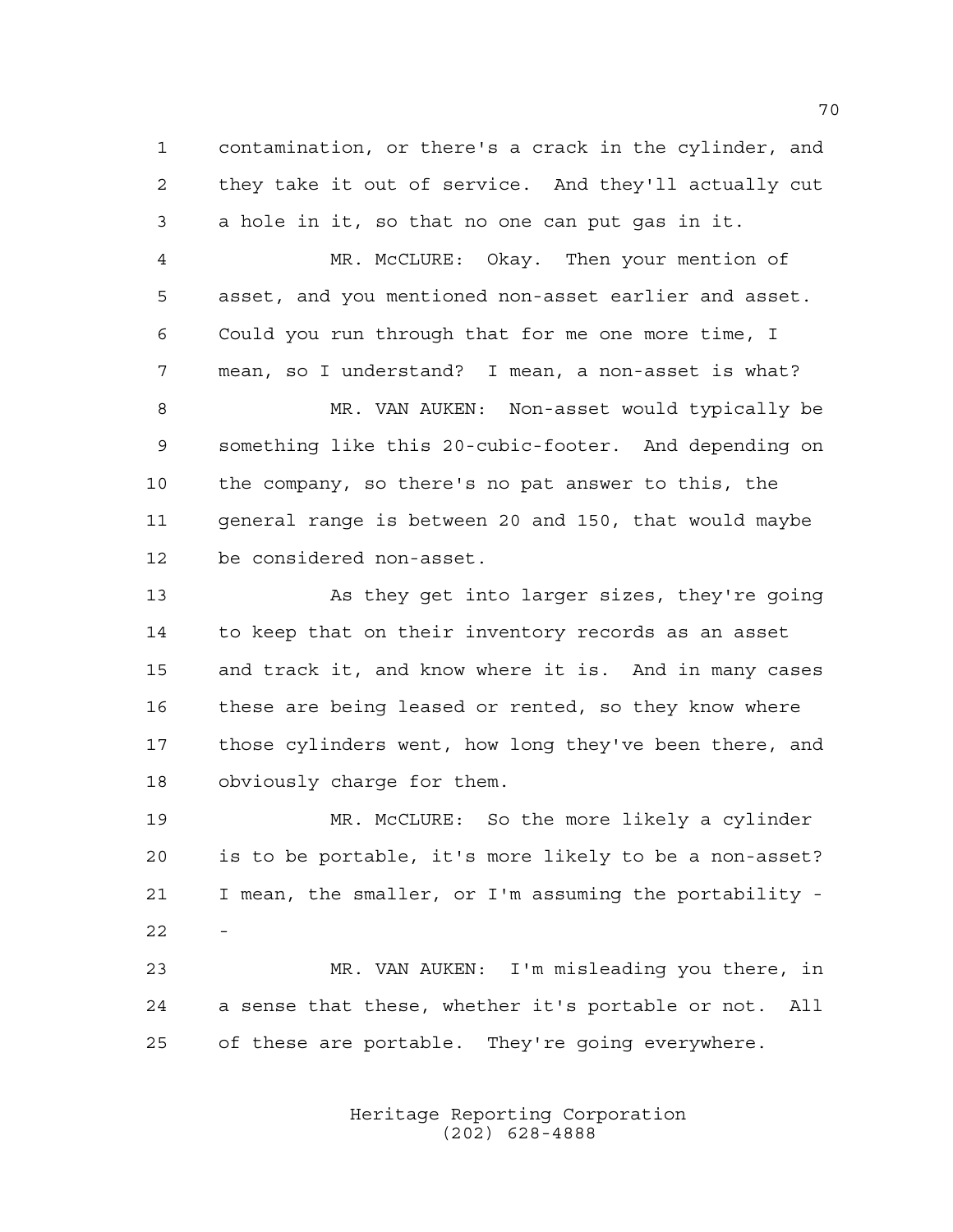1 MR. McCLURE: Well, yes.

 MR. VAN AUKEN: It's just that this one is likely to disappear.

 MR. McCLURE: A human being picks it up. MR. VAN AUKEN: Yes. This one is likely to disappear at some point, and no one will care. Or they may just replace it, based on the value, and get a new one.

 MR. McCLURE: All right, thank you very much. Those are all of my questions.

 MS. DeFILIPPO: Thank you, Mr. McClure. Just to follow up on that a little bit, in terms of the questions on asset versus non-asset.

 It seems there is almost a size divide, if that's what you're saying, where the non-asset cylinders are the smaller ones. So does that lead to a market where the production is predominantly in the smaller sizes? Because they're not being recertified and held as long as the larger ones? So do we see a bigger market on the smaller size, and is that just a natural function of the fact that they're not kept as long, and they're not recertified?

 MR. VAN AUKEN: I would say that there's certainly more volume there, no doubt about it. And I think part of what you say is true; in other words,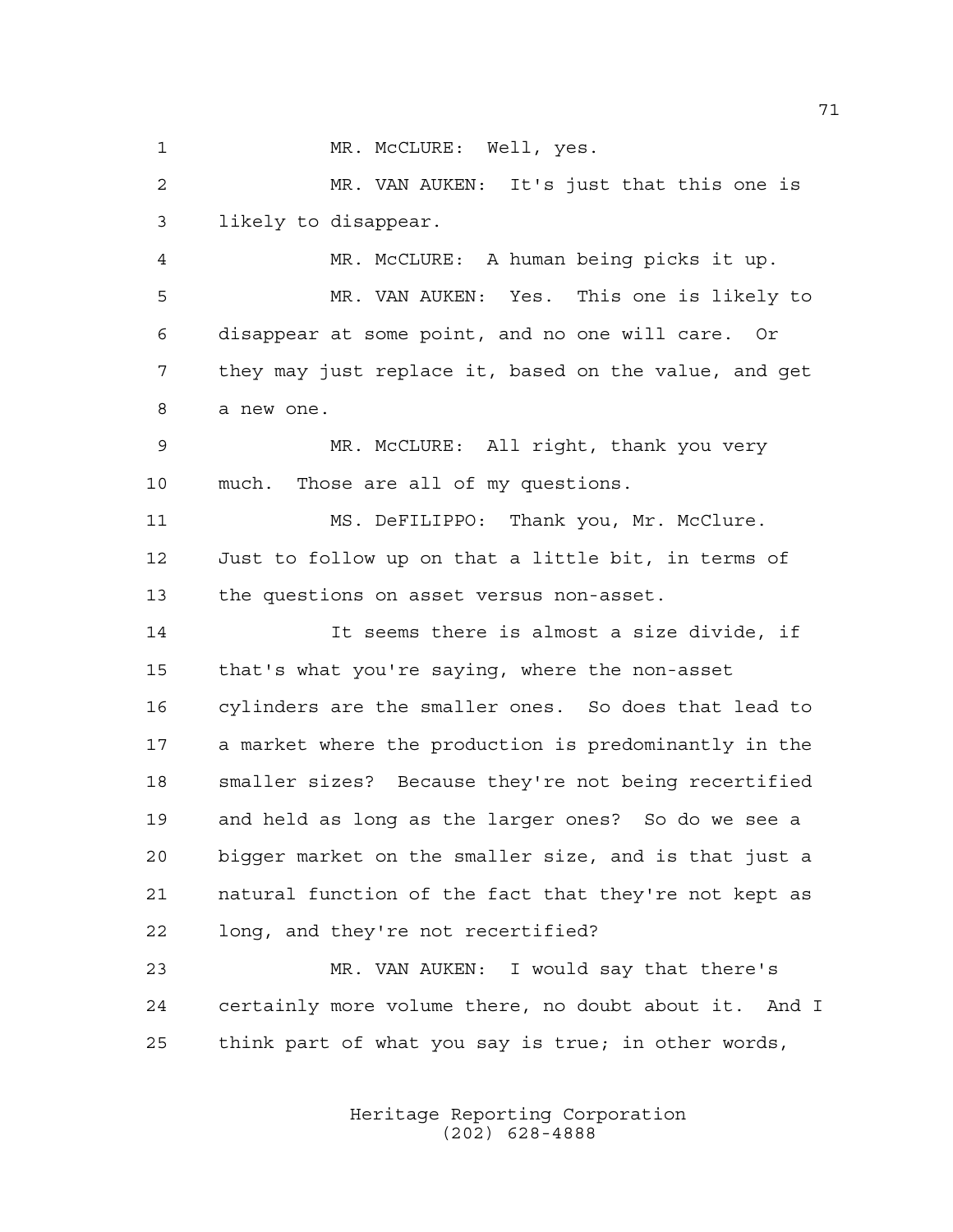they're not as strictly controlled as other cylinders are. So I think that's what most customers are doing. And again, depending on that customer, they may view a 150 as an asset cylinder, and an 80 as a non-asset cylinder. So it just depends on who you're talking to. What customer you're talking to, I mean. MS. DeFILIPPO: And we talked a little bit about the recertification once it gets past its date. I assume there's costs involved with that? 10 MR. VAN AUKEN: Sure. MS. DeFILIPPO: I mean, is it expensive? I mean, is there some point where you might make that decision to say okay, this is old enough, it's going to be recertified, we'll just buy new? Or is it not a significant cost for the recertification? MR. VAN AUKEN: Well, the recertification is a cost, and it's a cost factor to every business that they have to consider. That's certainly not the price of a new cylinder. However, based on whatever they may find wrong with the cylinder, it may be easier to replace that cylinder than, let's say to replace, if the inside is corroded, for example, beyond where it needs to be. To fix that or do inside blasting on it might

be a lot more expensive than just getting a new one.

Heritage Reporting Corporation (202) 628-4888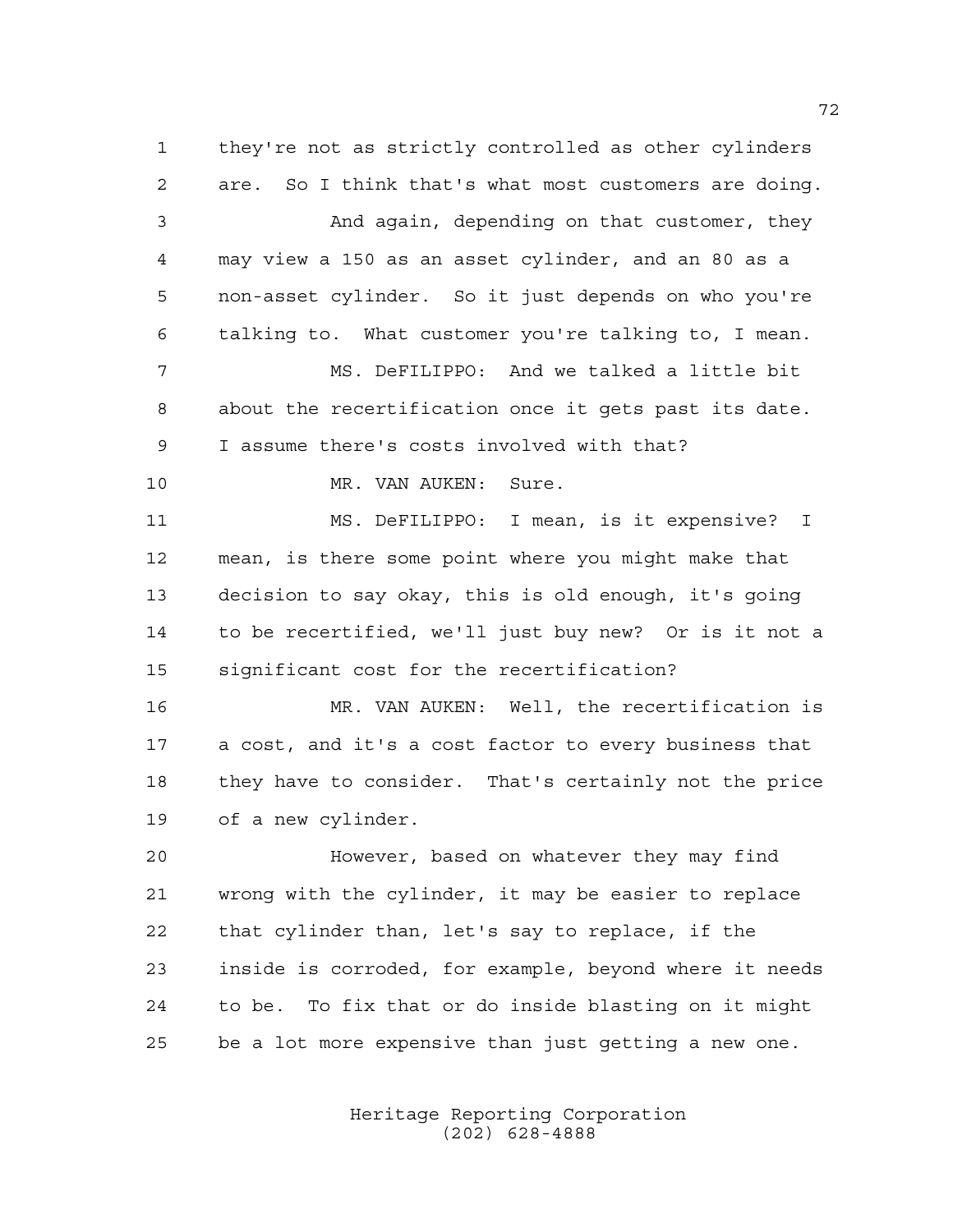Or it may be too risky, from a safety point of view. MS. DeFILIPPO: On the example that we have in front of us, Mr. Yost was asking someone, or Mr. Tsuji, about the cap. The valve, that is purchased by your company? And you apply it before it's shipped out?

 MR. VAN AUKEN: Well, that varies. Some cylinders leave our plant, and the customer valves their own cylinder. That's done mainly with the majors. For example, they'll probably buy the cylinder without a valve, install it themselves, and fill it.

 There are other customers, like in the buying groups, where they'll buy it with a particular valve that they've asked for, for a gas service, and we'll install it.

 MS. DeFILIPPO: And since throughout the morning's conversation it's become very apparent that safety is a big issue. So on the valves, are there markings also that could be traceable to the manufacturer of the valve? MR. VAN AUKEN: Oh, yes. MR. LEBOW: Yes.

 MR. VAN AUKEN: Everything in this particular industry is traced. It better be.

> Heritage Reporting Corporation (202) 628-4888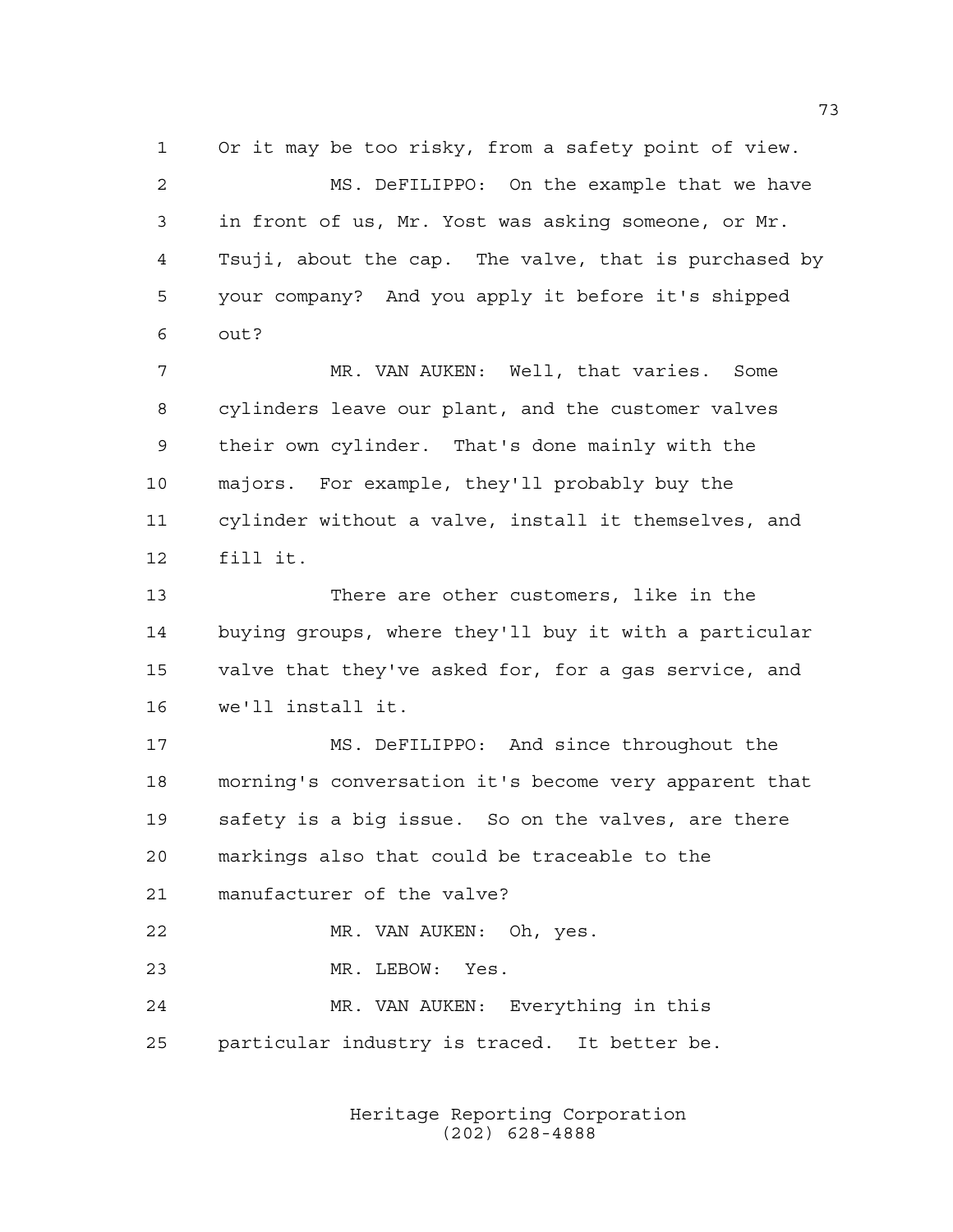MS. DeFILIPPO: That's a good thing, I think. Just a couple little cleanup questions. We talked, you know, about your different production-process billets versus tube. To your knowledge, do the Chinese do both? Or are they concentrated in one type of production process? Or do you not know? MR. VAN AUKEN: Well, I think BTIC is obviously capable of both. We know that. I think there may be other suppliers over there that are more tube than they are billet. MS. DeFILIPPO: And you may have said, and if so, I apologize. You talked some about shifting the production process for some of them from tube to billet, from a cost basis. **Are there any differences in quality based**  on producing it in the different manners? MR. VAN AUKEN: No. MS. DeFILIPPO: You also mentioned supply in terms of acquiring assets, and having now the smaller ones instead of purchasing it. Was there any time during the POI when you had supply disruptions or problems where you could not supply your customers? And if this is something you'd rather answer in a post-conference brief, please feel free to do so.

> Heritage Reporting Corporation (202) 628-4888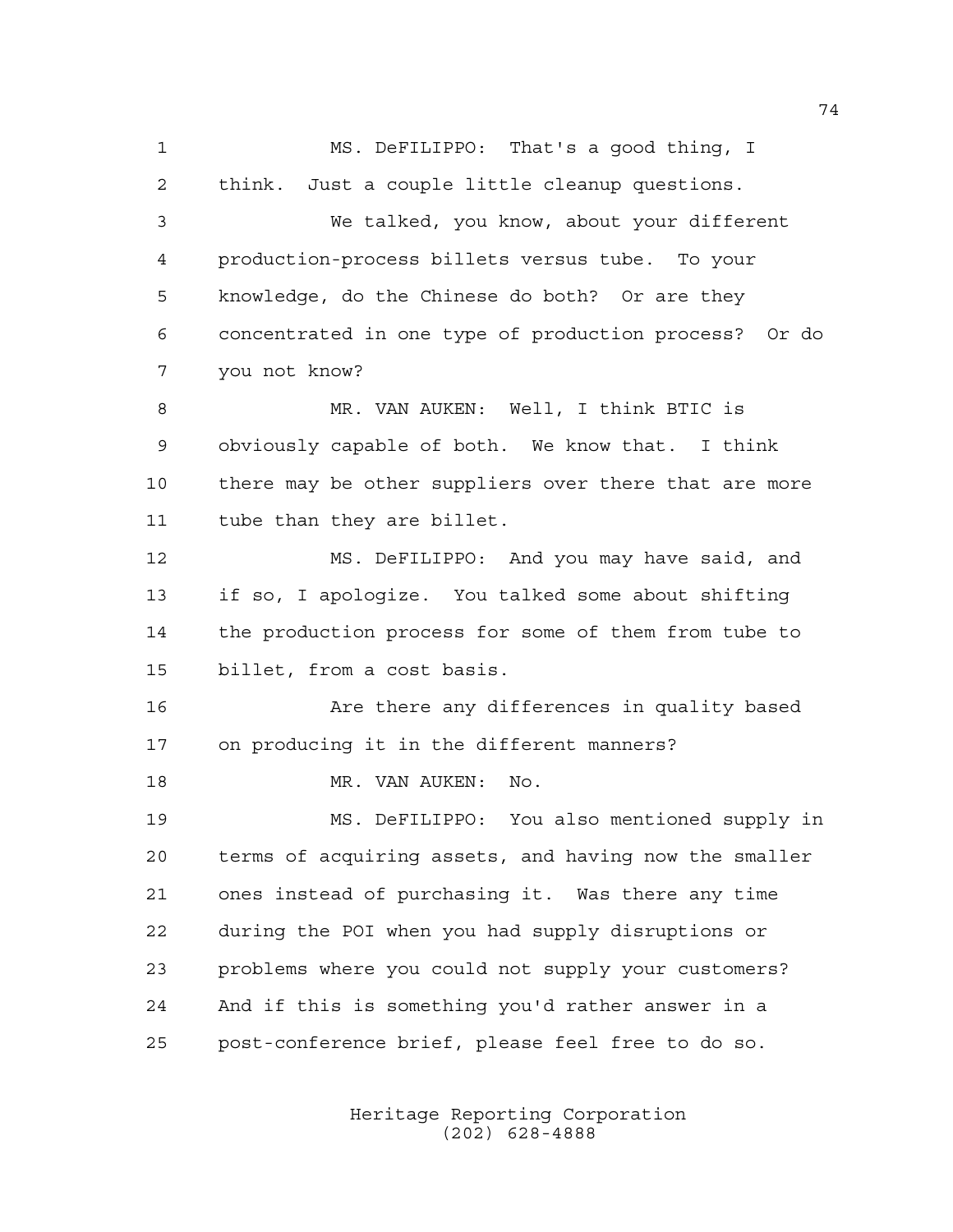But not necessarily because you didn't produce that product size; but for some reason or another, you were having production problems where you had to either, you know, defer the deliveries to customers, or couldn't give them the amount they wanted?

 MR. VAN AUKEN: I mean, we feel we have plenty of capacity for the market. I think we could answer that in more detail off line.

 MS. DeFILIPPO: Okay, thank you. You also mentioned the term preferred status; that you had preferred status with some customers. Can you just briefly tell me what that means, and how that's an advantage?

 MR. VAN AUKEN: Well, it's supposed to mean something in that obviously the consortium has decided that you are going to be the key supplier. They may approve whoever else bid on the project as approved, and that's how it starts; and so they encourage all of their members. And I think that's the best way I could describe it to you, is they encourage all of their members then to use the preferred supplier. But what really, in my opinion, happens is

 that then there becomes a price differential, and that's held in front of you. Okay, well, I can get it

> Heritage Reporting Corporation (202) 628-4888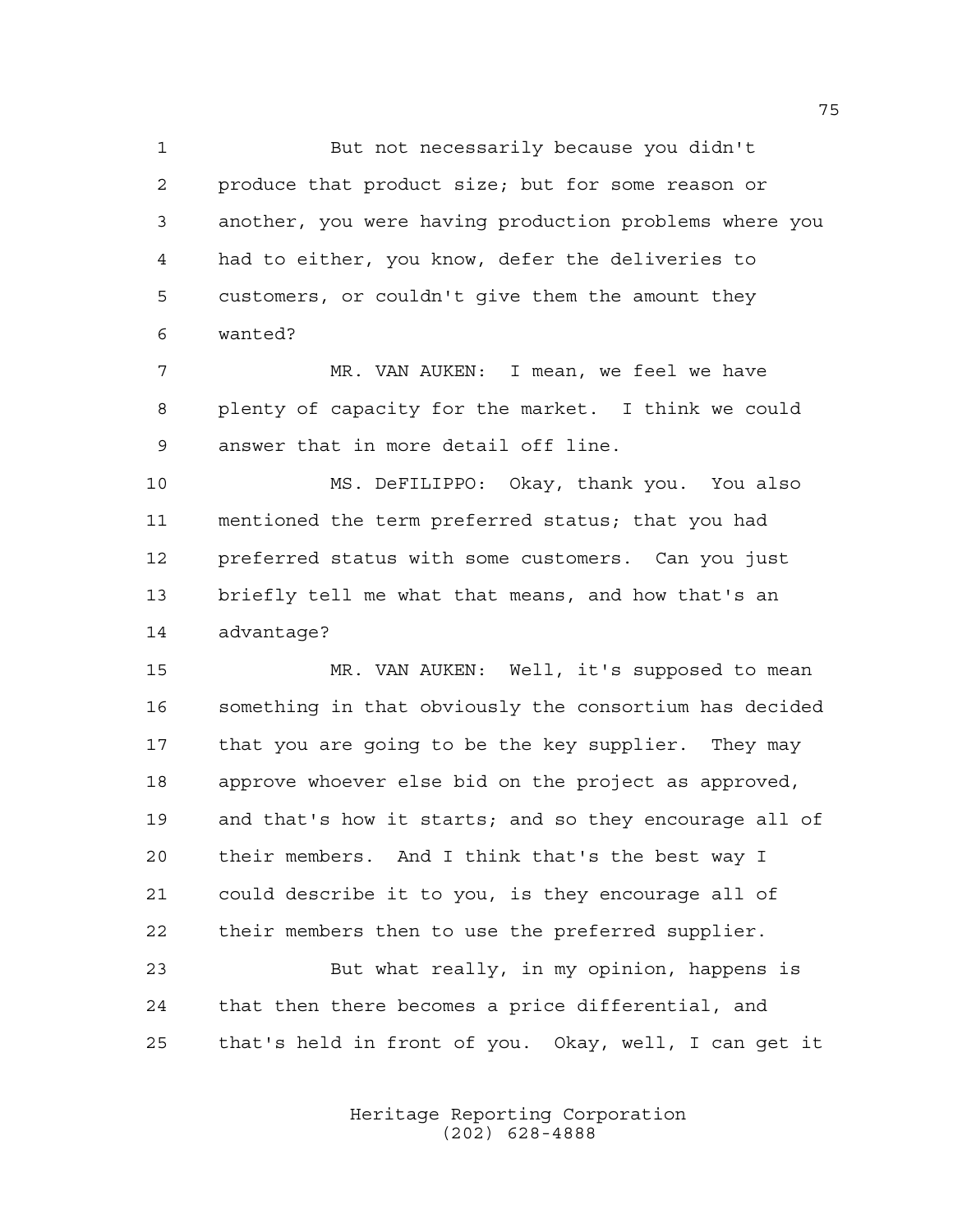for this price, and you will either win or lose the order on price.

 MS. DeFILIPPO: Do the customers tend to dual-source? Or if they have a preferred supplier, they tend to just single-source from that?

 MR. VAN AUKEN: I think most of the industry likes having more than one supplier. We certainly get indications of that. So I think they probably want to predominantly use one, and have one as a backup. We certainly feel the same way about our suppliers; we never want to be just sole-sourced with someone.

 MR. LEBOW: Excuse me, what about the rebate? Doesn't that make a preferred supplier --

 MR. VAN AUKEN: That's a good point. The rebate schedules are set up such that in many cases there may be tiers of volume that are achieved, that then command a certain rebate at the end of the year that go back to those members.

 So especially if you're preferred, you might be getting the best rebate deal. So you're kind of, that being said, there may be a deal done on the side by one of the members, and you don't know anything about it. The rebates drive that a lot.

 MS. DeFILIPPO: Okay, that's helpful, thank you. I think those are all the questions that I had.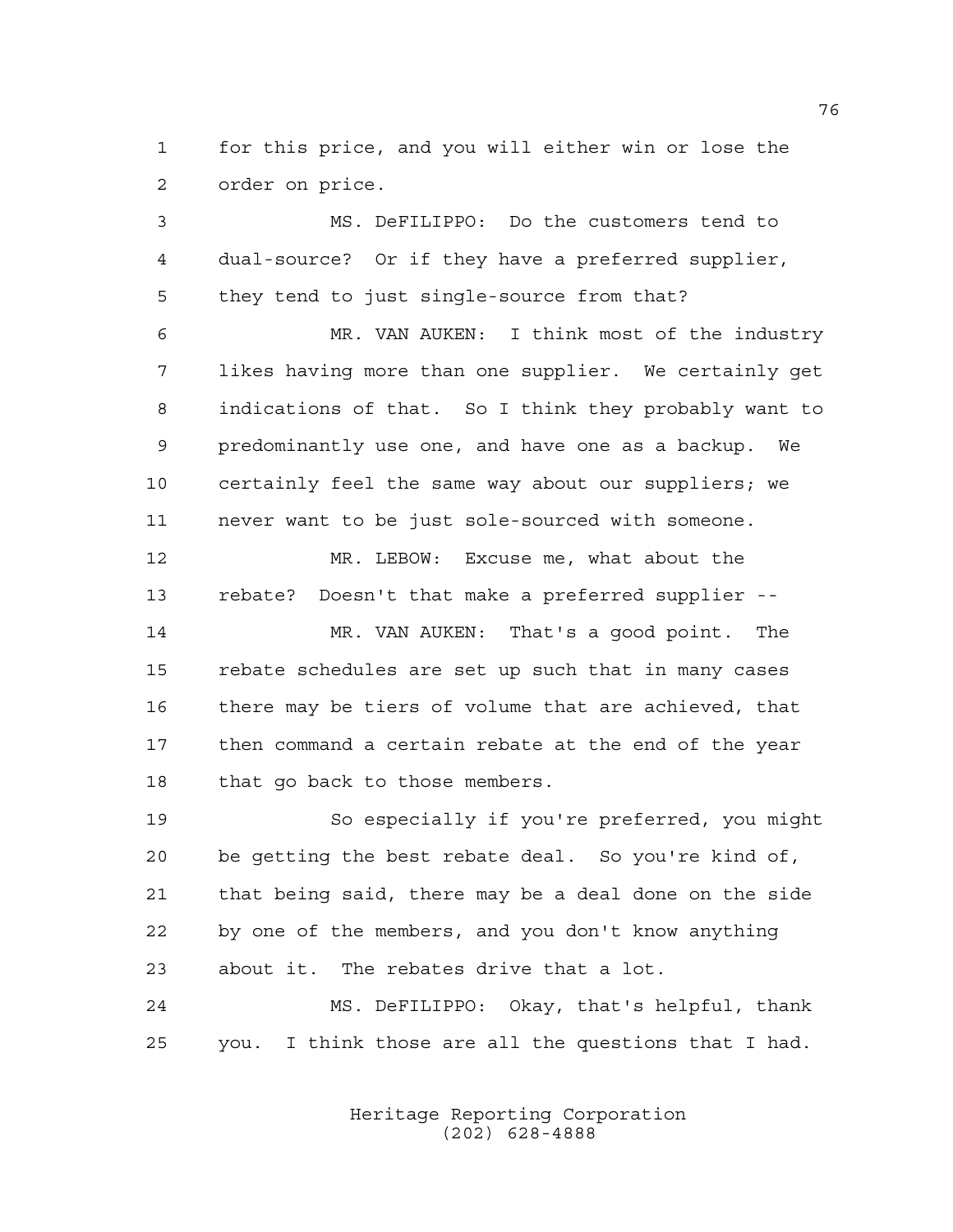I'll just look up and down the table, see if anyone has any additional ones that came to mind. Mr. Yost. MR. YOST: Sorry for that. Followup on the question of rebates. I assume for the annual periods that you report in the financial, could you tell us where the rebates might be classified? What cost category? Selling, general administrative? MR. VAN AUKEN: It's selling. MR. YOST: Again, if you want to answer this in the post-conference. MR. VAN AUKEN: I think I'd prefer to do that at this point, yes. MR. YOST: Okay. And again, on the annual, I assume the rebates are somewhere in the financials. But that might not be the case for the two interim periods. And if you would look into that, as well, I'd appreciate it. That concludes my question. MS. DeFILIPPO: Thank you, Mr. Yost. And again, I thank this panel for coming and spending some time with us this morning. It's been very helpful for us to understand this industry. Seeing there is no more questions, I will excuse this panel. We're going to take a 10-minute break in between panels just for people to stretch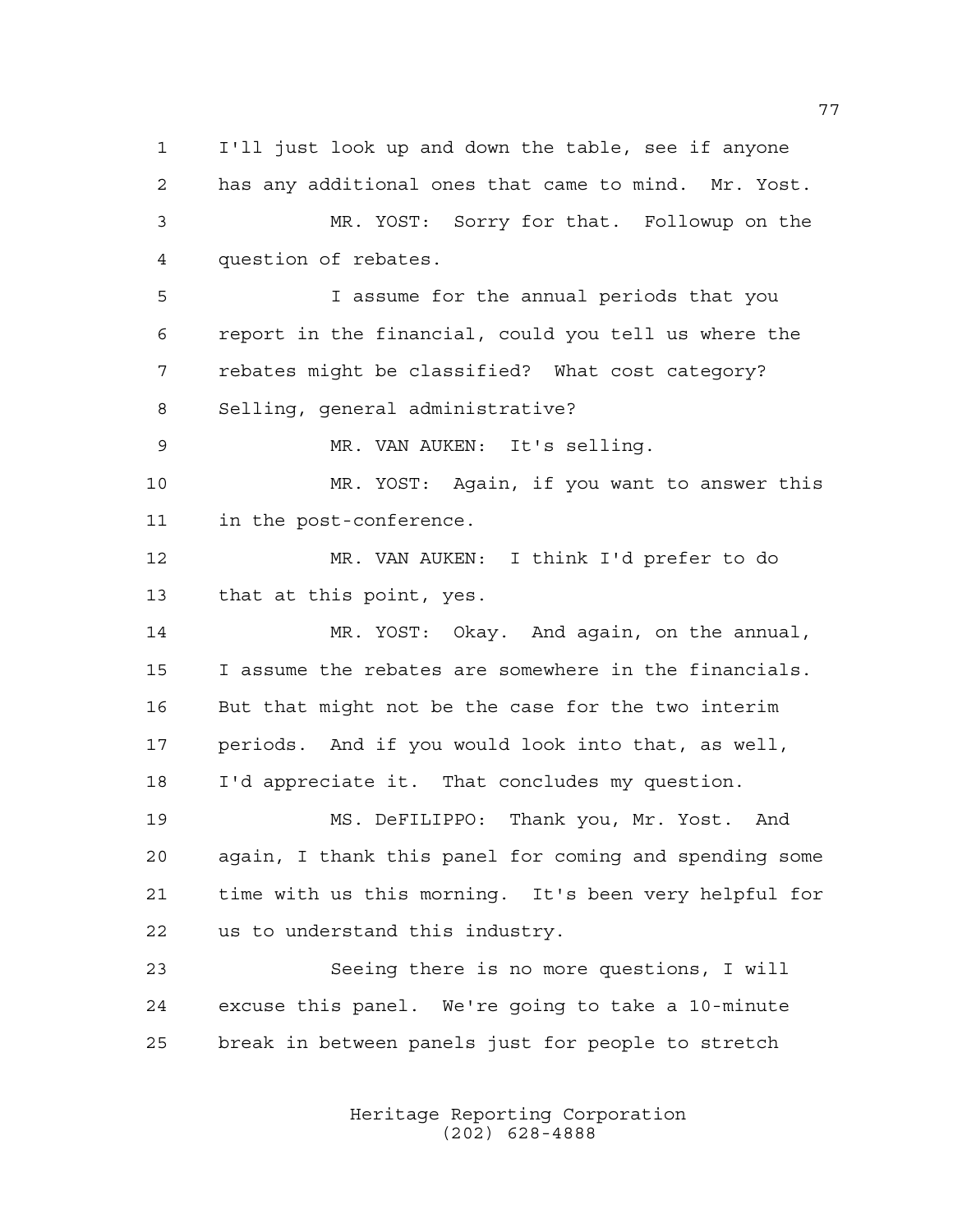their legs. So it's 11:03; we'll come back in 10 minutes, around 11:13. Thank you. MR. VAN AUKEN: Thank you. (Whereupon, a short recess was taken.) MS. DeFILIPPO: Welcome back everyone. We will now move to direct testimony of those in opposition to anti-dumping and countervailing duties. Mr. Schutzman, are you ready to proceed? 9 MR. SCHUTZMAN: We are. MS. DeFILIPPO: Thank you. Then please do. MR. SCHUTZMAN: Mr. Gurley will make the initial statement. MR. GURLEY: Good morning. My name is John Gurley from the law firm of Arent Fox. We represent Cyl-Tec. Inc. in this investigation. I'm here with Jim Bennet, president of Cyl-Tec and Mark Lunn, also of Arent Fox. The testimony you will hear today for Cyl-Tec will paint a very different picture than what has been presented in the petition and what you heard today from Norris. Since the end of the recession, we believe that all major players in the high-pressure steel cylinder industry are doing increasingly well. We think that is true for Norris, ETIC, and ourselves.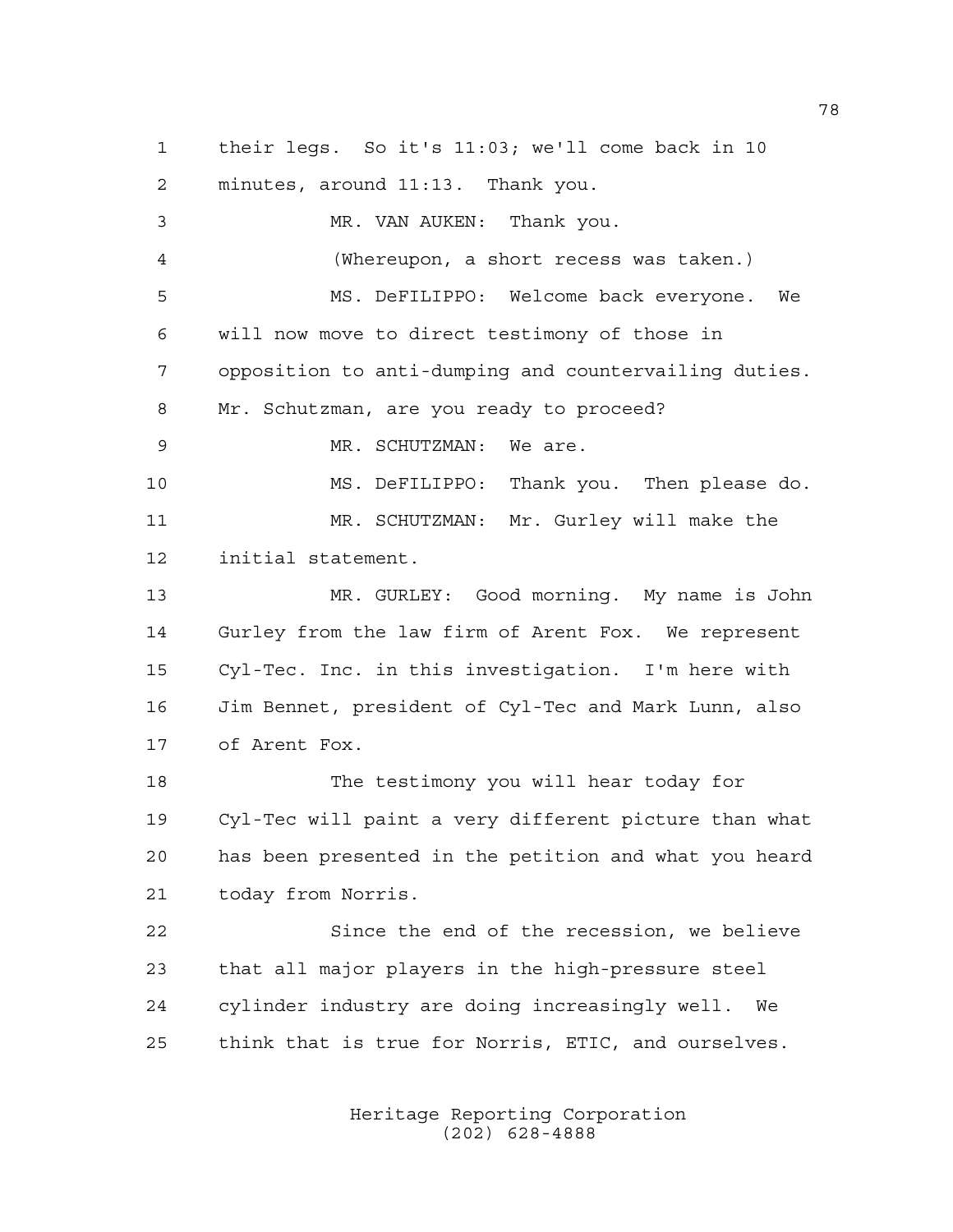We think that Norris is filing this case just at a time when things are becoming much better for it.

 But if Norris is indeed having any financial problems as alluded to by Mr. Schutzman, is because of their purchase of antiquated assets from Taylor Wharton, something totally unrelated to imports from China. Mr. Bennet will provide valuable testimony today on that critical issue.

 In Cyl-Tec's opinion, another reason Norris's performance may not be as good as it thought it would be is because of the impact of aluminum cylinders. For certain sizes and applications, U.S. customers are increasingly buying aluminum cylinders instead of seal cylinders. Again, this is something totally unrelated to imports from China.

 As also mentioned by Mr. Schutzman, Mr. Bennet will testify today of Petitioner's exclusion of UNISO steel cylinders from the scope of the case. We think Norris has painted a very inaccurate picture of that segment of the market. Some ISO cylinders compete directly with VOT standard cylinders and we believe Petitioner has carved out ISO cylinders from the scope simply because they are making substantial profits on this product.

Mr. Bennet will also explain today why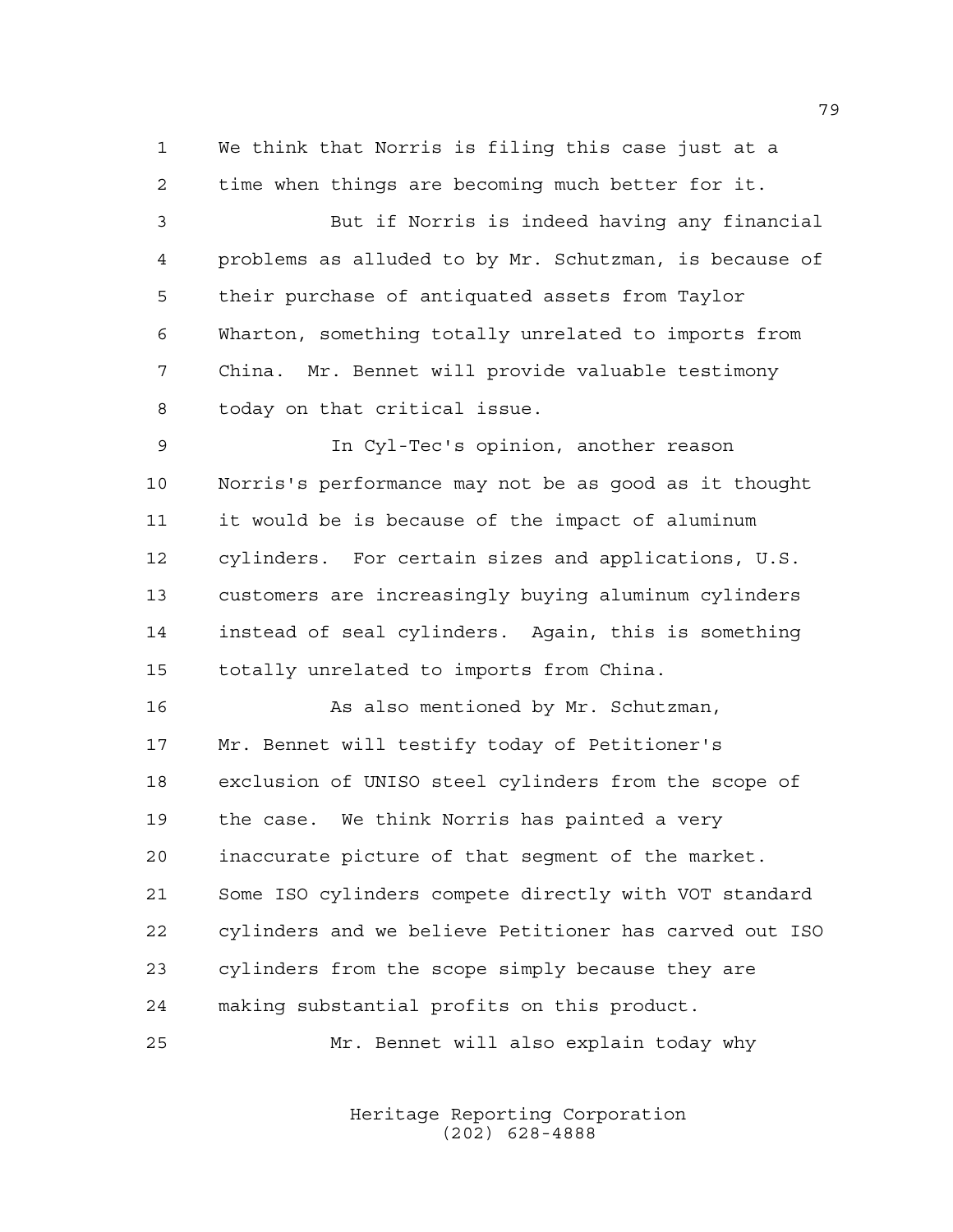Cyl-Tech believes it has some success in the U.S. market. We believe those reasons are unrelated to price. They relate to shorter lead times, breadth of its product line and technical services. The facts in this case simply do not support a preliminary finding of injury.

 I will now turn to Mr. Bennet, president of Cyl-Tec.

 MR. BENNET: Thank you. Good morning. My name is Jim Bennet. I am president of Cyl-Tec, Inc. Cyl-Tec was founded in 1991 by my father. Cyl-Tec is a family-owned, U.S. company with over 60 employees. We are involved in the distribution, testing or retesting, and servicing of a wide range of cylinders, including the subject merchandise. I am here today because I believe that the petition filed by Norris has many factual errors and incorrectly describes the U.S. market for high-pressure steel cylinders.

 First, I would like to discuss import levels. We believe the import data in the petition is incorrect, but we acknowledge that there was some confusion as to the proper customs classification for some cylinders we imported into the United States.

Cyl-Tec included asetalyn, cryogenic

Heritage Reporting Corporation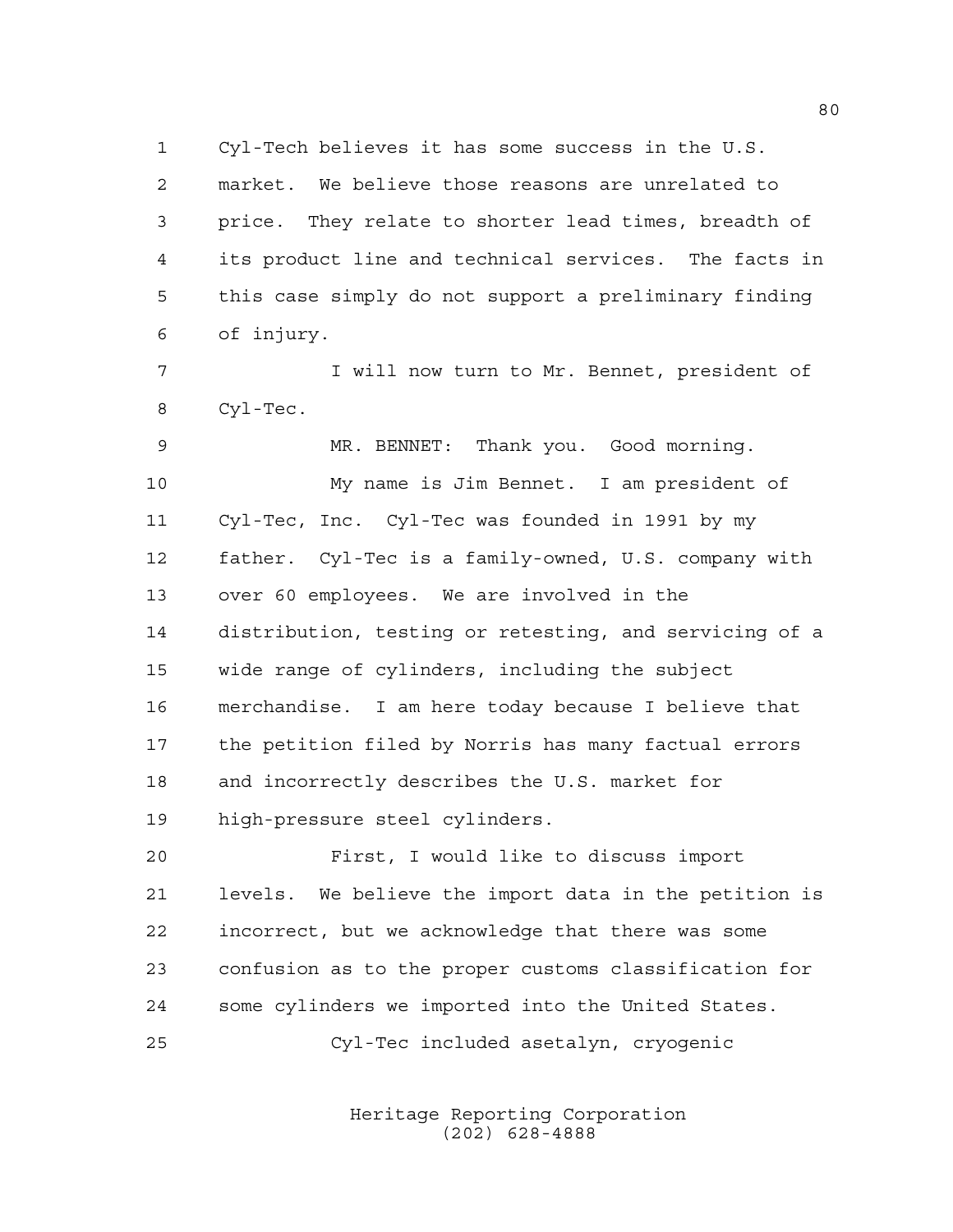cylinders in the same customs category used for high-pressure steel cylinders. Our questionnaire response and those of other importers will show the actual importation of the subject merchandise. We believe that it is a much lower amount than the imports statistics show. We believe that the actual imports are significantly below that alleged in the petition.

 It is true that imports of steel cylinders have increased somewhat since the low level of 2009, which was a time of recession, but I am sure the Commission has seen such increases for many cases that have come before it. After declining from 2008 through 2009, the business cycle has improved. Imports have increased just as we assume U.S. producers, production and shipments have also increased, therefore the level of imports is actually a sign that the U.S. economy is rebounding and that the market for steel cylinders is improving. This not a sign of injury.

 We are proud that Cyl-Tec has had some success in the U.S. steel cylinder market. Of course, we try to be cost competitive, but the main reasons our customers buy from Cyl-Tec are Cyl-Tec's reputation and the services that we provide.

> Heritage Reporting Corporation (202) 628-4888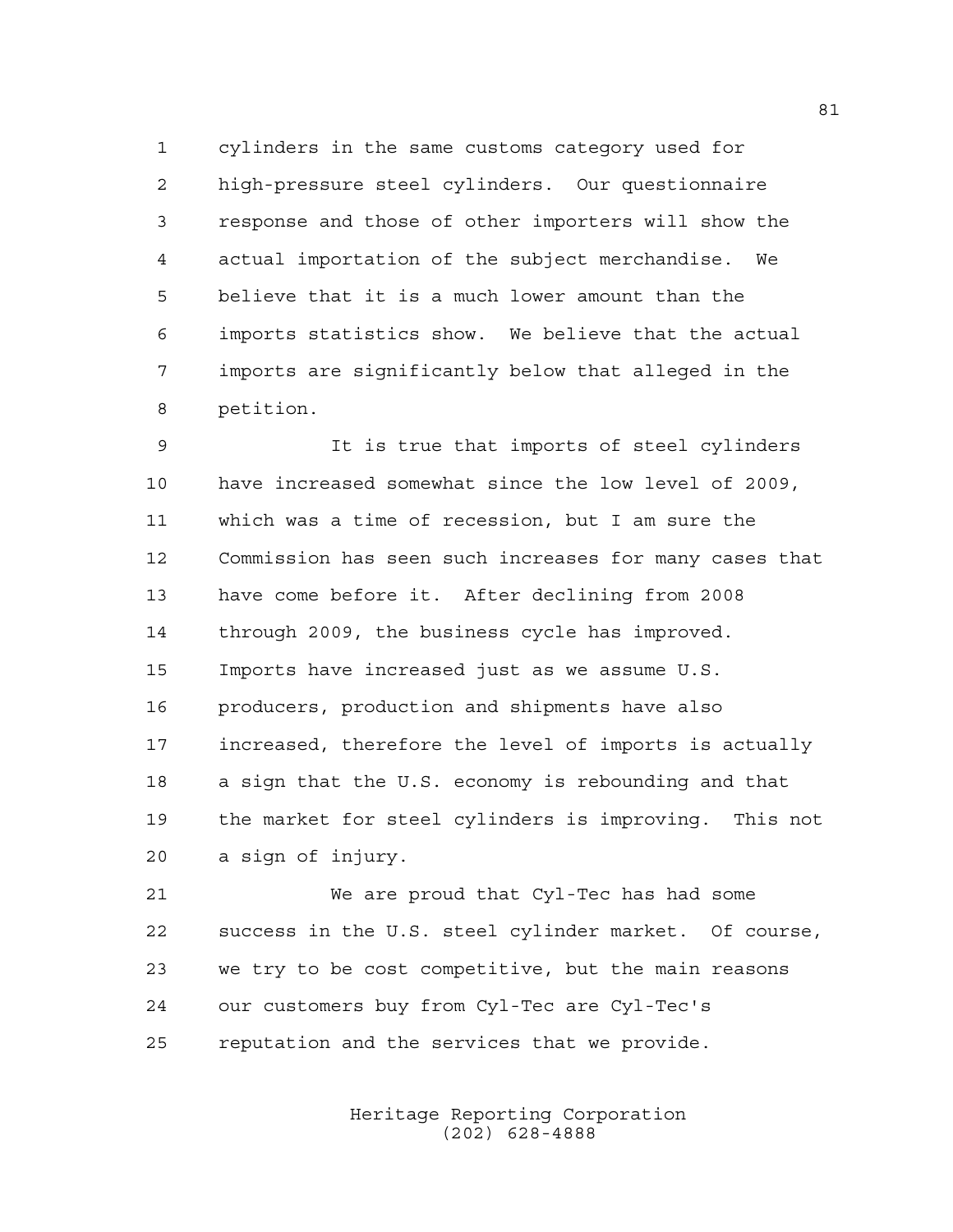Cyl-Tec started out as a U.S. Department of Transportation approved retesting facility like was talked about earlier and we still have an unsurpassed reputation for testing and servicing steel and other types of cylinders. We also have a broader product line than that of Norris. We sell cryogenic cylinders, asealyn cylinders and aluminum cylinders and related accessories that go along with those cylinders. This is a big advantage.

 Many customers like one-stop shopping. Cyl-Tec also keeps adequate inventories of our product in our Aurora, Illinois facility and we can provide superior lead times to our customers. We also maintain the largest cylinder service and testing company in the United States. Put simply, a decision to purchase cylinders from Cy-Tec is based on a wide variety of factors, but we believe the key factors are actually the quality of service and the short lead times that we provide and our broader product line.

 Norris, as was stated, is the sole U.S. producer of steel cylinders. Norris by itself cannot serve the entire U.S. steel cylinder industry. While the petition suggest Norris has a lot of unused capacity, Norris itself is well known for long, long lead times. In customers minds and mine, long lead

> Heritage Reporting Corporation (202) 628-4888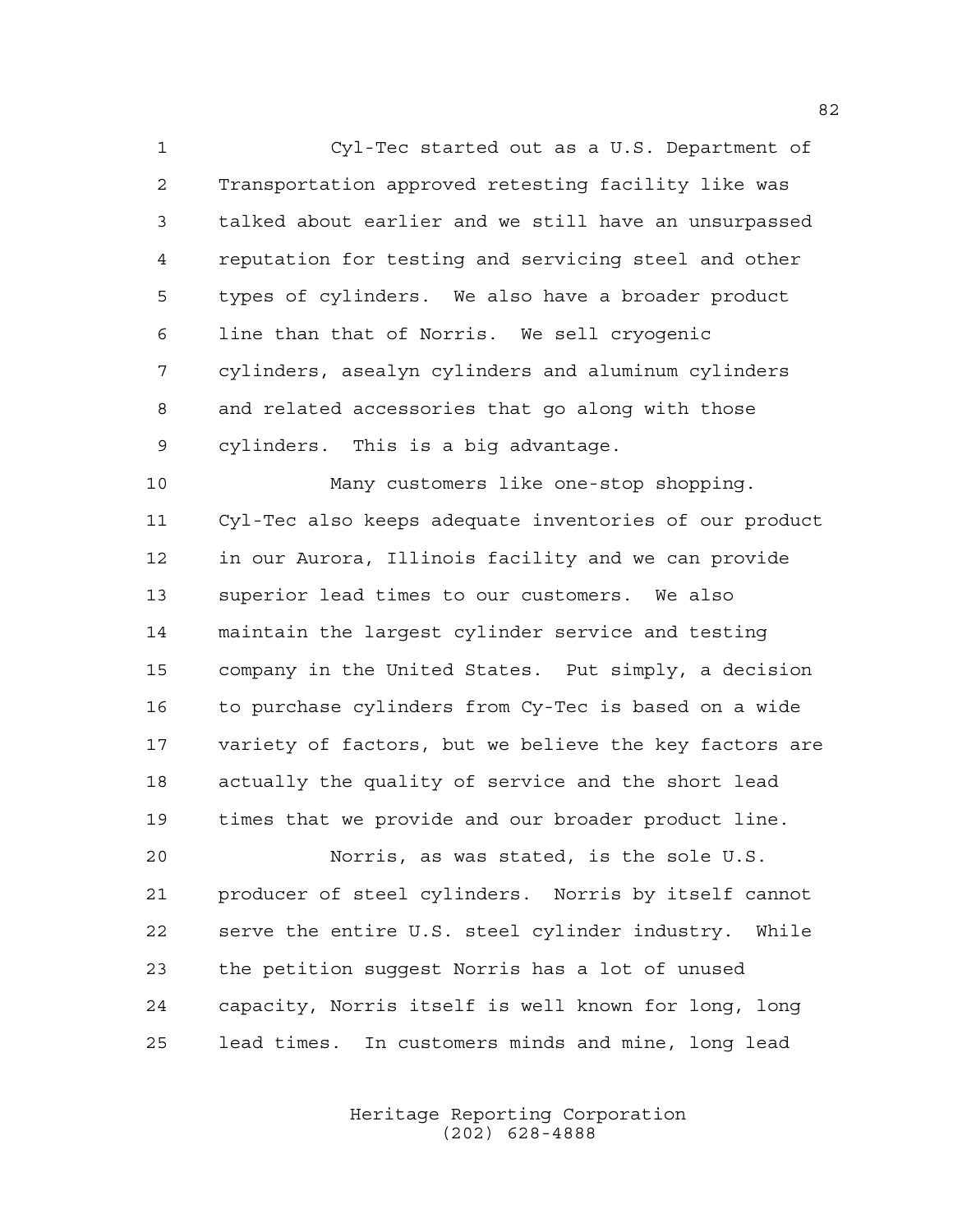times are a clear indication that Norris really does not have a lot of extra operating capacity.

 Norris claims that it has been injured by imports from China, but I think that the Commission should look very carefully at the underlying facts in this case. Until 2010, Norris itself was a purchaser of small steel cylinders until 2010. Small cylinders are the largest part, by quantity, of the U.S. steel cylinder market.

 Norris freely admits in its petition that prior to its purchase of Taylor Wharton's manufacturing assets that it purchased cylinders from third parties. In fact, up to 2002, Norris purchased Chinese small cylinders from us, from Cyl-Tec. But then Norris eventually moved that business to Worthington who supplied them with the Canadian cylinder.

 Norris, the all American company, which is now seeking trade relief from imports was itself until 2010 an importer of Canadian product for the very product which it is trying to seek relief. The obvious question is, and one that Norris missed -- one reason its testimony why didn't Norris purchase cylinders from Taylor Wharton?

There is a very good reason for that.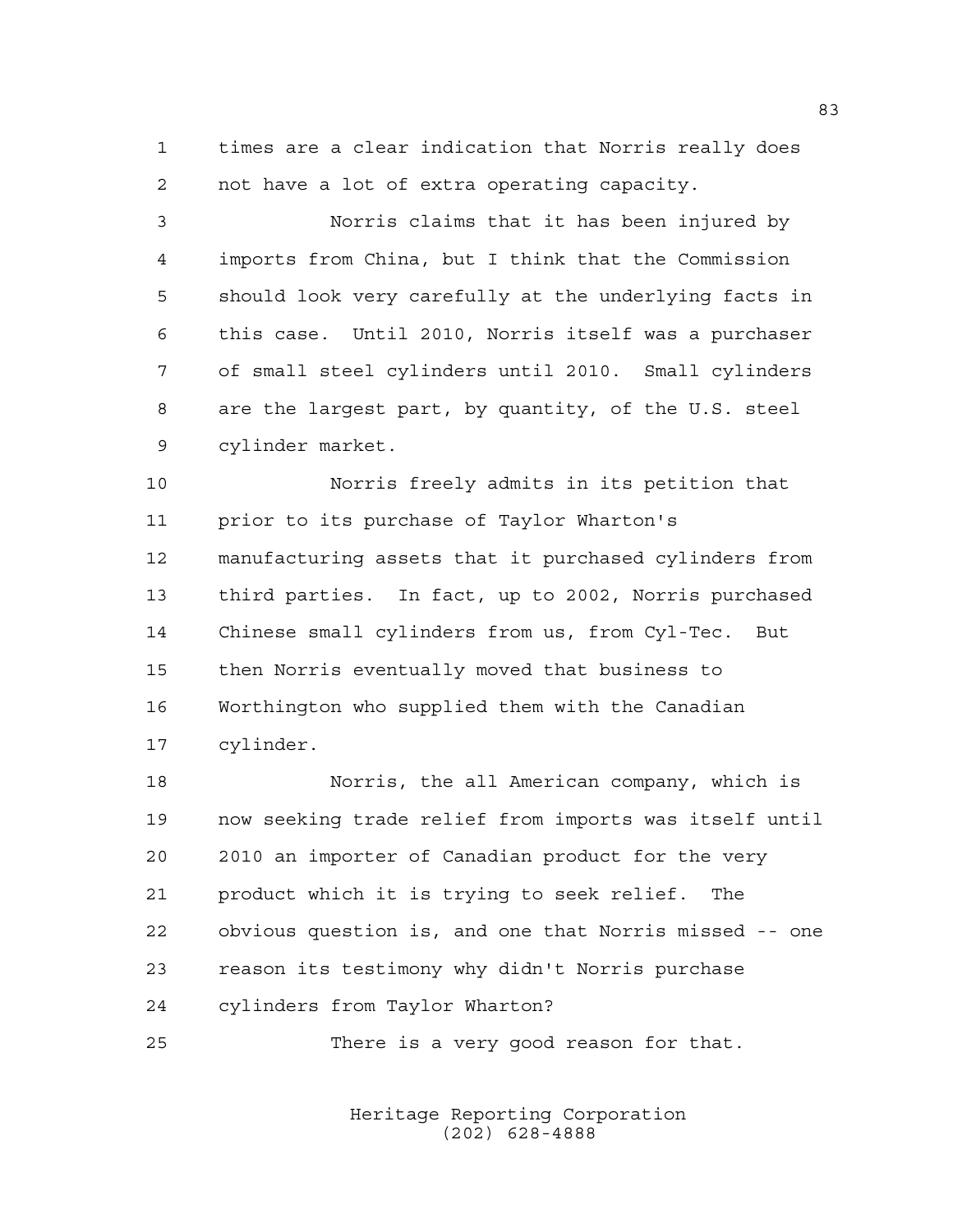Norris was not buying small cylinders form Taylor Wharton because it was well known in the steel cylinder industry that Taylor Wharton had very antiquated, inefficient equipment. They had notoriously long lead times and service problems. Taylor Wharton product was always viewed as over priced due to its inefficient production process and high overhead. The reason Taylor Wharton went out of business was not because of China or Canada. It was because of production problems and bad management.

 If Norris believed they could obtain small cylinders at reasonable prices on a timely basis from Taylor Wharton, they would have done so, but they could not. Then in 2010, Norris knowingly bought Taylor Wharton's antiquated production assets.

 Let's be clear, the Taylor Wharton equipment that Norris bought is old. We think most of it is at least 50 to 70 years old. Having purchased antiquated equipment from a failing company it is not unexpected that Norris would now have its own problems. But any problems at Norris have nothing to do with imported products from China. It has everything to do with Norris's lack of foresight in anticipating the problems that the Taylor Wharton production assets would cause it.

> Heritage Reporting Corporation (202) 628-4888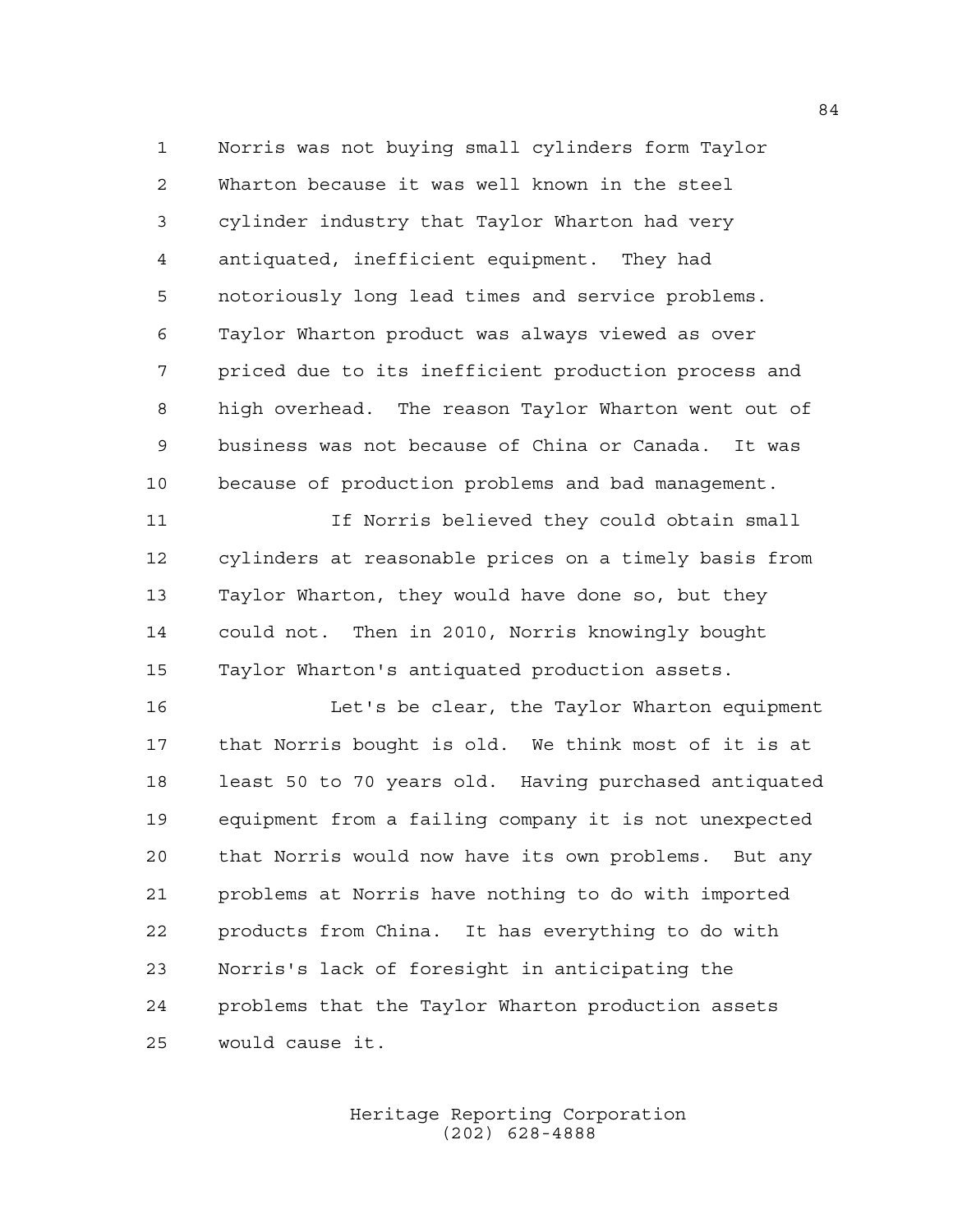Norris itself does not have an efficient production process. It has two factories. One in Texas and one in Alabama. For many sizes of cylinders, it sales unfinished shells, as we described before from its Texas facility to Alabama for the spinning that we talked about -- that was talked about and the finishing. This is an extra and unnecessary cost that it tries to pass onto its customers. In summary, the problems at Norris I have 10 just described have nothing to do with China and they are self-inflicted problems. Another reason that Norris is not doing as well as it would like is because of aluminum cylinders, a different product that wasn't talked about are clearly competing with steel cylinders in certain segments of the market. This is especially

 Cyl-Tec sells aluminum cylinders and we know this issue very well. Not all cylinders can be made out of aluminum, but many small sizes are increasingly being made out of aluminum material. Aluminum is lighter than steel. It has better cosmetics and it does provide certain advantages over steel.

true of the medical and beverage industries.

 In recent years, aluminum pricing has been greatly reduced. The lightweight nature of aluminum

> Heritage Reporting Corporation (202) 628-4888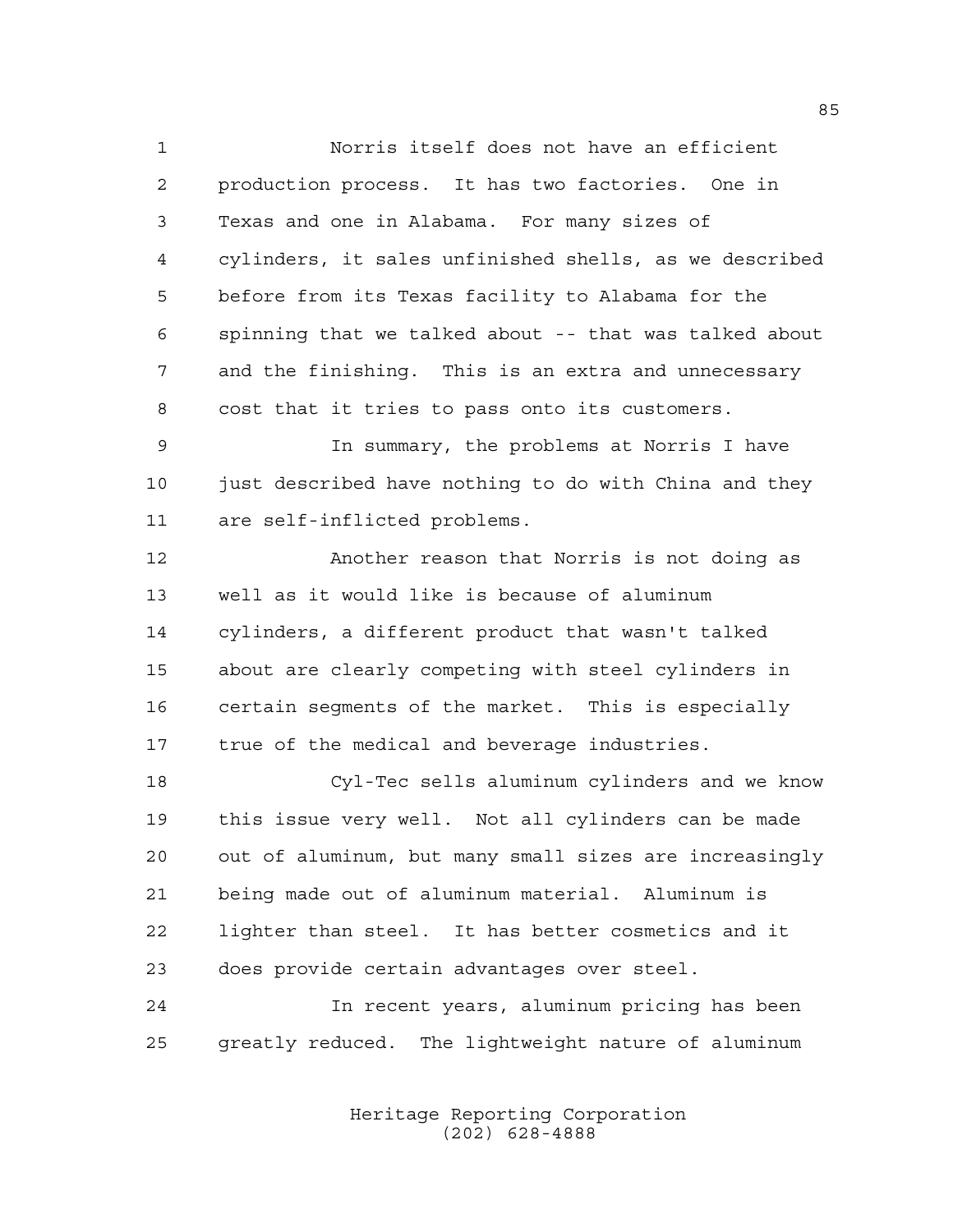cylinders has almost eliminated the demand of certain small sizes of cylinders -- small steel sizes of cylinders. This is certainly an important factor that Norris should have mentioned to the Commission.

 We also note that Norris has specifically excluded cylinders produced to the ISO specifications. We understand that Norris claims that ISO cylinders are always constructed of very high strength steel and are designed to withstand internal pressures of two to three times higher than cylinders produced to the normal DOT standards.

 This is only partially true. There are two ISO specifications, 9809-1 and 9809-2. ISO specification 9809-1 is essentially the same as DOT specifications 3A or 3AAA. Indeed, there is very little difference between DOT specifications and ISO 9809-1.

 There is a second ISO specification, 9809-2, which does require a different steel alloy and typically is designed to withstand much higher internal pressures. Cylinders produced to DOT standards clearly compete with the ISO 9809-1 cylinder, products sold by Norris and other producers. We suspect that Norris has excluded the ISO cylinders because they are making a lot of money on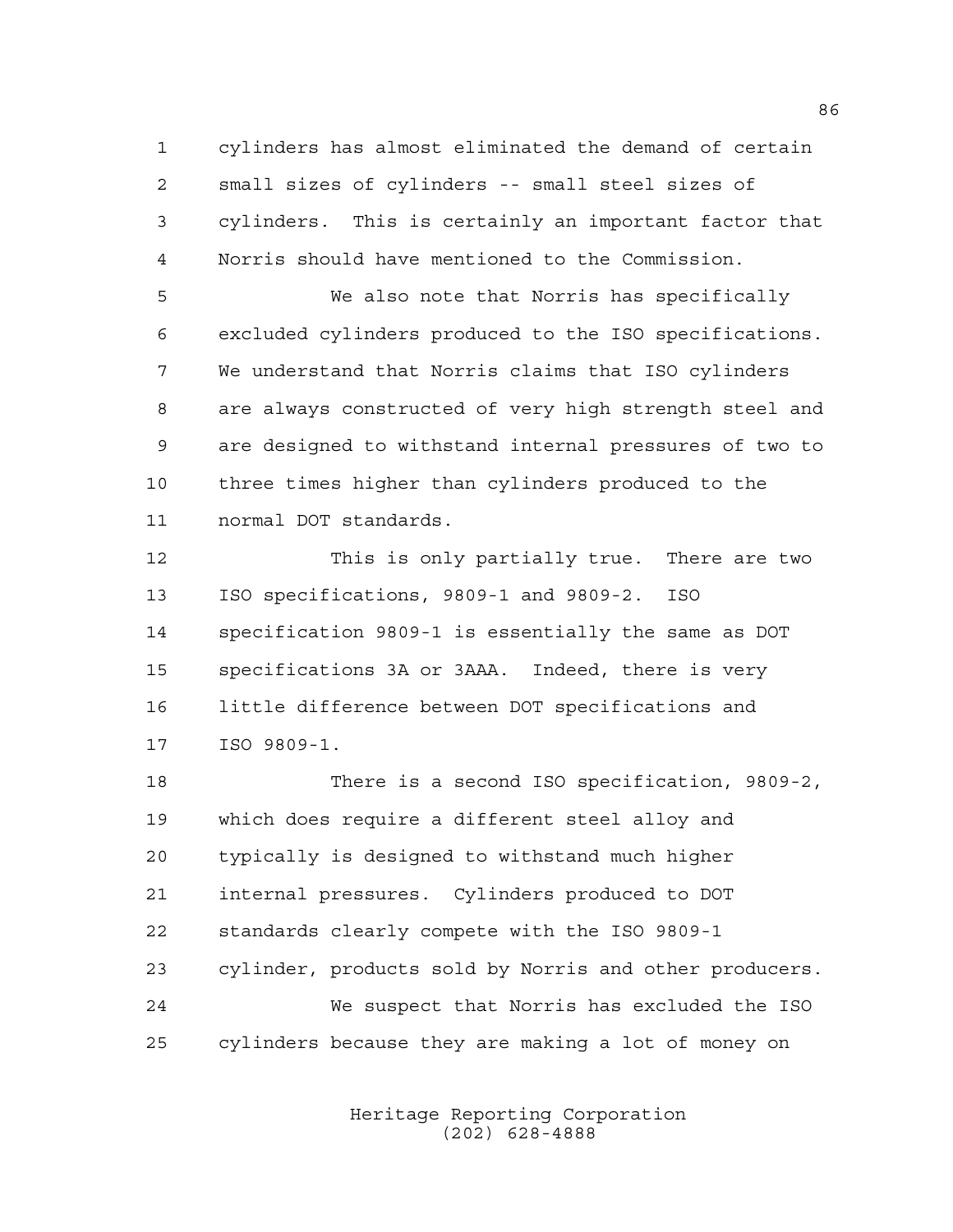these items. ISO-certified product is becoming more prevalent around the world and it's starting to begin in the United States also. Major multinational companies such as Erlicheed and ParckAir would prefer to have a single world cylinder. ISO-certified cylinders meet that need. Cyl-Tec requested the Commission to collect price information on ISO cylinders. We understand that the Commission did not request such data, but we believe that obtaining pricing and profitability data on ISO cylinders is important as some ISO product competes directly with U.S. DOT standard steel cylinders.

 Also, in its petition Norris has mentioned that it has lost sales to Cyl-Tec and blames our low prices. As I noted earlier, customers prefer Cyl-Tec 16 for a host of reasons other than price. Cyl-Tec, of course, tries to have a competitive price. But many times, based on our market experience, especially recently, we are not the price leader. We make price increases and others like Norris follow.

 Prior to the purchase of Taylor Wharton in 2010, Norris did not produce small cylinders. It had to purchase small cylinders from companies like ours and Worthington, therefore Norris is new to the small cylinder market and may be trying to regain the market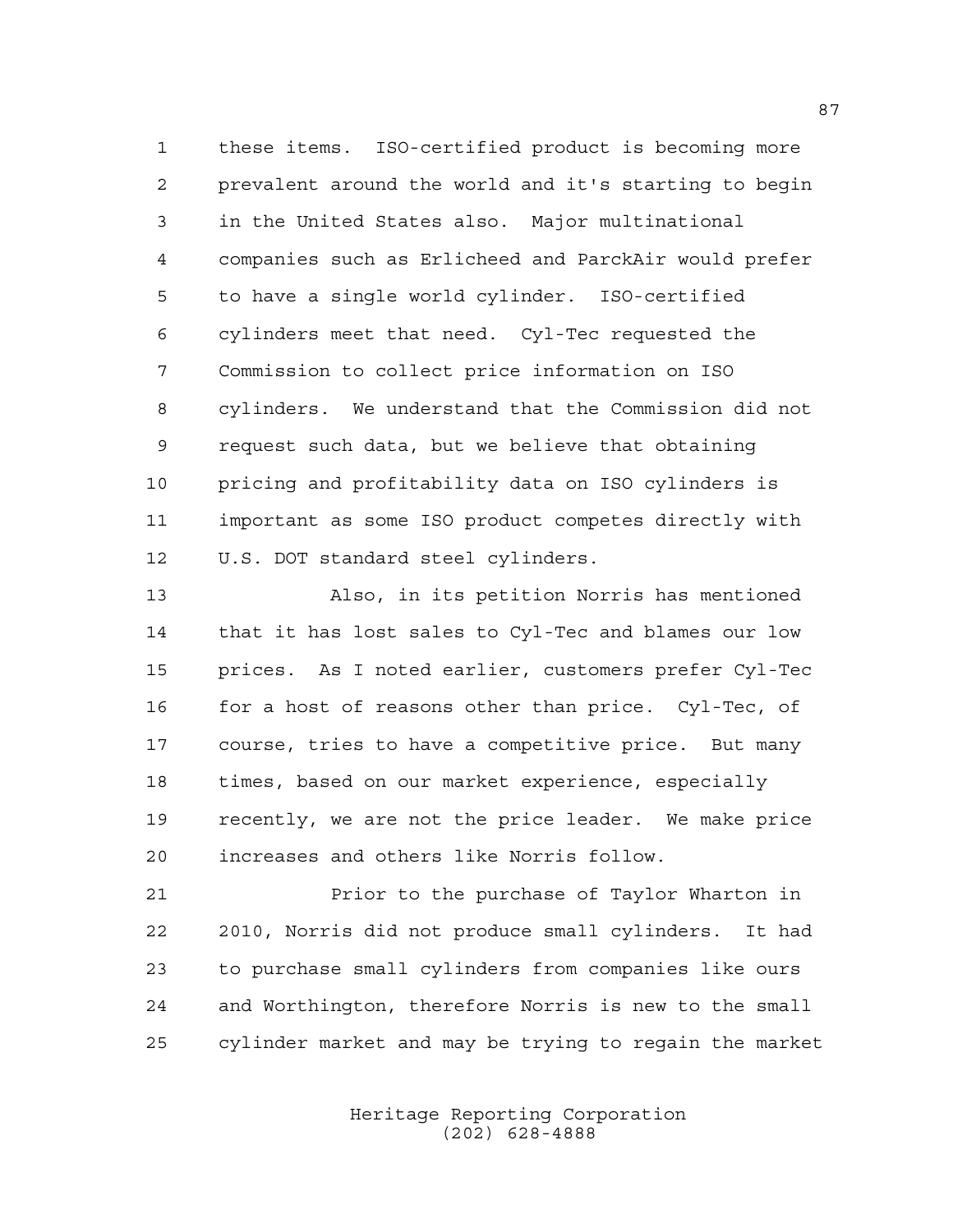share that Taylor Wharton lost, but still using the same antiquated and inefficient production facilities.

 Norris also repeats many times that it is the only U.S. producer, but many of our customers ins the United States market are very important, multinational companies. Most multinational companies and even smaller local companies do not want to rely on one single supplier. Why would a U.S. company put all their eggs in one basket with Norris, especially when an important part of its production equipment is the antiquated Taylor Wharton production assets that Norris purchased.

 The Norris petition focuses on China, but the Chinese are not the only exporter to the United States. Products come in from Canada made by Worthington as well as Korea, Italy, the Chez Republic and Brazil. Italy, which was not mentioned by Norris in the petition, produces almost one million units a year. This was a major omission, we believe. We know that many U.S. companies have problems with Norris. We think that even if China were put out of the market our company as well as other distributors and end users would simply look to other foreign suppliers of cylinders.

Of course, some of them would continue to go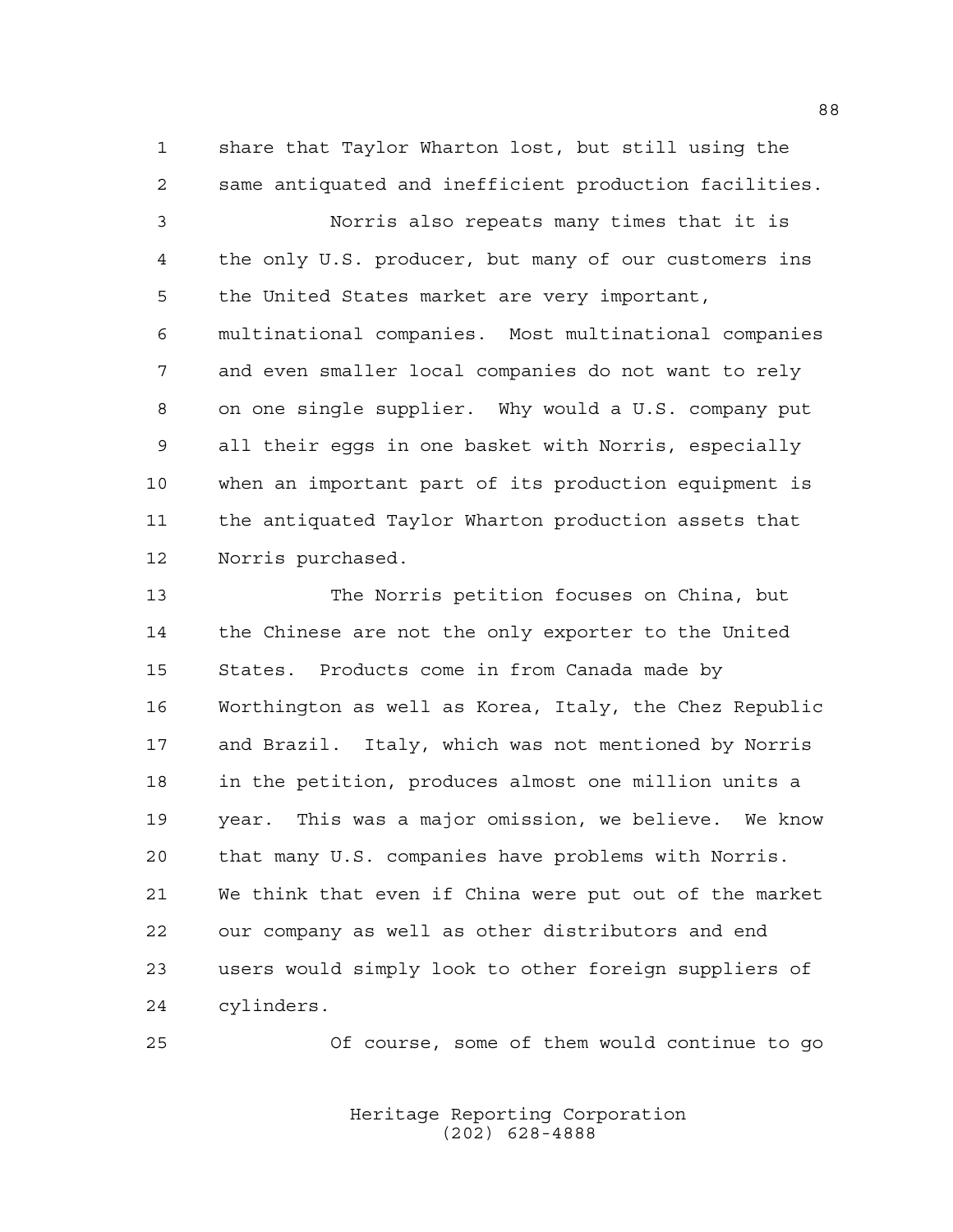to Norris as one of their suppliers, but as I noted earlier most companies would prefer to have at least one other source. Norris would have you believe that this is an open and shut case, but the facts complicate Norris's story. We think Norris is doing just fine, even with Chinese product in the market. If Norris is having problems, they are self-inflicted. Ones relating to its decision to buy Taylor Wharton's very old production assets.

 Thank you for letting me have the opportunity to be heard today. I will answer any questions that you might have.

 MR. SCHUTZMAN: Thank you, Mr. Bennet. Our next witness will be Mr. Richard Rottmann, seated to my right. Mr. Rottmann is an individual who has a wealth of experience in the steel cylinders business in the United States and he is currently the manager of technical products at Tyssen Krupp Steel Services. Mr. Rottmann?

 MR. ROTTMANN: Good morning, members of the Commission staff my name is Richard Rottmann and I am the manager of technical products for Tyssen Krupp Steel Services in Houston, Texas. I'm responsible for purchasing, establishing purchasing standards, and for sales of high-pressure steel cylinders which we sell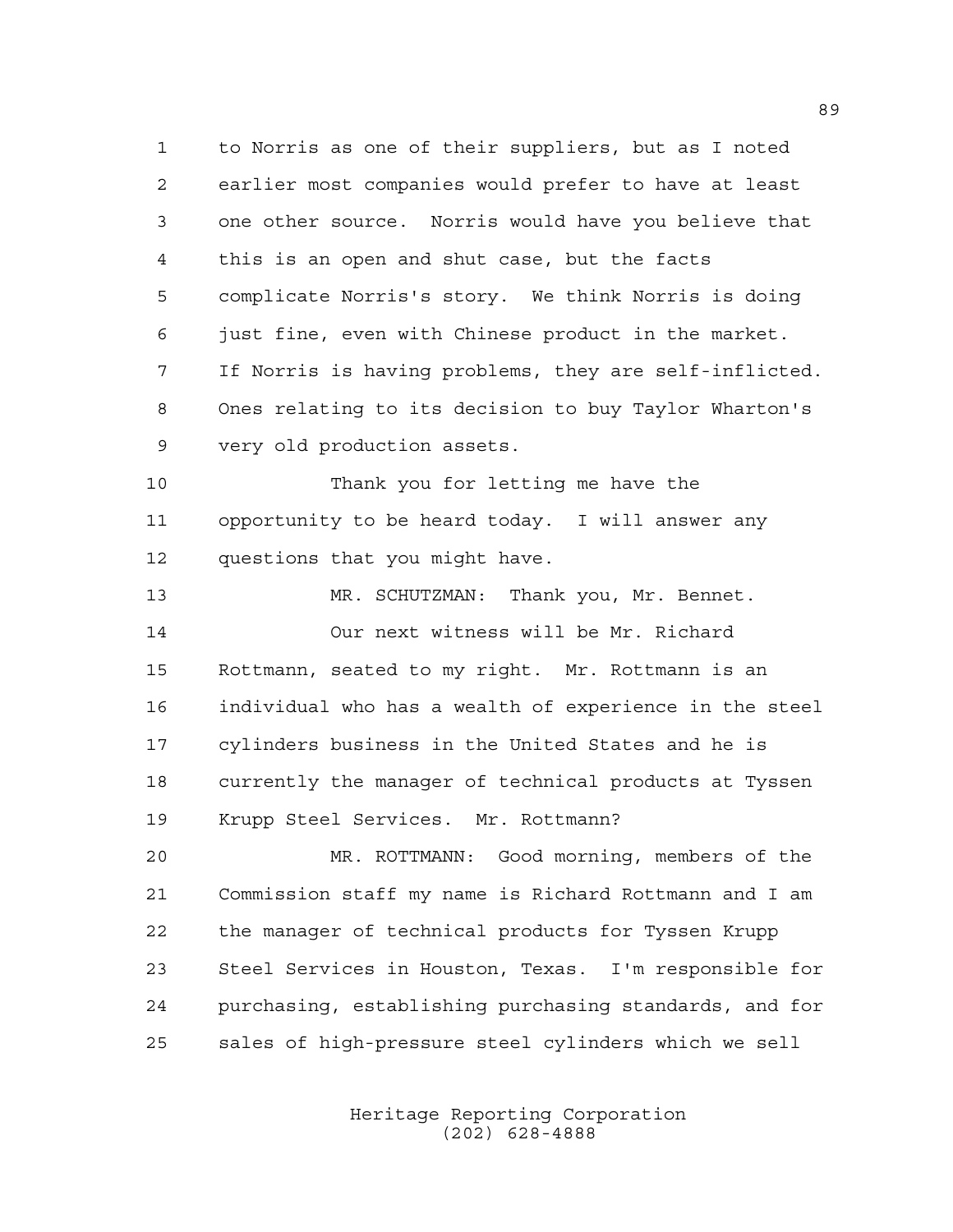exclusively to end users for fire suppression purposes only.

 These end users are operators of factories, office buildings, and other structures that utilize cylinders to house fire retardant suppression gases for emergency release purposes. I've been involved in the steel cylinder business in the U.S. for 25 years. The last ten of which with Tyssen Krupp Steel. Tyssen purchases it full complement of steel cylinders from BTIC in China on an FOB Chinese port basis in which Tyssen is responsible for shipping the product from China to the U.S. and functions as a U.S. importer of record.

 Tyssen maintains two U.S. warehouses for this product. It's main warehouse being Marionette, Wisconsin and a smaller warehouse located in Connecticut to service East Coast end users.

 Tyssen competes for the fire suppression customer cylinder business with Norris. Thus, some of our customers also purchase from Norris as well as other such as Korean and Canadian suppliers. There have been occasions with our customers at Tyssen quoted prices for given cylinders have been higher than those of Norris and we have lost business to Norris as a result.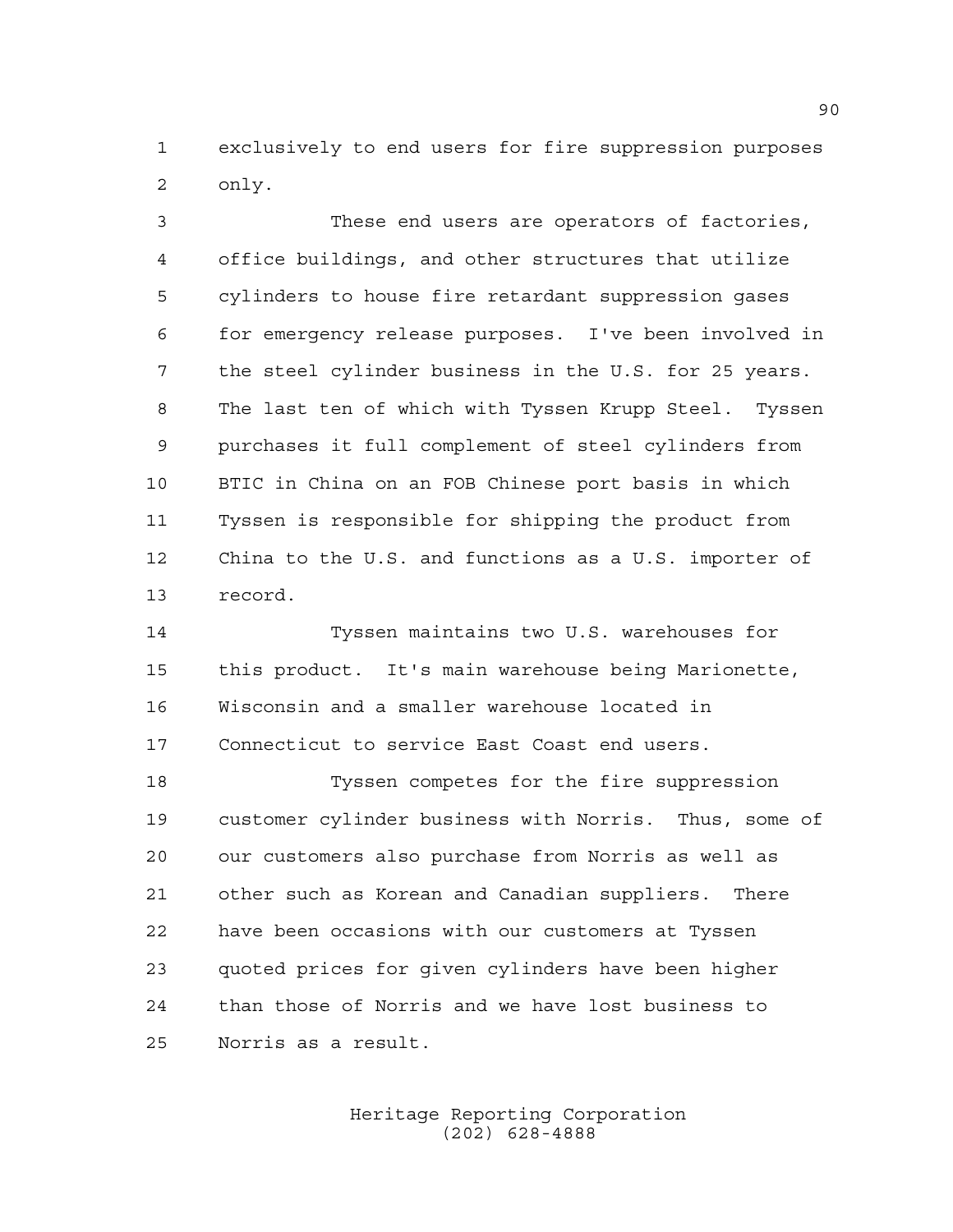However, high-pressure steel cylinders with many of our customers are not purchased based strictly on price. Other relevant considerations are level of attention, service, product available, just-in-time availability, short lead times, scope of product offered and quality as well as supply chain control. These latter factors are not window dressing, but are very significant elements of the purchasing decision of our customers.

 Also, on the issue of price, the Commission staff should be aware that our prices with BTIC are strictly negotiated on a product-by-product basis and it is not uncommon for BTIC to inform us that price increases are needed due to escalations and the cost of raw materials or other factors beyond its control. My experience with the BTIC over many years is that it functions much like any market economy company in that it attempts to maximize profit, given the circumstances of the market within which it functions. We have also had instances where BTIC has

 refused to reduce prices to allow us to obtain given orders in the face of competition from Norris or others and we have lost those orders as a result. Additionally, it should be noted that a number of U.S. purchasers of steel cylinders are owned by and/or are

> Heritage Reporting Corporation (202) 628-4888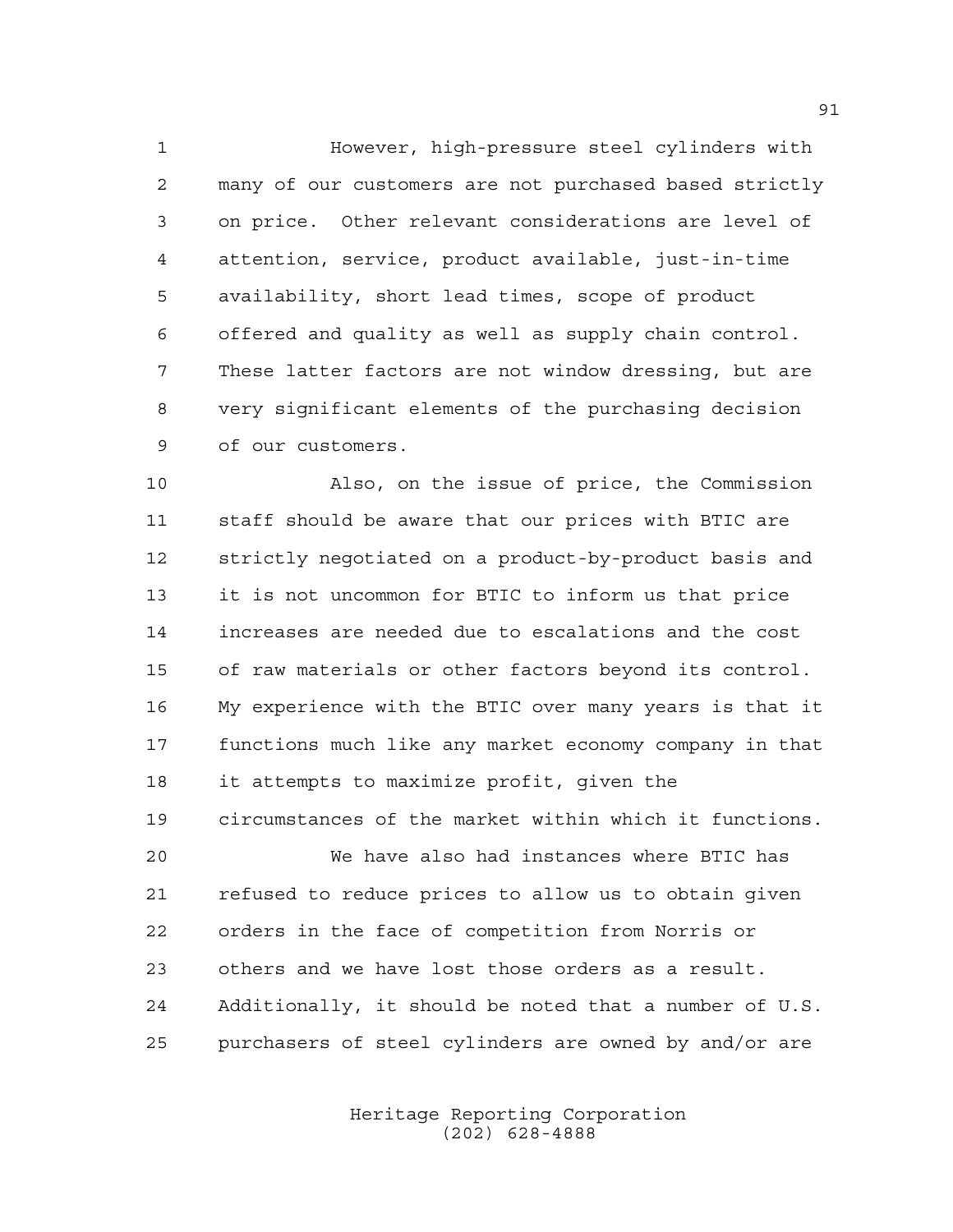affiliated with foreign companies that established global purchasing programs for high-pressure steel cylinders and negotiate worldwide deals with BTIC to supply all global affiliates with needed supplies of steel cylinders. This is quite contrary to Norris's claim that BTIC is specifically targeting U.S. businesses for it demonstrates that much of BTIC cylinder sales and customers purchases are truly multinational in scope with worldwide pricing arrangements being conducted on a regular basis.

 Within terms of the sizes and models of product offered, Norris does not offer the full array of high-pressure steel cylinders that BTIC does and this is another factor in U.S. and global customer accounts opting to purchase from BTIC rather than from Norris. So-called one-stop shopping is definitely a factor considered by buyers of steel cylinders in my experience.

 I am also aware that Norris has claimed that imports of high-pressure steel cylinders from China were down substantially in 2009 due to the existence of substantial inventory in the U.S. of Chinese-made cylinders. Although I am unable to speak for anyone else in this regard, this is simply not true for Tyssen Krupp. During 2009, our inventory position was

> Heritage Reporting Corporation (202) 628-4888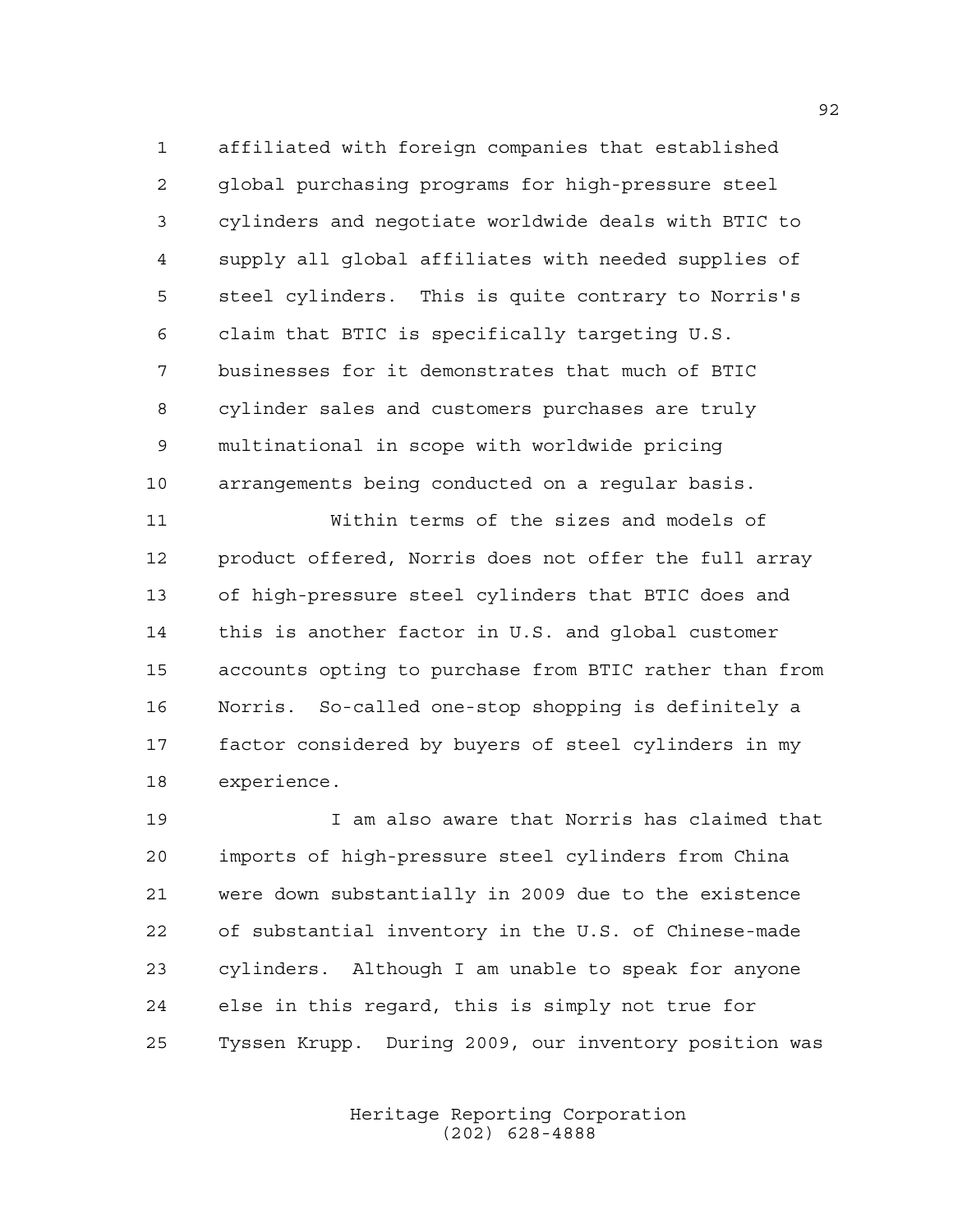no different than it was before or since. Our orders from BTIC are based solely upon orders received from customers and we agree to maintain the three-month supply of consignment inventory in our warehouses at the customers disposal, but no more. Tyssen therefore had not glut of inventory in 2009.

 It is also my understanding that the Taylor Wharton machinery purchased by Norris in 2010 was very old and inefficient stock. It was common knowledge in the industry that Taylor had not reinvested in and upgraded its U.S. production facilities for years and that is more than any factor likely to have lead to its ultimate demise.

 As a viable steel cylinder producer, the purchase of these assets also likely constituted a significant financial drain on Norris. As far as I know, Norris offers and has always offered various programs, rebates, discounts to customers and incentives to purchase. Tyssen Krupp has never done this. Our price is our price. Also, even before Chinese-made cylinders became a prominent factor in the market, Norris was a very aggressive competitor, willing to cut prices and make special deals routinely to make a sale.

We saw this continuously years ago when the

Heritage Reporting Corporation (202) 628-4888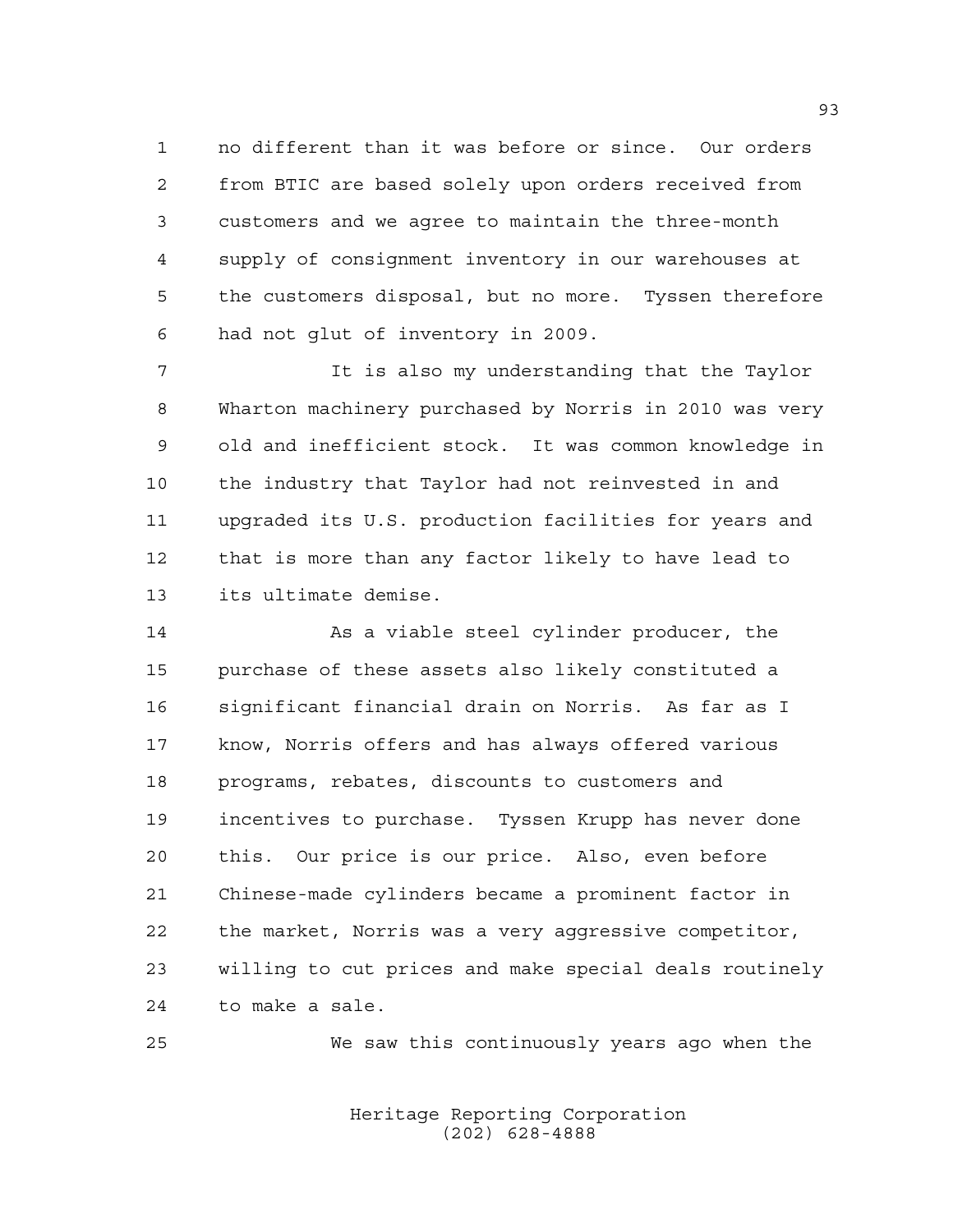principal competitors in the U.S. market were European companies. This is not a new phenomenon with Norris. Pricing for this product has always been susceptible as you might expect to the world market price of basic raw materials -- steel. As the price of steel goes, so goes the price of steel cylinders. This is clearly the most important factor affecting price and we have seen this continuously manifested in BTIC pricing. I would be pleased to answer any questions you may have. Thank you. MR. SCHUTZMAN: Ms. DeFilippo, that concludes our presentation. I'm sure there will be a few questions. MS. DeFILIPPO: Yes. Thank you very much and thank you to the industry witnesses that came today to speak with us. It's been very helpful. We will turn first to Mr. Petronzio for questions he may have. MR. PETRONZIO: Thank you for that presentation. It was very helpful. There was a lot of talk about this antiquated technology and the Taylor Wharton purchase. I wonder if you guys can elaborate a bit about maybe some of the evolution of the production of steel cylinders over the years. I mean what are actually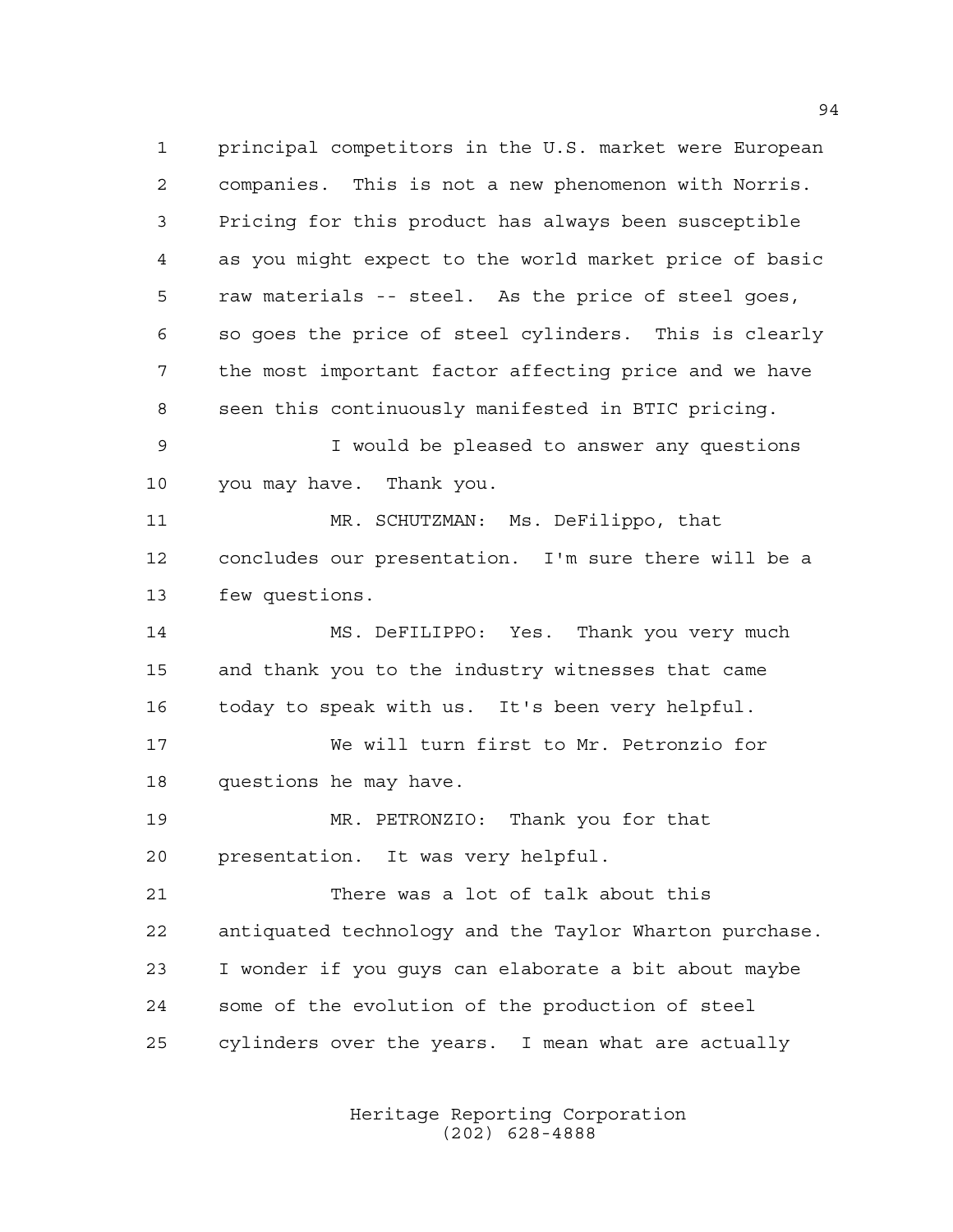talking about when you say antiquated technologies? In what ways has the process improved over the years maybe in China or just other sources?

 MR. BENNET: Since I'm not really in the manufacturing business, my knowledge on production equipment is limited from a manufacturer's standpoint. It's just that it's very common knowledge that the production equipment for billet cylinders Taylor Wharton's billet production is very old. Their billet presses is extremely old and I do know that modern presses and modern equipment are much more efficient and faster. But my area of expertise on the different types of equipment and how it's progressed over the years is fairly limited.

 MR. GURLEY: We can provide additional information in our post-conference brief. Some of the other officials from Cyl-Tec have more direct experience with this.

 MR. PETRONZIO: Mr. Rottmann, do you have any insight as far as -- is it in terms of output or is there any kind of specific quality?

 MR. ROTTMANN: I think output is one factor, but again, Cyl-Tec has the expertise in that regard as far as machinery is concerned.

MR. PETRONZIO: Okay. We talked a bit

Heritage Reporting Corporation (202) 628-4888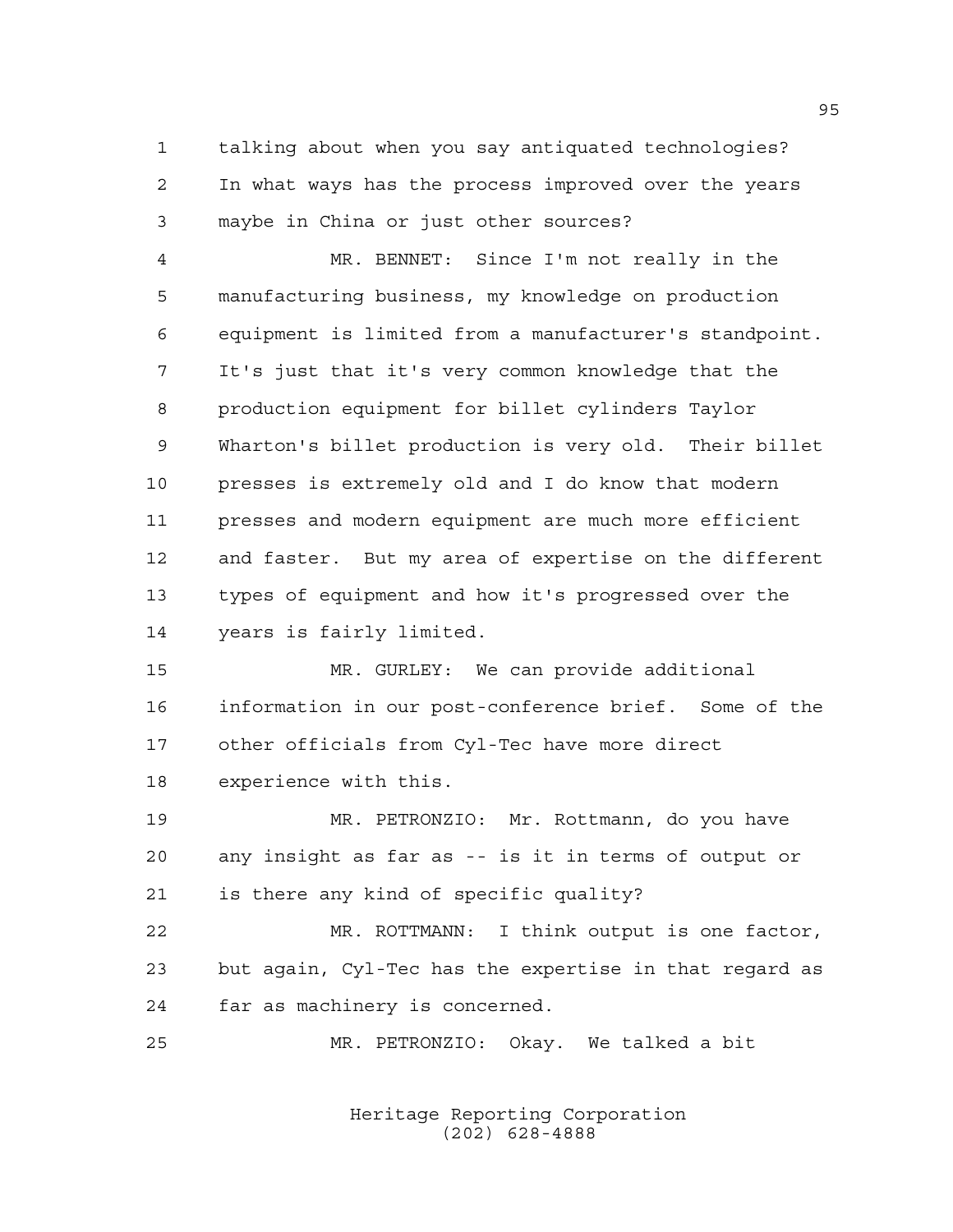earlier this morning about the different market segments for the different size cylinders and Petitioners allege that it was in the small-size segment that was the first where the Chinese imports really made an impact. Can you maybe speak a bit about that from your experience of bringing in imports from China as far as why that was the case where the small market segment was the first one where we saw the imports come in?

 MR. BENNET: I don't think we actually experienced that. When we started selling cylinders we sold the full array of products, so I'm really not sure why Norris is claiming that small cylinders came first. I can tell you that the small cylinders are considered -- the large cylinders, 200 cubic foot and up are considered asset cylinders by a lot of our customers because they're more expensive.

 They generally rent those cylinders to customers that are using the gases and the smaller cylinders are sometimes called ownership cylinders where they'll sell those products to the companies and then they'll bring those to the welding supplier or the gas supplier and they'll have them exchanged, but they actually own those cylinders.

Those smaller ownership cylinders have

Heritage Reporting Corporation (202) 628-4888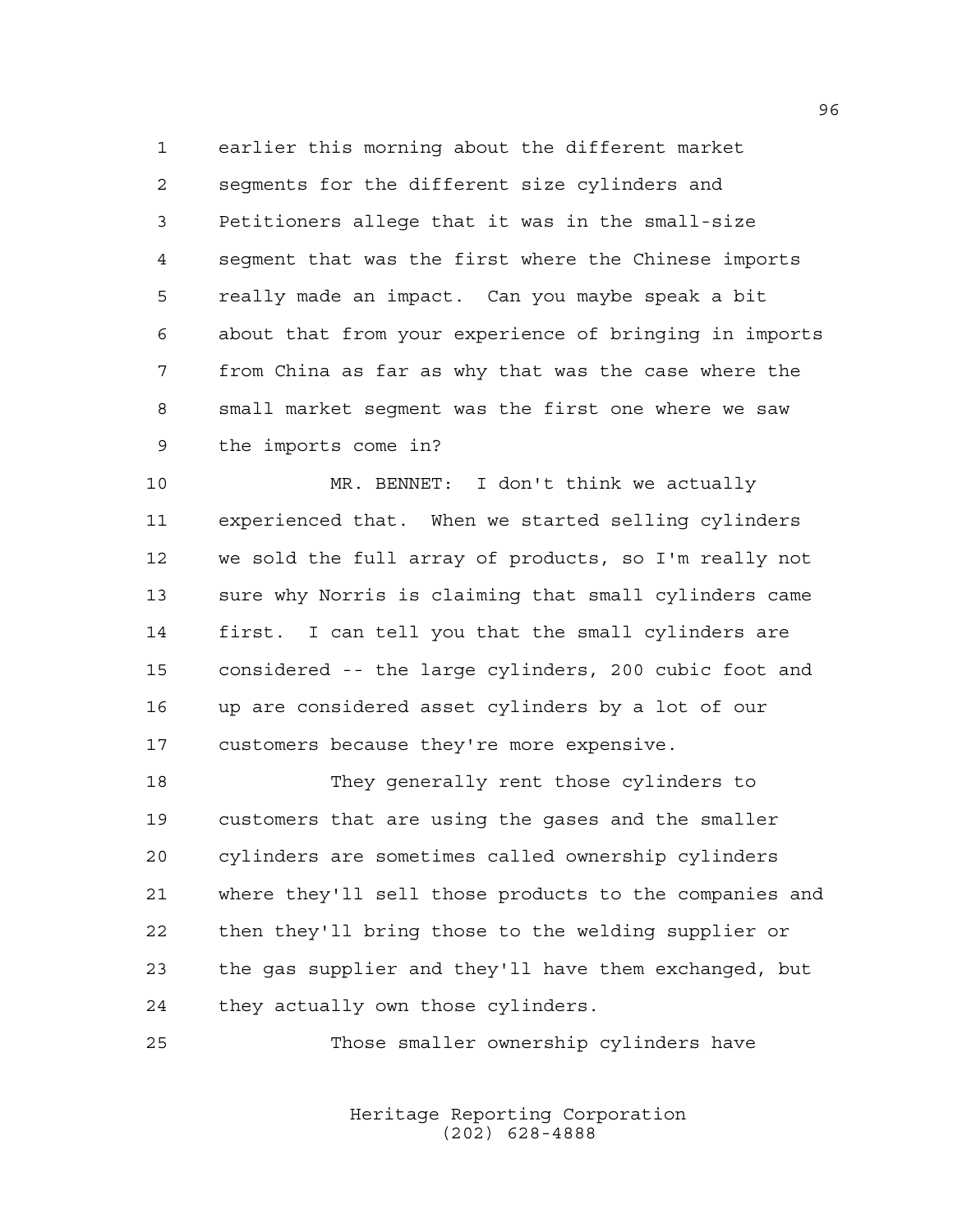vastly higher quantities sold in the United States, and historically, those smaller cylinders generally are made out of the spinning process like what was described by Norris versus the billet pierce process. MR. PETRONZIO: Would there ever be a situation where a customer would request a spun tube? Is there a quality -- I assume they have a higher quality or is there a reason why a customer would specify? MR. BENNET: No, not that I'm aware of. It's generally driven by the manufacturing and the cost of manufacturing. MR. PETRONZIO: You spoke a bit about aluminum cylinders and how they can be substitutes for the products we're looking at. Could you elaborate a bit about a bit more of the benefits of using aluminum? Can they be DOT approved? Are we talking about very equal substitutes or are there any kind of differences where aluminum can't be DOT approved? MR. BENNET: Aluminum cylinders have DOT approval just like steel cylinders do. It's a different approval process, a different approval, but they can both be used for similar processes. Aluminum cylinders of course being made out of a different alloy aluminum than steel. But through the range of

> Heritage Reporting Corporation (202) 628-4888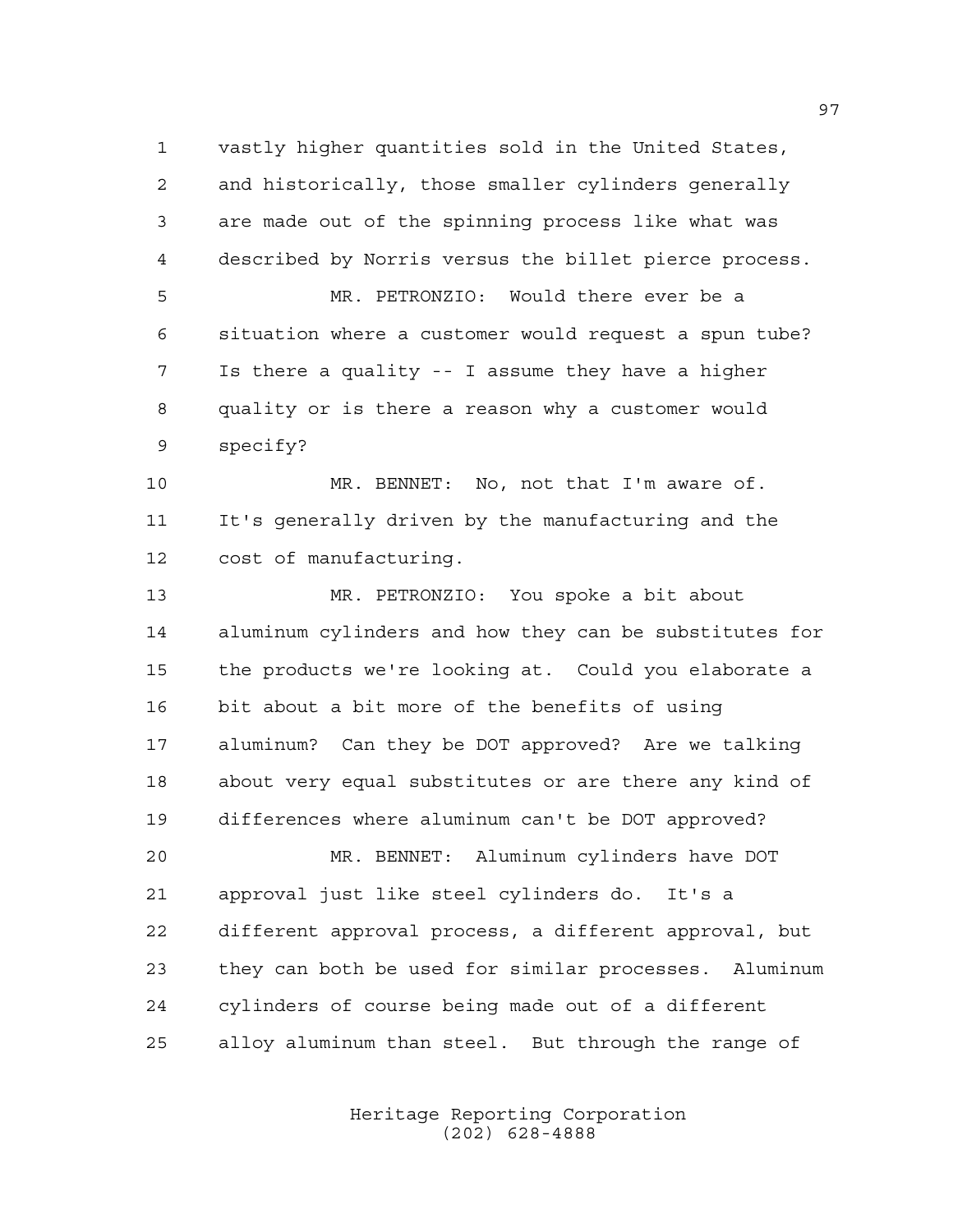spectrum that steel cylinders can be sold, there are generally compatible aluminum cylinders that go along to that range.

 They are more prevalent in the smaller cylinders and especially in the medical industry and the beverage industry where it's more important to have a lightweight product, more portable. Aluminum cylinders are more attractive. They're shiny. They're aluminum.

 Steel cylinders have to be painted and maintained, part of what we do. Steel cylinders will rust and they'll become corroded more often. Aluminum cylinders are more high tech and in many cases customers prefer aluminum cylinders. And recently with the cost of aluminum cylinders coming down in the market, it's become more attractive.

 We actually on some of the smaller sizes, medical aluminum cylinders have actually almost obsoleted some of the steel cylinder models. We've got some of those dinosaurs on our inventory right now of steel cylinders.

 MR. PETRONZIO: When did we start seeing aluminum come into the market? Was it a cost? Was a functional price? Why did people start looking to aluminum for that reason?

> Heritage Reporting Corporation (202) 628-4888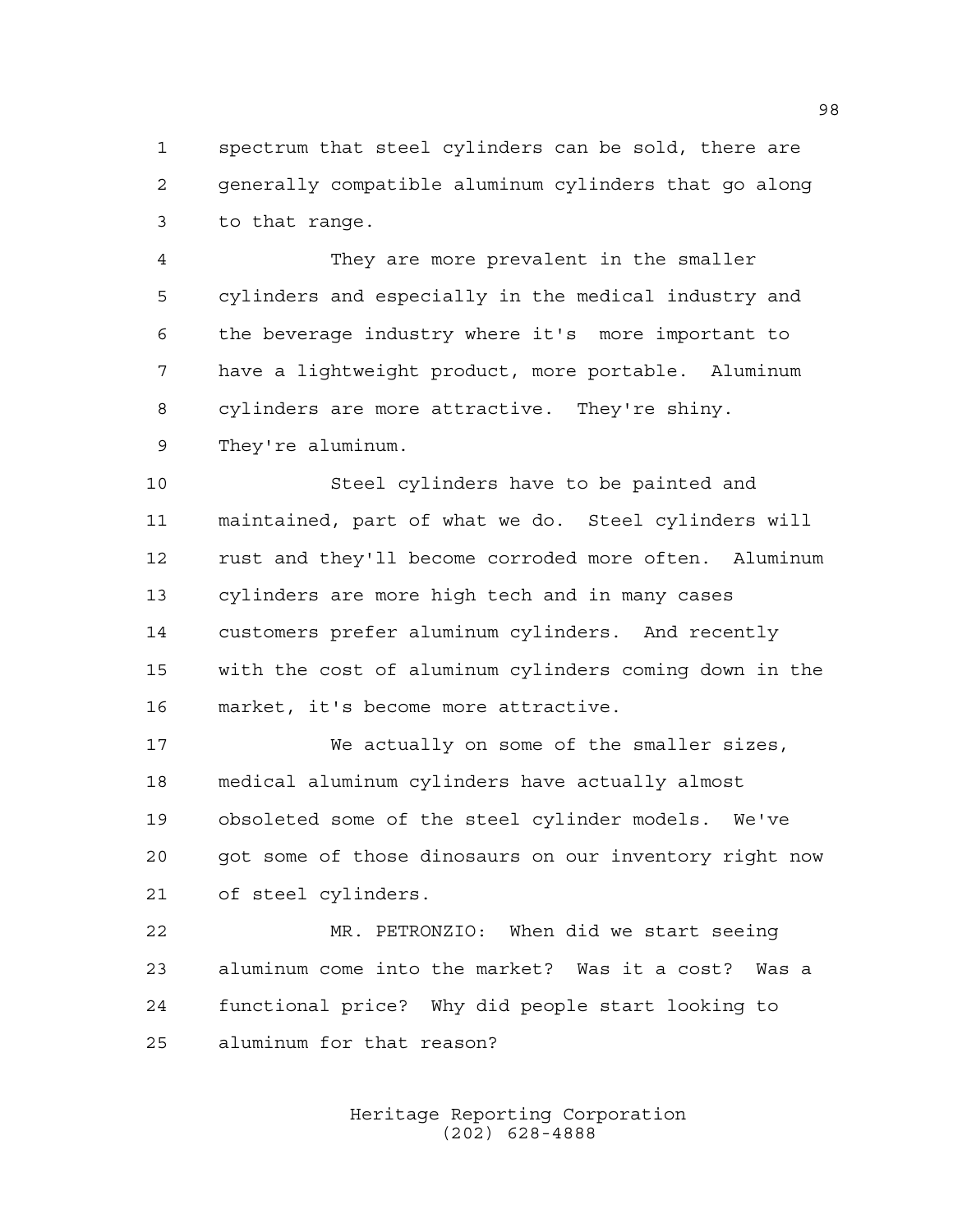MR. BENNET: I mean aluminum cylinders have been in the market for quite a while, but recent competition between U.S. manufacturers and new manufacturers have come into the market, causing more competition and kind of driving the price of aluminum cylinders down in some cases to where they're very close to their steel brothers and sisters. And therefore, the customers are choosing the aluminum cylinders over the steel cylinders, not for all cylinders, but it's moving I n that direction. MR. PETRONZIO: In terms of the cylinders that are painted, is it just based on a customer's preference that you would bring in a product that it's either painted or not, or do you paint them at all? Do any of the importers have facilities or capabilities to paint the cylinders? MR. BENNET: We do mostly because our original business was the retesting and decertification and maintenance of the cylinders. We have always had the ability to paint and install valves and do the finishing work for the new cylinders. The colors of the cylinders are usually determined by the end user, but sometimes, for example, for medical cylinders it's determined by the FDA. For example, a medical oxygen cylinder is

> Heritage Reporting Corporation (202) 628-4888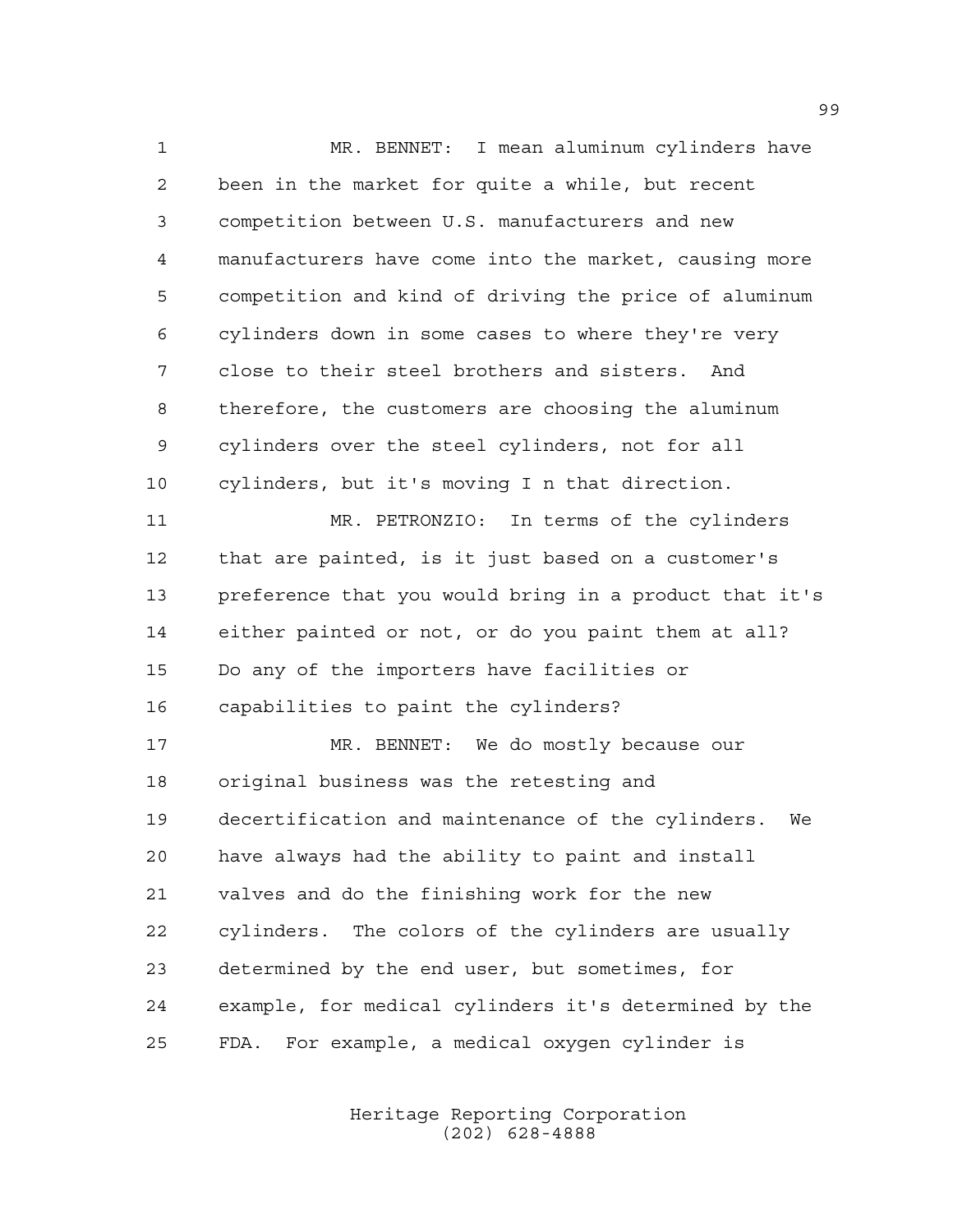generally green, but in other gases it varies.

 MR. PETRONZIO: I think I remember hearing something during the course of the investigation about these cylinders are primed. Are they primed first and then painted or will they come in primed? Could someone elaborate on that? Is it done at the same time? 8 MR. BENNET: It depends. MR. ZHENG: It depends on the customers. When the customers they ask we need the cylinder green. We just paint it in the factory. You know, some of them they just ask priming only and then ship those cylinders to the United States our customers -- for the customers as they request it. MR. BENNET: Our company because we have the facilities, the paint booths, the shot blasting equipment are very good at customizing the cylinders 18 for the customer, for the end user, depending on what color they want. So some cylinders we buy we bring in are just primer coated and some of them are painted. Some of them that almost always have the same color we will bring in already painted, but the vast majority of them we've bringing with a primer coat that we can paint and customize.

MR. ROTTMANN: Ninety percent of the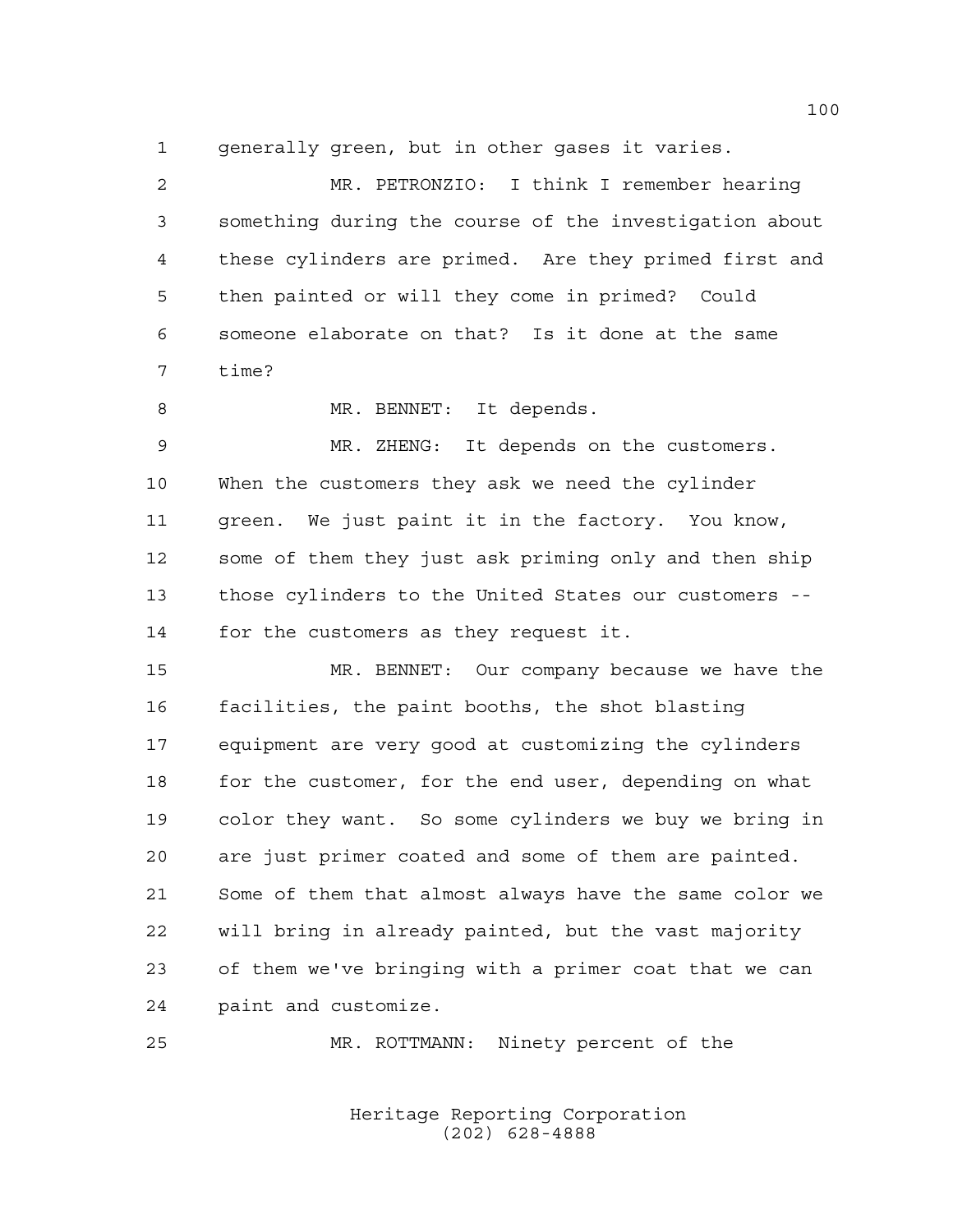cylinders that we bring in for the fire suppression industry are brought primer coated because our customers determine what colors and what type of paint they would like to have on the outside surface. So most of the time, 90 percent of the time everything is in a primer coated condition to protect against rust during ocean voyage. MR. PETRONZIO: And are the aluminum cylinders typically painted? MR. BENNET: No. No, they're pretty as they are. MR. PETRONZIO: Those are all the questions I have. Thank you very much. It was very informative. MS. DeFILIPPO: Thank you Mr. Petronzio. We'll now turn to Mr. Haldenstein. 17 MR. HALDENSTEIN: Thank you. On the aluminum cylinders how does the pricing compare with the steel cylinders? MR. BENNET: Historically, in the past aluminum cylinders have been more expensive than steel cylinders. But recently, as I mentioned before with increased competition aluminum cylinder pricing has come down to where in some models, especially the small cylinders the pricing has been so close that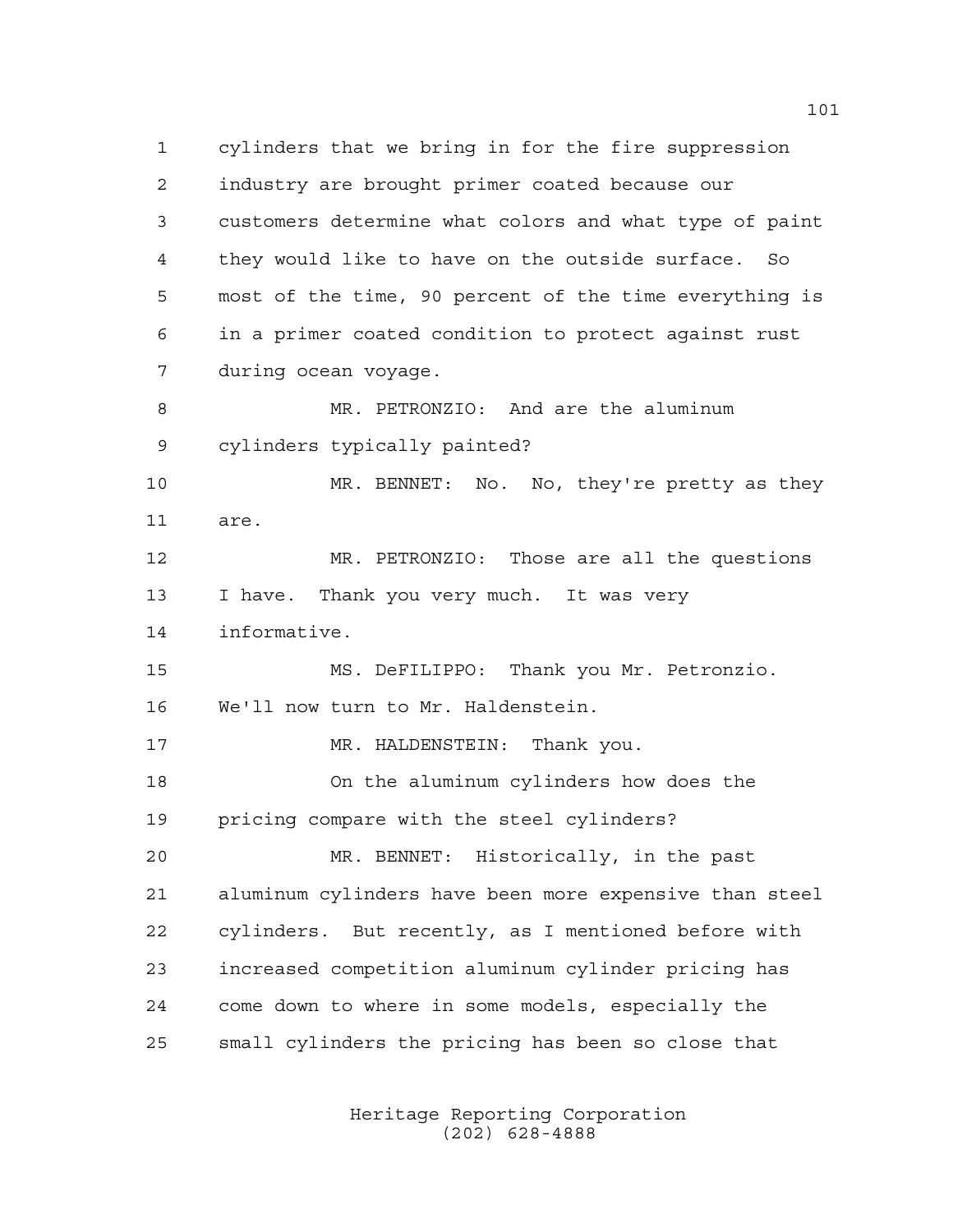it's almost a slam dunk decision for the customer to choose the aluminum cylinder over the steel cylinder. MR. HALDENSTEIN: I see. Are you arguing that aluminum cylinders should be within the light product that the Commission is defining or is it just a condition of competition the Commission should take account of? MR. GURLEY: We'll be arguing both in the alternative, but it may be difficult for the Commission to obtain all the information you need with respect to aluminum right now, but I think you should. MR. HALDENSTEIN: Mr. Schutzman? MR. SCHUTZMAN: Yes, the same answer, Mr. Haldenstein. I should also add that I learned from Mr. Rottmann actually that in the fire suppression business there is also the possibility of aluminum cylinders being used by firefighters who wear them on their backs fighting fires and obviously there's a benefit to the use of aluminum because it's much lighter. So yes, we will expand upon this in our post-conference briefing and provide that information to you. MR. HALDENSTEIN: Could you please be sure

 to go through the Commission's six factors when you're arguing for aluminum cylinders.

> Heritage Reporting Corporation (202) 628-4888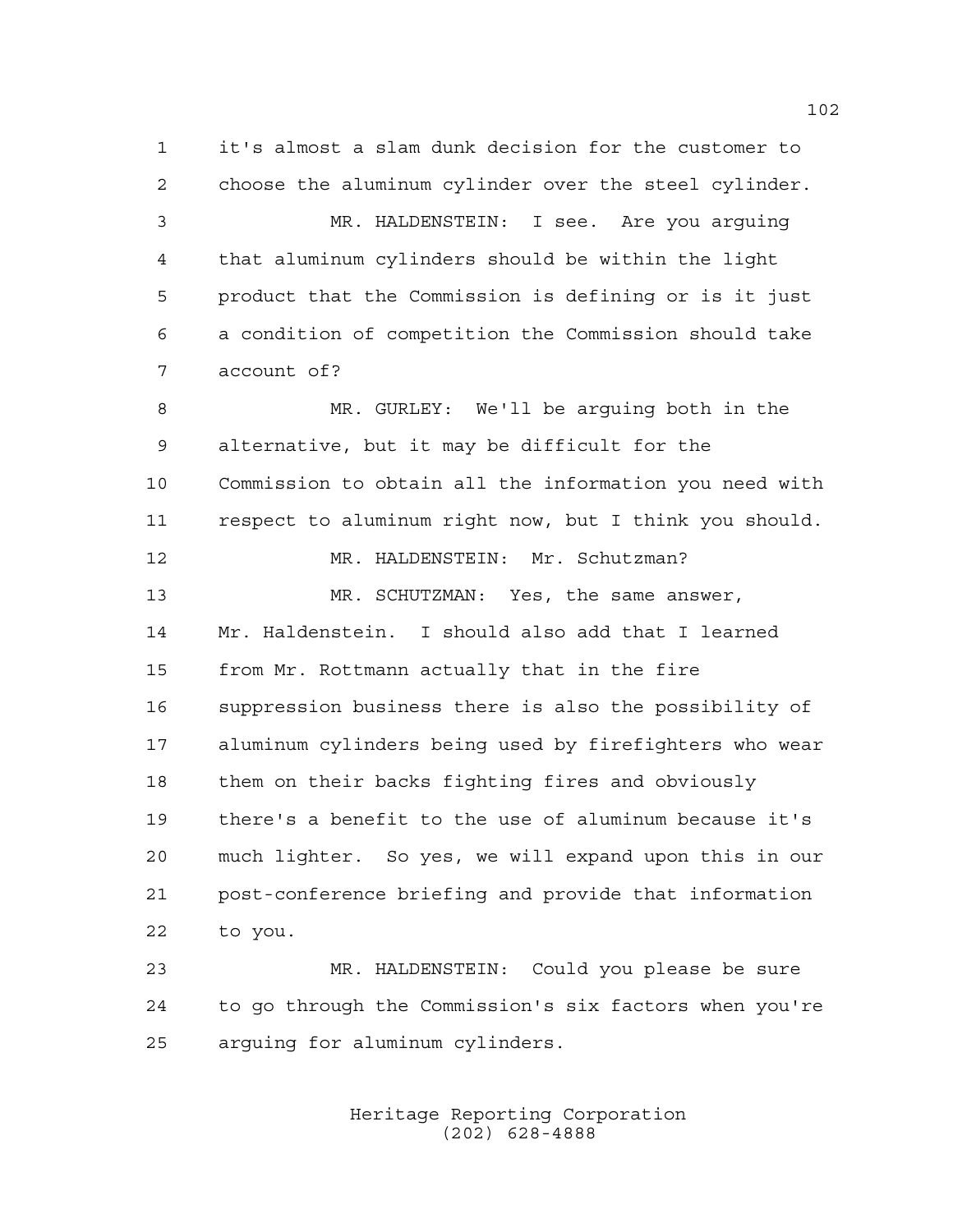On the ISO cylinders, I believe I heard testimony that it's really the 9809-1 cylinder that's comparable to the DOT cylinders, is that what your arguing should be within the Commission's light product or is it both sets of ISO cylinders? MR. SCHUTZMAN: We will argue that. Yes. MR. HALDENSTEIN: It's both, 9802? MR. SCHUTZMAN: 9801. MR. HALDENSTEIN: And on the 150-cubic foot and under, are you also arguing that there should be a dividing line between them? MR. SCHUTZMAN: We will argue that as well. Yes. MR. HALDENSTEIN: Okay. So how do you see the Commission's light product being defined? There's a split between the 150 and up and down and the aluminum and the ISO as well? MR. SCHUTZMAN: Yes. MR. HALDENSTEIN: Thank you. How would you characterize demand in 2011? Was it back to where it was in 2008 or better or a little less? MR. BENNETT: From my side I think that that's kind of proprietary information and I'd rather not discuss that in a public conference like this, but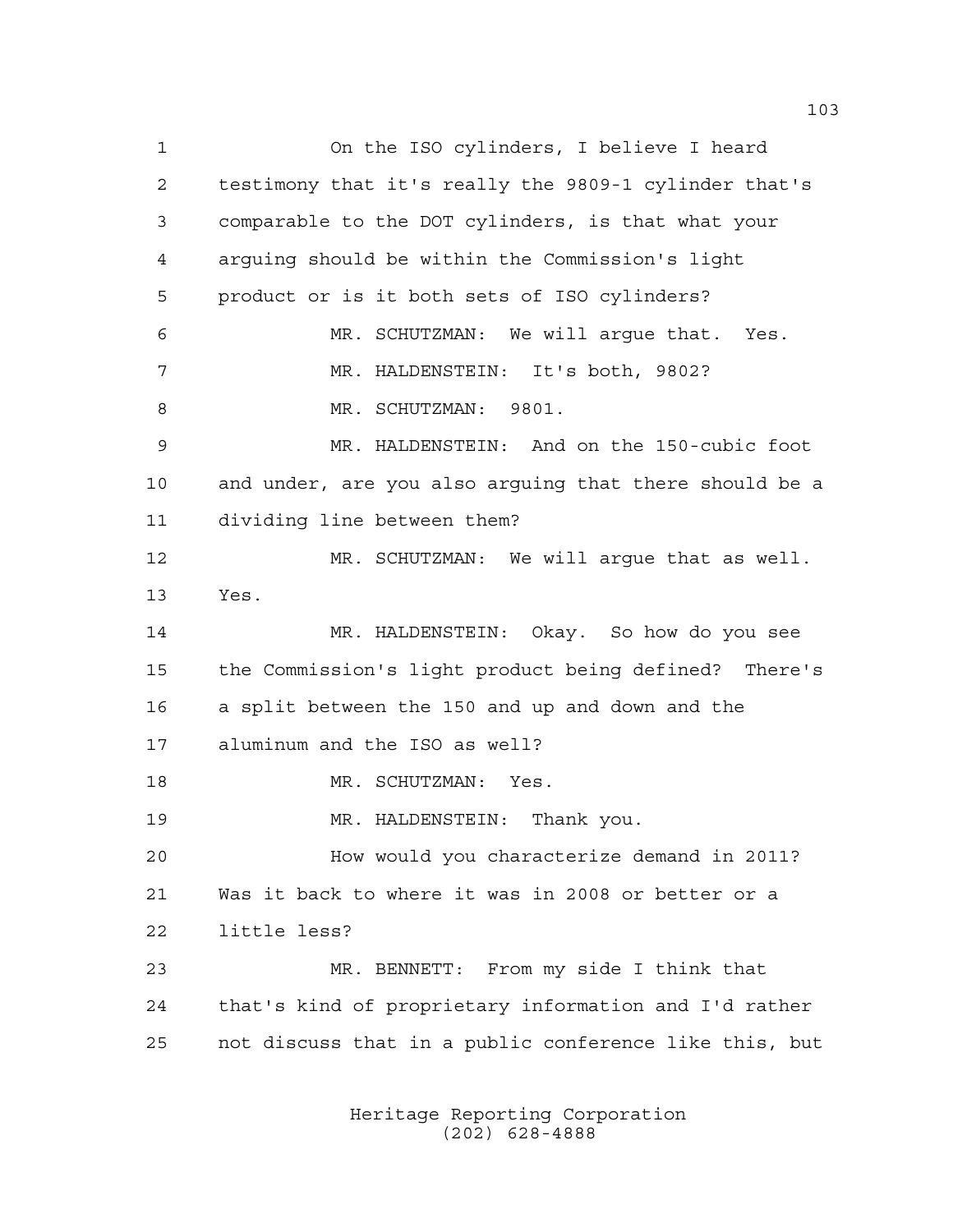possibly later in the briefs.

 MR. GURLEY: We can do that. MR. ZHENG: Yes, we have seen the demand increasing of those. MR. HALDENSTEIN: Thank you. If you could address that in your briefs that would be helpful. Does anyone know how many of the Chinese companies are certified to make DOT cylinders? MR. ZHENG: As far as I know there are three manufacturers in China who got DOT certified cylinders. One is BTIC and the other one is Jeng Dun in -- province. The third one is in Jeng Hi. MR. HALDENSTEIN: Thank you. But it's my understanding that it's mainly BITC that's currently exporting or are the others exporting just in smaller amounts or do we know? MR. ZHENG: I don't have the detailed information, but as far as I know not only the Chinese exporting to the United States as well as the other countries they mentioned. The other two manufacturers have small amount. I don't know the details. MR. HALDENSTEIN: Thank you. Do any of the importers here sell the ISO cylinders in the U.S.? MR. BENNET: We do, small amounts. A number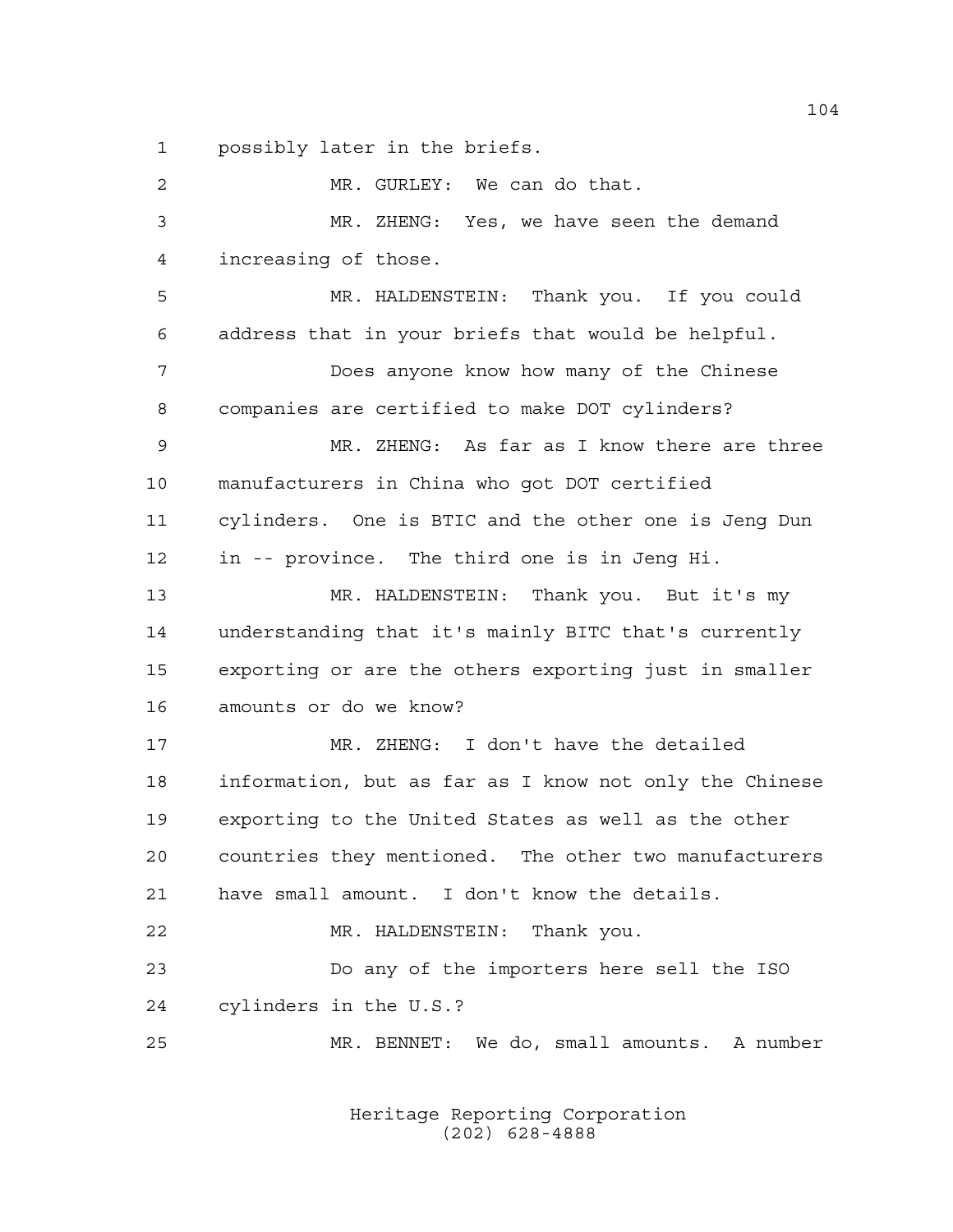of our companies are multinational companies and they're encouraging us to put inventories in of ISO cylinders that we can sell to both their locations offshore and also to their domestic facilities. It's a smaller percentage, but it's growing and we know that they have an initiative to move in the direction of ISO cylinders.

8 MR. HALDENSTEIN: I think I heard from Norris that they weren't really used in the U.S. or you would disagree with that or am I -- small amounts maybe?

 MR. BENNET: From what I heard, they mentioned small amounts. Yes. But that is growing. Our multinational customers especially are telling us and putting pressure on us to keep those in stock and that their requirements are going to be growing in the U.S., especially the multinationals.

18 MR. HALDENSTEIN: Thank you. 19 The Are the cylinders ever marked with the DOT and the ISO stamp or is that not done for some reason? MR. BENNET: It's not done currently. I'm not sure why. MR. HALDENSTEIN: Okay. Thank you. I have no further questions. MS. DeFILIPPO: Thank you Mr. Haldenstein.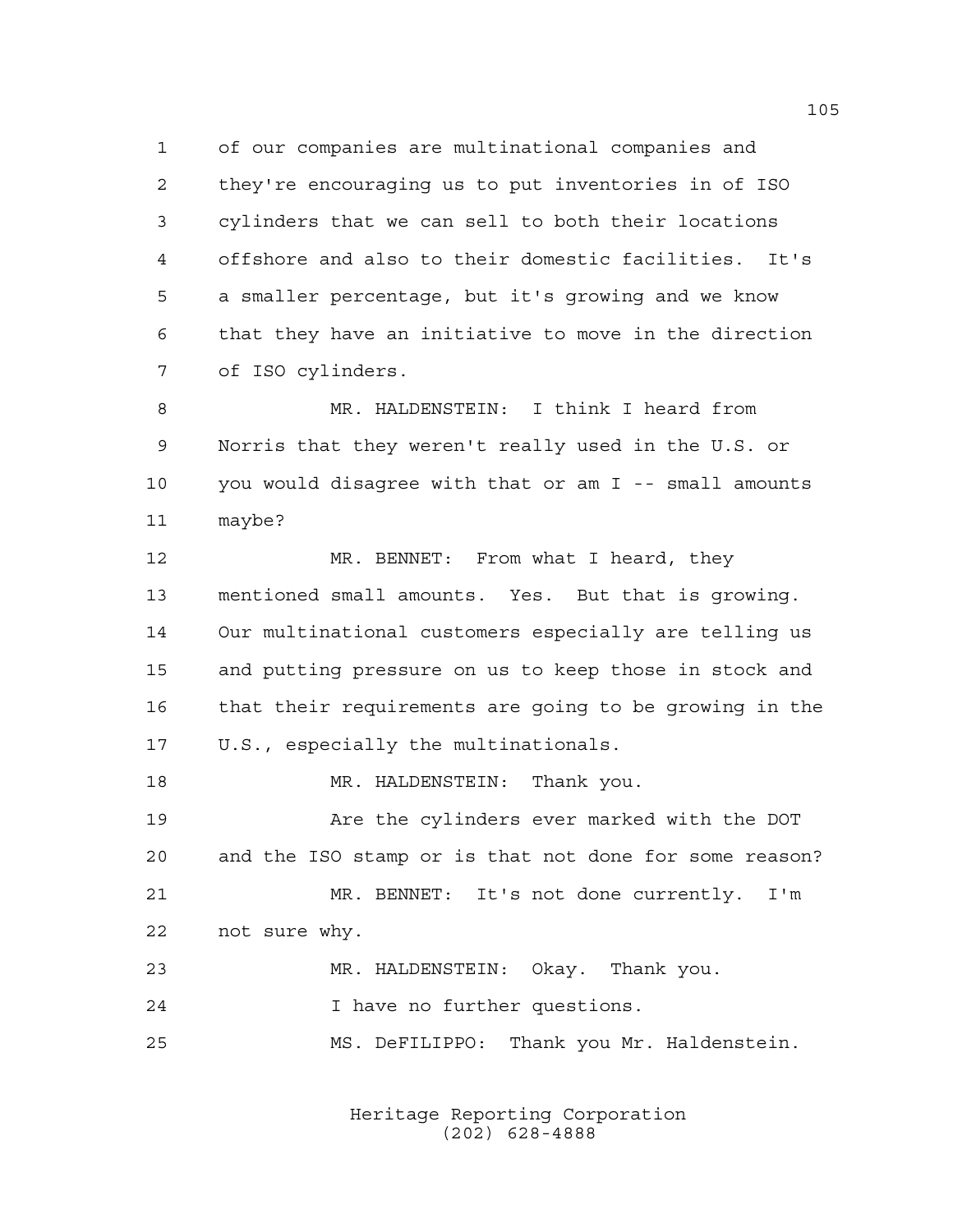Mr. Workman?

| $\overline{a}$ | MR. WORKMAN: Mr. Bennet, these aluminum                |
|----------------|--------------------------------------------------------|
| 3              | cylinders I understand that they compete in the small  |
| 4              | cylinder segment of the market, but are they also      |
| 5              | competitive for larger cylinders or are they pretty    |
| 6              | much limited to just the small cylinder group?         |
| 7              | MR. BENNET: That's a good question. The                |
| 8              | spectrum of models of aluminum cylinders does pretty   |
| $\mathsf 9$    | much match the spectrum of steel cylinders. It's just  |
| 10             | right now in the small cylinders because they are more |
| 11             | transportable. You're probably familiar with seeing    |
| 12             | medical oxygen cylinders that are in carts that nurses |
| 13             | are toting around and stuff like that. There's just    |
| 14             | more of a reason to have a lighter weight cylinder in  |
| 15             | some of those applications. And again, the pricing on  |
| 16             | those aluminum cylinders has come down low enough      |
| 17             | where it's a much easier decision to buy an aluminum   |
| 18             | cylinder over a steel cylinder.                        |
| 19             | MR. WORKMAN: But they still are more                   |
| 20             | expensive than the steel cylinder, I assume, isn't     |
| 21             | that true?                                             |
| 22             | MR. BENNET: In general, yes. But again,                |
| 23             | the pricing on the aluminum cylinders, especially the  |
| 24             | small ones has come down low enough that it's          |

relatively close. Like I said, causing a few of the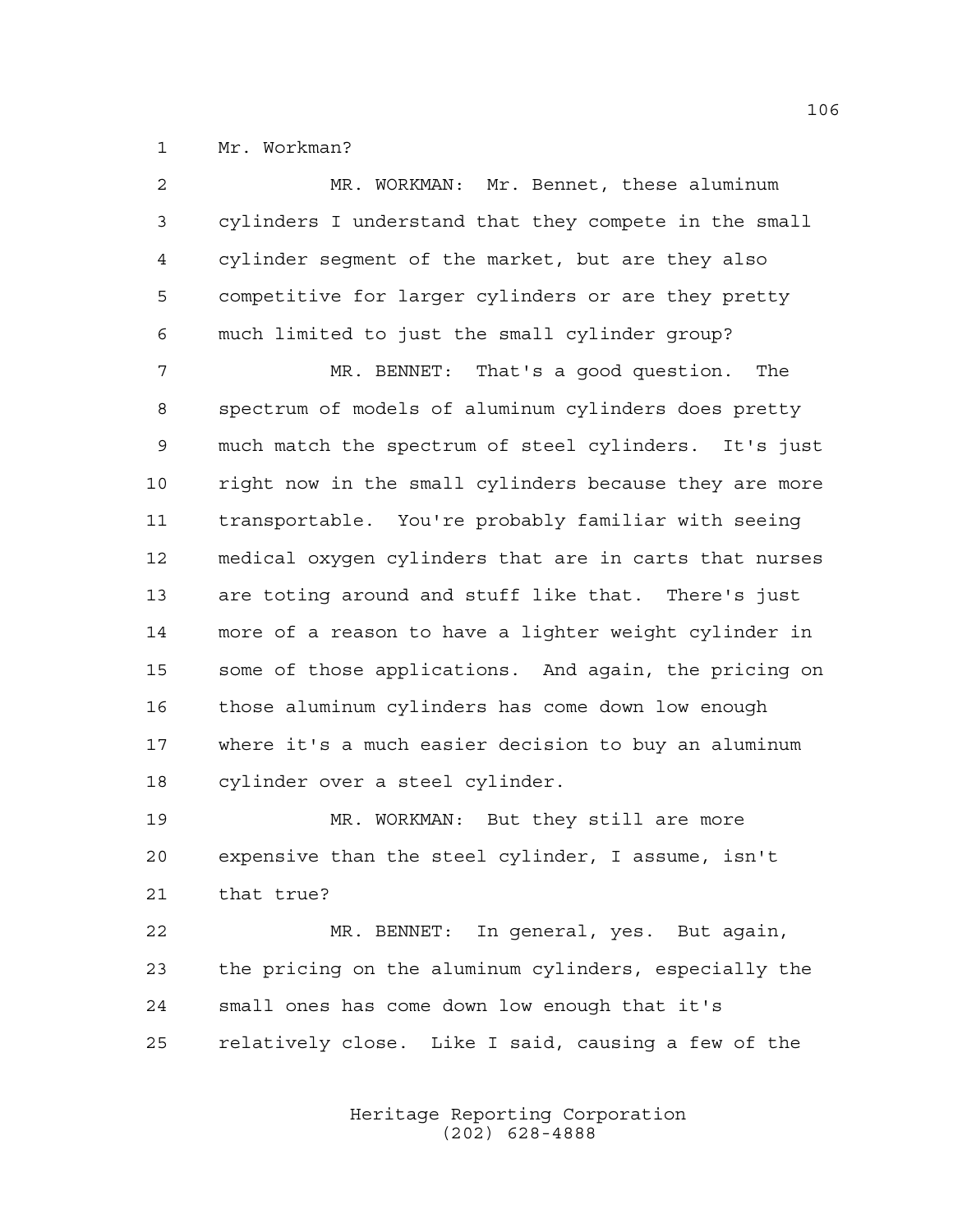medical-sized, small cylinders to basically become obsolete. They're barely made in steel anymore. And also in some of the beverage applications, for example, beverage applications means carbon dioxide CO2 that's used for pumping soft drinks and stuff like at McDonald's and things like that. 7 MR. WORKMAN: So even though they're slightly more expensive, the advantages outweigh the higher cost? MR. BENNET: Yes, you could say that. MR. WORKMAN: Fine. I don't have any other questions. MR. BENNET: Okay. Thanks. MS. DeFILIPPO: Thank you, Mr. Workman. We'll now turn to Mr. Tsuji. Any questions for this panel? MR. TSUJI: Yes, a follow up on Mr. Workman's question. And that is are the aluminum cylinders produced to comparable sizes to the largest sizes produced by Norris shown in the second page of their handout, which is the high capacity 6,000, for example or is there a upper limit to the sizes of aluminum cylinders that are currently available? MR. BENNET: Yes, I don't know if there's an upper limit to the manufacturing ability, but I

> Heritage Reporting Corporation (202) 628-4888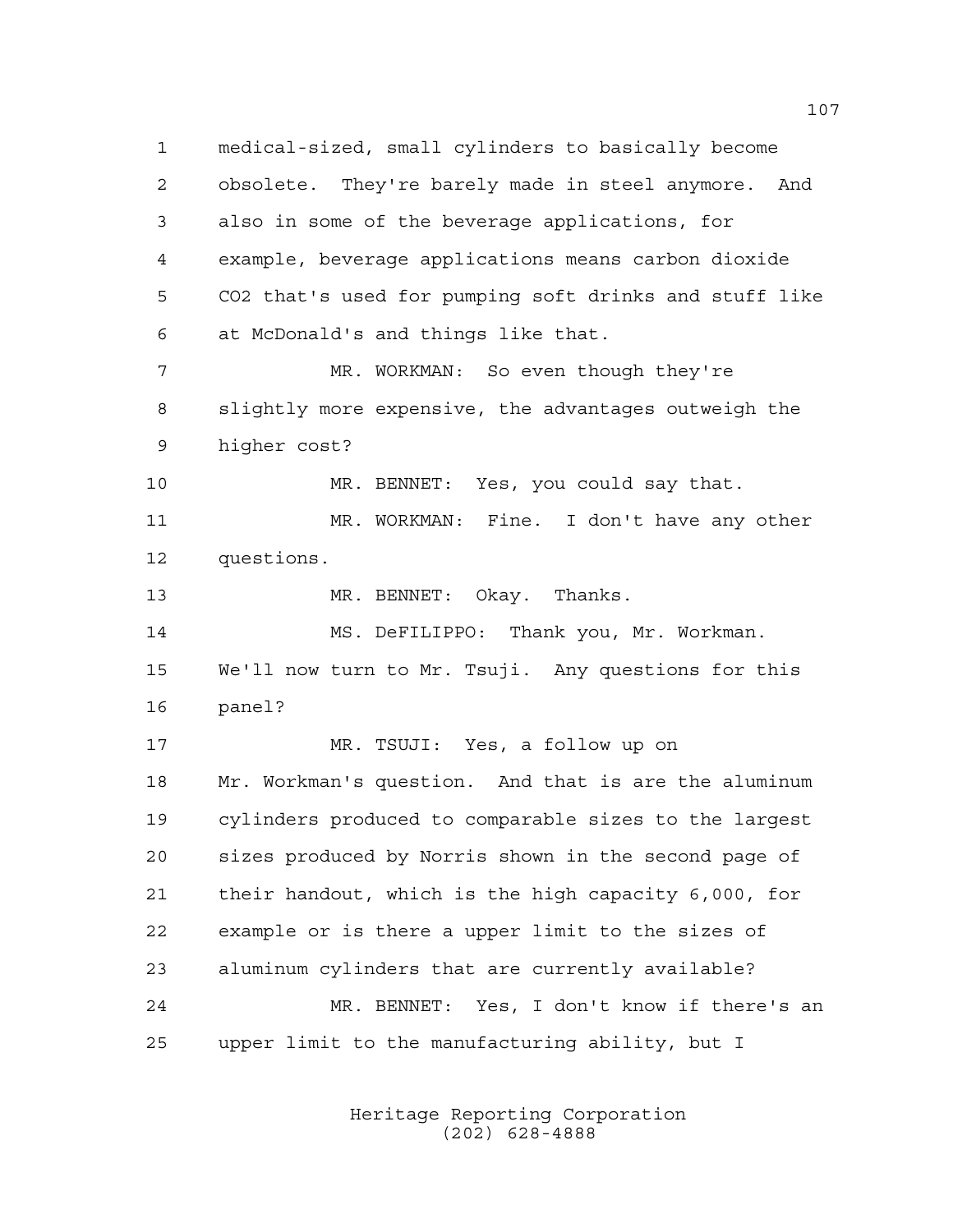believe that aluminum cylinders can go up to about to the 250-cubic foot range that's commercially available right now. But it would span the entire spectrum all the way down to even smaller cylinders than that smallest one there, that 20-cubic foot cylinder. MR. TSUJI: Okay. Thank you very much. MS. DeFILIPPO: Thank you, Mr. Tsuji. Mr. Yost, questions? MR. YOST: Yes, besides thanking you for your presence and your valuable testimony this afternoon, I do have two follow-up questions. Mr. Bennet, I'm sorry to belabor the point. You had mentioned aluminum cylinders a predominately in the small, do you mean the 20- and 40-size? Again, I'm looking at Norris's page 2. MR. BENNET: That and other sizes that aren't indicated on here. And we can be more specific in our briefs. MR. YOST: Okay. MR. BENNET: But the 20, 40, and 55 also double as beverage CO2 cylinders. The 20 is a 5-pound CO2, the 40 is a 10-pound, and I believe the 55 is a 15. But there are also medical sizes on here that aren't represented by the Norris spec. MR. YOST: And they are what, smaller than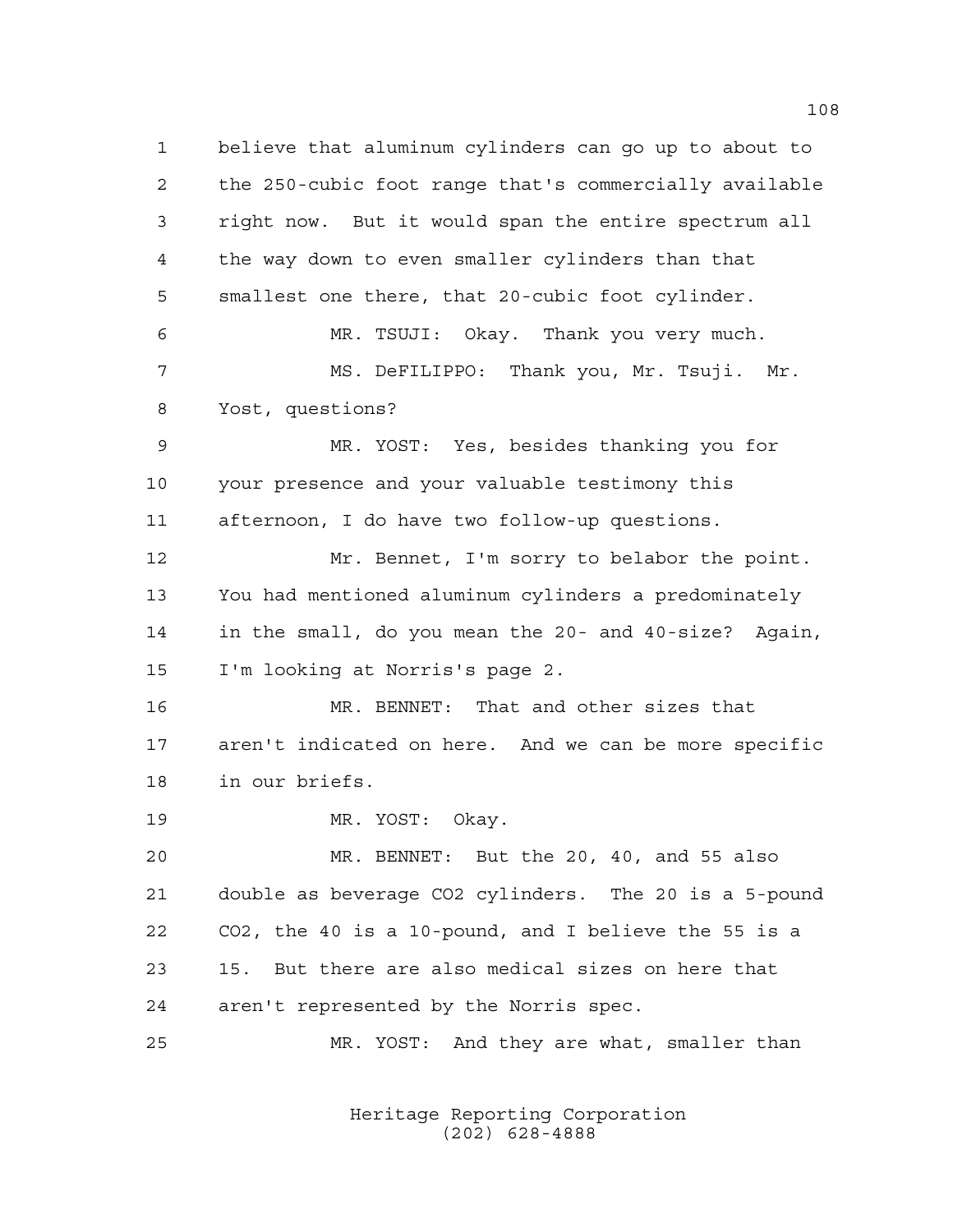the 55-cubic foot?

 MR. BENNET: Yes, there are some smaller than that.

 MR. YOST: So predominately, the overlap, if any, is in that lower than 55-cubic foot?

 MR. BENNET: There is also overlap in the larger cylinders. It's just the popularity of aluminum cylinders has started with the smaller cylinders and it's kind of working its way up in the spectrum.

 MR. YOST: Are these at the same pressures as steel?

MR. BENNET: Yes, comparable pressures.

 MR. YOST: Norris had testified that the small ones start at 1800 psi and go up to -- I forget what they said, but it was upwards of 2,500 psi. And aluminum will do the same?

 MR. BENNET: Again, Cyl-Tec we are a distributor of aluminum cylinders. We primarily distribute the smaller sizes, so I'm a little bit unfamiliar with the larger sizes that are offered by some of the manufacturers. But I can say that the 1800 psi on the lower end is accurate with aluminum cylinders or steel cylinders and will increase as the cylinders get larger. But we can give you more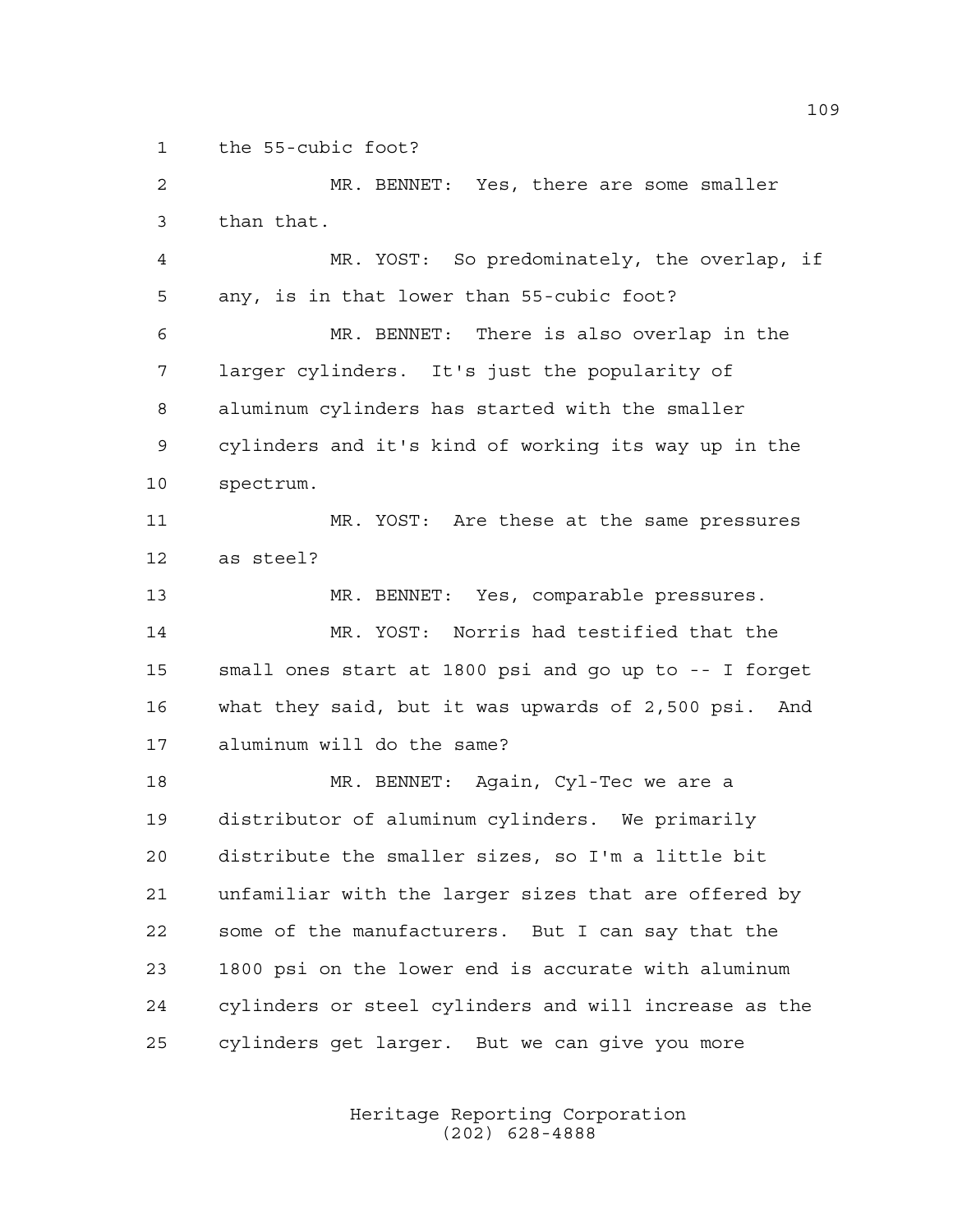accurate information in our briefs.

 MR. YOST: Okay, I look forward to seeing that.

 Mr. Gurley also promised that we would have more information on the statement that TWI's assets were outdated and outmoded and it was an inefficient producers, so I look forward to seeing that. Okay. Thank you.

 MS. DeFILIPPO: Thank you, Mr. Yost. Mr. McClure?

 MR. MCCLURE: Jim McClure, Office of Investigations.

 Mr. Bennet, the aluminum product that you sell is that all imported from China? If that's giving away any BPI, you can answer it in your brief. MR. BENNET: No, it's currently all manufactured in the United States. MR. MCCLURE: It's all manufactured -- is there any aluminum coming in from China?

 MR. BENNET: I'm not aware of any coming in from China right now.

 MR. MCCLURE: Coming in from any other sources?

 MR. BENNET: I hear that there is some, but I mean primarily the sourcing of aluminum cylinders in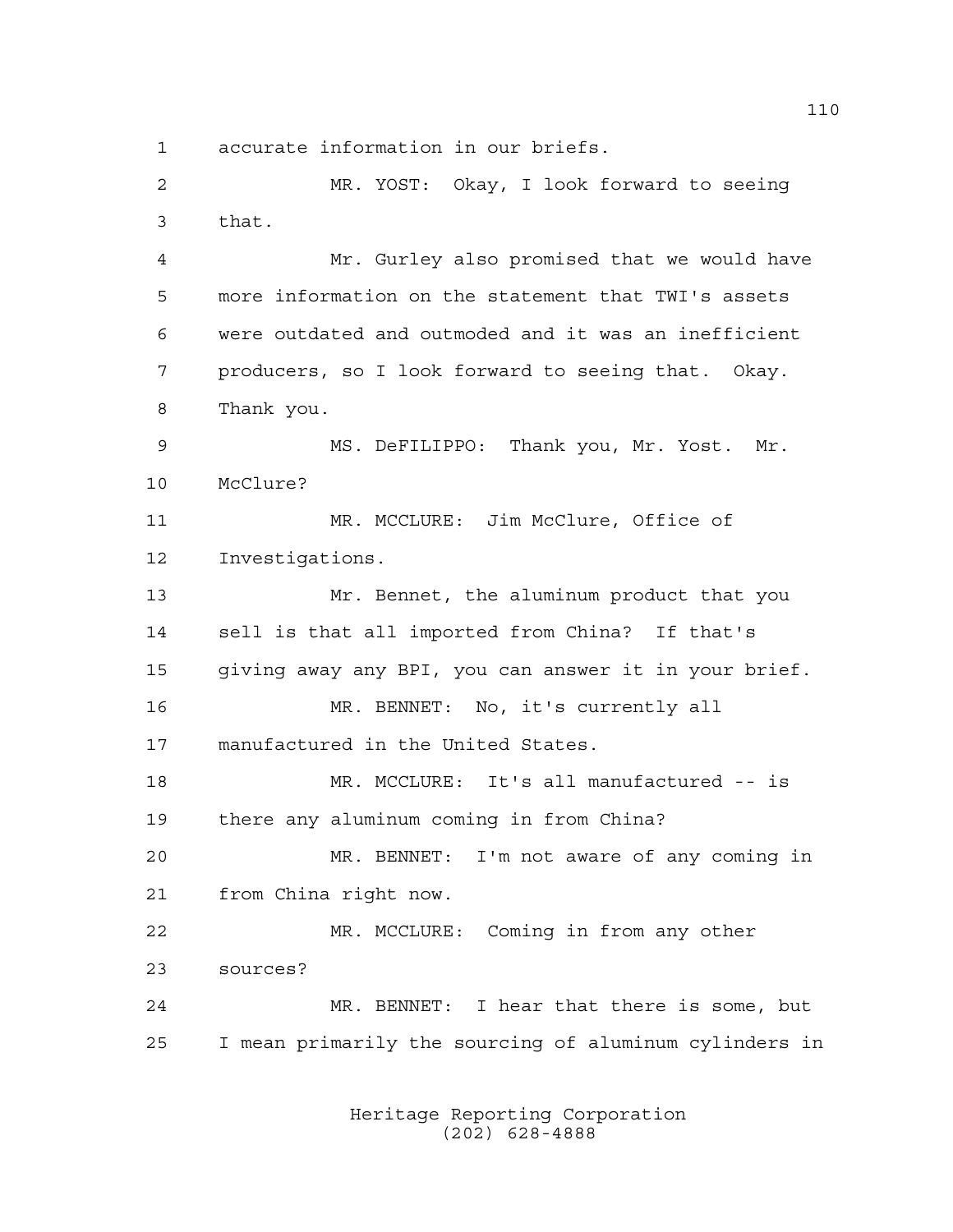the United States is from U.S. manufacturers.

 MR. MCCLURE: And the aluminum manufacturers are discreet from the major aluminum producers like an Alcoa and a Kaiser or is it downstream? MR. BENNET: Downstream, separate companies. MR. MCCLURE: Okay, do you, on the subject product, and I mean by definition not just Chinese, do you import the steel cylinders from sources other than China? MR. BENNET: We have imported from Korea and China. MR. MCCLURE: I know you mentioned the fact that Italy produced 100 million units or whatever. You mentioned something about Italy, were you implying that there are imports from Italy? Are you aware? MR. BENNET: Yes. Yes. We don't but our competition, other resellers do import from Italy quite a bit. MR. MCCLURE: Everybody's asked the questions about the aging assets purchased by Norris. I've got one last question, and this is just idle curiosity and this is generally when I get in trouble. But Tyssen why a warehouse in Wisconsin? (Laughter.) MR. ROTTMANN: Because one of our major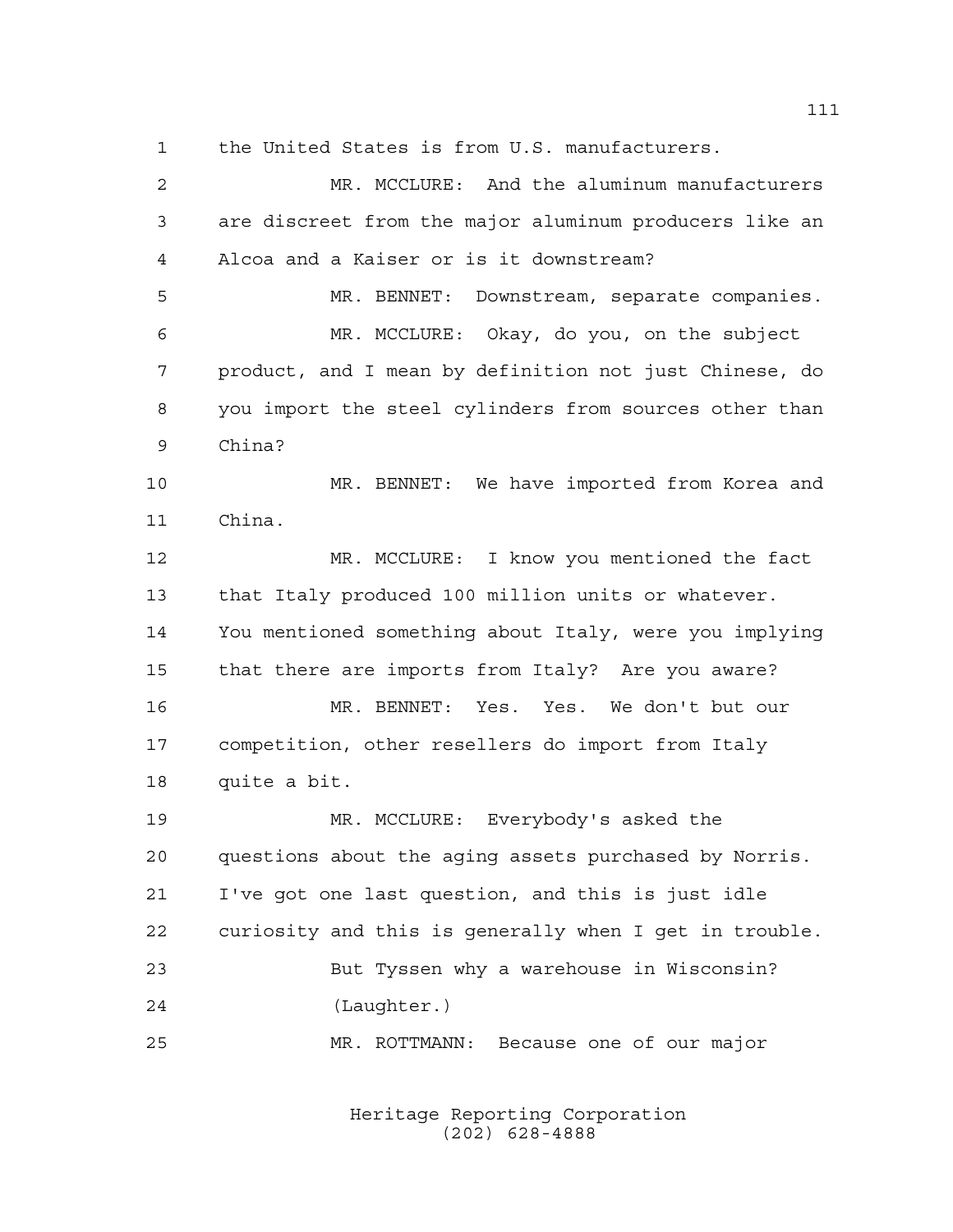customers is located in Wisconsin and one of the services that we offer is just-in-time delivery, that is to say -- MR. MCCLURE: So that's coming down the St. Lawrence seaway? MR. ROTTMANN: No, that's coming in through Los Angeles and going via mini-bridge. 8 MR. MCCLURE: Truck? MR. ROTTMANN: Rail and truck. Rail to Chicago. Truck to Wisconsin. MR. MCCLURE: Interesting. Thank you for your responses, for being here, and your expertise. MS. DeFILIPPO: Thank you, Mr. McClure. It can be dangerous when you get curious, but that wasn't too bad. So thank you. I've crossed off most of my questions that I had going through, but I think I have a couple of just cleanup ones. And if they are similar to questions that someone else asked that you're going to put in your brief, just note that. I think Mr. Haldenstein asked about discussing like product factors with regard to the argument of steel cylinders versus aluminum cylinders and we've talked a little bit about where they overlap and what sort of segments that we're seeing that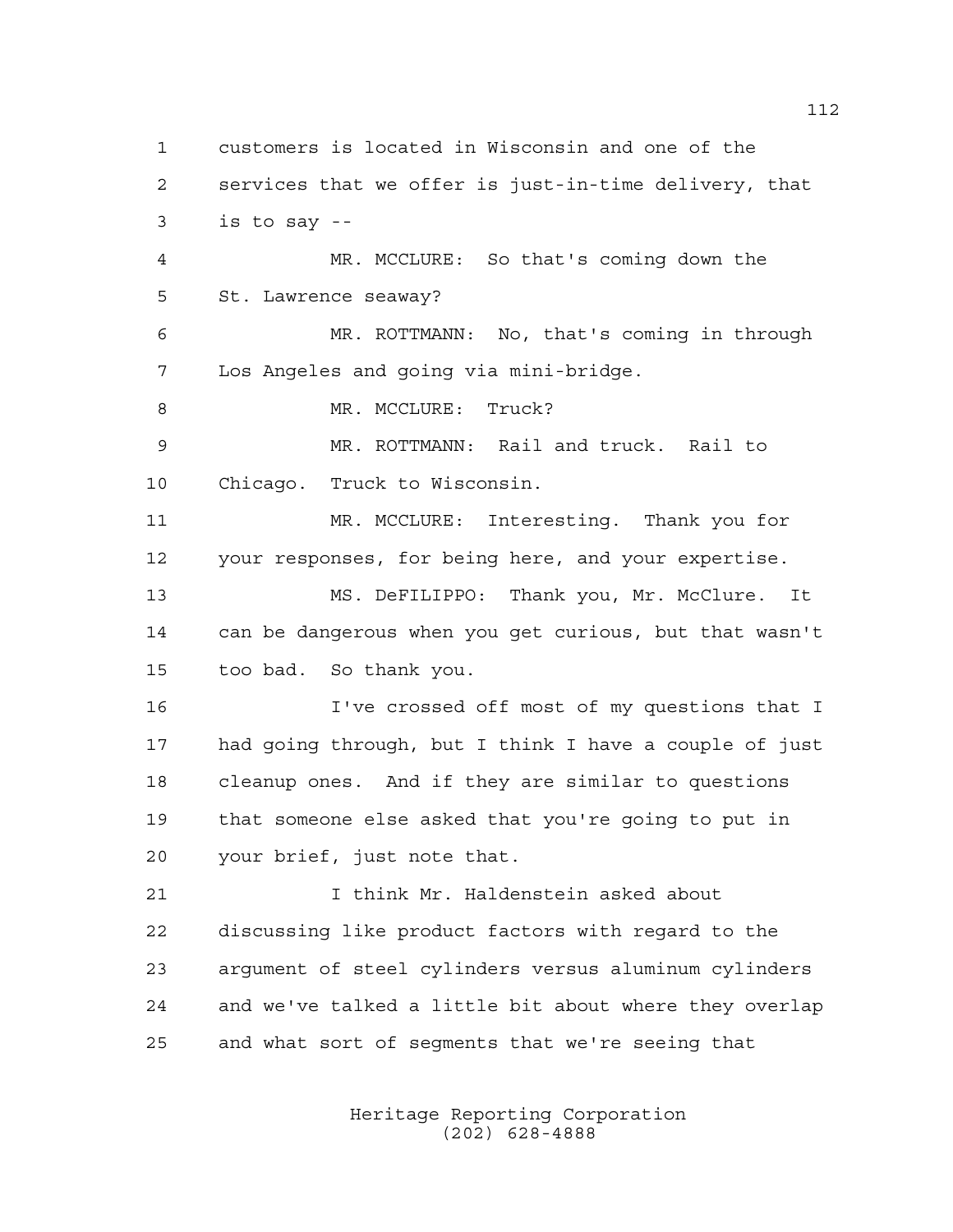overlap in -- beverage, medical, et cetera. If you have any ideas or estimates of what percent of the market in terms of consumption of sort steel and aluminum how big is that? How big are those segments of the market where we are seeing that competition. That would be helpful.

 Also, with regard to the ISO versus the DOT, we talked about the overlap in terms of the specifications being fairly similar between 9809-1 and the DOT ones. If you had a specific size of cylinder that was the same and one was ISO and one was DOT, what's the approximate price differential? What we heard this morning was that it was a more extensive testing procedure or higher standards that the ISO had to -- or that a product had to meet in order to be certified as that. That to me would indicate perhaps an ISO would carry a higher price. I think we might have even heard that.

 If you have any information -- I'm just trying to get a sense of the relative prices on the ISO and DOT because you talked about similar specs. MR. GURLEY: We can provide that information. MS. DeFILIPPO: That would be helpful. Mr. Bennet?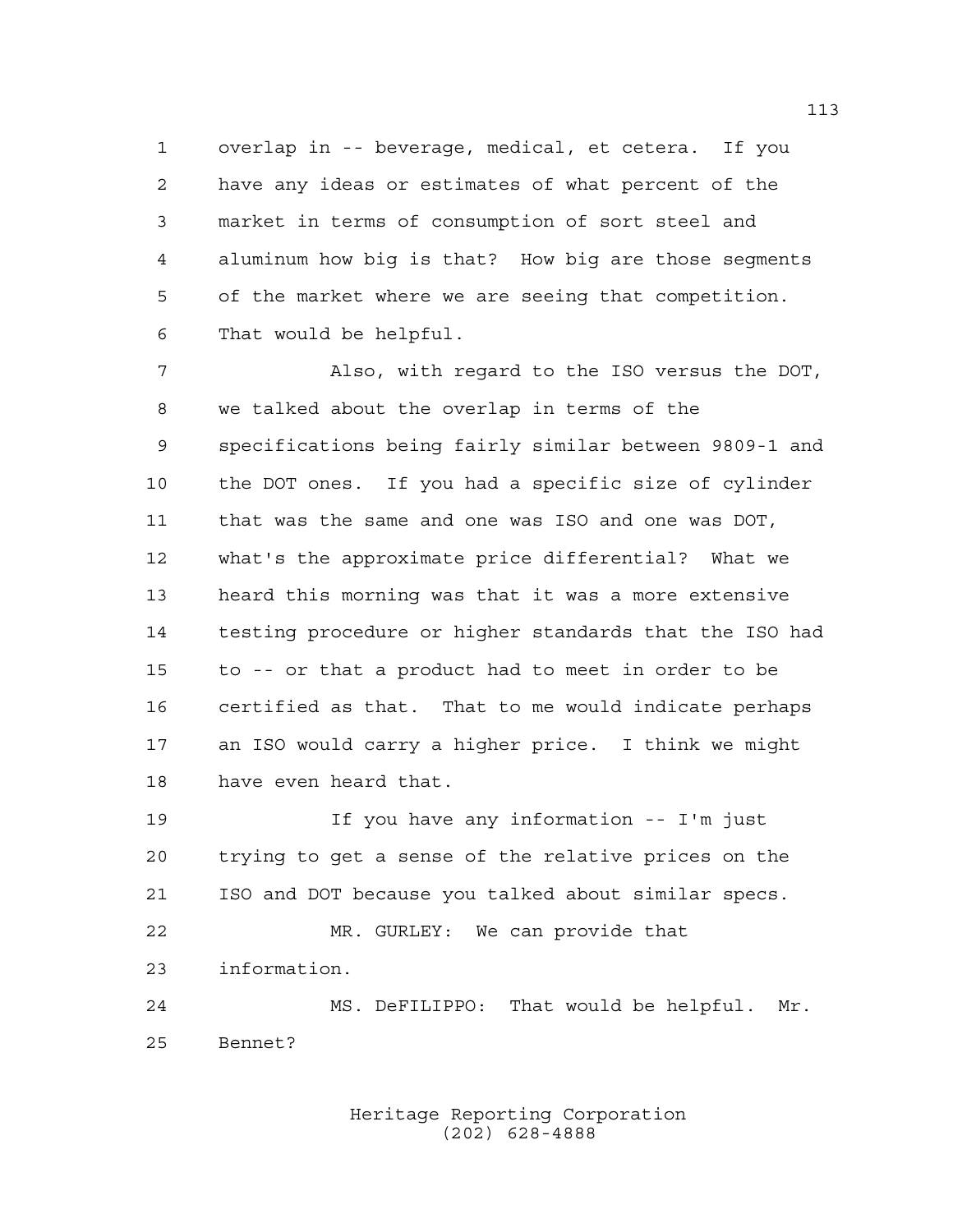MR. BENNET: The ISO 9809-1 cylinders are made out of the same materials basically, the same types of steel. The production processes are almost identical. In fact, the ISO cylinders, the dash one cylinders can actually be made out of a thinner wall steel, which means less steel is used in those. There are some minor differences in the testing, but truly 8 the cost to manufacture is very similar. It's just that up to this point manufacturers of ISO cylinders have been able to get a higher price than the DOT models.

 MS. DeFILIPPO: I'm going to stay with you Mr. Bennet for my last question. This morning we heard that a portion of the product is used in construction applications. And since you sell these products, are you aware of any instances where there are Buy American provisions such that there may be construction projects where people are asking for domestic product, or have you not had any?

 MR. BENNET: I'm not aware of any. And the construction industry is only a portion of the market for cylinders. There are growing markets. The medical market, the beverage CO2 market, Research and Development, specialty gas, many other markets that are different and more vibrant than the construction.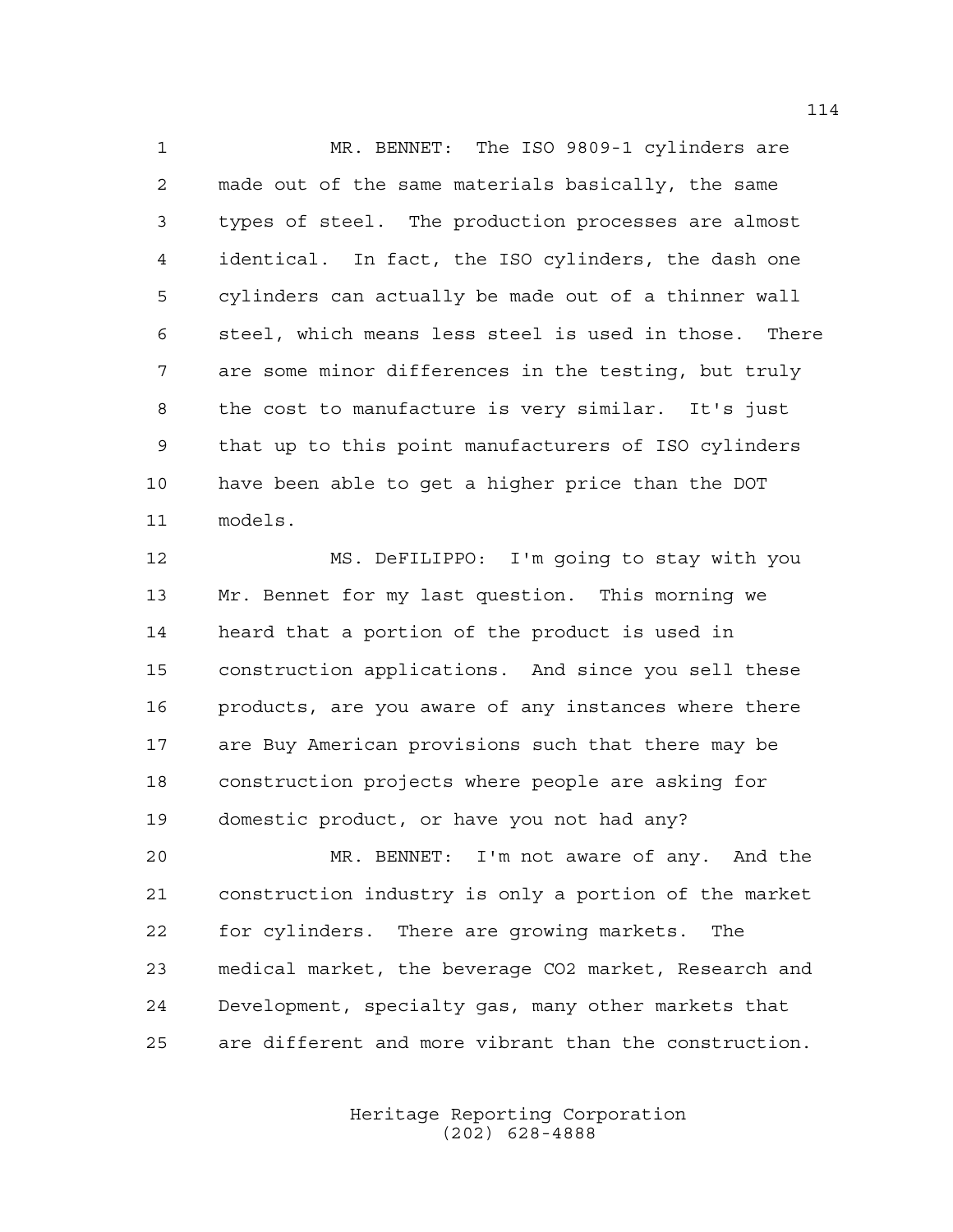MS. DeFILIPPO: That leads me to then one additional request for post-conference submissions, to the extent that you can provide any information on your estimates of the different markets or to segments and their relative size and perhaps some notation on which ones you see as being growing and which maybe either flat or not. That would be helpful. 8 MR. BENNET: Sure. MS. DeFILIPPO: Thank you. Any other questions? Mr. Tsuji, I will allow you one. 12 MR. TSUJI: Thank you. Just one quick question for the Respondents and that is the Chinese producers I presume they're using the similar processes as the Petitioner for producing these high-pressure steel cylinders, i.e., they're using both the billet piercing method as well as the tube spinning method, correct? MR. BENNET: That's correct. MR. TSUJI: As far as you're aware, for all of the Chinese producers? MR. BENNET: I'm mostly aware with BTIC. MR. MCCLURE: I see Rottmann nodding in agreement over there. MR. ROTTMANN: In my estimation, yes, it's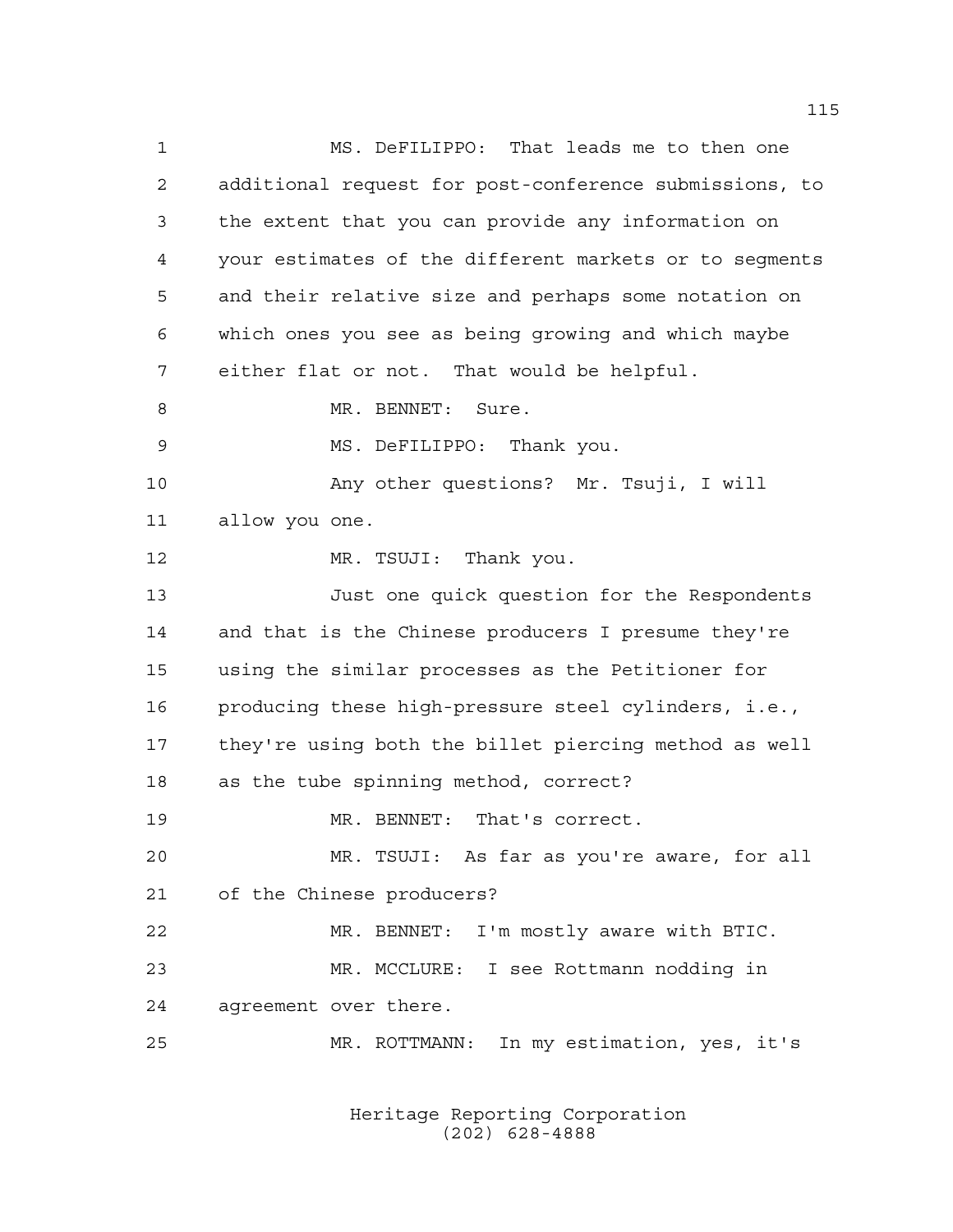basically to a cylinder manufacturer that's just the way it's done worldwide.

 MR. TSUJI: Okay. Because Mr. Rottmann then answered the second half of my questions about the nonsubject producers as well. Thank you very much. MS. DeFILIPPO: Thank you, Mr. Tsuji. Mr. McClure, you had one additional question? 8 MR. MCCLURE: Jim McClure, Office of Investigation. You mentioned on the ISO that some of the multinationals are pushing you to have the ISO in stock. And we've had the terms "buying groups" and "majors." Are multinationals and majors the same thing or are they yet a third? MR. BENNET: Multinationals are basically majors and the buying groups are groups of smaller distributors that band together to try to negotiate better pricing and such. MR. MCCLURE: So when you're talking multinationals, you're talking air products and various things of that nature, various firms? MR. BENNET: Yes, air products, practice air, -- those types of multinational companies. MR. MCCLURE: With that, thank you again. MR. BENNET: You're welcome.

> Heritage Reporting Corporation (202) 628-4888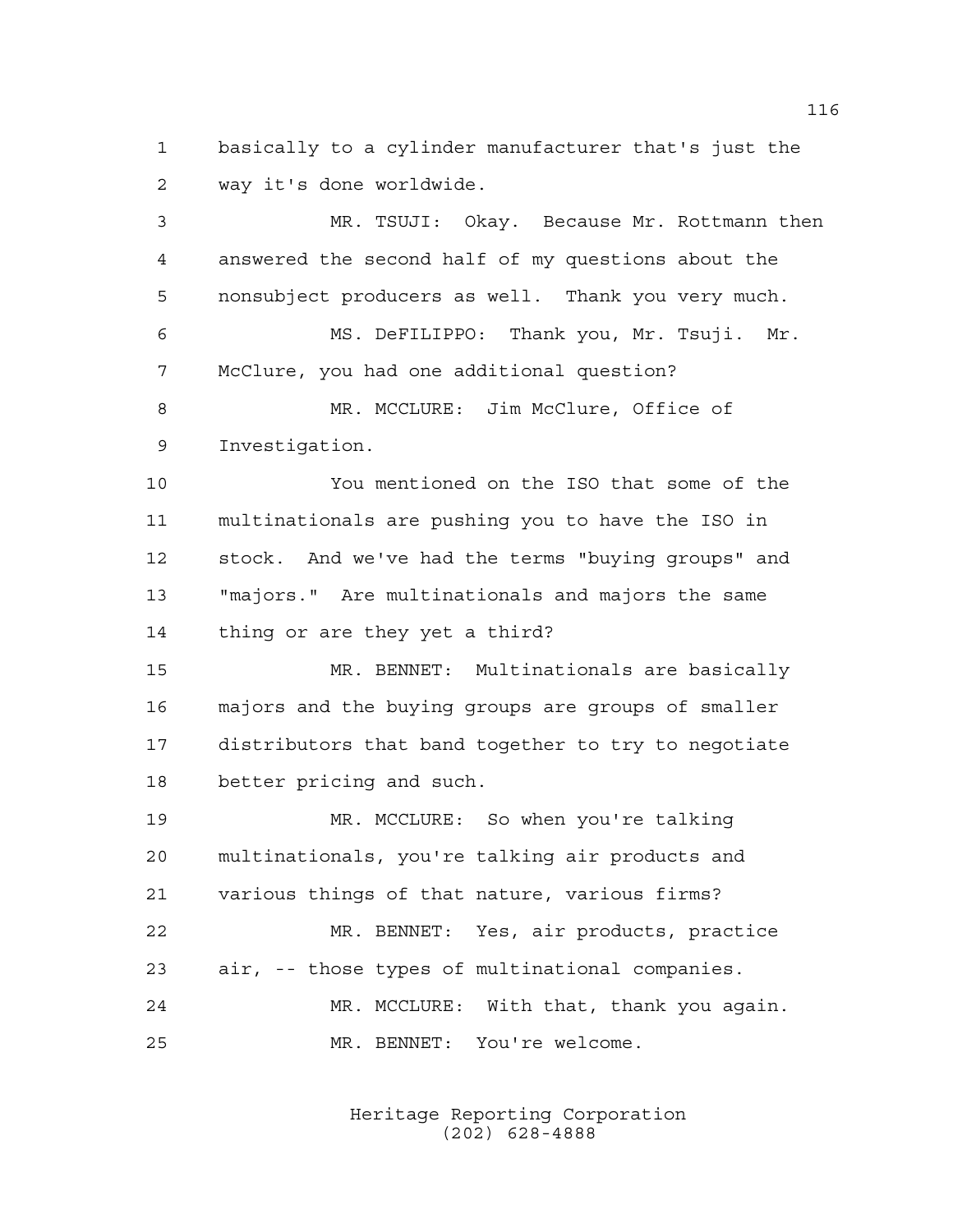MS. DeFILIPPO: Thank you. And I think this panel very much for your time in both providing the direct testimony and answering all of our questions. It has been very helpful. We'll take a five-minute break to allow both sides to get prepared for their closing statements and we'll resume at 12:16. (Whereupon, a short recess was taken.) MS. DeFILIPPO: Mr. Lebow, would you like to have a seat and proceed when you're ready. MR. LEBOW: Thank you, Madame Director, members of the staff. For the record again I'm Ed Lebow of Haynes & Boone, representing Norris Cylinder Company. For my closing statement, I'm just going to go throw what I hope is a reasonably comprehensive 16 list of the points made by Respondents today and comment on those points. First, the assertion that Norris has insufficient capacity is not borne out by the record. You can look at Norris's capacity in its confidential submissions and its capacity utilization. Norris is not looking to secure the entire market. It is not looking to be a monopolist. It's just looking for fair pricing in the market and is happy to compete

with all comers at fair pricing.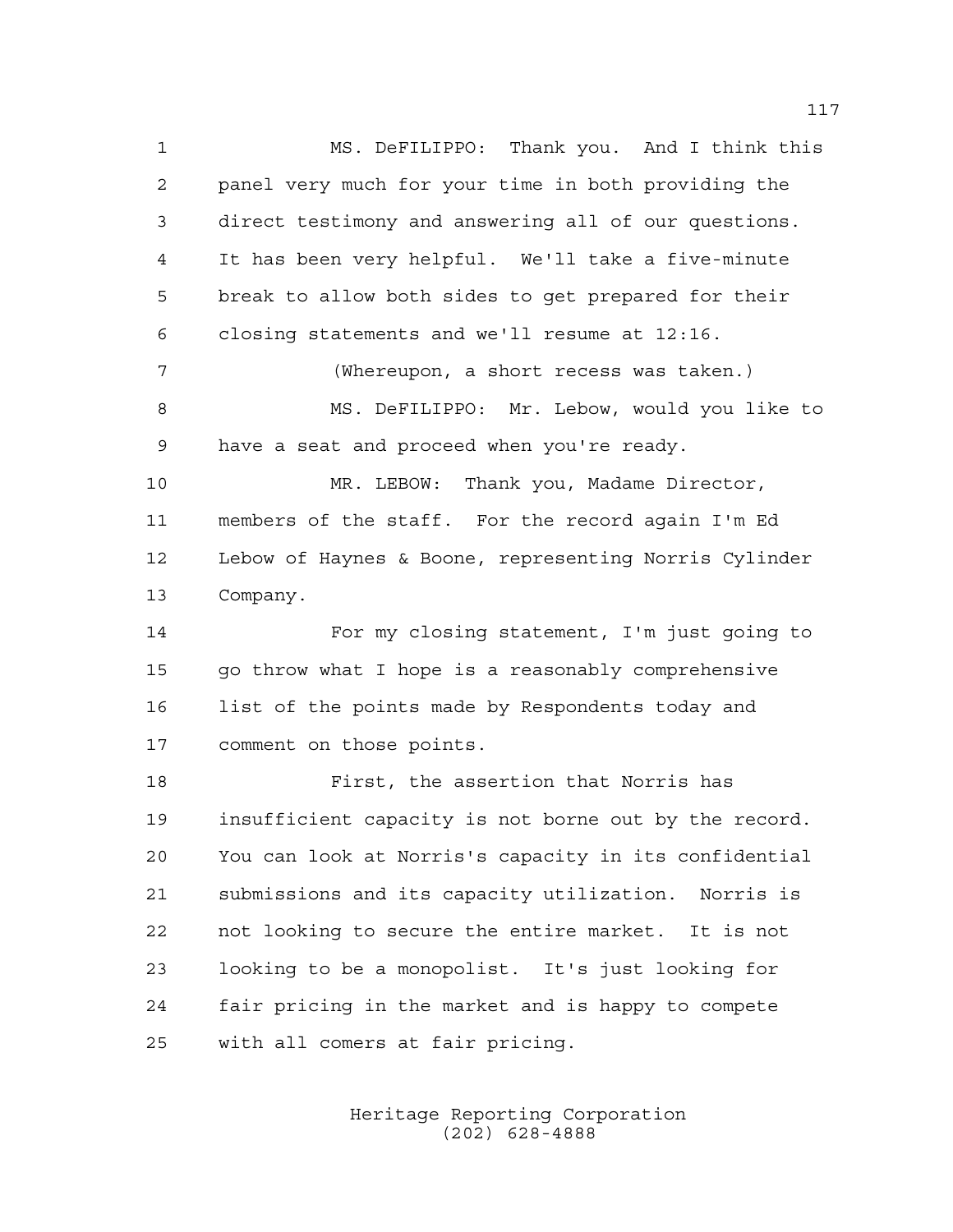Second, with respect to ISO, as we've noted the ISO products use different materials, different production processes, have different markets, different prices, different customer perceptions, all of which we'll detail in our post-hearing submission. And as to the distinction between 9809-1 and -2, although there may be some theoretical overlap as argued by Respondents, Mr. Van Auken assures me that Norris has virtually no ISO 9809-1 sales in the United States. Maybe a bit in Canada, but nothing in the U.S.

 Regarding the recession and its impact on the industry, of course the recession took its toll. I suspect that's the case in every investigation you've been looking at for the last few years. And of course, domestic industries are recovering somewhat, which I certainly hope is the case in every investigation you've been looking at for the last couple of years.

 The question is can you be injured as you are coming back out of the recession? We think that you can be. That if you find that you're having a smaller share of a smaller overall market you definitely can be injured. If you find that imports are growing faster than you're growing, you can be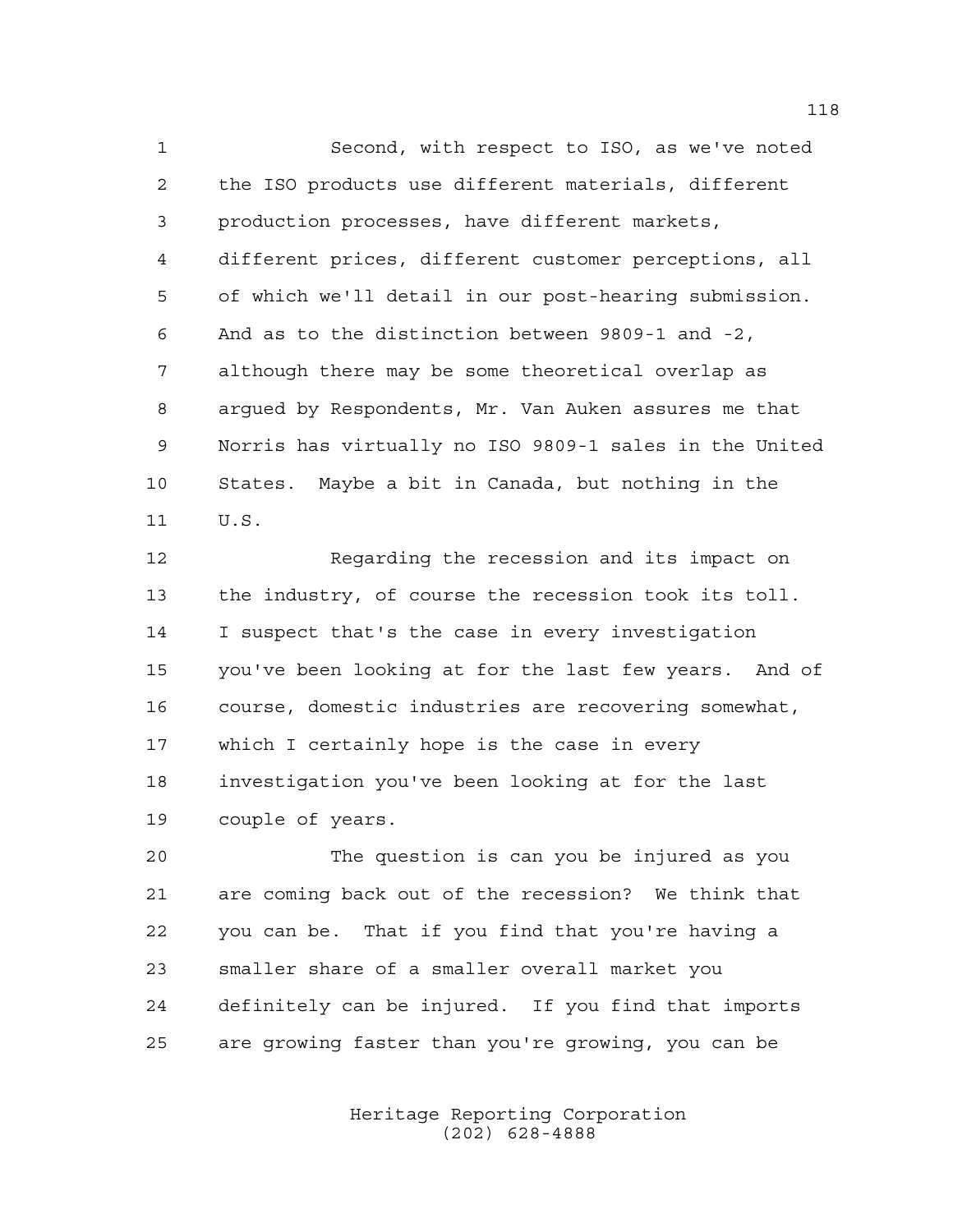injured. If you find that you're forced to stand on a smaller and smaller ice float, you can be injured.

 And that brings me to the whole issue of aluminum. To the extent that the market is getting smaller because of aluminum, then what we have is the domestic high-pressure steel cylinder industry competing in what will likely be a somewhat smaller overall market and yes imports are returned to the full level that they were a couple of years ago. But the domestic industry is nowhere near there.

 Also, regarding beverages and medical use for aluminum. This is not new. The implication some how that this was new. It isn't new. Those aluminum cylinders have been used for those applications for a long time. The argument was made by Respondents that competition was attenuated at the low end because during the earlier part of the period of investigation Norris wasn't at the smaller sizes, but GWI was. There still was a domestic industry producing high-pressure steel cylinders in the Huntsville facility actually at the beginning of the period of investigation and we've provided you data on the results there and the impact of imports on that segment of the market.

The reference to ten something -- 10K, 10Q,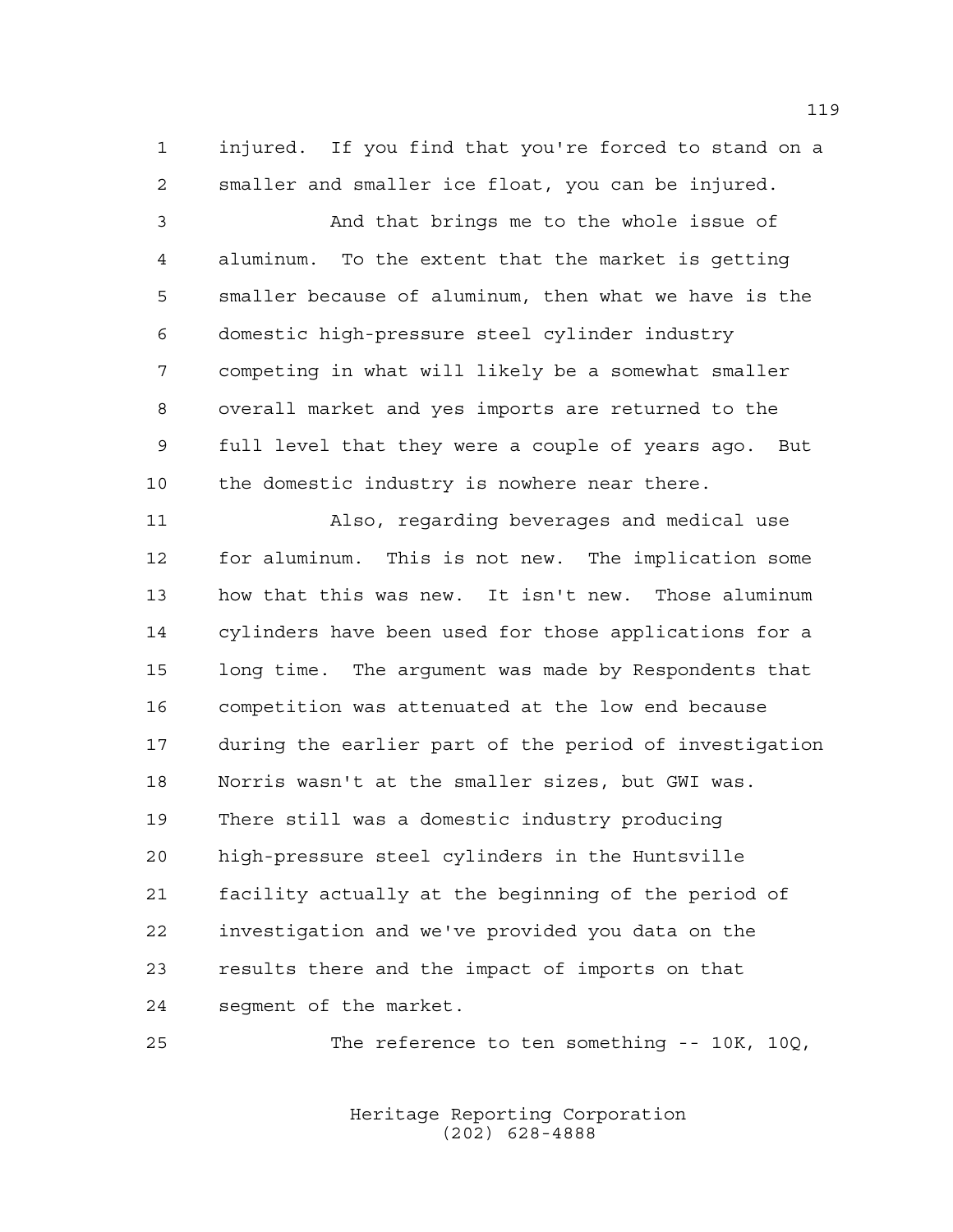I forget exactly -- of Norris's parent company is sort of standard Respondent Commission defensive behavior. You try to find some statement in some document that cuts against Petitioner's case. And I should point that the statement that was quoted here from TriMas deals specifically with ISO cylinders and not with DOT cylinders, which is the subject merchandise.

 Cyl-Tec has made a lot of the fact that they have better lead times, better quality, fuller range of products. If they're so wonderful, why are they charging so much less? Usually, when you have a differentiate superior product, you charge more. And we ask you to take a look at your questionnaire response pricing data and draw your own conclusions about what is growing the business to the Chinese imports.

 As for products from other countries, again you could look at the data. There just isn't much in the way of imports into the U.S. from places other than China. If the domestic industry were fortunate enough to win this proceeding, sure we'd expect to see some increase in imports from other countries, but not to the extent or with the pricing from China.

 And finally, I'd like to talk about the antiquated facilities in Huntsville. You noticed when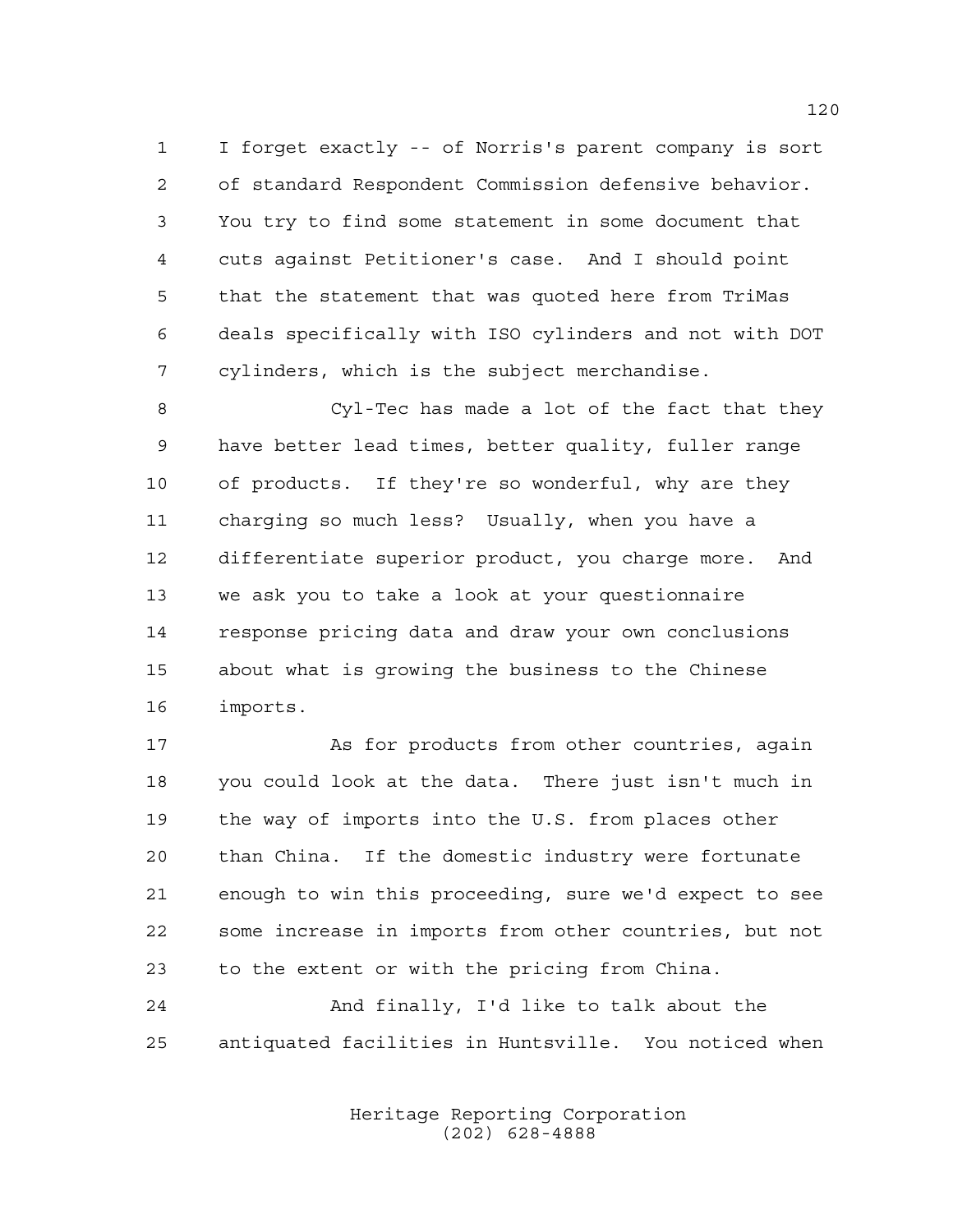you started asking some specifics all you got was,

 well, general knowledge. General knowledge. Well, here's at least the specific knowledge that I've been able to obtain from Mr. Camp, who has worked at TWI. First, he wants to state on the record that he is not an antiquated facility and that neither are his employees. Second, although the Harrisburg facility did have some old facilities, the press which Norris bought from Harrisburg was totally rebuilt and refurbished as an excellent state-of-the-art condition. Third, regarding Huntsville itself, it has robotics, computer-controlled threading, a continuous production process for painting and it is a completely up-to-speed, up-to-date, modern facility able to produce high-pressure cylinders with the best of them. And certainly it would take its share of the domestic market if it weren't being consistently under priced by imports from China. Thank you.

 MS. DeFILIPPO: Thank you very much, Mr. Lebow.

 We will now turn to closing remarks from Respondents. Mr. Schutzman, are you doing them? MR. SCHUTZMAN: Mr. Lunn is going to lead off, and if there is any time left, I'll take it. MS. DeFILIPPO: All right. Sounds good.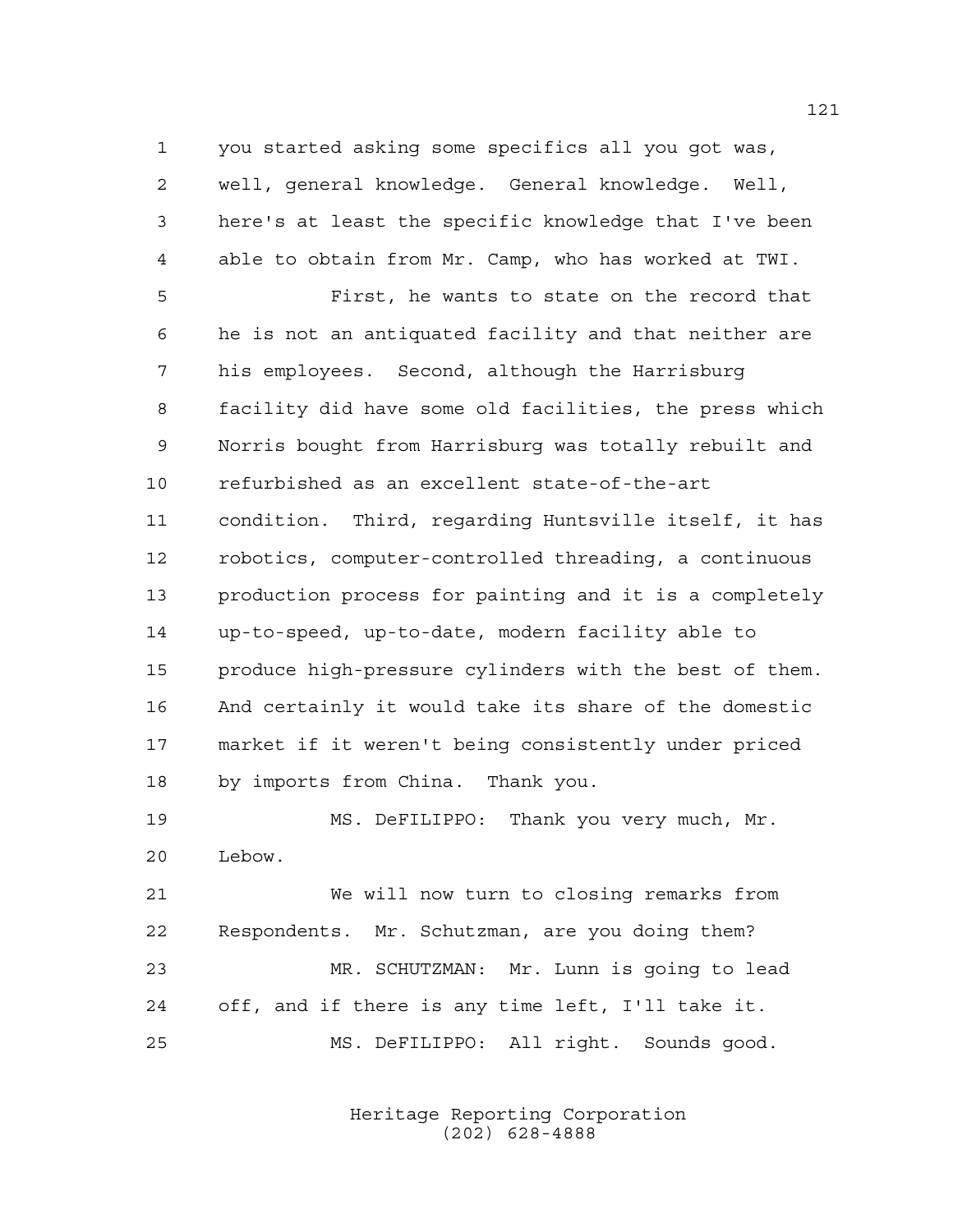Thank you.

 MR. LUNN: There was a recognition that if Mr. Schutzman went first there would be no time left. (Laughter.) MR. LUNN: So again, for the record my name is Mark Lunn of Arent Fox. I'm here representing Cyl-Tec. You've heard some divergent views today. However, I think as you look at the record in this case we believe that the issues will become clear. First, we do believe that any injuries suffered by Norris was due to the inefficiencies that it knowingly purchased when it bought Taylor Wharton. Prior to this purchase, Norris did not even produce small cylinders. Rarely does the Commission have a case where the Petitioner literally purchases its own injury. Oddly, this is a case where Norris was not willing to even buy cylinders from Taylor Wharton, but for whatever reason decided to buy the company. Second, we do believe that the like product should include both aluminum cylinders and ISO cylinders. While it's not uncommon for Petitioners to try to define the scope in like product in odd ways, it is truly uncommon to see a case as we have here where Petitioners have simply ignored a large and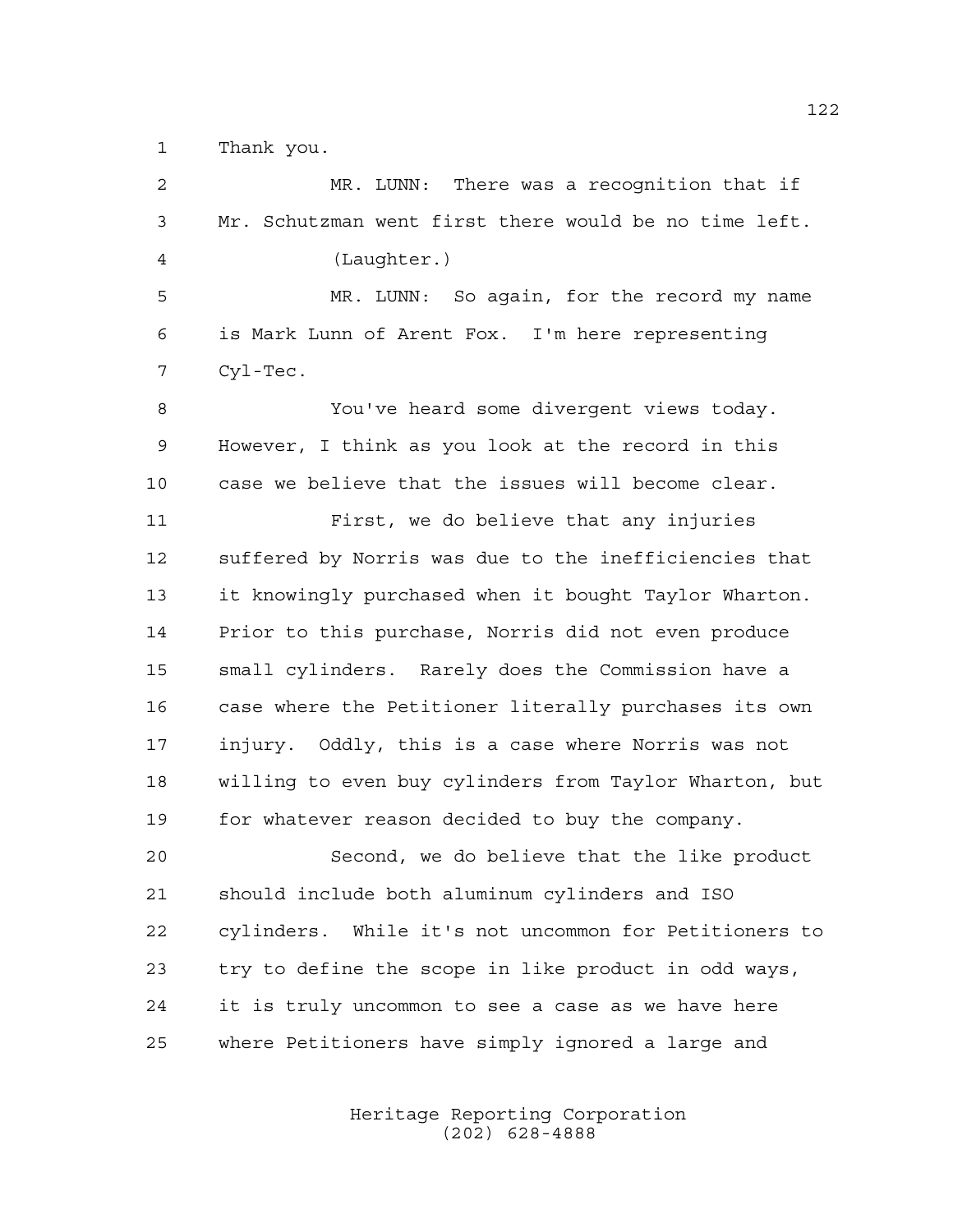growing portion of the market. ISO cylinders are produced today by both Norris and BTIC and they're being sold by Cyl-Tec.

 Norris just said that it ships ISO cylinders to every continent in the world as well as to the United States. Given that the entire world is using or moving to this standard, it seems obvious that the United State, with or without any trade actions will be doing the same and that this is going to b a growing and increasing important part of the U.S. market.

 Also, Norris, like all steel cylinder producers everywhere is losing market share to aluminum cylinders. As we heard, in certain segments of the market aluminum has completely replaced steel cylinders. These products again compete directly with steel cylinders. While it seems impossible to collect information prior to the preliminary determination on this segment of the market, if this case does go forward we strongly encourage the Commission to collect information on this segment of the market as well for the final determination.

 Finally, we wanted to emphasize one issue that came up earlier. As discussed by Mr. Bennet, the customs imports statistics are possibly overstated by

> Heritage Reporting Corporation (202) 628-4888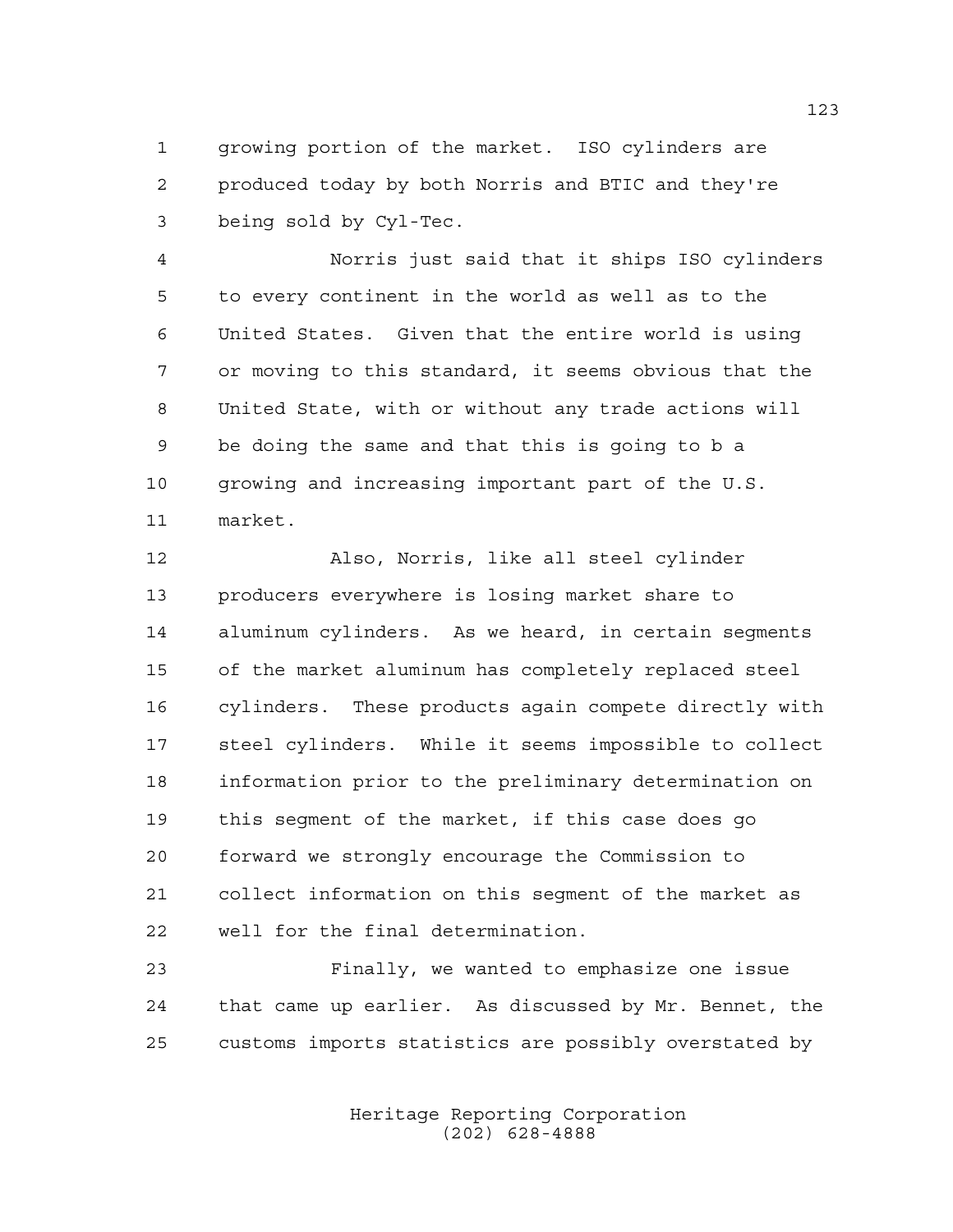a substantial amount. We strongly encourage the Commission to look at this issue as well. Addressing one issue just brought up by Mr. Lebow, while Norris appear to suggest that it has a large amount of capacity, the market seems to suggest that there are strong lead times in delivering their products. Lead times that Cyl-Tec doesn't have, so we ask the Commission to consider this issue as well. Cyl-Tec believes that once the Commission has a complete and accurate picture of the cylinder market it will see that Norris is not being injured due to imports from China. Thank you very much. MR. SCHUTZMAN: I get time? MS. DeFILIPPO: You do. 16 MR. SCHUTZMAN: Yippee. Good afternoon once again. So what have we learned in the past three hours of listening to industry witnesses, attorneys, consultants on both sides of the aisle and what is that we know? We think the record will show that the United States is a minor market for the Chinese and that the Chinese domestic market and other export markets are by far larger, so there is no targeting by the Chinese of the American market. That's for sure.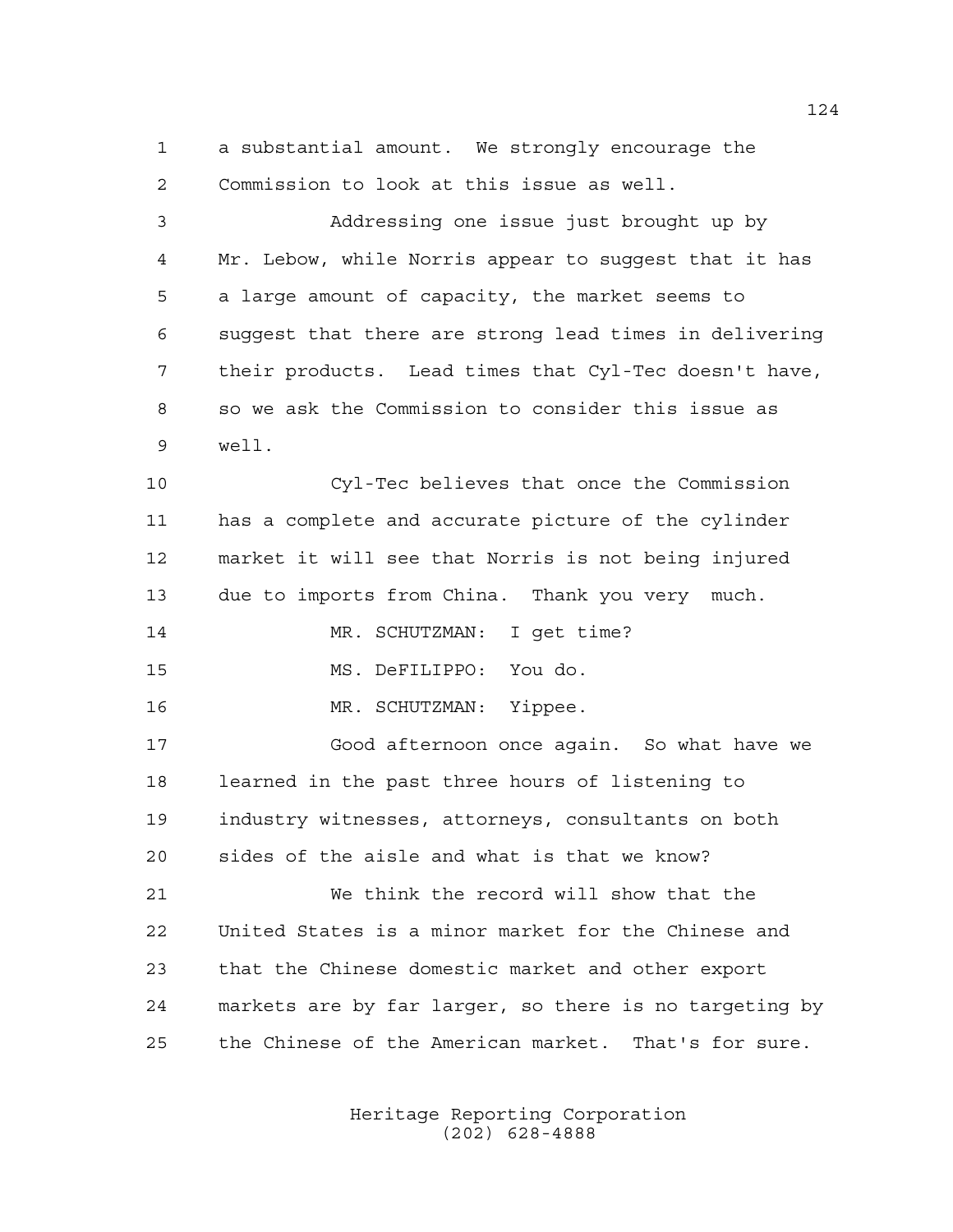We've learned that Norris purchased Taylor Wharton production assets in Huntsville in 2010 and that added significant overhead to an operation that just could not support it. We learned that Norris is incapable of satisfying anywhere near the demand for steel cylinders in the United States and imports much continue to fill that gap.

 We've learned that prices for Chinese-origin cylinders are competitive with those of Norris. And in certain case, Norris's prices are lower than those for the Chinese. We've learned that Norris's production includes ISO cylinders and the Commissioner could consider ISO cylinders in its analysis of Norris's production data.

 We've learned that imports and sales of Chinese-made cylinders are most prevalent in the small sized spun cylinders market, a segment of the market Norris did not produce until late in the POI. We've learned that the data before the Commission will deflate Petitioner's claim of U.S. inventory overhang in 2009, that U.S. consumers and customers purchase Chinese-origin cylinders based upon factors other than price and that Chinese imports of steel cylinders in 201l0 were still well below import levels of 2008. On the bases of these factors as well as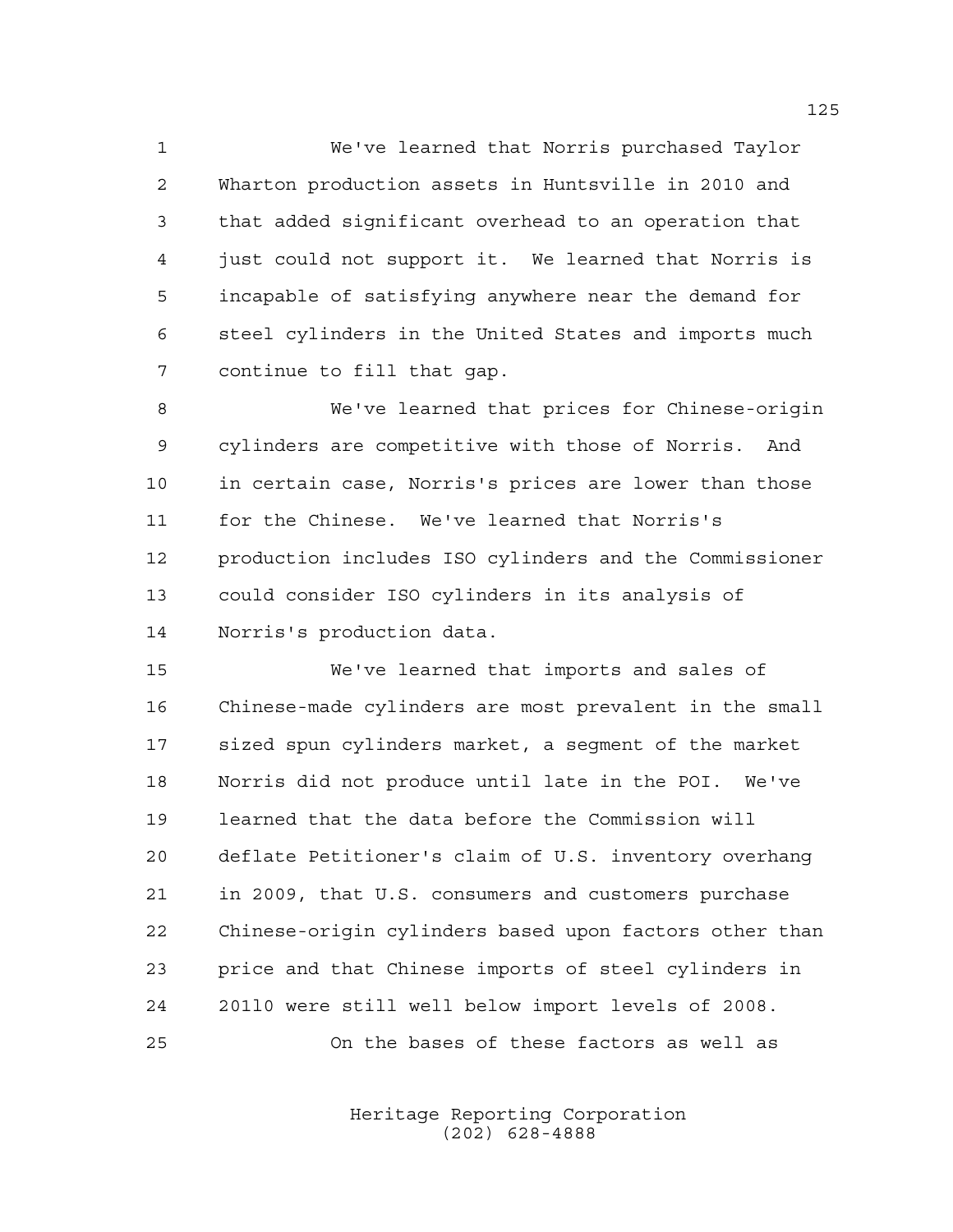many others we cannot discuss because they're of a proprietary nature, we urge the Commission to reject Norris's petition and determine that it has not demonstrated the necessary requisites for relief in this case. Thank you.

 MS. DeFILIPPO: Thank you very much. On behalf of the Commission and the staff, I would like to thank the witnesses who came here today as well as counsel for helping us gain a better understanding of the product and the conditions of competition in the high-pressure steel cylinders industry.

 Before concluding, let me mention a few dates to keep in mind. The deadline for submission of corrections to the transcript and for submission of post-conference briefs is Monday, June 6. If briefs contain business proprietary information, a public version is due on June 7. The Commission has tentatively schedule its vote on these investigations for June 24 and it will report its determinations to the Department of Commerce on June 27. Commissioners' opinions will be transmitted to the Department of Commerce on July 5.

 Thank you again for coming. This conference is adjourned.

//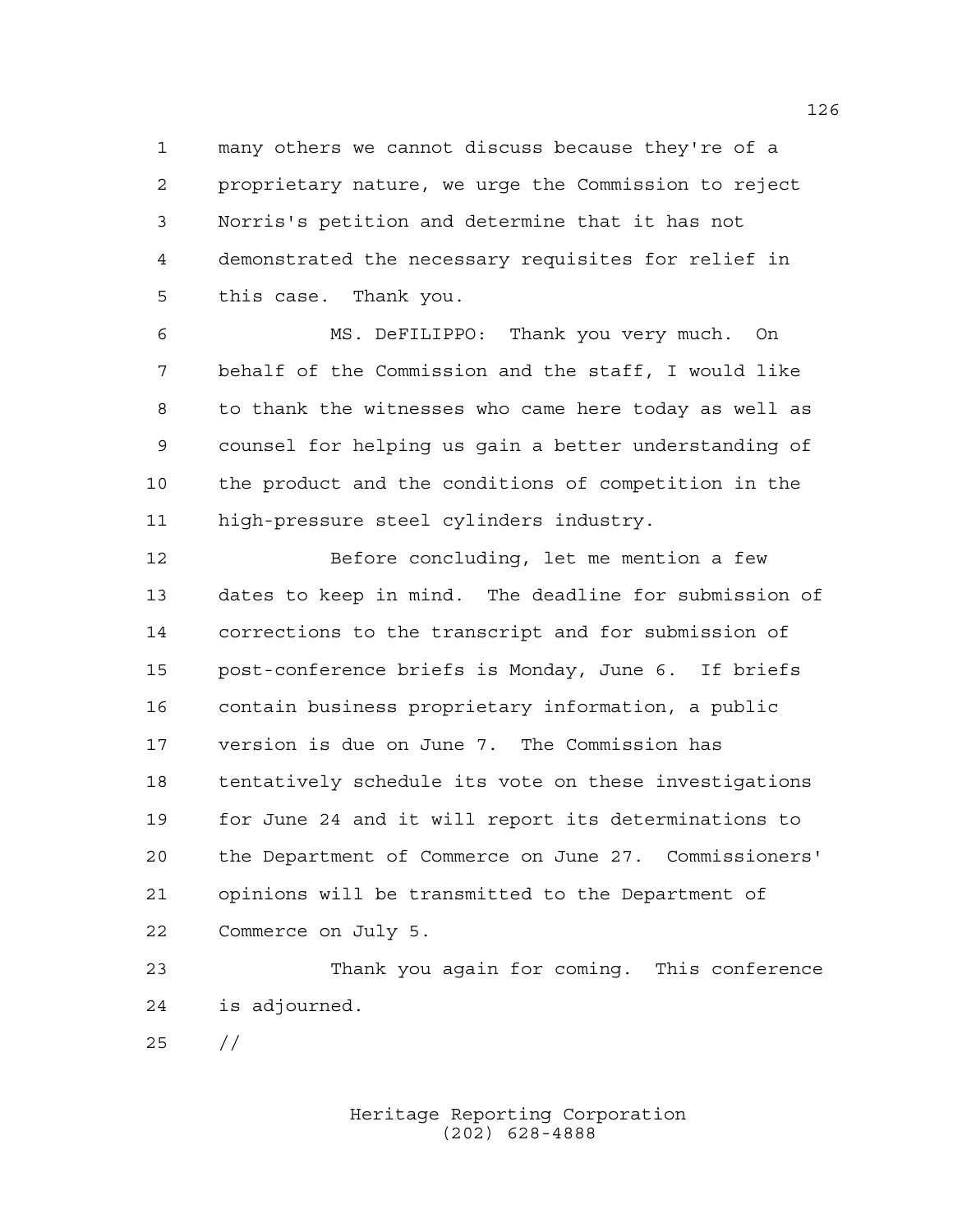| $\mathbf 1$      |                            |  |  |  | (Whereupon, at 12:32 p.m., the preliminary |
|------------------|----------------------------|--|--|--|--------------------------------------------|
| $\sqrt{2}$       | conference was concluded.) |  |  |  |                                            |
| $\mathfrak{Z}$   | $\frac{1}{2}$              |  |  |  |                                            |
| $\ensuremath{4}$ | $\frac{1}{2}$              |  |  |  |                                            |
| 5                | $\frac{1}{2}$              |  |  |  |                                            |
| $\epsilon$       | $\frac{1}{2}$              |  |  |  |                                            |
| $\boldsymbol{7}$ | $\frac{1}{2}$              |  |  |  |                                            |
| $\,8\,$          | $\frac{1}{2}$              |  |  |  |                                            |
| $\mathsf 9$      | $\frac{1}{2}$              |  |  |  |                                            |
| $1\,0$           | $\frac{1}{2}$              |  |  |  |                                            |
| $11\,$           | $\frac{1}{2}$              |  |  |  |                                            |
| $12\,$           | $\frac{1}{2}$              |  |  |  |                                            |
| $13\,$           | $\frac{1}{2}$              |  |  |  |                                            |
| $14\,$           | $\frac{1}{2}$              |  |  |  |                                            |
| $15\,$           | $\frac{1}{2}$              |  |  |  |                                            |
| 16               | $\frac{1}{2}$              |  |  |  |                                            |
| $17$             | $\frac{1}{2}$              |  |  |  |                                            |
| $18\,$           | $\frac{1}{2}$              |  |  |  |                                            |
| 19               | $\!/\!$                    |  |  |  |                                            |
| $20$             | $\frac{1}{2}$              |  |  |  |                                            |
| $2\,1$           | $\frac{1}{2}$              |  |  |  |                                            |
| $2\sqrt{2}$      | $\frac{1}{2}$              |  |  |  |                                            |
| 23               | $\frac{1}{2}$              |  |  |  |                                            |
| $2\sqrt{4}$      | $\frac{1}{2}$              |  |  |  |                                            |
| $25$             | //                         |  |  |  |                                            |